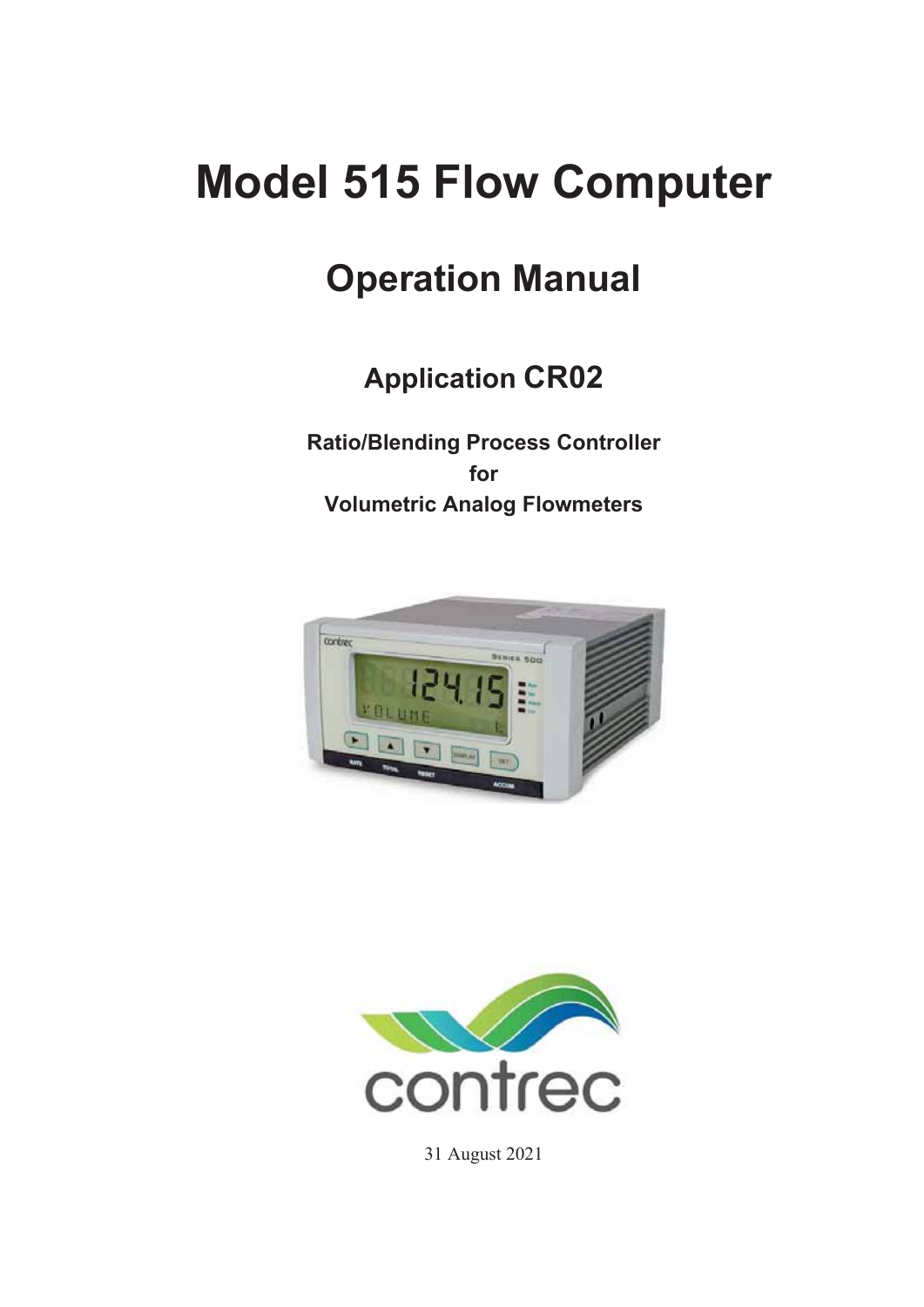#### **Model 515 Flow Computer - Operation Manual**

#### © Contrec Limited 2021

The instructions given herein cover the general description, installation, operation and maintenance of the subject equipment. Contrec Limited. reserves the right, without prior notice, to make engineering refinements that may not be reflected in this manual.

Should any questions arise which cannot be answered specifically by this manual, they should be directed to Contrec Limited for further detailed information and technical assistance.

Contrec Limited will not accept any liability for either direct or consequential damages resulting from the use or misapplication of the contents of this manual.

Part of the software embedded in this product is eCos - Embedded Configurable Operating System, a trademark of Red Hat. Portions created by Red Hat are Copyright © 1998, 1999, 2000 Red Hat, Inc. (http://www.redhat.com). All rights reserved

The software in this product was in part provided by Red Hat and any express or implied warranties, including, but not limited to, the implied warranties of merchantability and fitness for a particular purpose are disclaimed. In no event shall the author be liable for any direct, indirect, incidental, special, exemplary, or consequential damages (including, but not limited to, procurement of substitute goods or services; loss of use, data, or profits; or business interruption) however caused and on any theory of liability, whether in contract, strict liability, or tort (including negligence or otherwise) arising in any way out of the use of this software, even if advised of the possibility of such damage.

#### **Contrec Limited**

Riverside, Canal Road, Sowerby Bridge, West Yorkshire HX6 2AY UNITED KINGDOM Tel: +44 1422 829944 Email: sales@contrec.co.uk

#### **Website: www.contrec.co.uk**

**Contrec Systems Pty Ltd** 5 Norfolk Avenue Ringwood, Melbourne 3134 AUSTRALIA Tel: +61 4 413 505 114 Email: info@contrec.com.au

## **Contrec - USA, LLC**

916 Belcher Drive Pelham AL 35124 USA Tel: +1 (205) 685 3000 Fax: +1 (205) 685 3001 Email: contrec@contrec-usa.com



**Publication No: 515-CR02-OM - 31 August 2021**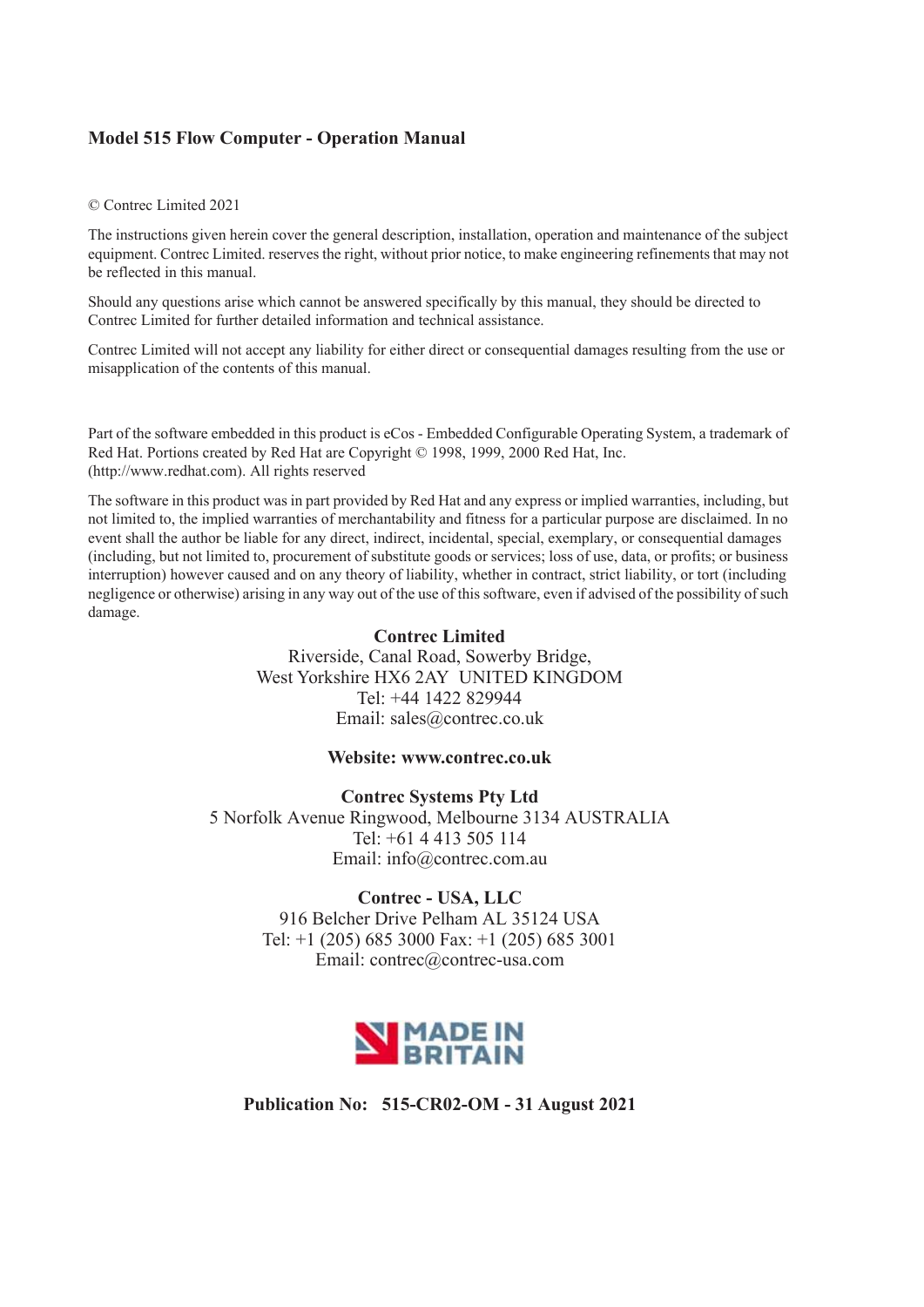

#### **The information in this safety notice is for the prevention of injury to personnel and damage to the instrument.**

#### **The manufacturer assumes no liability for injury or damage caused by misuse of the instrument or for modifications made to the instrument.**

This document must be consulted in all cases where the following "Caution" safety symbol is used :  $\bigwedge$ 

### **Qualified Personnel**

The instrument must be installed, operated and serviced by persons who have been properly trained and authorised. Personnel must read and understand this manual prior to installation and operation of the instrument. Refer to section 3 for further information regarding permitted maintenance operations. The safety of any system incorporating the equipment is the responsibility of the assembler of the system.

### **Static Hazard**

The 500 series flow computer uses high speed CMOS circuitry which is sensitive to static damage. The user should observe accepted safety practices for handling electronic devices, especially during servicing. Once the unit is installed, grounded and interconnected, the chances of static damage are greatly reduced.

### **Voltage Hazard**

Before connecting power to the instrument, ensure that the supply voltage for the AC or DC input is suitable. The AC voltage rating is as stated on the instrument rating plate. Personnel should take all due care to avoid electric shock. **For safe operation it is essential to connect a mains safety earth to the A.C. power inlet.** Do not operate at altitudes above 2000m.

### **Welding Hazard**

Do not perform electric welding in close proximity to the instrument or its interconnecting cables. If welding in these areas must be performed, disconnect all cables from the instrument. Failure to do so may result in damage to the unit.

### **Moisture Hazard**

To avoid electrical faults and corrosion of the instrument, do not allow moisture to remain in contact with the instrument. Operate only in a clean, dry and pollutant-free environment.

### **Operating & Storage Temperature**

Operating: If a heater is being used, **DO NOT** isolate the instrument in temperatures below  $-20^{\circ}$ C.

Storage: **DO NOT** store the equipment below -20°C.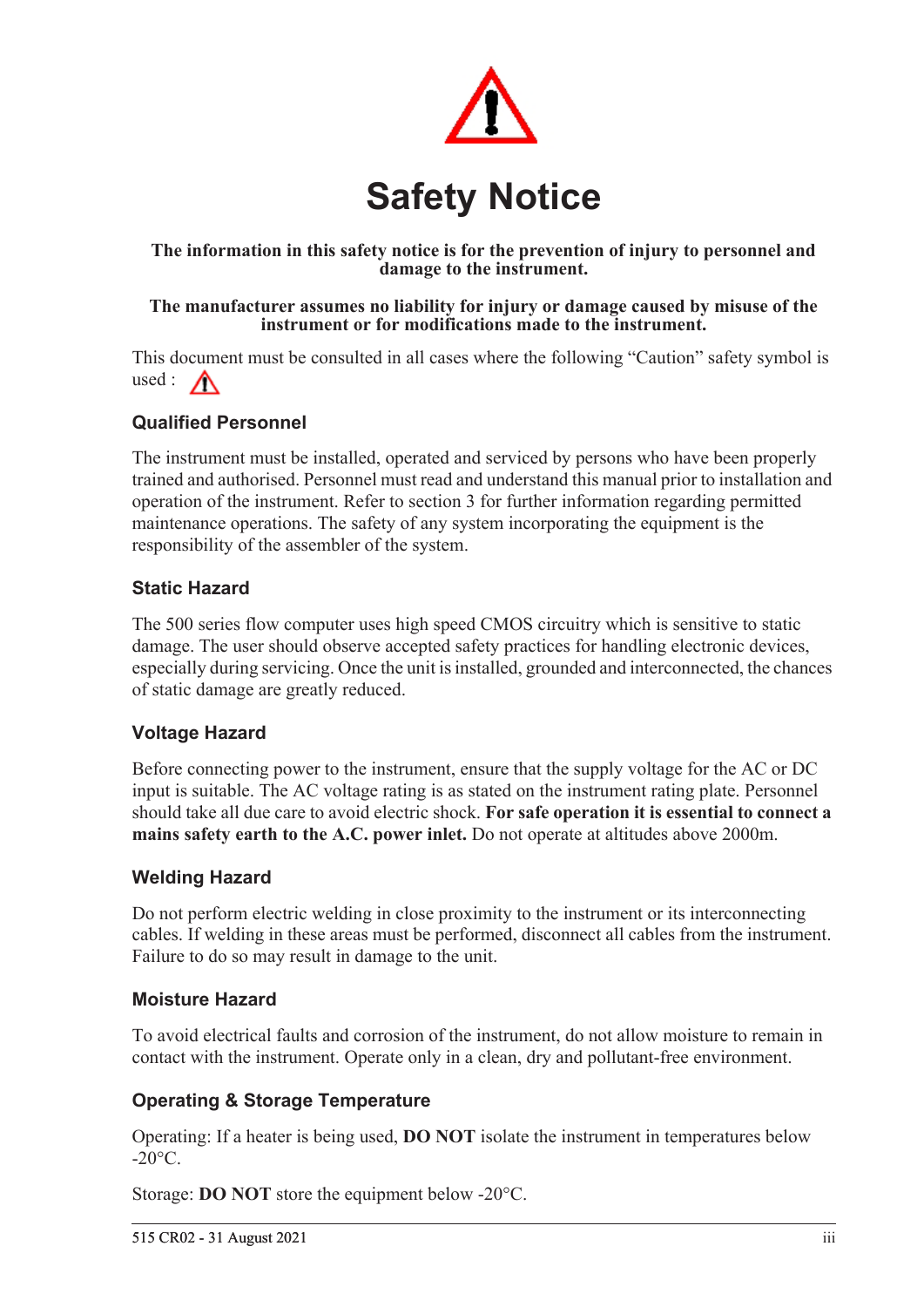### **Disconnection Device**

When powered from a mains supply this unit requires the provision of a suitable mains isolation device, capable of interrupting both poles of the supply and meeting your local wiring regulations, to be suitably located and easily accessible near to the installed instrument. It must be marked as the disconnecting device for the equipment. It must be suitably rated with respect to the cross sectional area of the supply conductors.

### **Instrument Disposal**

Contrec instrumentation should not be thrown into the general waste system.

If within EU member states, this instrument should be disposed of according to the guidelines set by the WEEE (Waste Electrical and Electronic Equipment) directive 2012/19/EU. If outside of the EU, this equipment should be responsibly disposed of according to local and national regulations for EEE (Electrical and Electronic Equipment).

By not discarding of this product along with other house hold waste you are preserving natural resources and reducing waste sent to landfill and incinerators.

Remove batteries and dispose of separately (see *Disposal of Batteries*) before disposal of Contrec instrumentation.

### **Disposal of Batteries**

Batteries have an environmental impact. Safe and responsible disposal should be undertaken.

In all EU member states, as per Directive 2006/66/EC, batteries must not be thrown away with general waste. Contact your local environmental authority for information regarding disposal or recycling of used batteries, alternatively they can be returned directly to Contrec Ltd. for disposal.

Please Contact Contrec Ltd before returning batteries for disposal.

## **Explanation of IEC Symbols Used**

You should familiarise yourself with the following symbols which are used both within this manual and on the instrument itself.



 This document must be consulted in all cases where the following "Caution" safety symbol is used.





AC Input (AC).



Protective Earth Terminal.



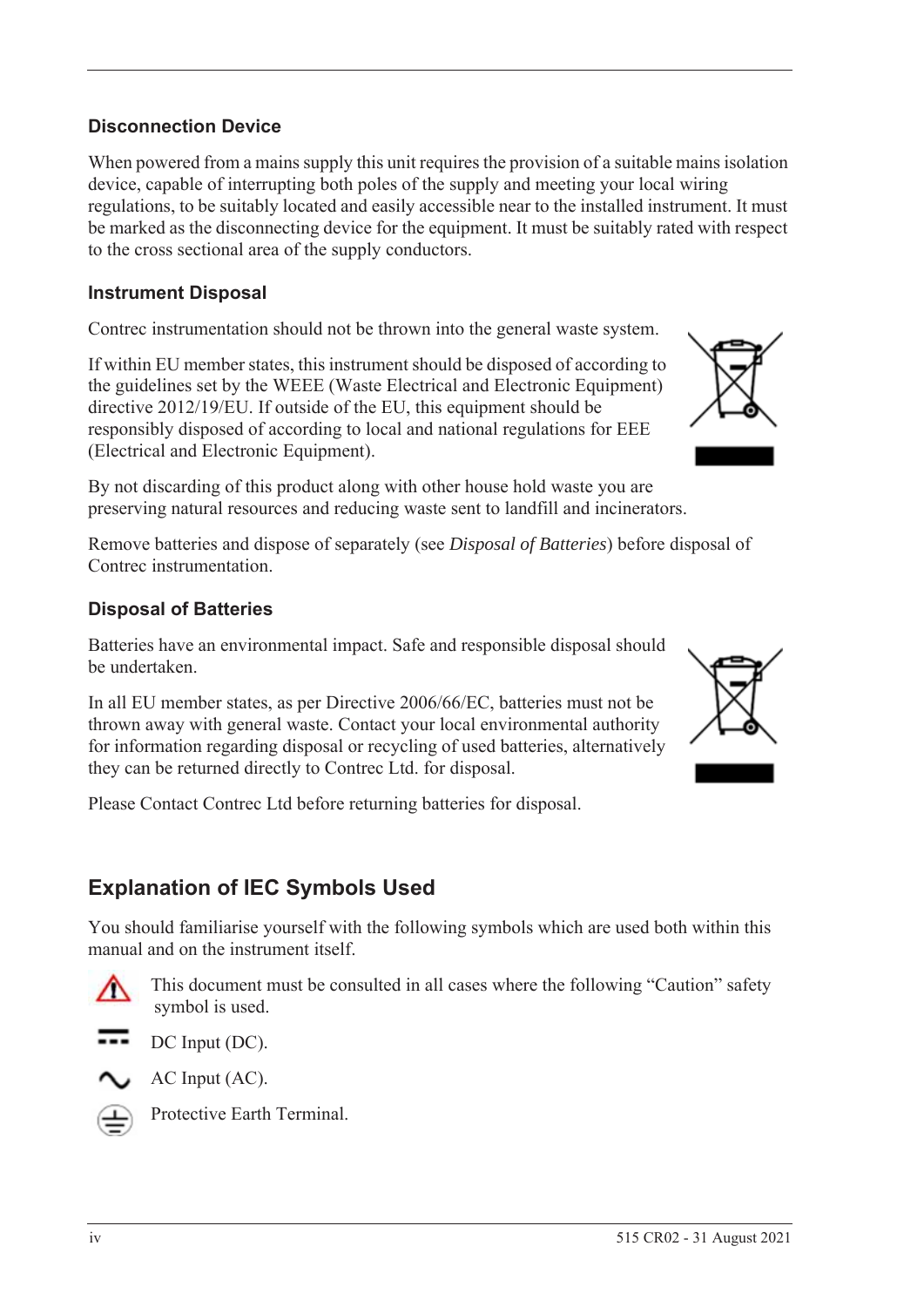# **Contents**

| 1 Introduction                                                                                                                                                                                                                            |    |
|-------------------------------------------------------------------------------------------------------------------------------------------------------------------------------------------------------------------------------------------|----|
| Features<br>. The contract of the contract of the contract of the contract of the contract of $\mathcal{A}$                                                                                                                               |    |
|                                                                                                                                                                                                                                           |    |
| Calculations de la commune de la commune de la commune de la commune de la commune de la commune de la commune                                                                                                                            |    |
| Analog Input Scaling <b>Executive Contract Contract Contract Contract Contract Contract Contract Contract Contract Contract Contract Contract Contract Contract Contract Contract Contract Contract Contract Contract Contract C</b>      |    |
| Displayed Information and the contract of the contract of the contract of the contract of the 2                                                                                                                                           |    |
|                                                                                                                                                                                                                                           |    |
| Communications research and contract the contract of the contract of the contract of the 3                                                                                                                                                |    |
| Isolated Outputs and a contract the contract of the contract of the contract of the contract of the contract of the contract of the contract of the contract of the contract of the contract of the contract of the contract o            |    |
| Relay Outputs And All and All and All and All and All and All and All and All and All and All and All and All                                                                                                                             |    |
|                                                                                                                                                                                                                                           |    |
| Approvals and an annual contract of the contract of the contract of the contract of the contract of the contract of the contract of the contract of the contract of the contract of the contract of the contract of the contra            |    |
|                                                                                                                                                                                                                                           |    |
| 2 Specifications                                                                                                                                                                                                                          |    |
|                                                                                                                                                                                                                                           |    |
| 3 Installation & Maintenance                                                                                                                                                                                                              |    |
| Installation Instructions and a contract the contract of the contract of the contract of the set of the set of the set of the set of the set of the set of the set of the set of the set of the set of the set of the set of t            |    |
| Cleaning and Decontamination and a substitution of the contract of the contract of the September of the September of the September of the September of the September of the September of the September of the September of the            |    |
| Panel Mounting received a contract of the contract of the contract of the contract of the P                                                                                                                                               |    |
| Electrical Connection and a construction of the contract of the contract of the contract of the contract of the                                                                                                                           |    |
| Rear Panel Connections and a constant of the contract of the contract of the contract of the contract of the contract of the contract of the contract of the contract of the contract of the contract of the contract of the c            |    |
| 11<br><b>Terminal Designations</b> and a contract the contract of the contract of the contract of the contract of the contract of the contract of the contract of the contract of the contract of the contract of the contract of the con |    |
| 12<br>Terminal Wiring Insulation and a contract the contract of the contract of the contract of the contract of the contract of the contract of the contract of the contract of the contract of the contract of the contract of the       |    |
| 12                                                                                                                                                                                                                                        |    |
| 12<br>Mains Power Wiring Mathews and the company of the company of the Minister of the Company of the Company of the Company of the Company of the Company of the Company of the Company of the Company of the Company of the Compan      |    |
| 13<br>.<br>The second complete the complete state of the complete state of the complete state of the complete state of th<br>Inputs                                                                                                       |    |
| 13<br>Analog Input Connections and a contract the contract of the contract of the contract of the contract of the contract of the contract of the contract of the contract of the contract of the contract of the contract of the co      |    |
| 14<br>Logic Input Connection and the connection of the connection of the connection of the connection of the connection                                                                                                                   |    |
| 15                                                                                                                                                                                                                                        |    |
| 15<br>4-20 mA Output Connection and a construction of the contract of the contract of the contract of the contract of the contract of the contract of the contract of the contract of the contract of the contract of the contract o      |    |
| Pulse Output Connection and a construction of the contract of the contract of the contract of the contract of the contract of the contract of the contract of the contract of the contract of the contract of the contract of<br>16       |    |
| Control Relays (Alarms) and a control of the control of the control of the control of the control of the control of the control of the control of the control of the control of the control of the control of the control of t            | 17 |
| RC Network for Interference Suppression and a contract to the contract of the contract of the contract of the contract of the contract of the contract of the contract of the contract of the contract of the contract of the             | 18 |
| Communications<br>.<br>In the second complete state of the second complete state of the second complete state of the second complete                                                                                                      | 19 |
| COM-1 RS-232 Port<br>.<br>The contract of the contract of the contract of the contract of the contract of the contract of the contract of                                                                                                 | 19 |
| COM-2 RS-485 Port Option and a contract the contract of the contract of the contract of the contract of the contract of the contract of the contract of the contract of the contract of the contract of the contract of the co            | 19 |
| <b>COM-2 Ethernet Port Option</b>                                                                                                                                                                                                         | 20 |
| <b>Mains Connection</b><br>.<br>The contract of the contract of the contract of the contract of the contract of the contract of the contract of                                                                                           | 20 |
| Earthing and Shielding Theorem 2014 Contract of the Contract of the Contract of the Contract of the Contract of the Contract of the Contract of the Contract of the Contract of the Contract of the Contract of the Contract o            | 20 |
|                                                                                                                                                                                                                                           |    |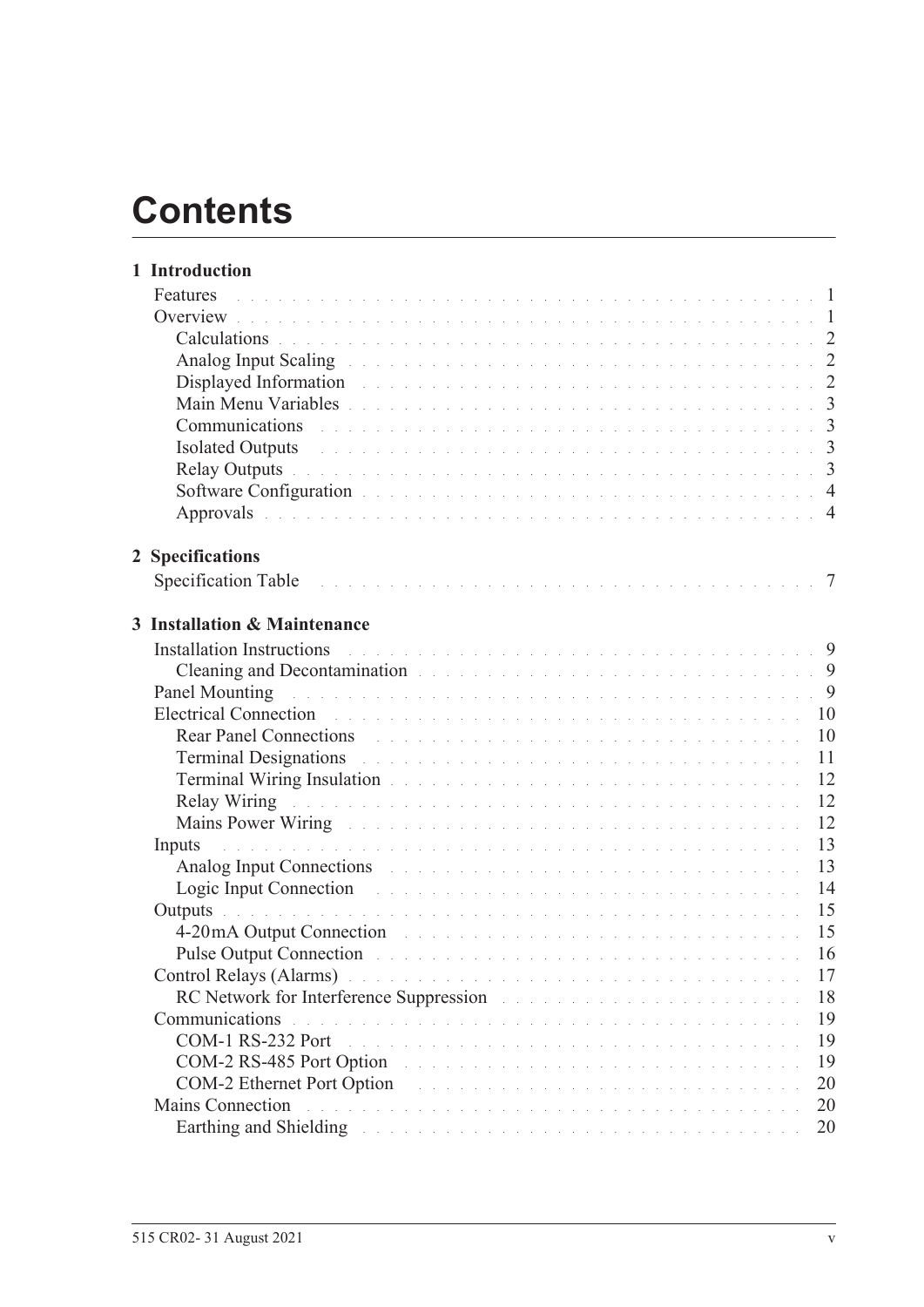| Maintenance Instructions and a contract the contract of the contract of the contract of the 20<br>Battery Replacement and the contract of the contract of the contract of the contract of the contract of the contract of the contract of the contract of the contract of the contract of the contract of the contract of the co<br>Battery Type and a substitution of the state of the state of the state of the state of the state of the state of the state of the state of the state of the state of the state of the state of the state of the state of the s | 20<br>21<br>21 |
|--------------------------------------------------------------------------------------------------------------------------------------------------------------------------------------------------------------------------------------------------------------------------------------------------------------------------------------------------------------------------------------------------------------------------------------------------------------------------------------------------------------------------------------------------------------------|----------------|
| 4 Operation                                                                                                                                                                                                                                                                                                                                                                                                                                                                                                                                                        |                |
|                                                                                                                                                                                                                                                                                                                                                                                                                                                                                                                                                                    |                |
| Default Variable & Total entry the contract of the contract of the contract of the 23                                                                                                                                                                                                                                                                                                                                                                                                                                                                              |                |
| Status LEDs experience in the contract of the contract of the contract of the contract of the contract of the                                                                                                                                                                                                                                                                                                                                                                                                                                                      | 23             |
| Front Panel Keys and a contract the contract of the contract of the contract of 24                                                                                                                                                                                                                                                                                                                                                                                                                                                                                 |                |
|                                                                                                                                                                                                                                                                                                                                                                                                                                                                                                                                                                    | 24             |
| Main Menu Items and a conservative conservative conservative conservative conservative                                                                                                                                                                                                                                                                                                                                                                                                                                                                             | 25             |
|                                                                                                                                                                                                                                                                                                                                                                                                                                                                                                                                                                    |                |
| Peak Flowrates experience in the contract of the contract of the contract of the contract of the contract of the contract of the contract of the contract of the contract of the contract of the contract of the contract of t                                                                                                                                                                                                                                                                                                                                     |                |
| Setpoints and a community of the community of the community of the community of the community of the community of the community of the community of the community of the community of the community of the community of the co                                                                                                                                                                                                                                                                                                                                     | 26             |
| Data Logs (Alberta Alberta Alberta Alberta Alberta Alberta Alberta Alberta Alberta Alberta Alberta Alberta Alb                                                                                                                                                                                                                                                                                                                                                                                                                                                     | 27             |
| Model Information and a contract the contract of the contract of the contract of the contract of the contract of the contract of the contract of the contract of the contract of the contract of the contract of the contract                                                                                                                                                                                                                                                                                                                                      | 29             |
|                                                                                                                                                                                                                                                                                                                                                                                                                                                                                                                                                                    | 30             |
| Logic Input Controls and a contract the contract of the contract of the contract of the 33                                                                                                                                                                                                                                                                                                                                                                                                                                                                         |                |
| Tuning the Control Loop entrance and the contract of the contract of the contract of the 33                                                                                                                                                                                                                                                                                                                                                                                                                                                                        |                |
| Tuning the Ratio Trim Control and the contract of the contract of the contract of the 34                                                                                                                                                                                                                                                                                                                                                                                                                                                                           |                |
| <b>5</b> Instrument Calibration<br>Introduction and a construction of the construction of the construction of the construction of $37$                                                                                                                                                                                                                                                                                                                                                                                                                             |                |
|                                                                                                                                                                                                                                                                                                                                                                                                                                                                                                                                                                    |                |
| Calibration Set Mode entertainment and the contract of the contract of the set of the Samuel of the Samuel of the Samuel of the Samuel of the Samuel of the Samuel of the Samuel of the Samuel of the Samuel of the Samuel of                                                                                                                                                                                                                                                                                                                                      |                |
| Changing the Instrument Settings and a contract of the contract of the contract of the contract of the contract of the contract of the contract of the contract of the contract of the contract of the contract of the contrac                                                                                                                                                                                                                                                                                                                                     | 40             |
| Program Backup & Reports and the contract of the contract of the contract of the contract of the contract of the contract of the contract of the contract of the contract of the contract of the contract of the contract of t                                                                                                                                                                                                                                                                                                                                     | 41             |
| Backup via 500 Series Program Manager and a construction of the construction of the Backup via 500 Series Program Manager                                                                                                                                                                                                                                                                                                                                                                                                                                          | 41             |
| Printing Configuration Report and a construction of the contract of the contract of the contract of the contract of the contract of the contract of the contract of the contract of the contract of the contract of the contra                                                                                                                                                                                                                                                                                                                                     | 41             |
| Upload and Clone of Application Software and a substitution of the state of the state of the state of the state of the state of the state of the state of the state of the state of the state of the state of the state of the                                                                                                                                                                                                                                                                                                                                     | 41             |
| Calibration Menu Tree and a communication of the communication of the communication of the communication                                                                                                                                                                                                                                                                                                                                                                                                                                                           | 42             |
| Instrument Settings and a construction of the construction of the construction of the construction of the construction of the construction of the construction of the construction of the construction of the construction of                                                                                                                                                                                                                                                                                                                                      | 44             |
| Units of Measurement<br>.<br>In the company of the company of the company of the company of the company of the company of the company of th                                                                                                                                                                                                                                                                                                                                                                                                                        | 44             |
| Parameters<br>a de la carte de la carte de la carte de la carte de                                                                                                                                                                                                                                                                                                                                                                                                                                                                                                 | 45             |
| Inputs<br>de la caractería de la caractería de la caractería de la caractería de la caractería                                                                                                                                                                                                                                                                                                                                                                                                                                                                     | 47             |
| Outputs<br>and the complete state of the complete state of the complete state of the complete state of the                                                                                                                                                                                                                                                                                                                                                                                                                                                         | 49             |
| <b>Alarms</b><br>.<br>In the company of the company of the company of the company of the company of the company of the company of th                                                                                                                                                                                                                                                                                                                                                                                                                               | 52             |
| Communications<br>de la caractería de la caractería de la caractería de la caractería de la caractería de la caractería                                                                                                                                                                                                                                                                                                                                                                                                                                            | 53             |
| Time Settings and Data Logging<br><u>. A na mara na mara na mara na mara na mara na mara na m</u>                                                                                                                                                                                                                                                                                                                                                                                                                                                                  | 55             |
| General Setup Parameters and a contract the contract of the contract of the contract of the contract of the contract of the contract of the contract of the contract of the contract of the contract of the contract of the co                                                                                                                                                                                                                                                                                                                                     | 58             |
| Test Menu de la componencia de la componencia de la componencia de la componencia                                                                                                                                                                                                                                                                                                                                                                                                                                                                                  | 60             |
| System Messages.<br>and a constitution of the constitution of the constitution of the constitution of the constitution of the constitution of the constitution of the constitution of the constitution of the constitution of the constitution of                                                                                                                                                                                                                                                                                                                  | 61             |
| <b>Error Messages</b><br>.<br>In the company of the company of the company of the company of the company of the company of the company of th<br>and an                                                                                                                                                                                                                                                                                                                                                                                                             | 61             |
| Warning Messages and a contract the contract of the contract of the contract of the contract of the contract of                                                                                                                                                                                                                                                                                                                                                                                                                                                    | 62             |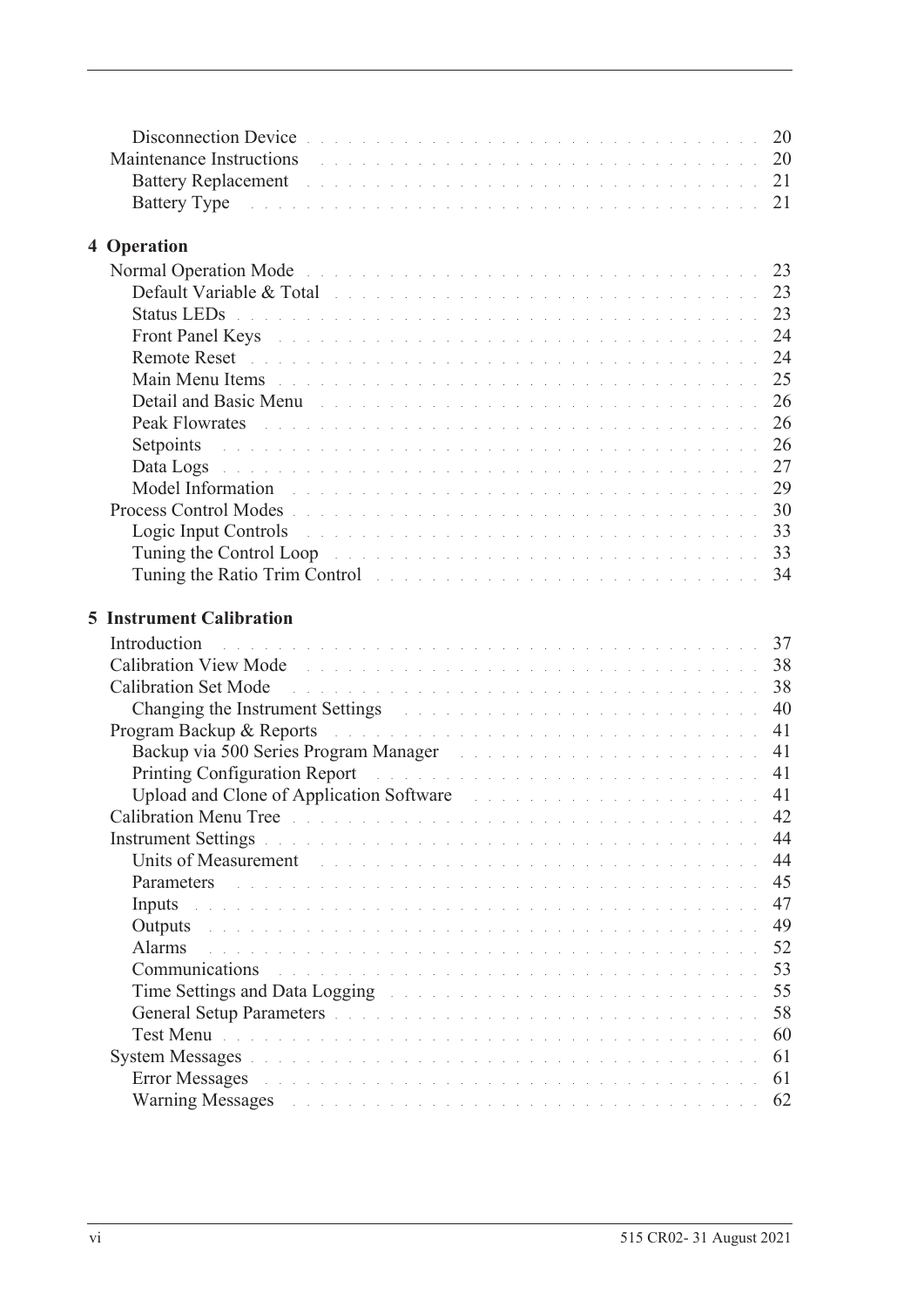### **[6 Communications](#page-72-0)**

|                                                                                                                                                                                                                                | 63 |
|--------------------------------------------------------------------------------------------------------------------------------------------------------------------------------------------------------------------------------|----|
| Hardware Interconnection and a construction of the construction of the construction of the construction of the                                                                                                                 | 63 |
| Protocols and an annual contract of the contract of the contract of the contract of the contract of the contract of the contract of the contract of the contract of the contract of the contract of the contract of the contra | 65 |
| Simple ASCII Protocol and a construction of the construction of the construction of the construction of the construction of the construction of the construction of the construction of the construction of the construction o | 65 |
|                                                                                                                                                                                                                                | 65 |
| Instrument Responses and a construction of the construction of the construction of the construction of the construction of the construction of the construction of the construction of the construction of the construction of | 67 |
| Corrupted or Invalid Requests and a contract to the contract of the contract of the                                                                                                                                            | 70 |
| Modbus RTU Protocol and all contained to the containing the contact and the contact of the Taurus of The Model                                                                                                                 |    |
|                                                                                                                                                                                                                                |    |
| Printer Protocol and a construction of the construction of the construction of the construction of the construction of the construction of the construction of the construction of the construction of the construction of the |    |
| Types of Printouts and a contract the contract of the contract of the contract of the Table                                                                                                                                    |    |
| Printer Data Control entre a series and a series of the series of the series of the series of the series of the                                                                                                                | 81 |
| <b>Appendix A Glossary</b>                                                                                                                                                                                                     |    |
| Glossary and a communication of the communication of the communication of the communication of the communication of the communication of the communication of the communication of the communication of the communication of t | 83 |
| <b>Appendix B Model Numbers</b>                                                                                                                                                                                                |    |
| Product Codes de la communicación de la communicación de la communicación de 85                                                                                                                                                |    |
| Custom Version Codes and a contract the contract of the contract of the contract of the contract of the contract of the contract of the contract of the contract of the contract of the contract of the contract of the contra | 86 |
|                                                                                                                                                                                                                                | 86 |
| Appendix C Ethernet Port & Setup                                                                                                                                                                                               |    |
| Ethernet Port and a communication of the communication of the communication of the communication of the communication                                                                                                          | 88 |
|                                                                                                                                                                                                                                | 88 |
| Connecting 515 Ethernet to Networks/Routers and a substantial contract to the contract of                                                                                                                                      | 89 |
| Connecting DataMod via Ethernet Marian and a connection of the Connecting DataMod via Ethernet Maria and a connection of the Connection of the Connection of the Connection of the Connection of the Connection of the Connect |    |
| Index and a construction of the construction of the construction of the construction of $91$                                                                                                                                   |    |
|                                                                                                                                                                                                                                |    |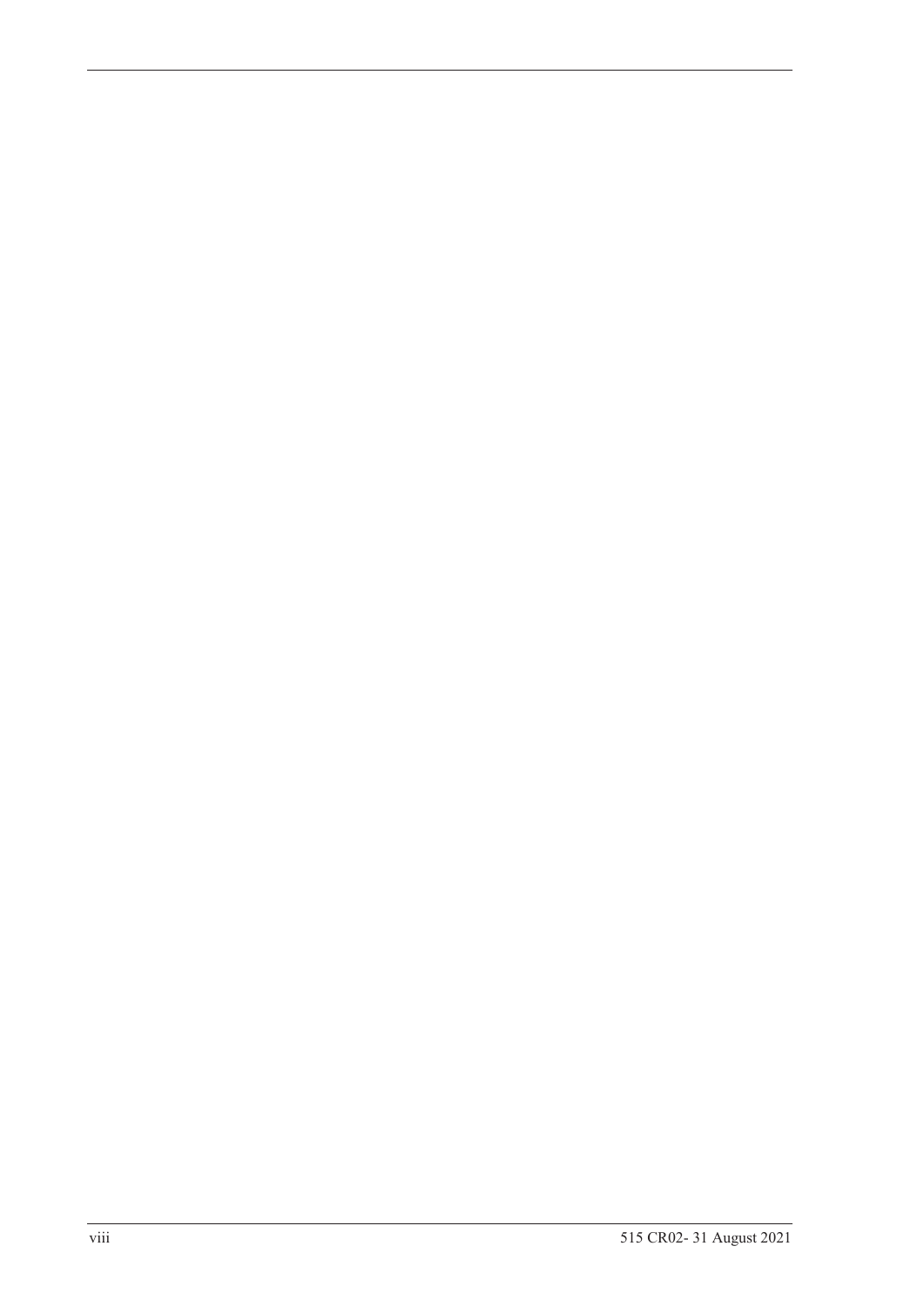# **List of Figures**

| 1                        | <b>Typical Application Diagram</b> and the contract of the contract of the state of the state of the state of the state of the state of the state of the state of the state of the state of the state of the state of the state of |    |
|--------------------------|------------------------------------------------------------------------------------------------------------------------------------------------------------------------------------------------------------------------------------|----|
| 2                        | 500 Series Instrument Panel Mounting and a contract of the series of the series of the 9                                                                                                                                           |    |
| 3                        | Rear Panel Connections - Original and a substitution of the contract of the contract of the contract of the contract of the contract of the contract of the contract of the contract of the contract of the contract of the co     | 10 |
|                          |                                                                                                                                                                                                                                    |    |
| 4                        | Rear Panel Connections - New RS-485 Version                                                                                                                                                                                        | 10 |
| $\overline{\mathcal{L}}$ | Rear Panel Connections - New Ethernet Version                                                                                                                                                                                      | 11 |
| 6                        | Externally Powered Voltage Transmitter Marshall and Alexandre and Alexandre and Alexandre and Alexandre and Alexandre and Alexandre and Alexandre and Alexandre and Alexandre and Alexandre and Alexandre and Alexandre and Al     | 13 |
| 7                        | Internally Powered Voltage Transmitter March 2014 and State and State and State and                                                                                                                                                | 13 |
| 8                        |                                                                                                                                                                                                                                    | 14 |
| 9                        | Internally Powered Current Loops and a substitution of the state of the state of the state of the state of the                                                                                                                     | 14 |
| 10                       | Logic Inputs Connection Diagram and a connection of the Connection of the Connection of the Connection of the Connection of the Connection of the Connection of the Connection of the Connection of the Connection of the Conn     | 15 |
| 11                       | Output 4-20mA Connection Diagram                                                                                                                                                                                                   | 15 |
| 12                       | Output Pulse Connection Diagram and the connection of the Connection of the Connection of the Connection of the Connection of the Connection of the Connection of the Connection of the Connection of the Connection of the Co     | 16 |
| 13                       | Relay Connection Diagram and a construction of the contract of the contract of the contract of the contract of                                                                                                                     | 17 |
| 14                       |                                                                                                                                                                                                                                    | 19 |
| 15                       | Logged Data Display Methods and a contract the contract of the contract of the contract of the contract of the contract of the contract of the contract of the contract of the contract of the contract of the contract of the     | 28 |
| 16                       |                                                                                                                                                                                                                                    | 42 |
| 17                       |                                                                                                                                                                                                                                    | 43 |
| 18                       | RS-232 Cable Connections to a Computer and a substitution of the set of the set of the set of the set of the set of the set of the set of the set of the set of the set of the set of the set of the set of the set of the set     | 63 |
| 19                       |                                                                                                                                                                                                                                    | 64 |
| 20                       | DataMod - Modbus Connection Settings and the connection of the connection of the settings and the connection of the connection of the connection of the connection of the connection of the connection of the connection of th     | 89 |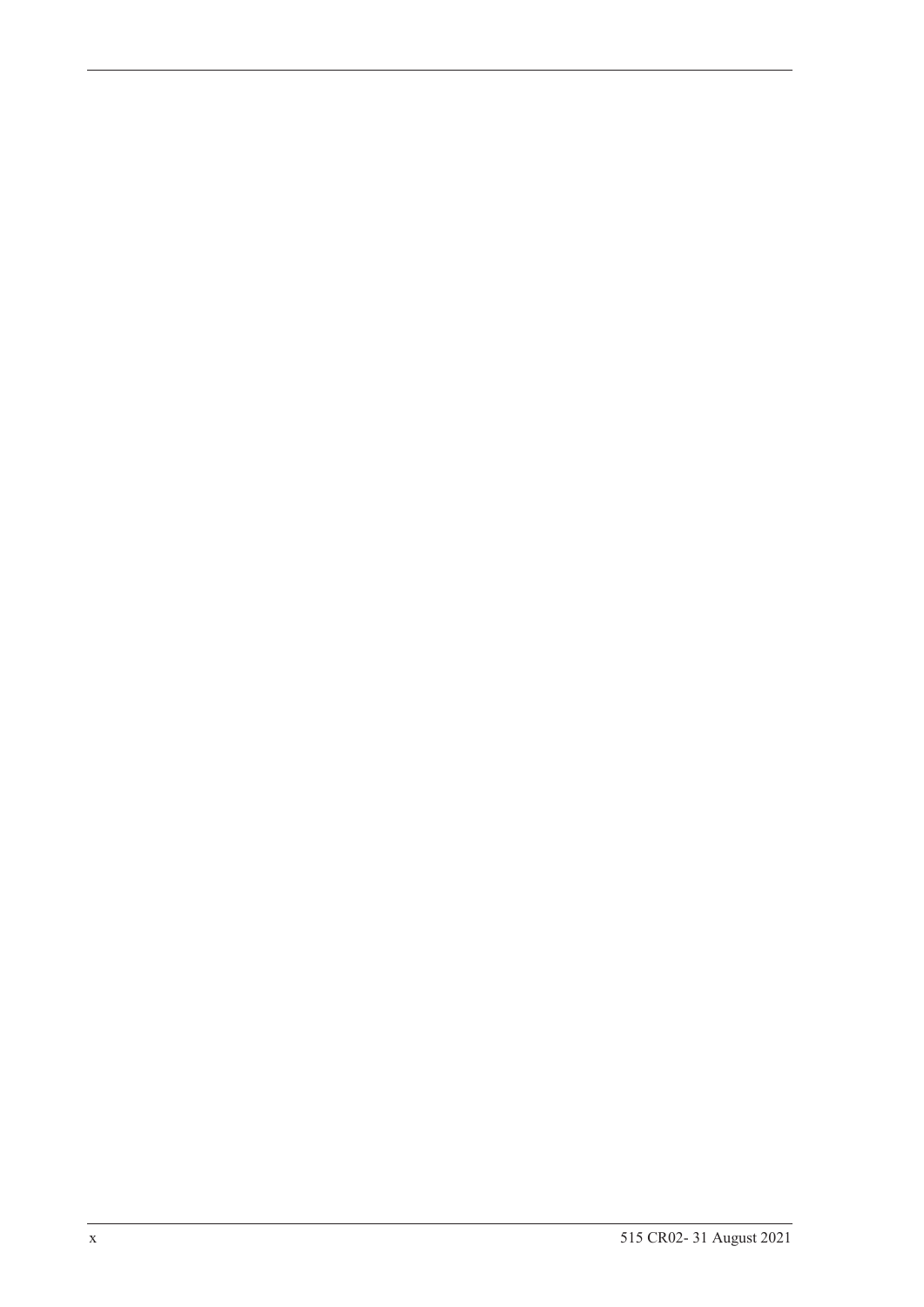# <span id="page-10-0"></span>**Chapter 1 Introduction**

## <span id="page-10-1"></span>**Features**

- **•** Tailored for volumetric analog input such as vortex flowmeters
- **•** Uses PI Loop Control
- **•** Pump demand contact
- **•** Selection of various control modes
- **•** Process Inhibit (flushing) and Forced Local (manual) control available via Modbus and external logic inputs
- **•** Allows for cascade trim control when ratio of totals is required
- Allows for non-linear correction
- **•** Selection of Detail or Basic main menu to suit operator and application
- **•** Selection of second language and user tags
- **•** RTC logging with over 1000 entries
- **•** Pulse width and scaling of pulse output
- **•** 4-20 mA retransmission
- **•** Available protocols on communication ports including Printers, Modbus RTU and TCP/IP
- **•** Front panel adjustment of 8-24 V DC output voltage
- **•** Backlit display with LCD backup

## <span id="page-10-2"></span>**Overview**

The 515 CR02 application is a single loop process controller measuring the volume flow in a main and process lines using analog flow inputs. It can operate in local (manual) or in loop, ratio or blend (auto) flow control modes and it has a tuning menu to easily determine the Proportional Band and Integral Time values used in the PI control algorithm.

The main and process flows are used to determine the net volume flow. The operator can view the actual ratio and deviation and has the ability to change the controlling setpoint directly from the main menu if access has been authorized.

The PI control of the process flow is via a 4-20mA proportional valve or pump controller. It has integral wind-up protection and a deadband and output ramp time can be programmed to reduce wear on valves and actuators and provide for bumpless operation.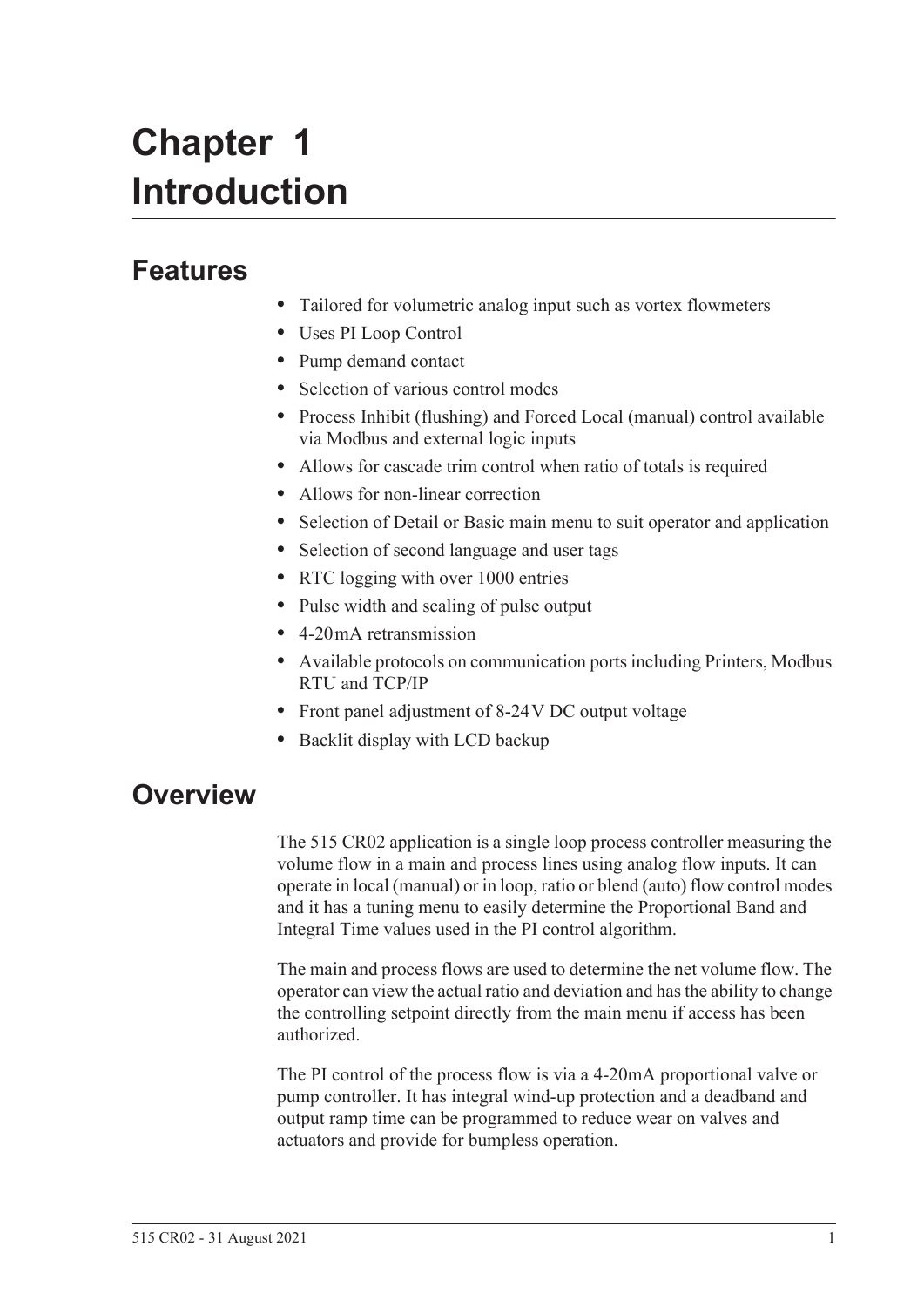### <span id="page-11-0"></span>**Calculations**

There are three types of control modes in which the process flow is dependent on the main flow. These are RATIO, BLEND-1 and BLEND-2 modes where the relationship between the flows are as follows:

Ratio Control Mode.

The process flow is a ratio of the main flow (0 to 400% range).

$$
Ratio\% = \frac{P_{flow}}{M_{flow}} \times 100
$$

Blend Control Modes.

These modes cater for blending points before and after the main flowmeter. The process flow is a ratio of the net (combined) flow (0 to 80% range).

$$
Ratio\% = \frac{P_{flow}}{Net_{flow}} \times 100
$$

### <span id="page-11-1"></span>**Analog Input Scaling**

The analog inputs in this instrument are scaled by the following general formula:

$$
f(A) = P_{min} + (P_{max} - P_{min}) \cdot A^*
$$

where:

*Pmin* = minimum point (equivalent to offset)

- $P_{\text{max}}$  = maximum point ( $P_{\text{max}} P_{\text{min}}$  is equivalent to span)
- *A\** = normalised signal (0 to 1) with correction applied for a flow input

#### **Correction Type**

- LINEAR:  $A^* = A$  when the instrument is not required to apply correction
- NON-LINEAR:  $A^* = A_c$  when the instrument applies correction from the points in the correction table

### <span id="page-11-2"></span>**Displayed Information**

The front panel display shows the current values of the input variables and the results of the calculations.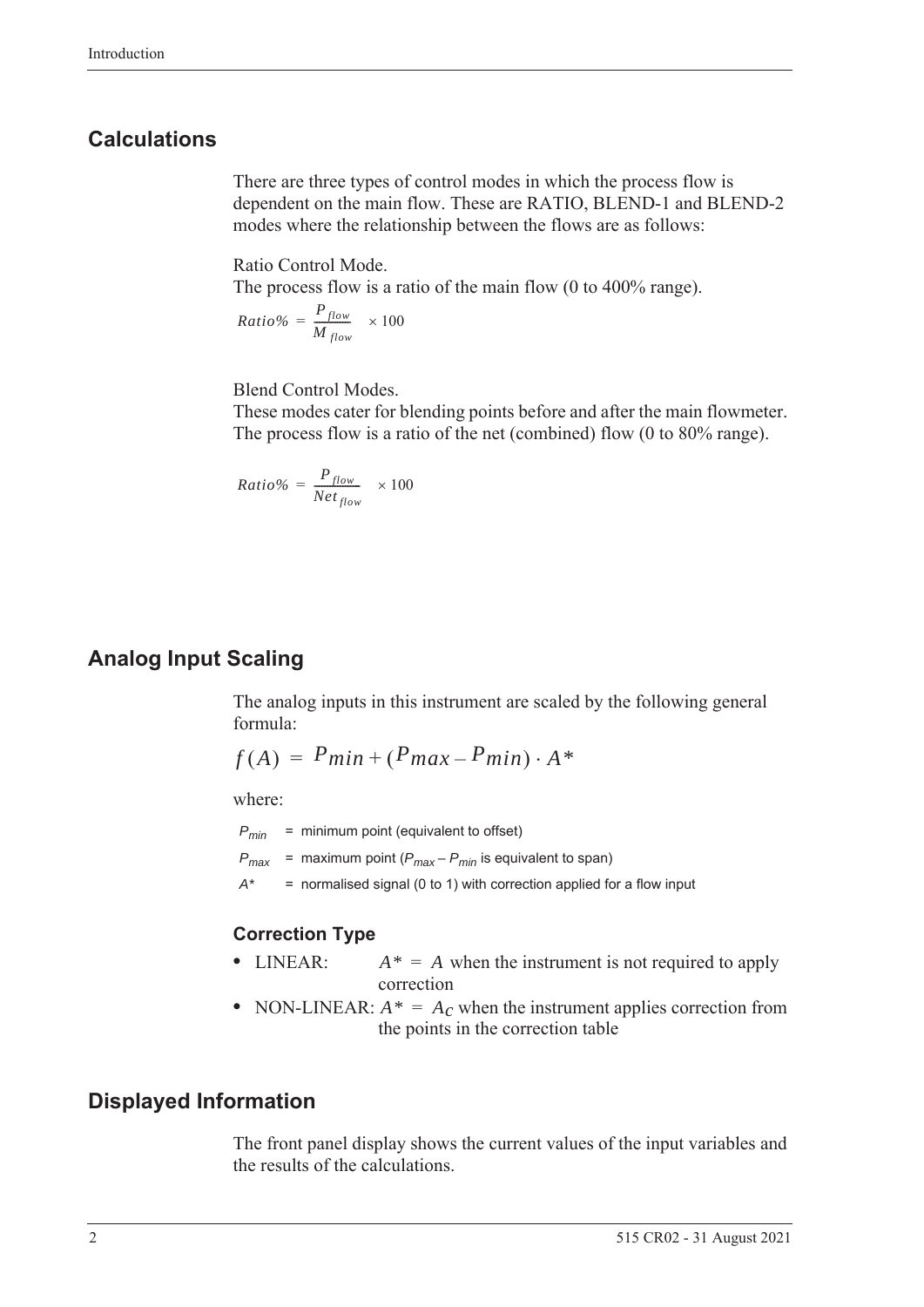The instrument can be supplied with a real-time clock for data logging of over 1000 entries of the variables as displayed on the main menu.

### <span id="page-12-0"></span>**Main Menu Variables**

| <b>Main Menu</b><br><b>Variables</b> | <b>Default</b><br><b>Units</b> | Variable<br><b>Type</b> |
|--------------------------------------|--------------------------------|-------------------------|
| Net Volume                           | m <sup>3</sup>                 | Total                   |
| <b>Net Flowrate</b>                  | $m^3/m$ in                     | Rate                    |
| Main Line Volume                     | m <sup>3</sup>                 | Total                   |
| Main Line Flowrate                   | $m^3/m$ in                     | Rate                    |
| Process Line Volume                  | m <sup>3</sup>                 | Total                   |
| <b>Process Line Flowrate</b>         | $m^3/m$ in                     | Rate                    |
| Process Ratio                        | $\%$                           | Rate                    |
| <b>Process Control Output</b>        | $\%$                           | Rate                    |
| <b>Process Flowrate Deviation</b>    | $\%$                           | Rate                    |

#### **Units of Measurement**

In the 500 Series instruments there is a wide range of available units of measurement to be selected from. These can be viewed and selected either during initial Software Configuration via the 500 Series Program Manager (see below) or from within the instrument's calibration settings (if access has been granted) as per **[Units of Measurement](#page-53-2)** on page 44.

### <span id="page-12-1"></span>**Communications**

There are two communication ports available as follows:

- **•** COM-1 RS232 port
- **•** COM-2 RS485 port (optional) or Ethernet (optional)

The ports can be used for remote data reading, printouts and for uploading and downloading of the application software to the instrument.

### <span id="page-12-2"></span>**Isolated Outputs**

The opto-isolated outputs can re-transmit any main menu variable. The type of output is determined by the nature of the assigned variable. Totals are output as pulses and rates are output as 4-20 mA signals. One output is standard, a second output is available as an option.

### <span id="page-12-3"></span>**Relay Outputs**

The relay output 1 provides a pump demand contact and the other relays can be used as fully programmable alarms for any rate type variable. Two relays are standard with an additional two available in the advanced option.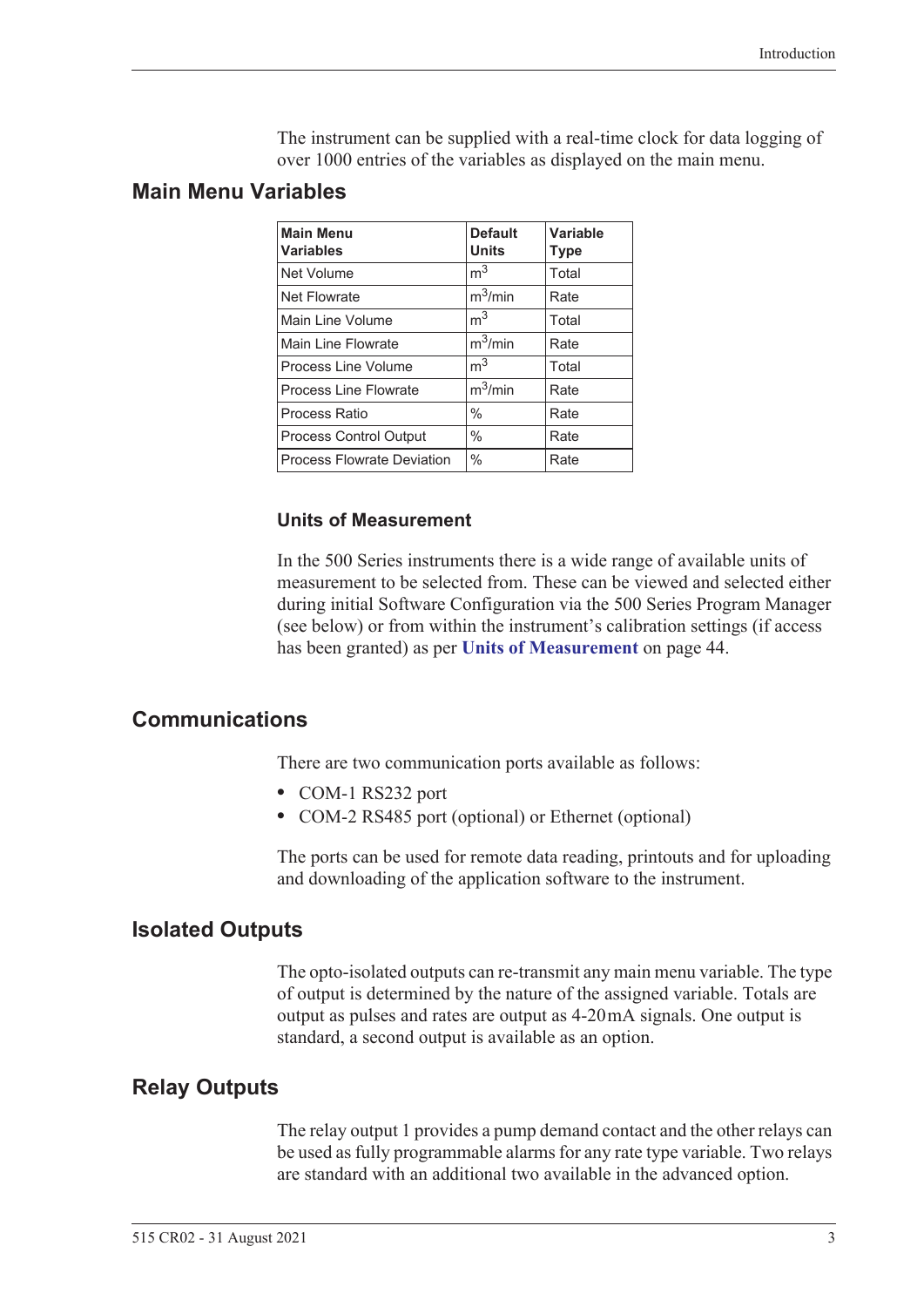### <span id="page-13-0"></span>**Software Configuration**

The instrument can be programmed to suit the particular application needs and the flexible I/O can be assigned as required. Program settings can be changed either via the front panel (depending on assigned access levels) or via the 500 Series Program Manager (500-PM software).

The 500-PM software is a free comprehensive configuration tool and resource centre that can be used to further tailor an instrument to suit specific application needs including units of measurement, custom tags and text, access levels and more.

The software is a Windows based program that is freely available from the download section of the Contrec website. The program can be used to create a custom version of an existing application to be saved for backup purposes and/or to generate a PDF of configuration report for record keeping.

The instrument stores all set-up parameters, totals and logged data in nonvolatile memory with at least 30 years retention.



*Figure 1 Typical Application Diagram*

### <span id="page-13-1"></span>**Approvals**

<span id="page-13-2"></span>This instrument conforms to the EMC-Directive of the Council of European Communities 2014/30/EU, the LVD safety directive 2014/35/EU and the following standards:

- **•** *EN61326:2013* Electrical equipment for measurement, control and laboratory use – EMC requirements: Industrial Environment.
- **•** *EN61010:2010* Safety requirements for electrical equipment for measurement, control, and laboratory use.

In order to comply with these standards, the wiring instructions in **[Chapter](#page-18-5)  [3 - Installation & Maintenance](#page-18-5)** must be followed.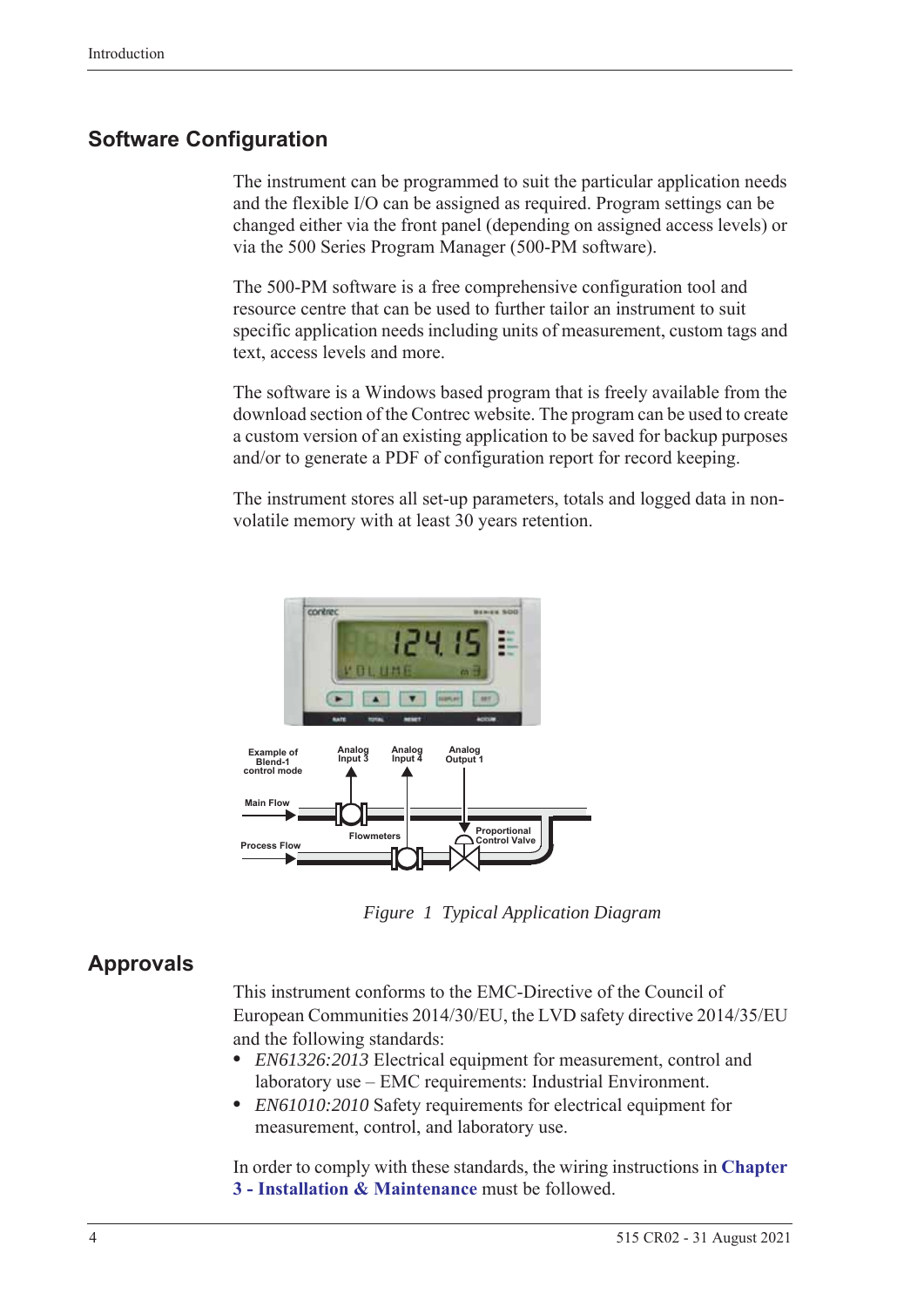### **FCC Declaration**

This equipment has been tested and found to comply with the limits for a Class A digital device, pursuant to Part 15 of the FCC Rules. These limits are designed to provide reasonable protection against harmful interference when the equipment is operated in a commercial environment. This equipment generates, uses, and can radiate radio frequency energy and, if not installed and used in accordance with the instruction manual, might cause harmful interference to radio communications. Operation of this equipment in a residential area is likely to cause harmful interference, in which case the user will be required to correct the interference at his own expense.

Properly shielded and grounded cables and connectors must be used in order to meet FCC emission limits. Contrec Ltd is not responsible for any radio or television interference caused by using other than recommended cables and connectors or by unauthorized changes or modifications to this equipment. Unauthorized changes or modifications could void the user's authority to operate the equipment.

This device complies with Part 15 of the FCC Rules. Operation is subject to the following two conditions: (1) this device might not cause harmful interference, and (2) this device must accept any interference received, including interference that might cause undesired operation.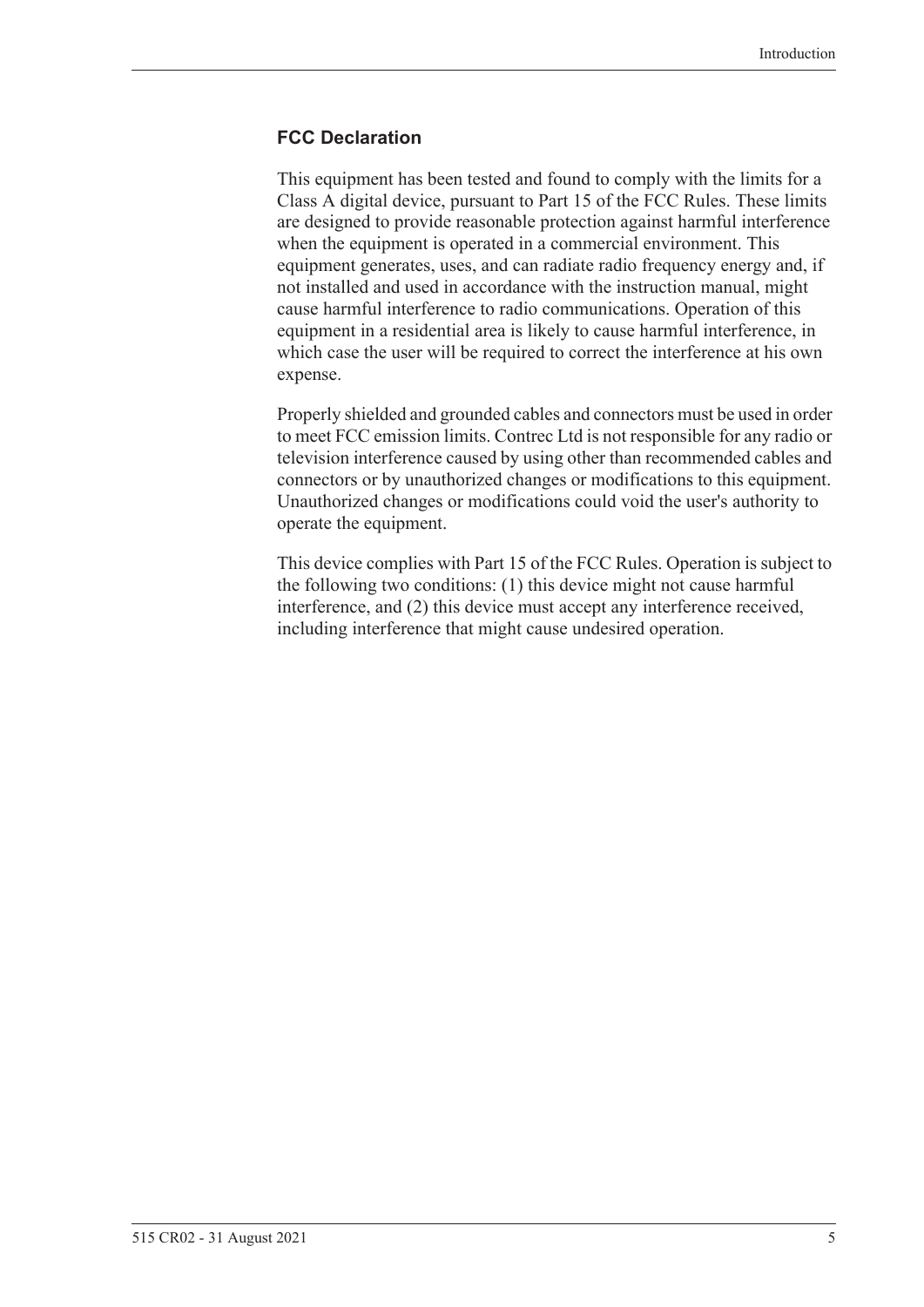Introduction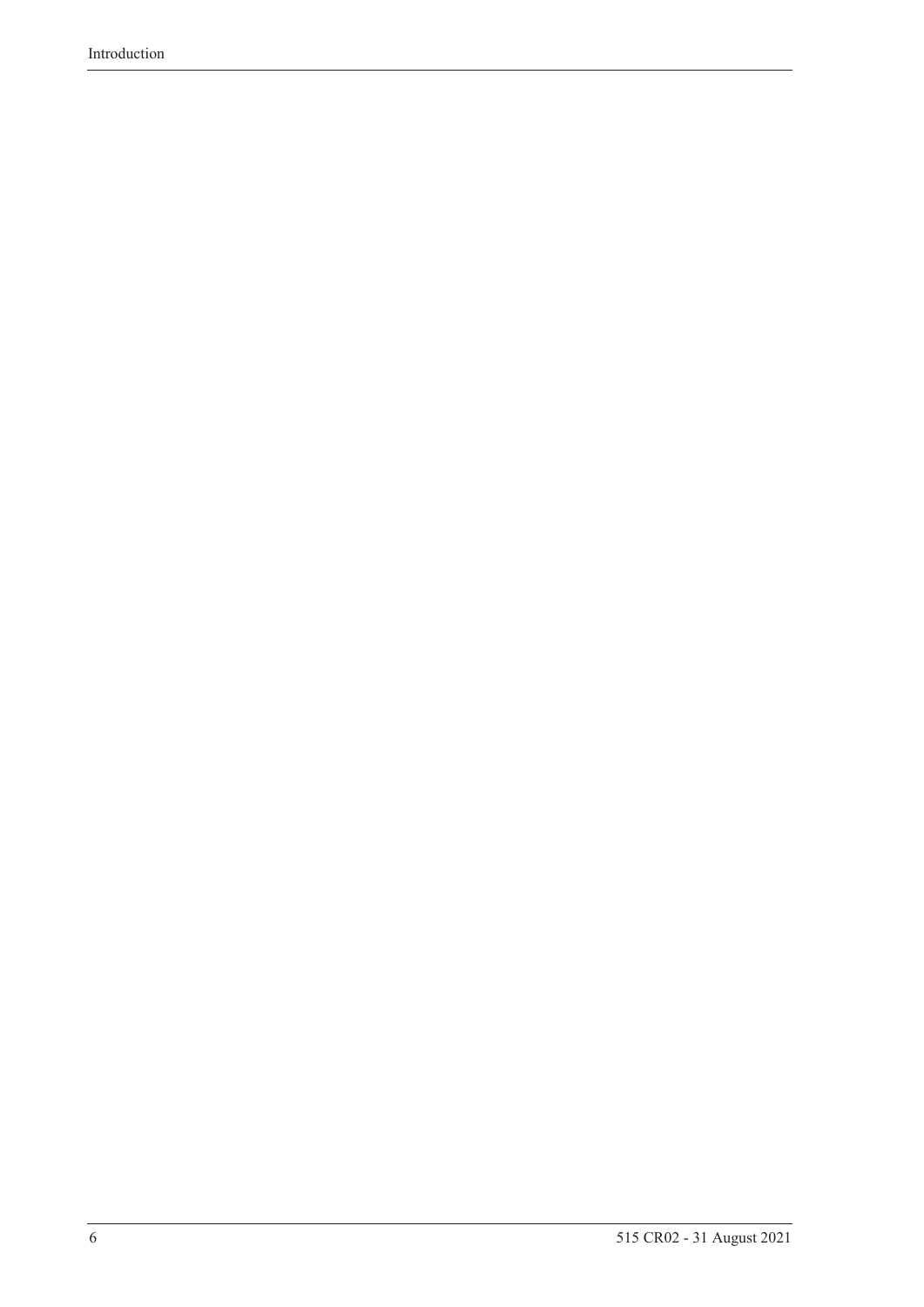# <span id="page-16-0"></span>**Chapter 2 Specifications**

## <span id="page-16-1"></span>**Specification Table**

| <b>Operating Environment</b>                                                                                               |                                                                                                                                                  | <b>Analog Input (General)</b>            |                                                                                                                  |
|----------------------------------------------------------------------------------------------------------------------------|--------------------------------------------------------------------------------------------------------------------------------------------------|------------------------------------------|------------------------------------------------------------------------------------------------------------------|
| <b>Temperature</b>                                                                                                         | +5°C to +40°C (standard - no coating)<br>-20 $\degree$ C to +60 $\degree$ C (with conformal coating)<br>-30°C to +60°C (ExD housing with heater) | <b>Overcurrent</b><br><b>Update Time</b> | 100 mA absolute maximum rating<br>(30mA for 4-20mA inputs)<br>$< 1.0$ sec                                        |
| <b>Humidity</b>                                                                                                            | 0 to 95% non condensing (conformal<br>coating)<br>5% to 85% non condensing (no coating)                                                          | Configuration<br><b>Non-linearity</b>    | 4-20mA, 0-5V and 1-5V input<br>Up to 20 correction points (some inputs)                                          |
| <b>Power Supply</b>                                                                                                        | 100-240 V AC (+/-10%) 50-60 Hz (+/-<br>10%) or 12-28 V DC                                                                                        | 4-20mA Input                             |                                                                                                                  |
| <b>Consumption</b><br><b>Protection</b>                                                                                    | 10W (max) Overvoltage category II<br>Sealed to IP65 (Nema 4X) when panel<br>mounted                                                              | Impedance<br><b>Accuracy</b>             | 100 Ohms (to common signal ground)<br>0.05% full scale $(20^{\circ}C)$<br>0.1% (full temperature range, typical) |
| <b>Dimensions</b><br>147 mm (5.8") width<br>74 mm (2.9") height<br>(panel option)<br>170mm (6.6") depth (behind the panel) |                                                                                                                                                  | 0-5 or 1-5 Volts Input<br>Impedance      | 10 MOhms (to common signal ground)                                                                               |
| <b>Display</b>                                                                                                             |                                                                                                                                                  | <b>Accuracy</b>                          | 0.05% full scale $(20^{\circ}C)$<br>0.1% (full temperature range, typical)                                       |
| <b>Type</b>                                                                                                                | Backlit LCD with 7-digit numeric display<br>and 11-character alphanumeric display                                                                | <b>Logic Inputs</b>                      |                                                                                                                  |
| <b>Digits</b>                                                                                                              | 15.5mm (0.6") high                                                                                                                               | <b>Signal Type</b>                       | CMOS, TTL, open collector, reed switch                                                                           |
| <b>Characters</b>                                                                                                          | 6mm (0.24") high                                                                                                                                 | Overvoltage                              | 30V maximum                                                                                                      |

#### **Relay Output**

| <b>No. of Outputs</b> | 2 relays plus 2 optional relays                                       |
|-----------------------|-----------------------------------------------------------------------|
| <b>Voltage</b>        | 250 volts AC, 30 volts DC maximum<br>(solid state relays use AC only) |
| <b>Current</b>        | 3A maximum - mechanical relays<br>1.5A maximum - solid state relays   |

### **Approvals Interference**  $\in$   $\in$  compliance **Enclosure IECEx, ATEX and CSA approved**

**LCD Backup** Last data visible for 15 min after power

down

**Data Stored** Setup, Totals and Logs

**Update Rate** 0.3 second

**Non-volatile Memory Retention** > 30 years

|         | enclosures available for hazardous areas |
|---------|------------------------------------------|
| :Iosure | IECEX, ATEX and CSA approved             |

| <b>Real Time Clock (Optional)</b> |                                                                                                                                                                                                                                                                                                   |  |
|-----------------------------------|---------------------------------------------------------------------------------------------------------------------------------------------------------------------------------------------------------------------------------------------------------------------------------------------------|--|
| <b>Battery Type</b>               | 3 volts Lithium button cell<br>- For Issue 7 option card, type CR2450N<br>manufactured by Renata only<br>- For conformal coated 'C' version, type<br>BR2032 manufactured by Panasonic only<br>- For non-conformal coated versions, type<br>BR2032 and CR2032 manufactured by<br>Panasonic or Sony |  |
| <b>Battery Life</b>               | 5 years (typical)                                                                                                                                                                                                                                                                                 |  |

### **Communication Ports**

| Taxaa xabaa xa Asaa ah s |                                                               |
|--------------------------|---------------------------------------------------------------|
|                          |                                                               |
|                          | (Ethernet Port), Printer                                      |
| <b>Protocols</b>         | ASCII, Modbus RTU, Modbus TCP/IP                              |
| Data Bits                | 8                                                             |
| <b>Stop Bits</b>         | 1 or 2                                                        |
| Parity                   | Odd, even or none                                             |
| <b>Baud Rate</b>         | 2400 to 19200 baud                                            |
| Ports                    | COM-1 RS-232 port<br>COM-2 RS-485 or Ethernet port (optional) |
|                          |                                                               |

| <b>Transducer Supply</b> |                                 |  |
|--------------------------|---------------------------------|--|
| Voltage                  | 8 to 24 volts DC, programmable  |  |
| <b>Current</b>           | 70mA @ 24V, 120mA @ 12V maximum |  |
| <b>Protection</b>        | Power limited output            |  |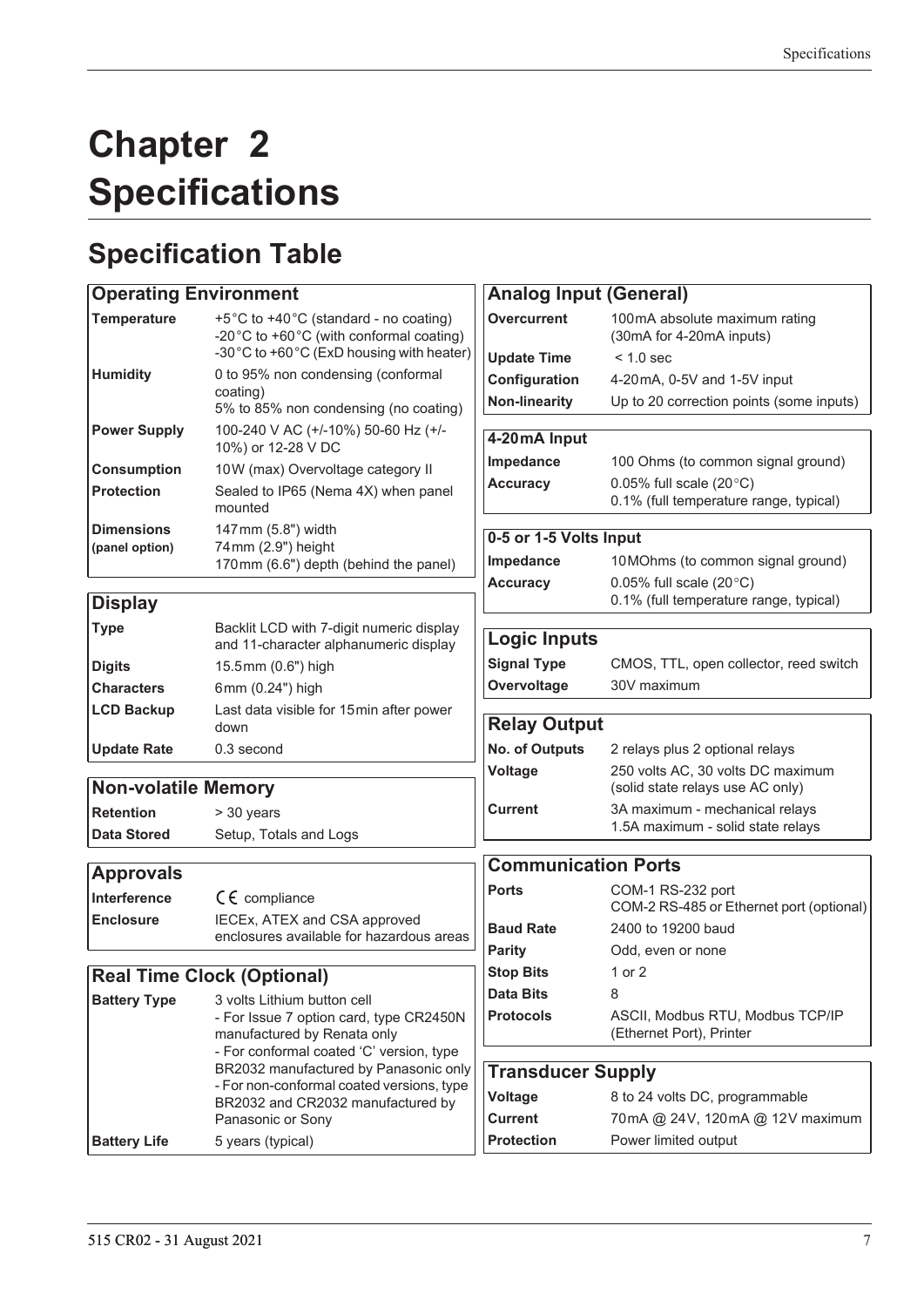| <b>Isolated Output</b>                          |                                                                                |  |
|-------------------------------------------------|--------------------------------------------------------------------------------|--|
| <b>No. of Outputs</b><br>2 configurable outputs |                                                                                |  |
| Configuration                                   | Pulse/Digital or 4-20 mA output                                                |  |
|                                                 |                                                                                |  |
| <b>Pulse/Digital Output</b>                     |                                                                                |  |
| <b>Signal Type</b><br>Open collector            |                                                                                |  |
| 200 mA, 30 volts DC maximum<br>Switching        |                                                                                |  |
| <b>Saturation</b>                               | 0.8 volts maximum                                                              |  |
| <b>Pulse Width</b>                              | Programmable: 10, 20, 50, 100, 200 or<br>500ms                                 |  |
|                                                 |                                                                                |  |
| 4-20mA Output                                   |                                                                                |  |
| Supply                                          | 9 to 30 volts DC external                                                      |  |
| <b>Resolution</b>                               | $0.05\%$ full scale                                                            |  |
| <b>Accuracy</b>                                 | $0.05\%$ full scale (20 $\degree$ C)<br>0.1% (full temperature range, typical) |  |

*Important: Specifications are subject to change without notice.*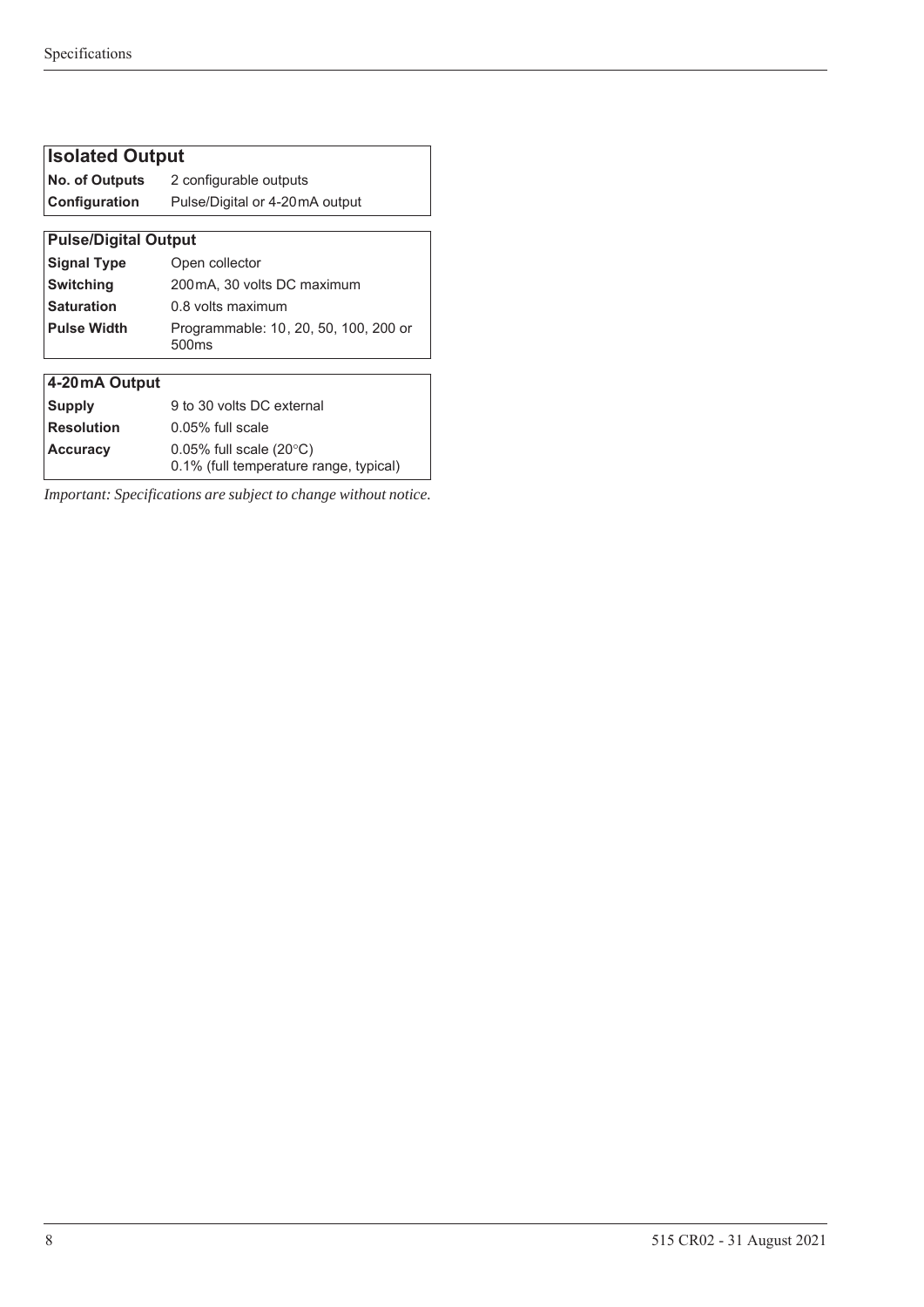# <span id="page-18-5"></span><span id="page-18-0"></span>**Chapter 3 Installation & Maintenance**

## <span id="page-18-1"></span>**Installation Instructions**



The safety of any system incorporating the equipment is the responsibility of the assembler of the system and should be installed such that there is no risk of impact damage.

This instrument is intended for fixed installation only, e.g. within a panel or cabinet, and is not intended for desktop use. It is not suitable for outdoor use unless fitted into an appropriate outdoor enclosure with a minimum type 3, IP54, rating. The instrument has a 'Pollution degree II' rating.

## <span id="page-18-2"></span>**Cleaning and Decontamination**

For general maintenance or to clean an instrument suitable for return to a service centre for repair or inspection, use only a damp cloth and mild detergent. Do not use abrasive cleaners or high pressure water jets. An instrument must be decontaminated before returning. The marking label can be cleaned with 35% Isopropanol or mild detergent.

## <span id="page-18-3"></span>**Panel Mounting**

The instrument should be located in an area with a clean, dry atmosphere that is also relatively free of shock and vibration.

The standard mounting procedure is panel mounting in a cutout that is 139 mm wide by 67 mm high. Two side clips secure the unit into the panel.

[Figure 2](#page-18-4) shows the panel mounting requirements for the 500 Series Instrument.



<span id="page-18-4"></span>*Figure 2 500 Series Instrument Panel Mounting*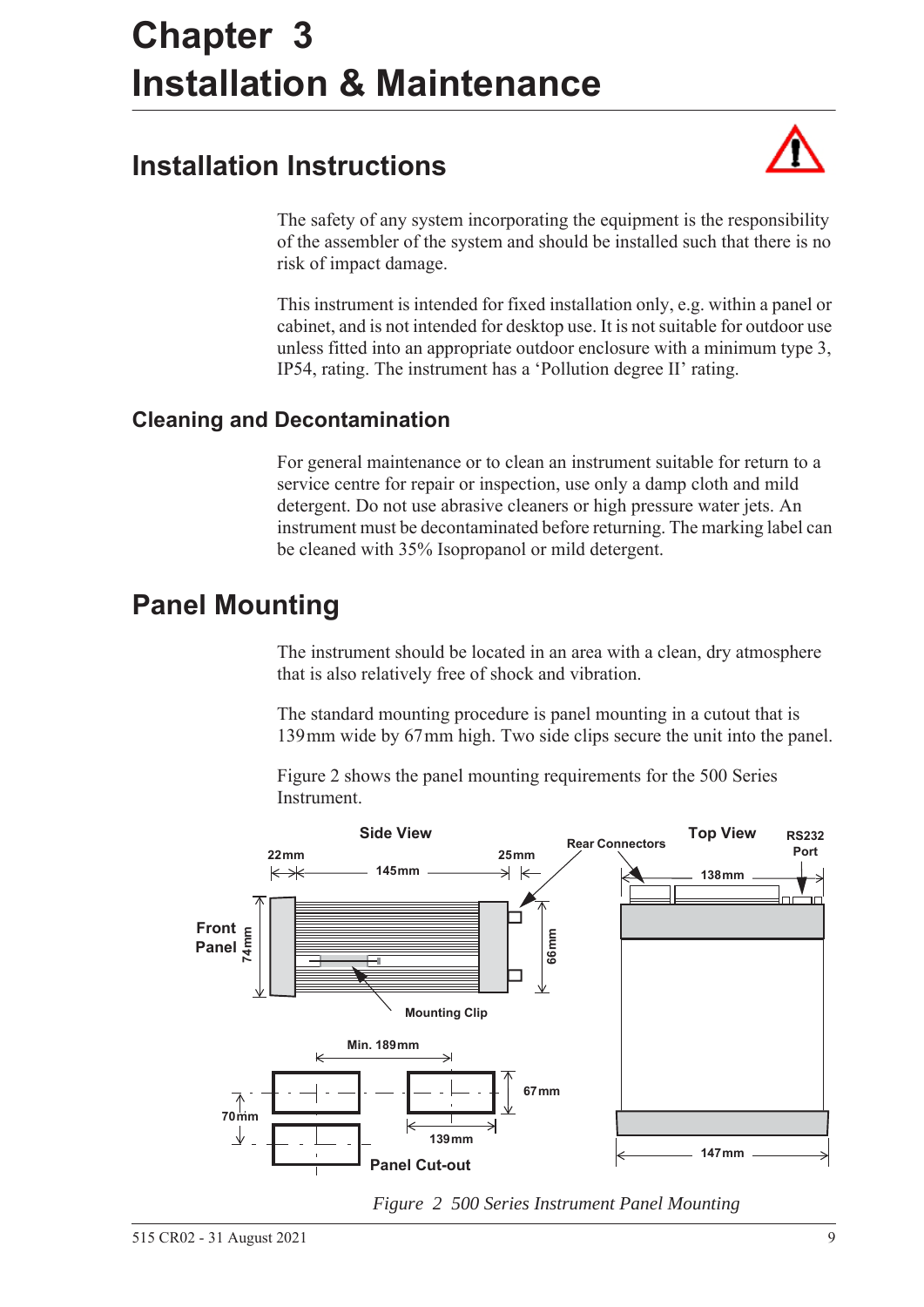## <span id="page-19-0"></span>**Electrical Connection**

## <span id="page-19-1"></span>**Rear Panel Connections**

Note: Depending on the specification and age of the instrument, there are different versions of the upper option card. Ensure the instrument is wired as per the correct terminal designation printed on the rear of the instrument bezel and below.

[Figure 3](#page-19-2) shows the connections on the original rear panel of the instrument where relays 1 to 4 (terminals 32-35) share a single Relay Common (terminal 31). Note: The 5 way relay terminal block is GREEN.



*Figure 3 Rear Panel Connections - Original*

<span id="page-19-2"></span>On the newer rear panel option cards the instrument relays 1 and 2 (terminals 32-33) share Relay Common 1-2 (terminal 31) and relays 3 and 4 (terminals 34-35) share Relay Common 3-4 (terminal 36). Note: On these option cards the 6 way relay terminal block is ORANGE.

[Figure 4](#page-19-3) shows the new option card with the RS-485 port (terminals 19-21).



<span id="page-19-3"></span>*Figure 4 Rear Panel Connections - New RS-485 Version*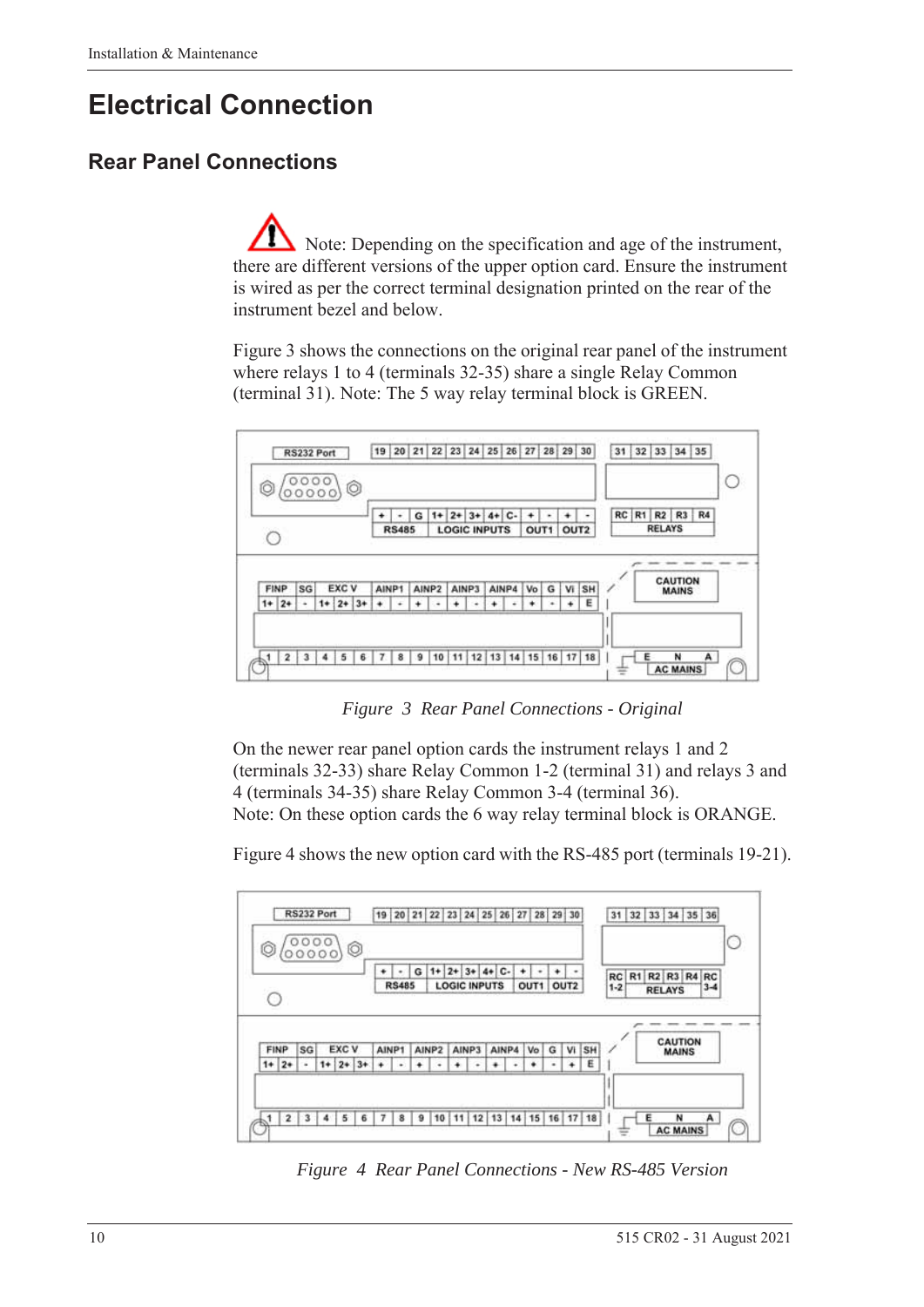[Figure 5](#page-20-1) shows the new option card with the optional Ethernet port in place of RS-485 port (terminals 19-21).



<span id="page-20-1"></span>*Figure 5 Rear Panel Connections - New Ethernet Version*

## <span id="page-20-0"></span>**Terminal Designations**

| <b>Terminal Label</b> |                    |                                                            | Designation               | <b>Comment</b>                    | <b>Terminal Label</b> |                  |                 | <b>Designation</b>                 | <b>Comment</b>                                     |
|-----------------------|--------------------|------------------------------------------------------------|---------------------------|-----------------------------------|-----------------------|------------------|-----------------|------------------------------------|----------------------------------------------------|
|                       | <b>FINP</b>        | $1+$                                                       | Frequency Input 1+        | Not used                          | 19                    | <b>RS485</b>     | $\ddot{}$       | RS485 (+)                          | Optional RS485 port may                            |
| 2                     | <b>FINP</b>        | $2+$                                                       | Frequency Input 2+        | Not used                          | 20                    | COM-2            |                 | RS485(-)                           | be replaced by Ethernet                            |
| 3                     | SG                 | $\overline{\phantom{a}}$                                   | Signal ground             |                                   | 21                    | port             | G               | RS485 ground                       | port.                                              |
| 4                     | EXC V              | $1+$                                                       | <b>Excitation Term 1+</b> | Not used                          | 22                    |                  | $1+$            | Switch 1                           | <b>Inhibit Process Flow</b>                        |
| 5                     | EXC V              | $2+$                                                       | <b>Excitation Term 2+</b> | Not used                          | 23                    |                  | $2+$            | Switch 2                           | Forced Local (manual)<br>Control                   |
| 6                     | EXC V              | $3+$                                                       | Excitation Term 3+        | Not used                          |                       | <b>LOGIC</b>     | $3+$<br>$4+$    |                                    |                                                    |
| 7                     | AINP1              | $\ddot{}$                                                  | Analog Input ch $1 (+)$   | Not used                          | 24                    | <b>INPUTS</b>    |                 | Switch 3                           | <b>Remote Reset</b>                                |
| 8                     |                    | $\overline{\phantom{a}}$                                   | Analog Input ch 1 (-)     |                                   | 25                    |                  |                 | Switch 4                           | CAL Switch - In field<br>access protection         |
| 9                     | AINP <sub>2</sub>  | $\ddot{}$                                                  | Analog Input ch $2 (+)$   | 26<br>Not used                    |                       | $C-$             | Signal ground   |                                    |                                                    |
| 10                    |                    |                                                            | Analog Input ch 2 (-)     |                                   | 27                    |                  | $\ddot{}$       | Output ch $1 (+)$                  |                                                    |
| 11                    | AINP3              | $\ddot{}$                                                  | Analog Input $ch 3 (+)$   | Main Flow Input                   | 28                    | OUT <sub>1</sub> |                 | Output ch 1 (-)                    | Process control output                             |
| 12                    |                    |                                                            | Analog Input ch 3 (-)     |                                   | 29                    |                  | $\ddot{}$       | Output ch $2 (+)$                  |                                                    |
| 13                    | AINP4              | Analog Input ch $4 (+)$<br>$\ddot{}$<br>Process Flow Input | 30                        | OUT <sub>2</sub>                  |                       | Output ch 2 (-)  |                 |                                    |                                                    |
| 14                    |                    |                                                            | Analog Input ch 4 (-)     |                                   |                       |                  |                 |                                    | Term 31 - Common 1-4                               |
| 15                    | Vo                 | $\ddot{}$                                                  | 8-24 volts DC output      | Overload protected                |                       | 31               | <b>RC</b>       | Relay Common 1-2                   | on legacy option card                              |
| 16                    | G                  | $\overline{\phantom{a}}$                                   | <b>DC</b> Ground          |                                   | 32                    |                  | R1              | Relay 1                            | Pump demand                                        |
| 17                    | Vi                 | $\ddot{}$                                                  | DC power input            | DC power in 12-28V                | 33                    | <b>RELAYS</b>    | R2              | Relay 2                            | Alarm                                              |
| 18                    | <b>SH</b>          | E                                                          | Shield terminal           |                                   | $\overline{34}$       |                  | R <sub>3</sub>  | Relay 3                            |                                                    |
| E                     |                    | E<br>Mains ground                                          | 35                        |                                   | R <sub>4</sub>        | Relay 4          |                 |                                    |                                                    |
| N                     | AC<br><b>MAINS</b> | N                                                          | Mains neutral             | AC power in 100-<br><b>240VAC</b> |                       | 36               | RC <sub>1</sub> | Relay common 3-4                   | Term 36 only available on<br>new style option card |
| A                     |                    | Α                                                          | Mains active              |                                   |                       |                  |                 |                                    |                                                    |
|                       |                    |                                                            |                           |                                   |                       |                  |                 | RS232 COM-1 port 9-pin serial port |                                                    |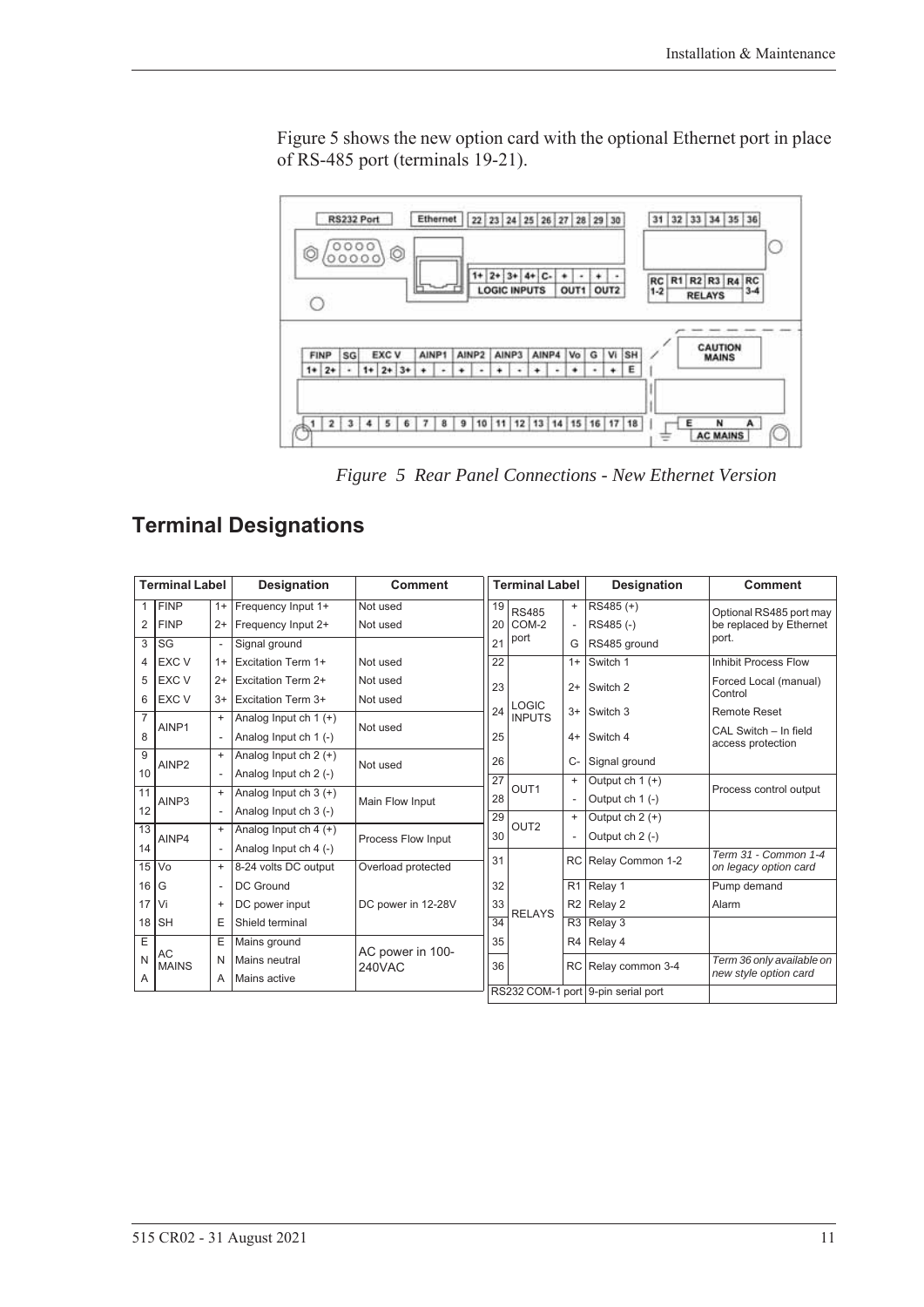## <span id="page-21-0"></span>**Terminal Wiring Insulation**

Terminals 1-30 are all rated at <35Vdc and wiring with basic insulation is adequate.

Use copper conductors only.

## <span id="page-21-1"></span>**Relay Wiring**

Relay terminals are 31-35 or 31-36 depending on the version of option card fitted. When controlling circuits powered by mains, or voltages >35Vdc, it is necessary to use UL/CSA approved cabling with supplementary insulation and a current capacity suitable for the connected circuit. (0.75mm², 6A current capacity is sufficient).

Use copper conductors only. The maximum current must be  $\leq 5A$  as stated in the Specifications.

## <span id="page-21-2"></span>**Mains Power Wiring**

Only use UL/CSA approved cabling with supplementary insulation and copper conductors. A minimum cable cross section area of 0.75mm² (18 AWG) is required. However, this must be selected with respect to the installed overcurrent protection device and in accordance with the local relevant Electrical Code of Practice as dictated by the Authority Having Jurisdiction (AHJ).

The terminal designations (L/N/E) are clearly indicated just above the mains input connector on the rear panel of the instrument.



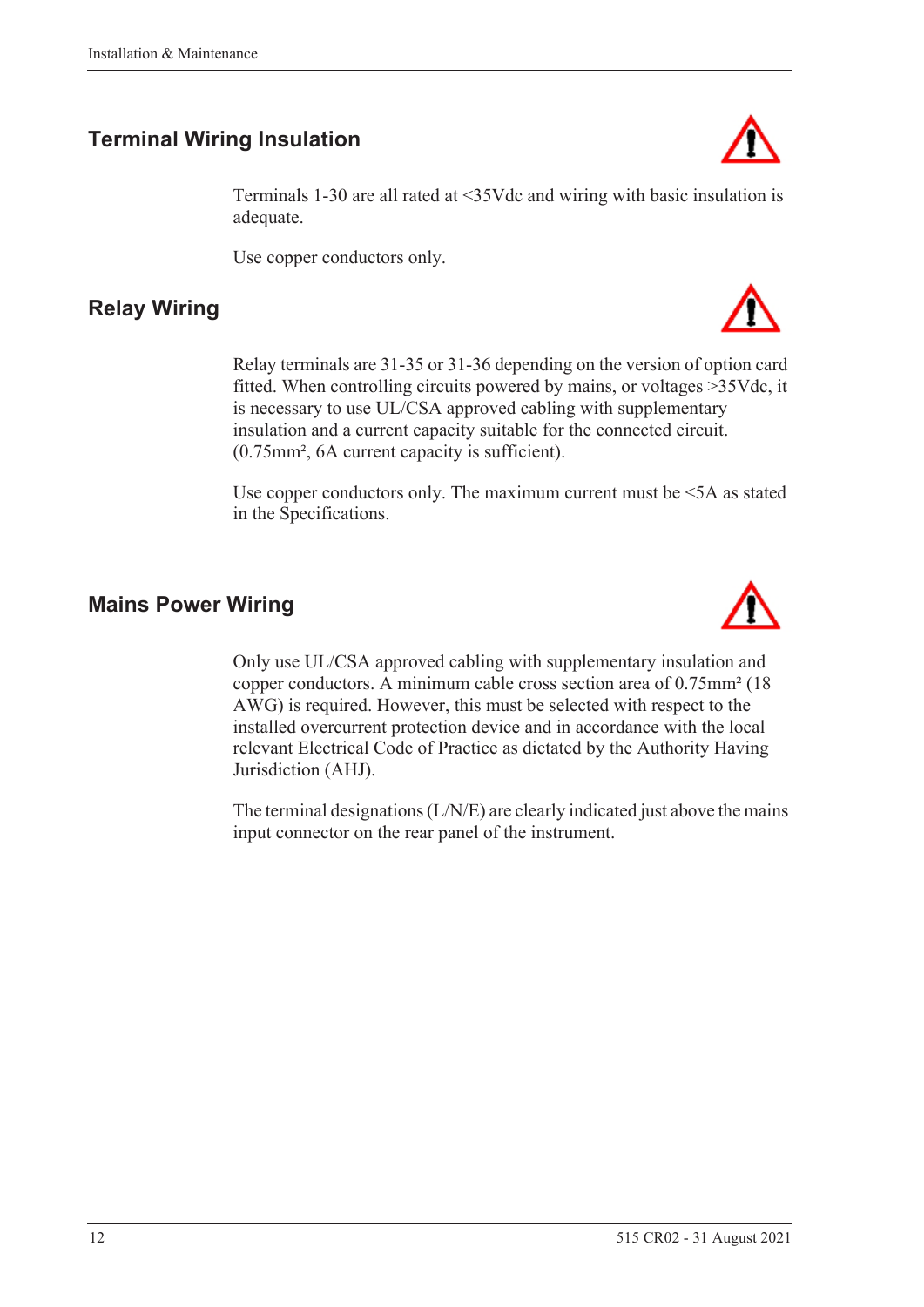## <span id="page-22-0"></span>**Inputs**

### <span id="page-22-1"></span>**Analog Input Connections**

All analog inputs can accept DC signals ranging from 0-5V, 1-5V and current signals from 4 to 20 mA.

#### **CAUTION**

Applying levels of input current above the absolute maximum rating (100mA or 30mA for 4-20mA inputs) may cause permanent damage to the input circuitry.

#### **0-5 and 1-5 Volt Inputs**

For externally powered voltage transmitters, connect each transmitter to a pair of input terminals as shown in [Figure 6.](#page-22-2) Refer to **[Terminal](#page-20-0)  [Designations](#page-20-0)** on page 11 for specific terminal numbers for this application.



*Figure 6 Externally Powered Voltage Transmitter*

<span id="page-22-2"></span>Connect internally powered voltage transmitters as shown in [Figure 7.](#page-22-3)



*Figure 7 Internally Powered Voltage Transmitter*

#### <span id="page-22-3"></span>**4-20 mA Inputs**

For externally powered current loops, connect each transmitter to a pair of input terminals as shown in [Figure 8.](#page-23-1) **[Terminal Designations](#page-20-0)** on page 11 for specific terminal numbers for this application.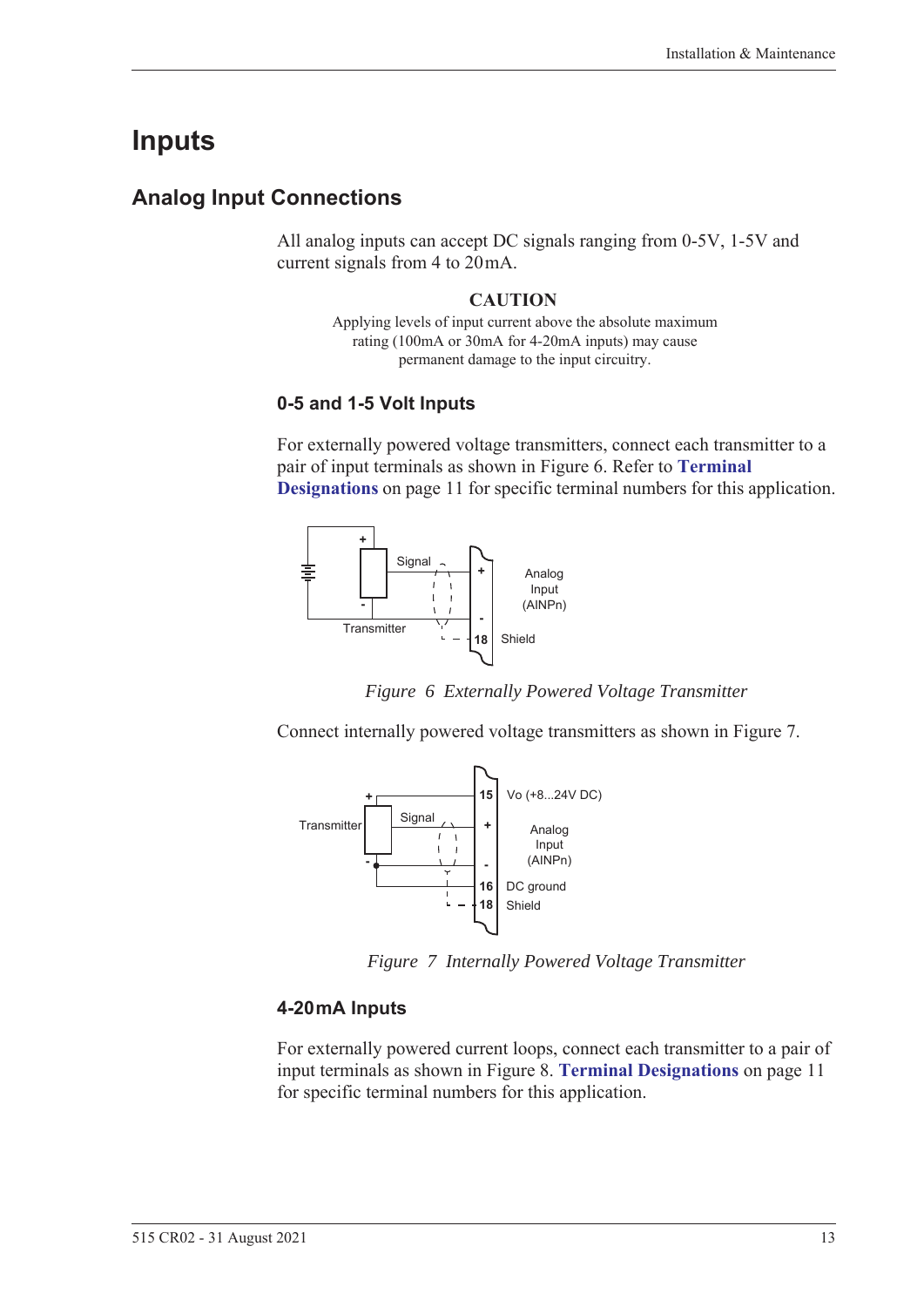

*Figure 8 Externally Powered Current Loop*

<span id="page-23-1"></span>The internal overload-protected power supply has sufficient power for three current loops at 24 V DC (more current loops can be supplied by using a reduced voltage setting). Connect internally powered current loops as shown in [Figure 9](#page-23-2).



*Figure 9 Internally Powered Current Loops*

### <span id="page-23-0"></span>**Logic Input Connection**

<span id="page-23-2"></span>These inputs are designed to be connected to CMOS, TTL, open collector signals or a voltage free contact switch. A minimum activation time of 300ms is required to guarantee reading of an input.

It is possible to read the status of all the logic inputs via a Modbus register even if they are not used for a control purpose in the application.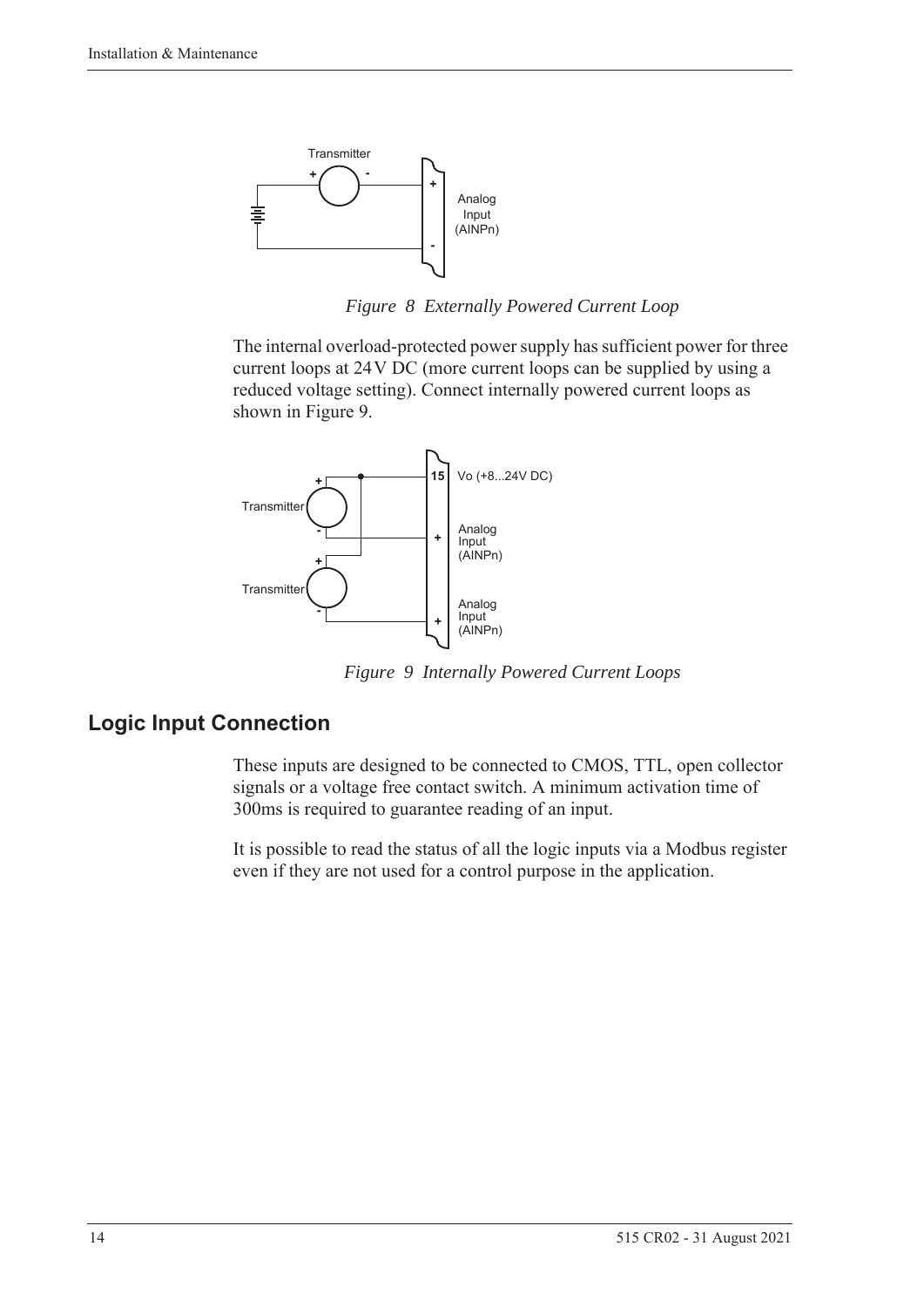A remote push-button key can be connected to the Logic Inputs as shown below. **[Logic Input Controls](#page-42-2)** on page 33 describes the function of the inputs.



*Figure 10 Logic Inputs Connection Diagram*

## <span id="page-24-0"></span>**Outputs**

<span id="page-24-2"></span>The advanced option for the instrument provides two opto-isolated output ports. Either or both can be used for 4-20 mA or pulse outputs.

#### **CAUTION**

Due to the dual-purpose nature of the outputs, take care not to set the output as an open collector pulse type signal when connected to a 4-20mA loop circuit.

### <span id="page-24-1"></span>**4-20 mA Output Connection**

[Figure 11](#page-24-3) shows the connections for a 4-20 mA output. Output channel 1 uses terminals  $27 (+)$  and  $28 (-)$ , output channel 2 uses terminals  $29 (+)$  and 30 (-).

Maximum Load Resistance =  $(Supply - 9) / 0.02$  ohms



<span id="page-24-3"></span>*Figure 11 Output 4-20 mA Connection Diagram*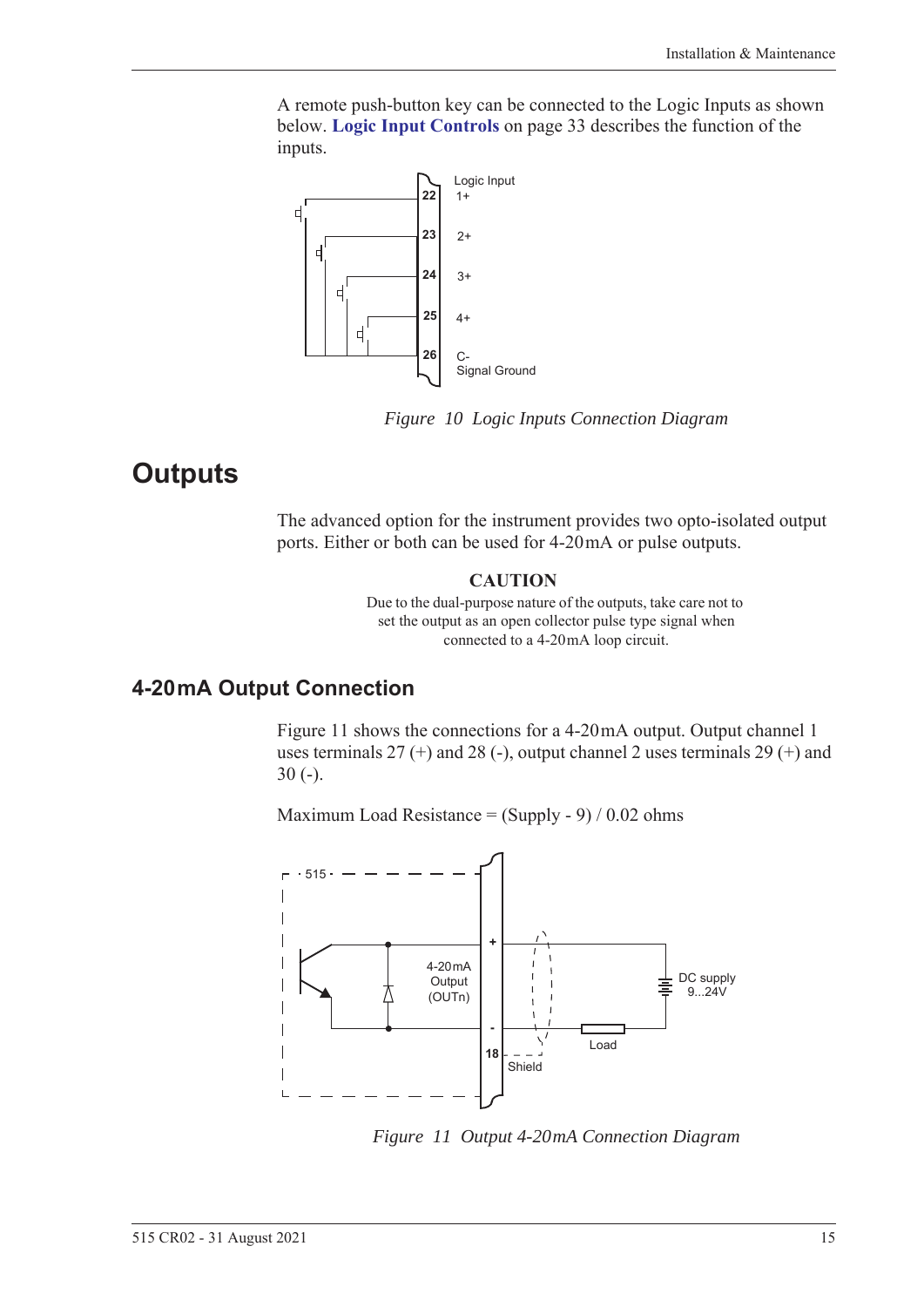## <span id="page-25-0"></span>**Pulse Output Connection**

[Figure 12](#page-25-1) shows a connection example for a pulse output. Output channel 1 uses terminals 27 (+) and 28 (-). Output channel 2 uses terminals 29 (+) and 30 (-).



<span id="page-25-1"></span>*Figure 12 Output Pulse Connection Diagram*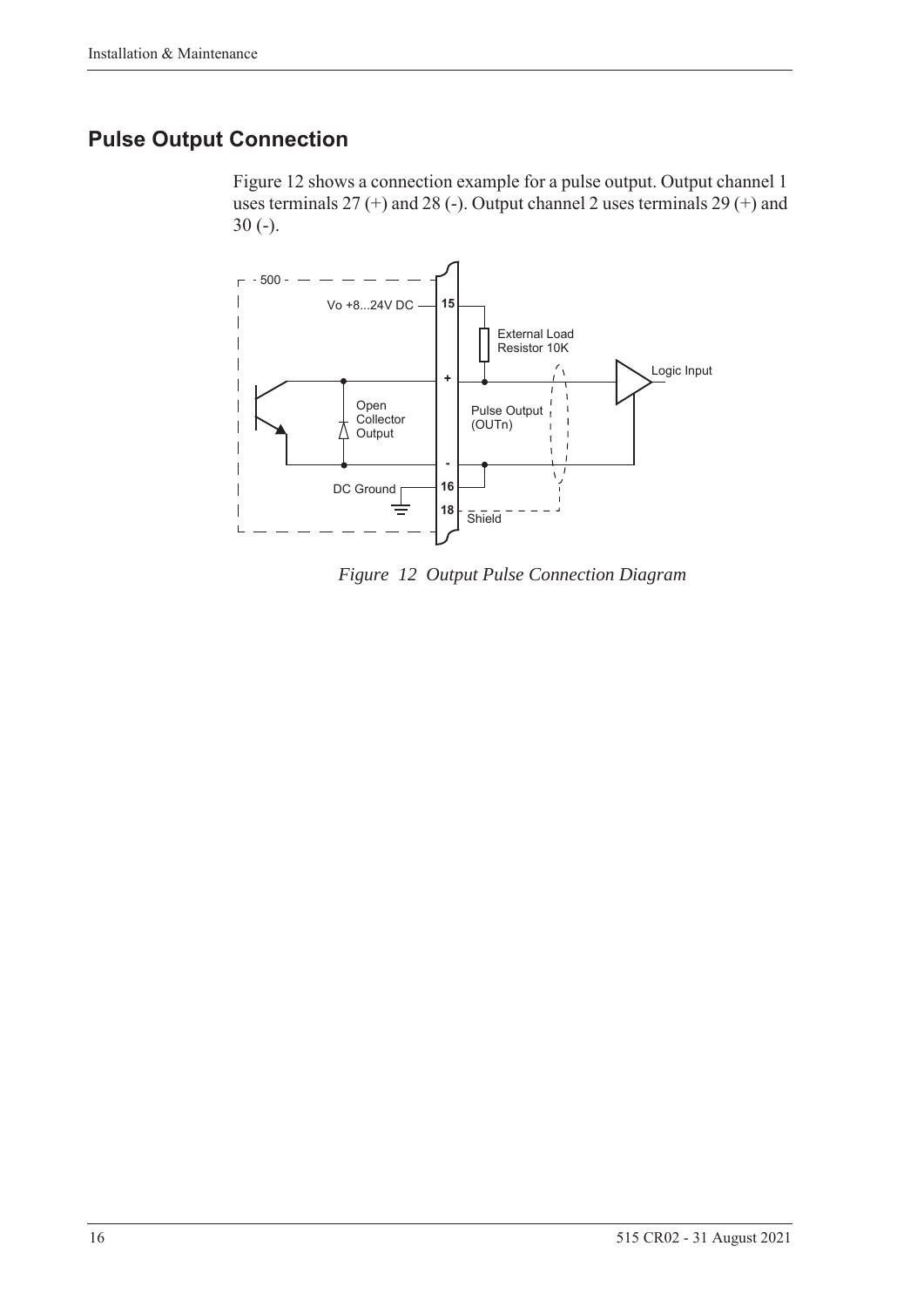## <span id="page-26-0"></span>**Control Relays (Alarms)**

The relay output 1 is dedicated as a pump demand contact. It disconnects the pump if the instrument operates in RATIO or BLEND mode and either the Ratio Setpoint is set to zero, or Inhibit Input is active, or the main flow stays at zero longer than preprogrammed delay. The other relays can be used for alarms on any rate type variable. Two relays are standard with an additional two available in the advanced option.

The operation of alarm relay(s) can be set to various modes as described in **Alarms** [on page 52](#page-61-1). On the newer option card the separate common terminal for relays 1 and 2 and another common terminal for relays 3 and 4 allow for different signal or supply types to be connected to the control or alarm devices, as shown in [Figure 13.](#page-26-1)

There is also an equipment failure alarm option. This alarm can have normally closed (open) contacts which open (close) when the instrument displays any error message as listed in **[Error Messages](#page-70-2)** on page 61, or if there is a loss of power to the instrument.

The output characteristics of the relays are:

| Maximum Voltage | 30 volts DC or 250 volts AC              |
|-----------------|------------------------------------------|
|                 | Maximum Current 3A for EMR, 1.5A for SSR |

**Note:** Solid state relays (SSR) use AC voltage only.



<span id="page-26-1"></span>*Figure 13 Relay Connection Diagram*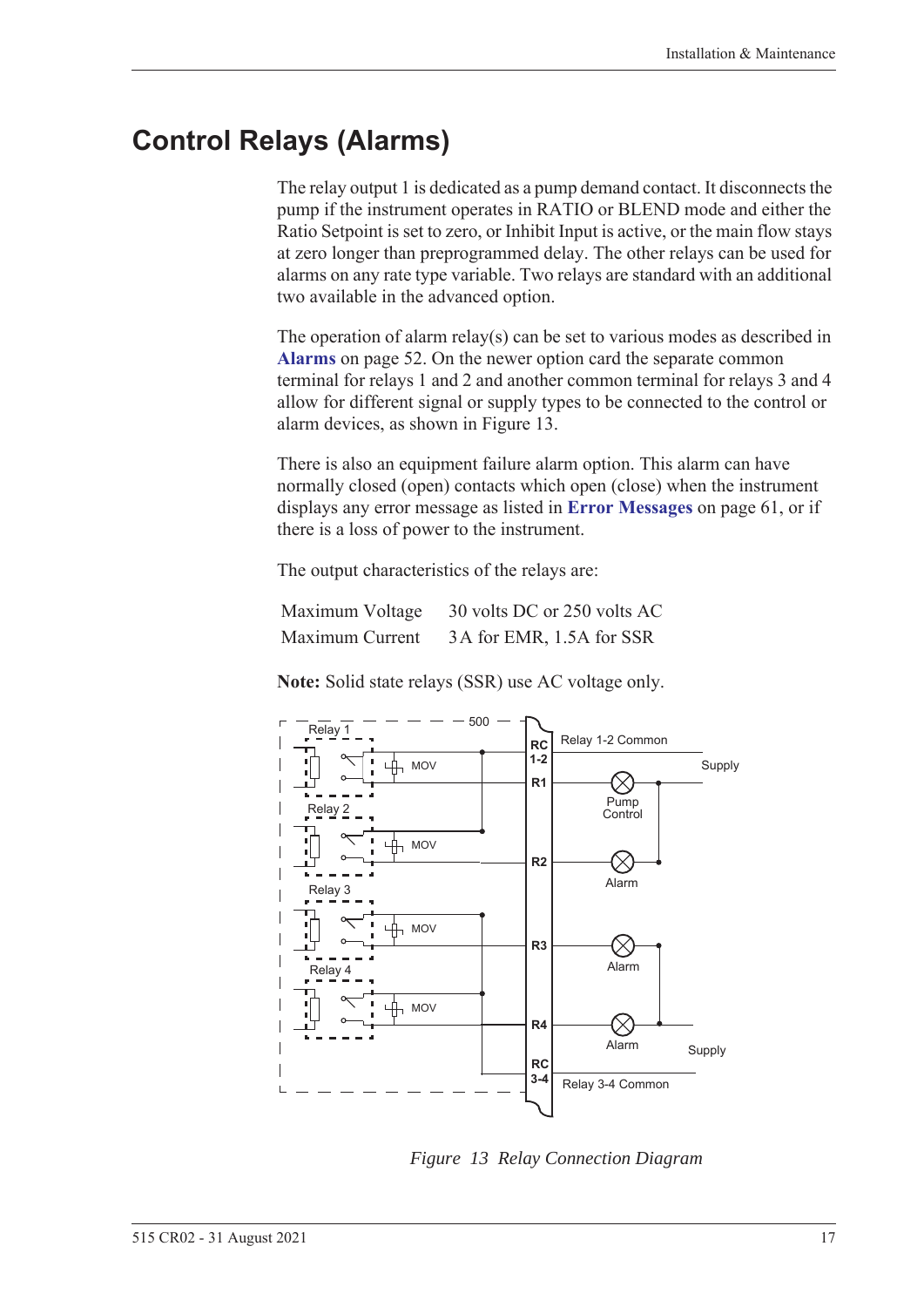## <span id="page-27-0"></span>**RC Network for Interference Suppression**

When driving highly inductive loads with the relay outputs, it is recommended to use RC suppression networks (often called "Snubbers") for the following reasons:

- **•** To limit the amount of electrical noise caused by arcing across the contacts, which may, in extreme cases, cause the microprocessor to act erratically.
- **•** To protect the relay contacts against premature wear through pitting.

RC suppression networks consist of a capacitor and series resistor and are commonly available in the electrical industry. The values of R and C are dependent entirely on the load. However, if the user is unsure of the type of snubber to use, values of  $0.25 \mu$ F and  $100 \Omega$  will usually suffice. Note that only mains-approved RC suppression networks should be used.

The basic principle of the operation is that the capacitor prevents a series of sparks arcing across the contact as the contact breaks. The series resistor limits the current through the contact when the contact first makes.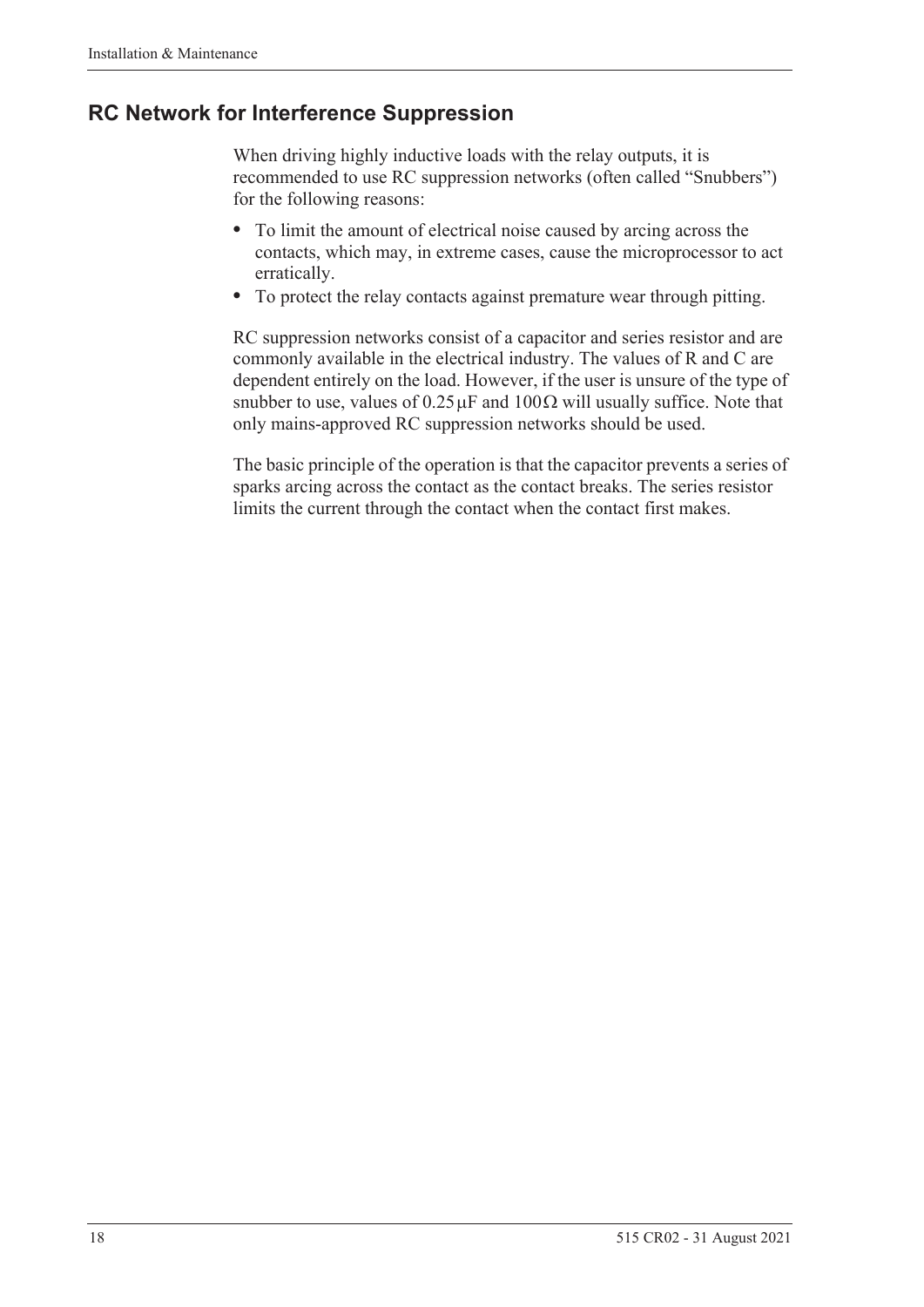## <span id="page-28-0"></span>**Communications**

The communication protocols are described in **[Communications](#page-72-4)** on [page 63](#page-72-4).

### <span id="page-28-1"></span>**COM-1 RS-232 Port**

The COM-1 RS-232 port has a 9-pin DB female connector and has the following pinout:



**Note:** The instrument does not require a null-modem cable for connection to a personal computer. Refer to **[Hardware Interconnection](#page-72-5)** on [page 63](#page-72-5) for cable termination requirements.

### <span id="page-28-2"></span>**COM-2 RS-485 Port Option**

Up to 32 units can be connected to a common RS-485 bus. Each unit has a unique address that the host computer uses to identify each instrument. [Figure 14](#page-28-3) shows the connection of several instruments to a computer using the RS-485 port.



<span id="page-28-3"></span>*Figure 14 RS-485 Interface Connections*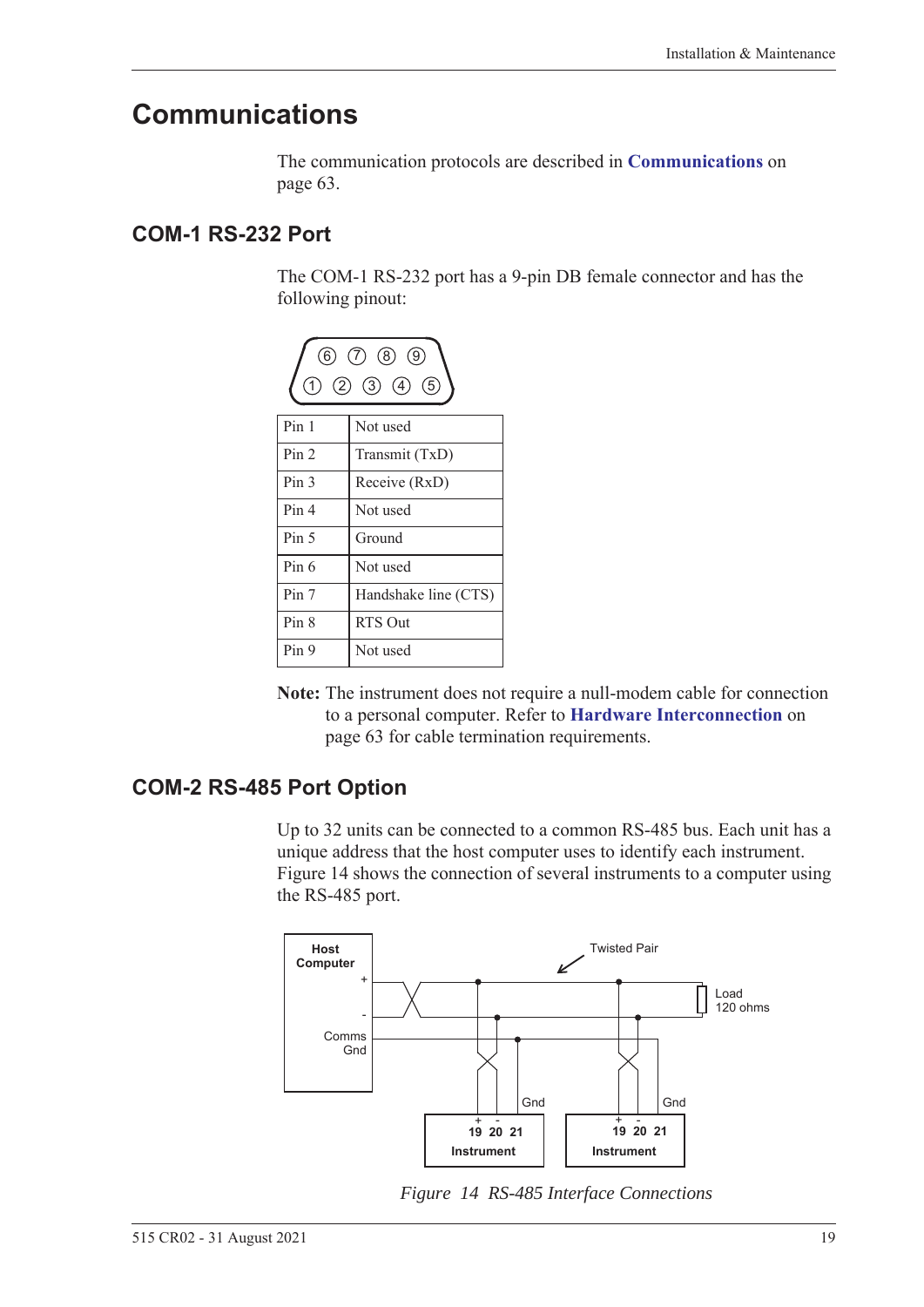### <span id="page-29-0"></span>**COM-2 Ethernet Port Option**

An Ethernet module is an available option, in place of the RS-485 port, if Modbus TCP/IP connection is required. In the programming communication settings, COM-2 should be set to RTU (Modbus), 19200 Baud rate, even parity and 1 stop bit.

## <span id="page-29-1"></span>**Mains Connection**

### <span id="page-29-2"></span>**Earthing and Shielding**

A case earthing point is provided via the mains inlet. Note that this earthing point is for the case only and there is electrical isolation between this point and all electronic circuits. For EMC purposes, or when the instrument is connected to mains, this point must be connected to a good earth.

It is a good practice to use shielded cable for all signal connections to the instrument. Care must be taken to separate signal cables from power cables to minimize interference.

Overall earth should be connected at the instrument end only. This connection should be as short as possible and connected to the earthing point on the rear terminal at pin 18.

### <span id="page-29-3"></span>**Disconnection Device**

When powered from a mains supply this unit requires the provision of a suitable mains isolation device, capable of interrupting both poles of the supply and meeting your local wiring regulations, to be suitably located and easily accessible near to the installed instrument. It must be marked as the disconnecting device for the equipment. It must be suitably rated with respect to the cross sectional area of the supply conductors.

## <span id="page-29-4"></span>**Maintenance Instructions**

Occasionally it may be necessary to open the unit in order to change the Real Time Clock battery. No other service operations are permitted. In order to perform these operations and maintain safety it is essential to follow the instructions below. If mounted in an ExD enclosure, before proceeding, refer to the ExD manual for further information. This work may need to be scheduled and carried out in accordance with the local electrical Code of Practice.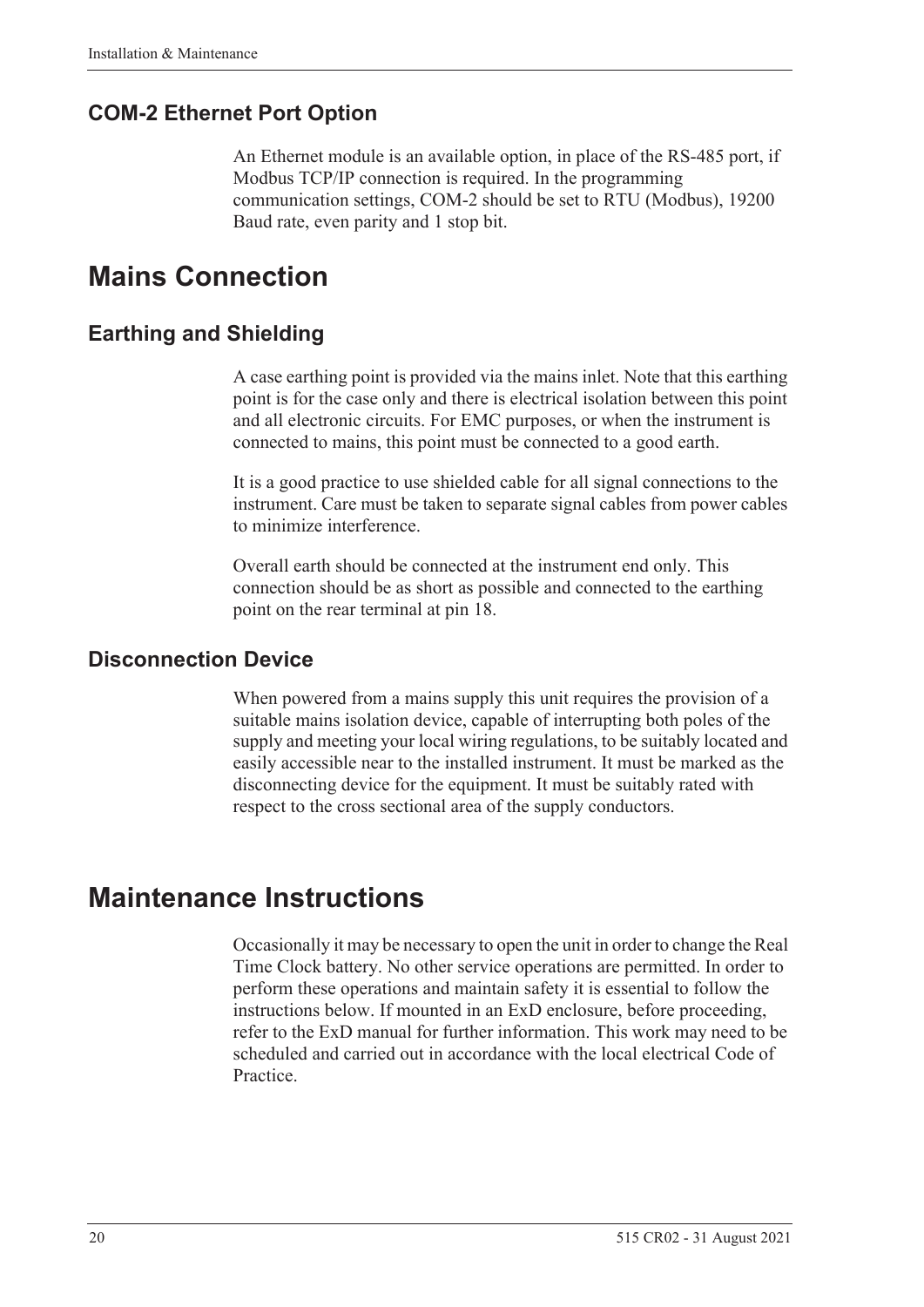### <span id="page-30-0"></span>**Battery Replacement**

#### **INSTRUMENT MUST BE POWERED DOWN**



1. Remove the top row of terminal blocks (19-36) and any communication cables if applicable.

2. Remove the two pan head machine screws on each side of the rear panel.

3. Withdraw the option card from the instrument.

4. Firmly press the battery holder tab to release the coin cell battery.

5. Identify the part number of the coin cell which is clearly marked on one side of the cell.

6. Firmly press the replacement coin cell into the holder

7. Reverse steps 1-3 for re assembly.

## <span id="page-30-1"></span>**Battery Type**

#### **Only the battery type and manufacturer stated below should be used.**



1. Instruments manufactured with issue 7 option card – CR2450N, Manufacturer RENATA ONLY\*

2. Conformal coated "C" version - Type BR2032, manufacturer Panasonic ONLY.

3. Non Conformally coated versions :- BR2032, CR2032, Sony or Panasonic ONLY.

\*Issue 7 option card can be identified with 6 way (31-36) ORANGE relay connector.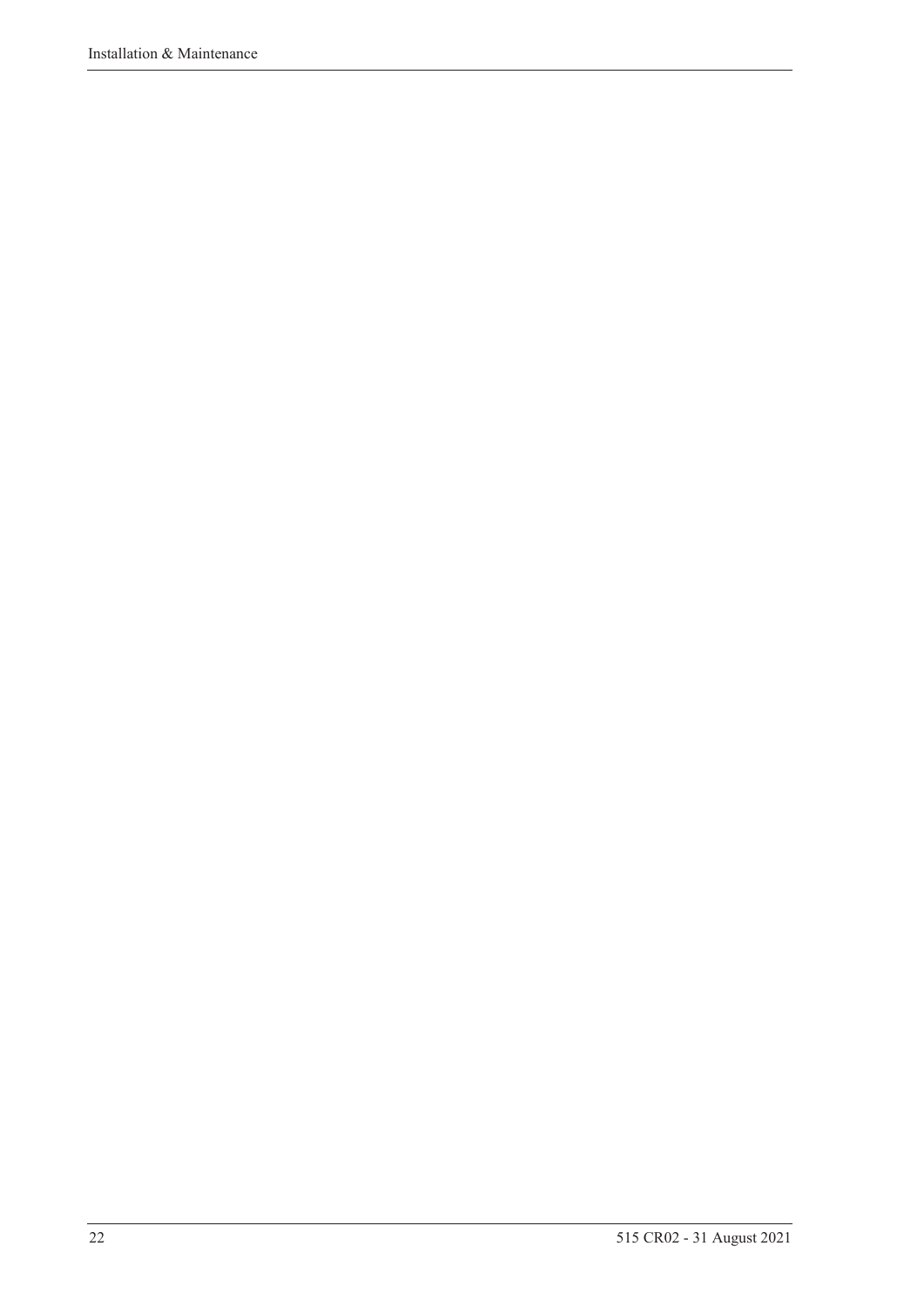# <span id="page-32-0"></span>**Chapter 4 Operation**

## <span id="page-32-1"></span>**Normal Operation Mode**

In normal operation mode, you press the buttons on the front panel to display the values recorded and calculated by the instrument. There are five categories of information that the instrument can display:

- **•** Totals
- **•** Rates
- **•** Process variables
- **•** Control setpoints
- **•** Instrument settings

For each total, there is an associated rate as follows:

| <b>Total</b>     | Rate                                             |
|------------------|--------------------------------------------------|
| Net Volume       | Net Flowrate                                     |
| Main Line Volume | Main Line Flowrate                               |
|                  | <b>Process Line Volume Process Line Flowrate</b> |

### <span id="page-32-2"></span>**Default Variable & Total**

In some applications, a particular variable or particular set of total and rate is of more interest than others, and for this reason a default variable and a default total (and its associated rate) can be assigned during instrument calibration. These defaults are used in the following ways:

- **•** The default total (and rate) determines what comes first in the sequence of totals and rates that are displayed with the front panel keys.
- **•** The default variable determines what the display returns to if the display timeout option is enabled and no buttons are pressed for the selected period (usually 30 seconds). It also determines what is displayed on power up.

### <span id="page-32-3"></span>**Status LEDs**

The status LEDs illuminate to show the following conditions:

| $\bigcap$ Run                            | Run        | Fast Flashing LED: The 'Inhibit Process Flow' feature is active |
|------------------------------------------|------------|-----------------------------------------------------------------|
| $\bigcirc$ Set                           |            | Slow Flashing LED: The 'Force Local' (manual) mode is active    |
| $\bigcirc$ Alarm<br>$\bar{\bigcirc}$ Cal | <b>Set</b> | The instrument is in Calibrate Set mode.                        |
|                                          | Alarm      | The instrument has an error, as indicated on the display panel. |
|                                          | Cal        | The instrument is in Calibrate View mode.                       |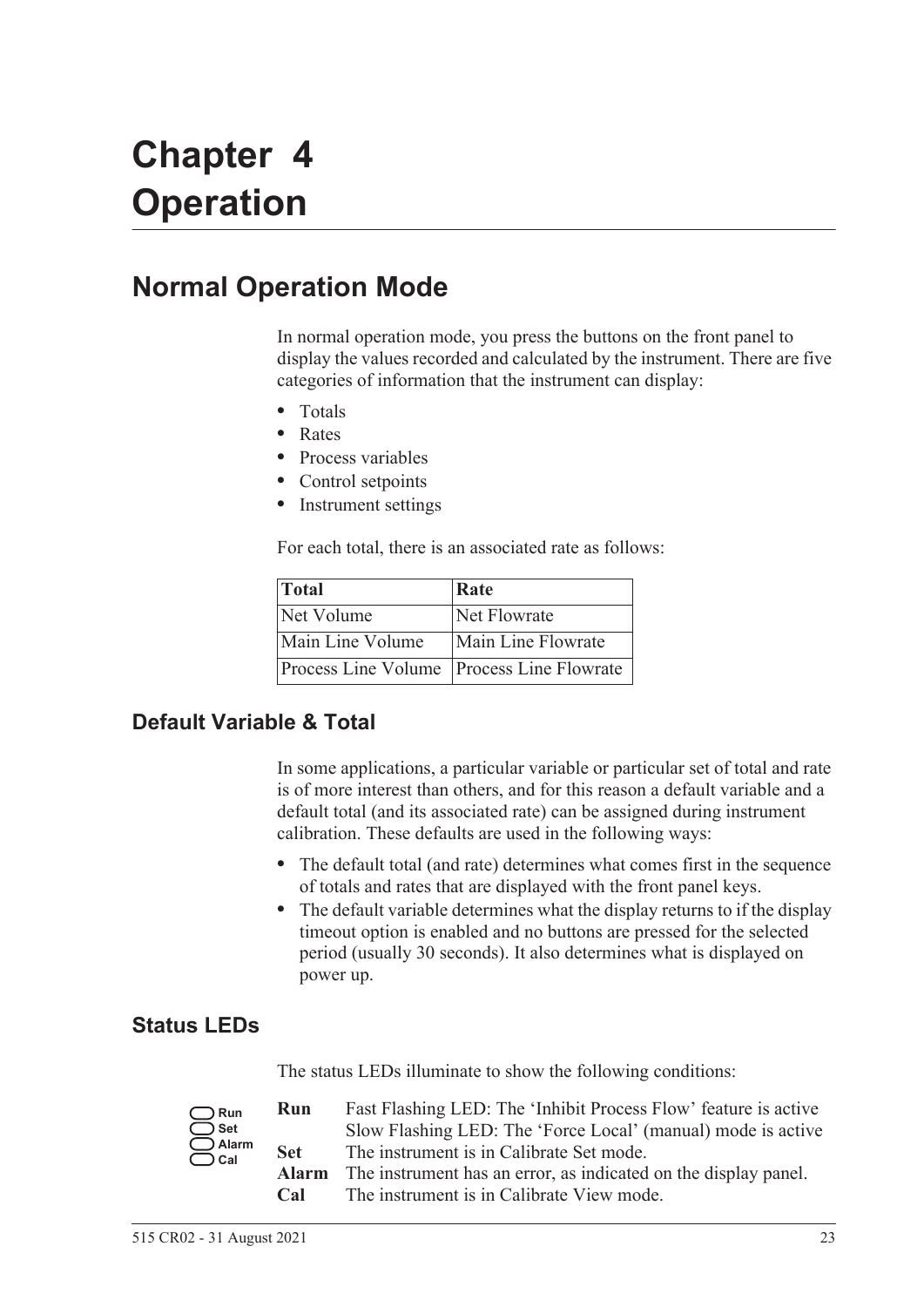### <span id="page-33-0"></span>**Front Panel Keys**

For most actions with the front panel keys, you can hold a key to scroll through the values or options, instead of repeatedly pressing the key.

**RATE** Press the **RATE** key to display the rate that is associated with the currently displayed total. If an item other than a rate or total is displayed, press the RATE key to display the "default rate". When a rate is displayed, press or hold the **RATE** key to display the other rate variables in turn.

**TOTAL** Press the TOTAL key to display the total that is associated with the currently displayed rate. If an item other than a rate or total is displayed, press the **TOTAL** key to display the "default total". When a total is displayed, press or hold the **TOTAL** key to display the other total variables in turn.

**RESET** Use the **RESET** key to clear the totals or to initiate a printout if the printer option has been selected. The printout is activated with a single press while the Total Reset function has different operation modes that are selectable during instrument calibration as follows:

- NONE The user cannot reset the non-accumulated totals.
- INSTANT When the user presses the **RESET** key, the instrument resets all non-accumulated totals.
- DELAYED When the user holds the **RESET** key for two seconds, the instrument resets all non-accumulated totals.

The instrument generates three beeps when it resets the totals and two beeps when a printout is started.

**DISPLAY** Press the **DISPLAY** key to step or scroll through the main menu items.

**ACCUM** Hold the **ACCUM** key to display the accumulated value for the currently displayed total or to display the peak value for the currently displayed flowrate. See below for further details of peak flowrates.

### <span id="page-33-1"></span>**Remote Reset**

The Remote Reset on logic input 3 (LINP3) has the same function as the front **RESET** key, as described above.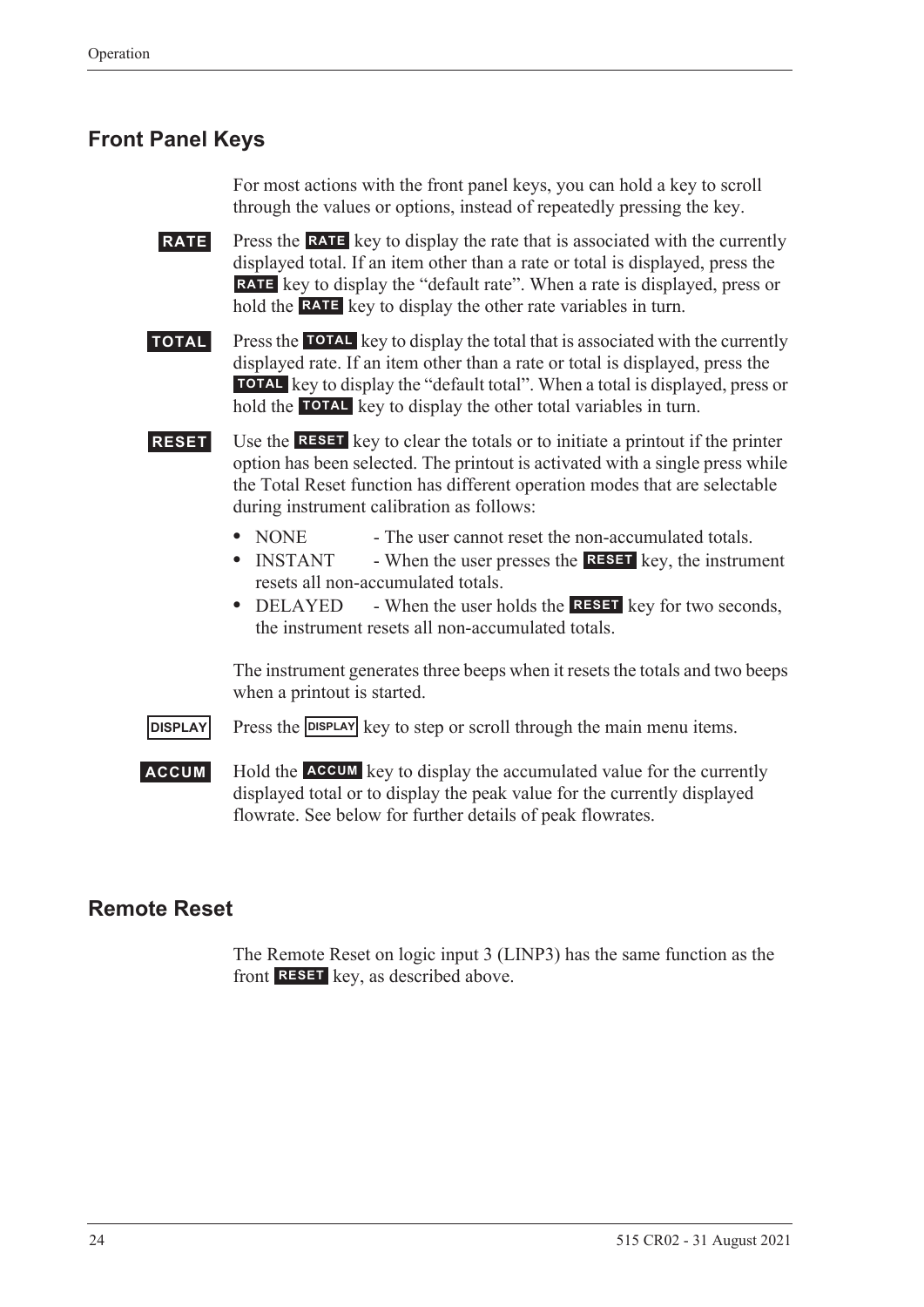## <span id="page-34-0"></span>**Main Menu Items**

| <b>DISPLAY</b>    | <b>Description</b>                                                     | <b>Options</b>                                                                                                  |
|-------------------|------------------------------------------------------------------------|-----------------------------------------------------------------------------------------------------------------|
| $N-VOL$           | Net volume                                                             | Hold the <b>ACCUM</b> key to display accumulated total                                                          |
| N-FLOW            | Net flowrate                                                           | Hold the ACCUM key to display peak value                                                                        |
| M-VOL             | Main line volume                                                       | Hold the ACCUM key to display accumulated total                                                                 |
| M-FLOW            | Main line flowrate                                                     | Hold the <b>ACCUM</b> key to display peak value                                                                 |
| $P-VOL$           | Process line volume                                                    | Hold the ACCUM key to display accumulated total                                                                 |
| P-FLOW            | Process line flowrate                                                  | Hold the SET) key to display (or edit) the<br>controlling setpoint                                              |
| RATI <sub>0</sub> | Process ratio                                                          | Hold the SET key to display (or edit) the<br>controlling setpoint                                               |
| P-CTRL            | Process control output                                                 | Hold the SET) key to display (or edit) the<br>controlling setpoint                                              |
| <b>DEVIAT</b>     | Process flowrate<br>deviation                                          | Hold the $\overline{\text{set}}$ key to display (or edit) the<br>controlling setpoint                           |
| REPORT PRINT      | Only shown in Detail<br>Menu if a printer<br>protocol is used          | Hold the SET key to print log report as defined in<br>the TM/LOG section of calibration                         |
| LOGGED DATA       | Only shown in Detail<br>Menu if real-time clock<br>option is installed | Hold the $\left[$ set $\right]$ key to display data logs as<br>described in Data Logs on page 27                |
| MODEL INFO        | Only shown in Detail<br>Menu                                           | Hold the <b>SET</b> ) key to display the Model<br>information as described in Model Information<br>on page 29   |
| CAL MENU          | Only shown in Detail<br>Menu                                           | Hold the <b>SET</b> ) key to enter Calibration View<br>mode as described in Calibration View Mode on<br>page 38 |

The main menu in this instrument consists of the following items. The **DISPLAY** key is used to step or scroll through the list.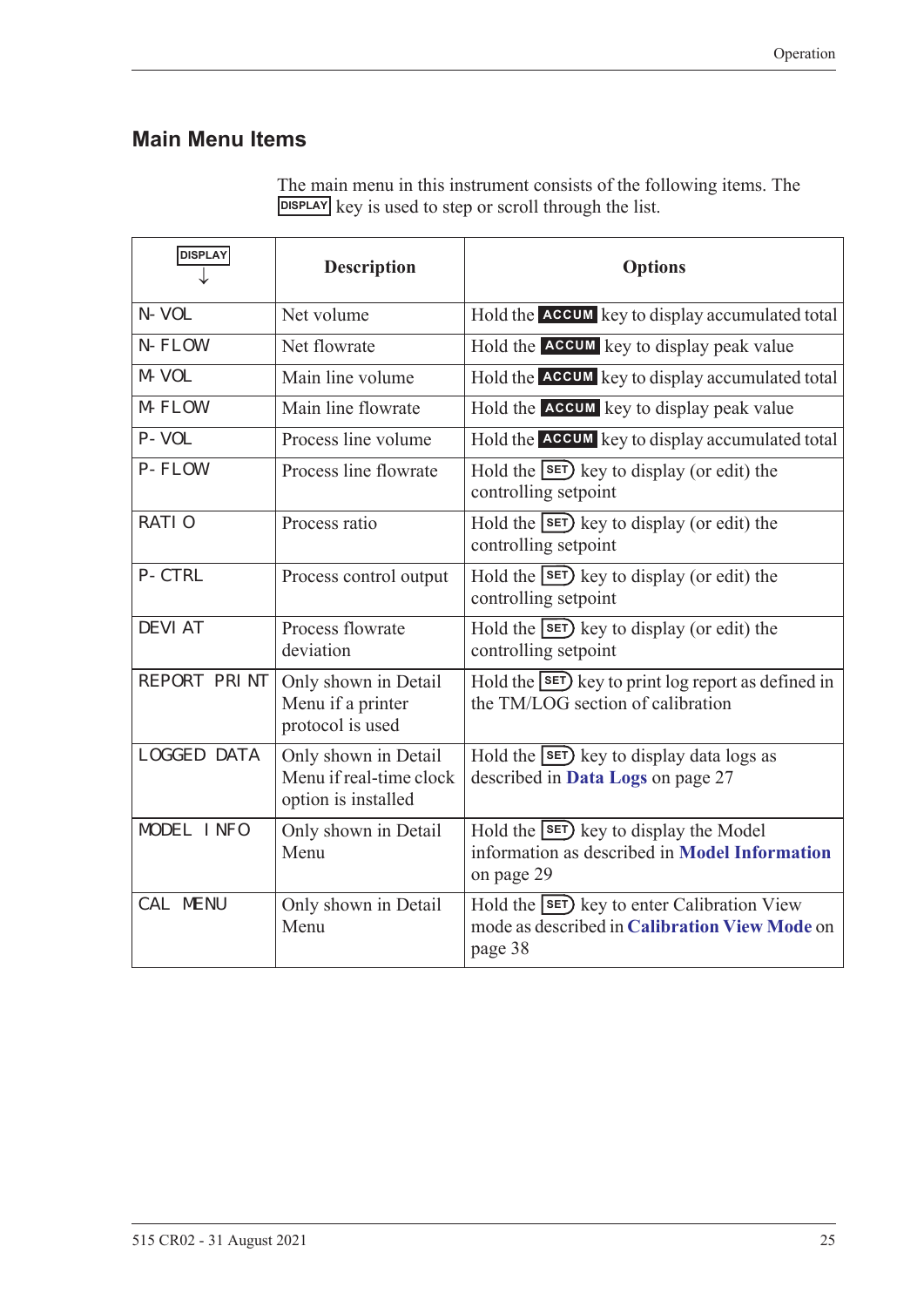## <span id="page-35-0"></span>**Detail and Basic Menu**

The 515 instrument has the option to switch the main menu from the full Detail menu to a Basic menu. The Detail menu includes all of the main menu variables and the HOLD SET sub menu items as listed above. In the Basic menu only the application or operator essential main menu variables are shown. The main menu variables to be shown in the basic menu need to be selected in the 500 Series Program Manager prior to the application software being downloaded to the instrument. The 500 Series Program Manager (500-PM) is Windows based configuration and resource tool for the 500 Series and is freely available from the www.contrec.co.uk website.

To switch between the Detail and Basic menu, while in the main menu, press and hold the **DISPLAY** and **SET**) keys together for 5 seconds. When switching to the Detail menu the display will briefly show: display DETAIL MENU. When switching to the Basic menu the display will briefly show: display BASIC MENU.

When the application software is first installed, the default is the Detail menu. From that point, the menu type is saved and restored on power cycle. The menu type will need to be Detail to access the CAL MENU

### <span id="page-35-1"></span>**Peak Flowrates**

The peak value for the currently displayed flowrate can be viewed by holding the **ACCUM** key. The peak value is the average over a 15 minute period since the last reset of totals or powering on of the instrument. Dashes are shown for this value after a reset or power on until the first averaging period has passed.

## <span id="page-35-2"></span>**Setpoints**

**EXET** Hold the **SET** key to display (or edit) the controlling setpoint while viewing one of the process variables. The display of the setpoint will change from view mode to edit mode after 2 seconds if access has been enabled in calibration. Once in edit mode the **Set** indicator will illuminate and the setpoint values are changed in exactly the same way as in calibration set mode.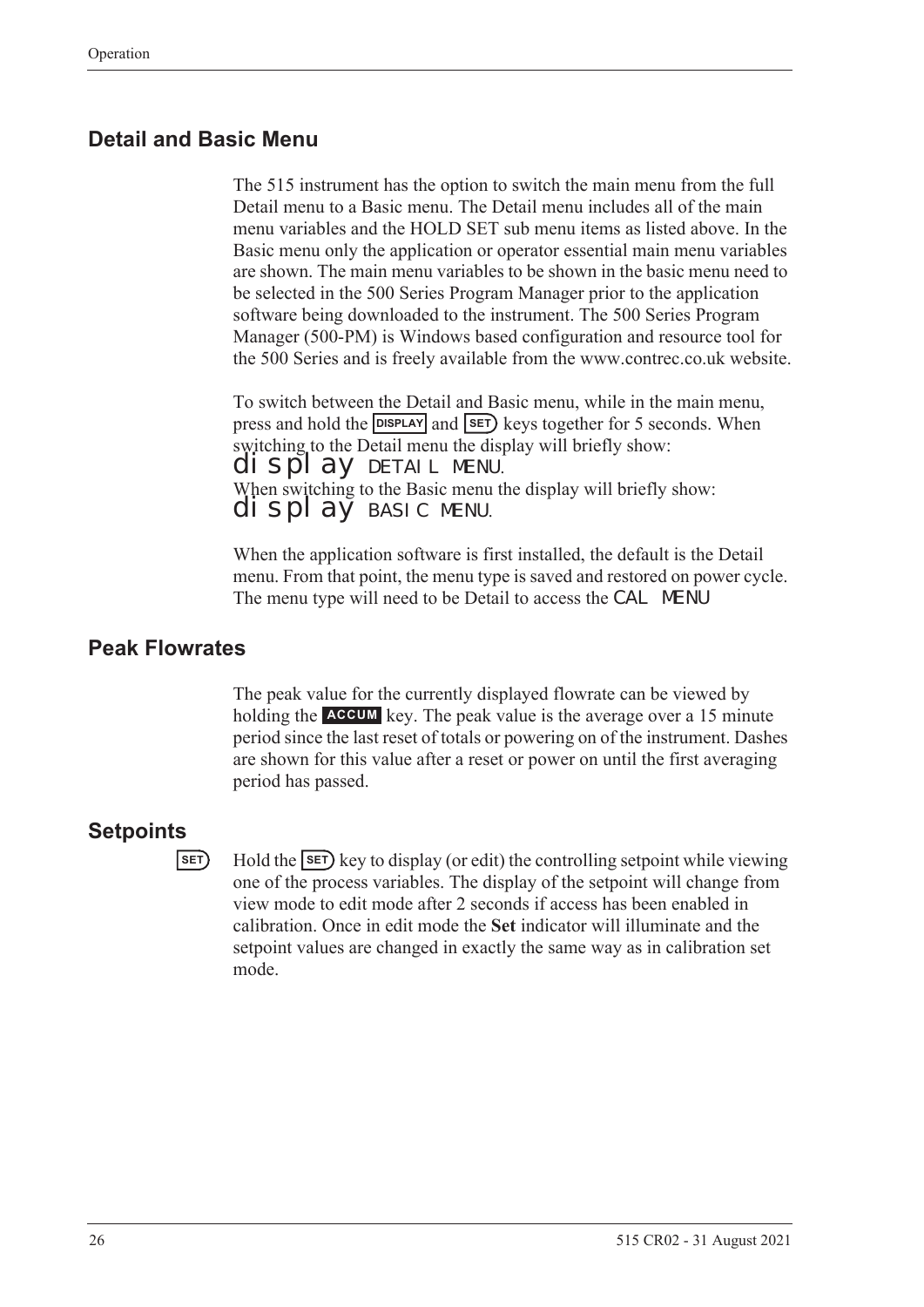#### **Data Logs**

The instrument can store a total of 1530 log entries which are distributed over the log intervals as follows:

- 800 hourly logs
- 400 daily logs
- **•** 200 weekly logs
- **•** 100 monthly logs
- 30 yearly logs

Note that the totals are saved as accumulated totals.

If the number of log entries exceeds the programmed number for a particular time interval, the oldest log entry is overwritten by the newest one for that time interval.

The log entries are recorded at the following times:

|      | HOUR 00 minutes each hour                                   |
|------|-------------------------------------------------------------|
| DAY  | 00 hours and 00 minutes each day                            |
| WEEK | 00 hours and 00 minutes each Monday                         |
|      | MONTH 00 hours and 00 minutes on the first day of the month |
| YEAR | 00 hours and 00 minutes on the first day of the year.       |

#### **View Data Logs**

Use the following procedure to view the data that has been logged by the instrument:

- **1.** Press the **DISPLAY** key to scroll through the menu to the LOGGED DATA prompt.
- **2.** Hold the  $\overline{\text{SET}}$  key.

The system displays the hourly log. The timebase and number of the log are shown, for example LH-001.

**3.** While holding the **DISPLAY** key use the **RESET** key to print the data for the displayed log if the printer option has been selected.

The following example shows the hourly log number 006 at 15:00 (3:00 pm) on 16 January 2018. The day and month alternate with the year in the bottom right hand corner.

$$
\begin{array}{|c|c|c|}\n\hline\n15-00 \\
\hline\n16-006 & 16/01\n\end{array}\n\begin{array}{|c|c|}\n\hline\n15-00 \\
\hline\n\end{array}
$$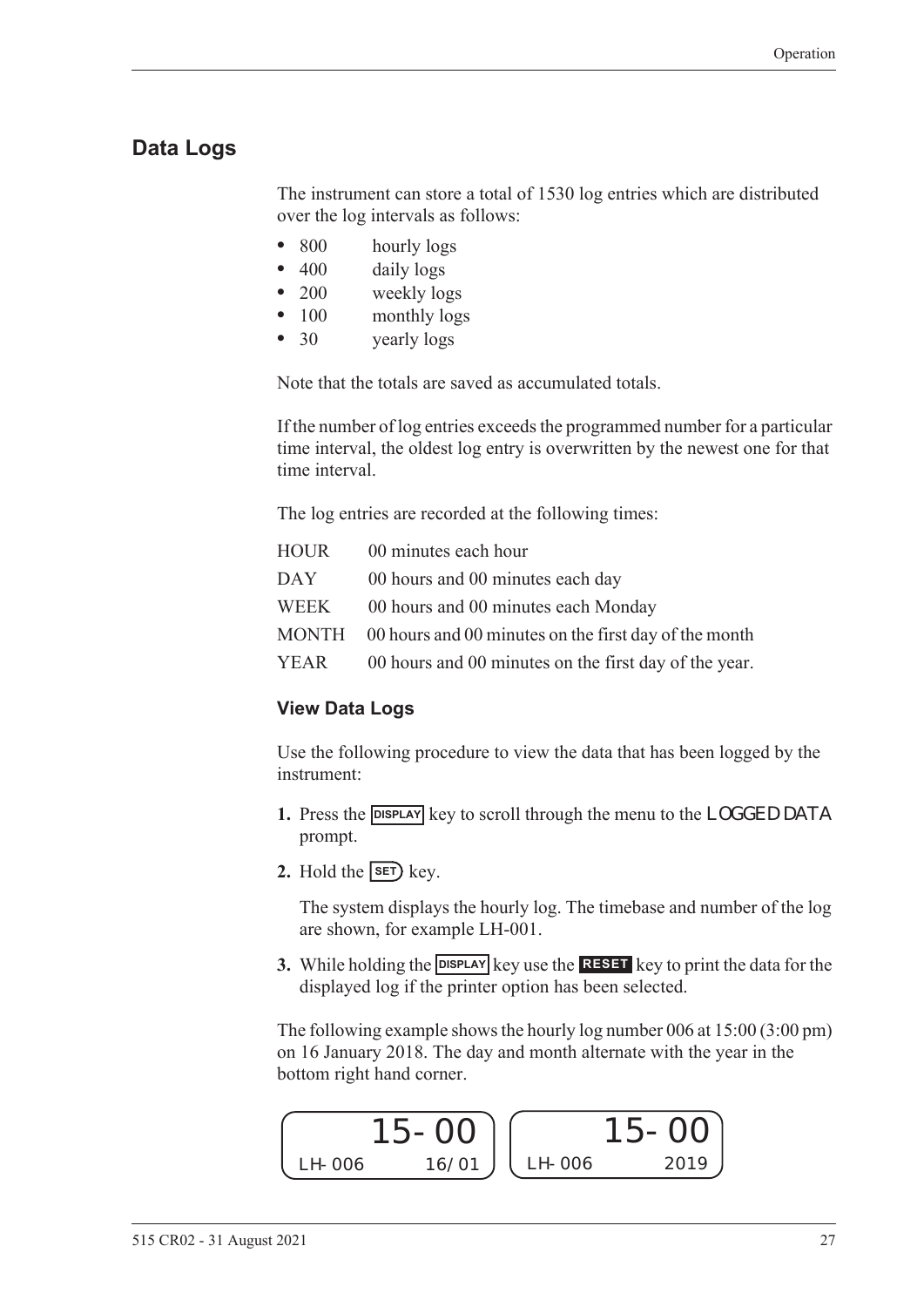

[Figure 15](#page-37-0) shows how to display the logged data.

<span id="page-37-0"></span>*Figure 15 Logged Data Display Methods*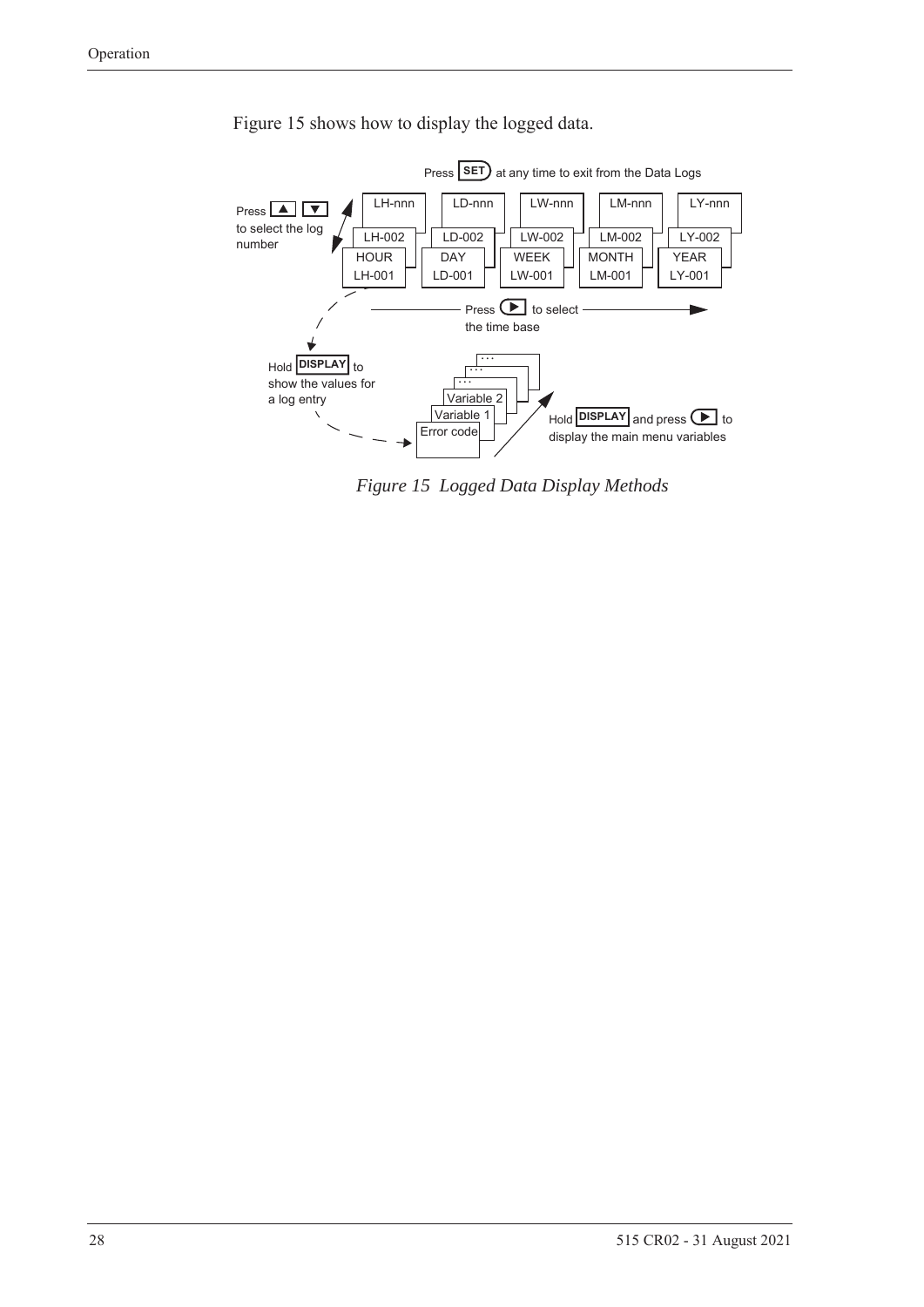# <span id="page-38-0"></span>**Model Information**

The model information items display the hardware, software and application versions of the instrument. This information is mainly for service personnel.

| <b>DISPLAY</b>                     | <b>Description</b>                                                                                                                                                                                                                                                                                                             |  |  |
|------------------------------------|--------------------------------------------------------------------------------------------------------------------------------------------------------------------------------------------------------------------------------------------------------------------------------------------------------------------------------|--|--|
| $2 - 1 - -5 -$<br>515 MODEL        | The hardware model code. Refer to Product Codes<br>on page 85 for more information.                                                                                                                                                                                                                                            |  |  |
| $--FF$<br>CRO2 INPUT               | The Application number and the assignment of the<br>inputs. Refer to Application Information Code on<br>page 86 for more information.                                                                                                                                                                                          |  |  |
| 3 0 000<br>500-PM<br><b>VERS</b>   | The version of 500-Series Program Manager from<br>which the application software was compiled.                                                                                                                                                                                                                                 |  |  |
| 026357<br><b>CUSTOM VERS</b>       | The Customer version code for this installation. Refer<br>to Custom Version Codes on page 86 for more<br>information.                                                                                                                                                                                                          |  |  |
| 123456<br>ABC123 S/N               | The instrument serial number and unit tag. The serial<br>number is on the top line and unit tag is on the bottom<br>left. Both items are entered when the instrument<br>application software is initially loaded. The default<br>unit tag is UNI T-1.                                                                          |  |  |
| $16 - 15$<br>EDI TED 27/08<br>2019 | The time and date when the calibration of the<br>instrument was last edited. The format of the time and<br>date is the same as for the data logs. This example<br>shows $16:15$ (4:15pm) on the 27th August 2019. This<br>function is available only if the instrument has the real<br>time clock option.                      |  |  |
| CLASS-3<br>FLASH V-019             | The instrument Class and Flash (bootloader) version.                                                                                                                                                                                                                                                                           |  |  |
| <b>CYCLE</b><br>POWER              | The number of power cycles that have occurred since<br>the application software was installed.                                                                                                                                                                                                                                 |  |  |
| <b>RESET</b><br>WDT                | The number of 'watchdog timer' (WDT) resets that<br>have occurred since the application software was<br>installed. The WDT Reset count is only shown if a<br>WDT Reset has occurred.                                                                                                                                           |  |  |
| <b>CONFIG</b><br><b>PRINT</b>      | If the printer protocol is assigned to one of the<br>communication ports, the prompt to print the full<br>program configuration report will be shown. Hold<br>Reset to start the printing of the configuration report.<br>The report will be in a similar format to the report<br>generated by the 500-Series Program Manager. |  |  |

Press **SET**) at any time to exit from the Model information.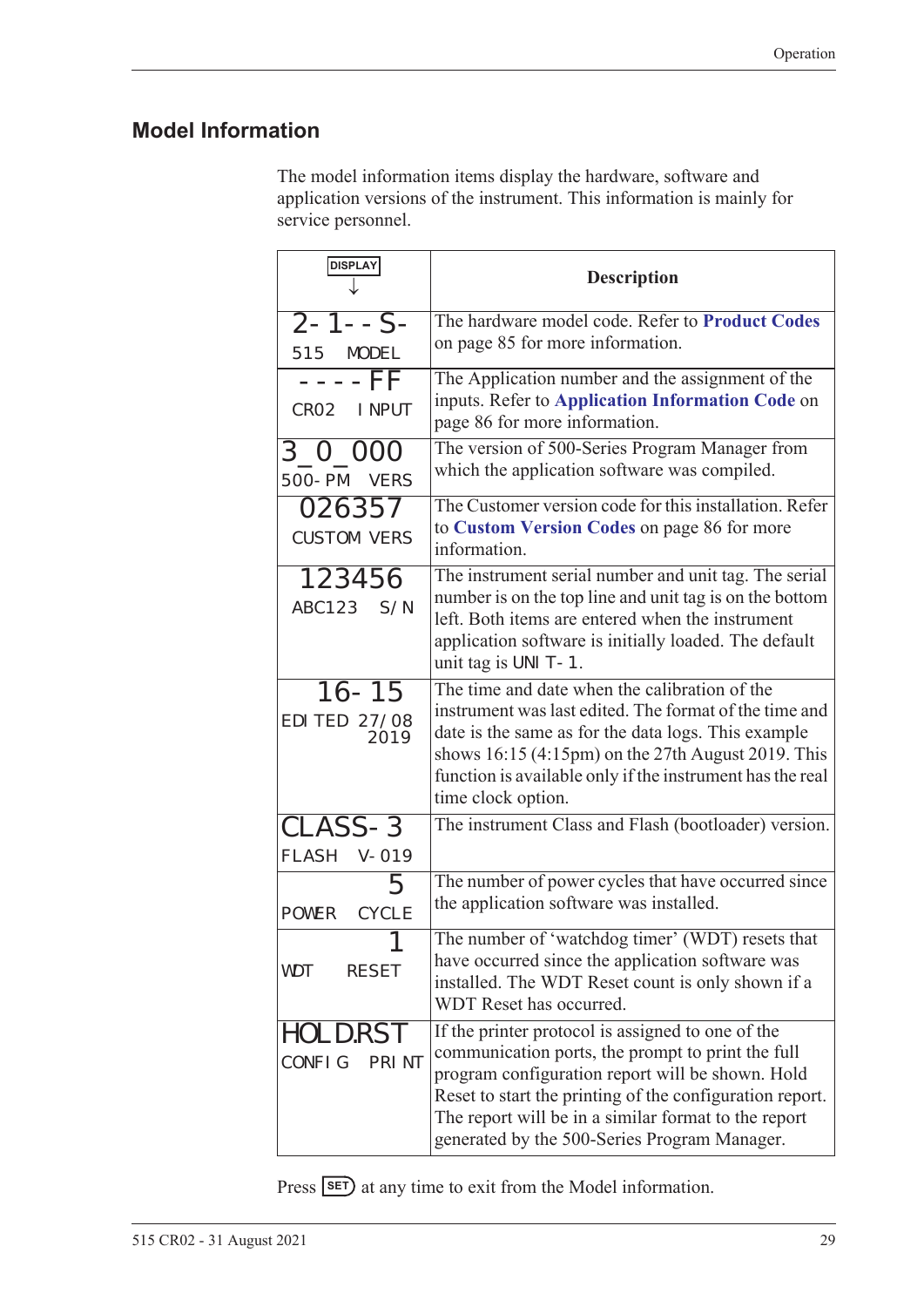# <span id="page-39-0"></span>**Process Control Modes**

This instrument can operate in several process control modes including:

- **•** Local (manual) mode
- **•** Loop mode
- **•** Tune mode (only available in calibration set mode)
- **•** Ratio mode
- **•** Blend-1 mode (for blending point after main flowmeter)
- **•** Blend-2 mode (for blending point before main flowmeter)

In all of these modes, except Blend-2, the Net flow is the combination of the Main and Process flows. In Blend-2 the Main flow equals the Net flow.

The pump demand relay 1 disconnects the pump if the instrument operates in RATIO or BLEND mode and either the Ratio Setpoint is set to zero, or Inhibit Input is active, or the main flow stays at zero longer then preprogrammed delay.





**Local Mode** The desired process control output (P-CTRL %) is manually set via the front panel or serial communications.

> The output signal is used to drive the proportional control valve to the desired position.

The control of the process line is independent of the main flow.

The main flow input can be used and measured but is not neccessary.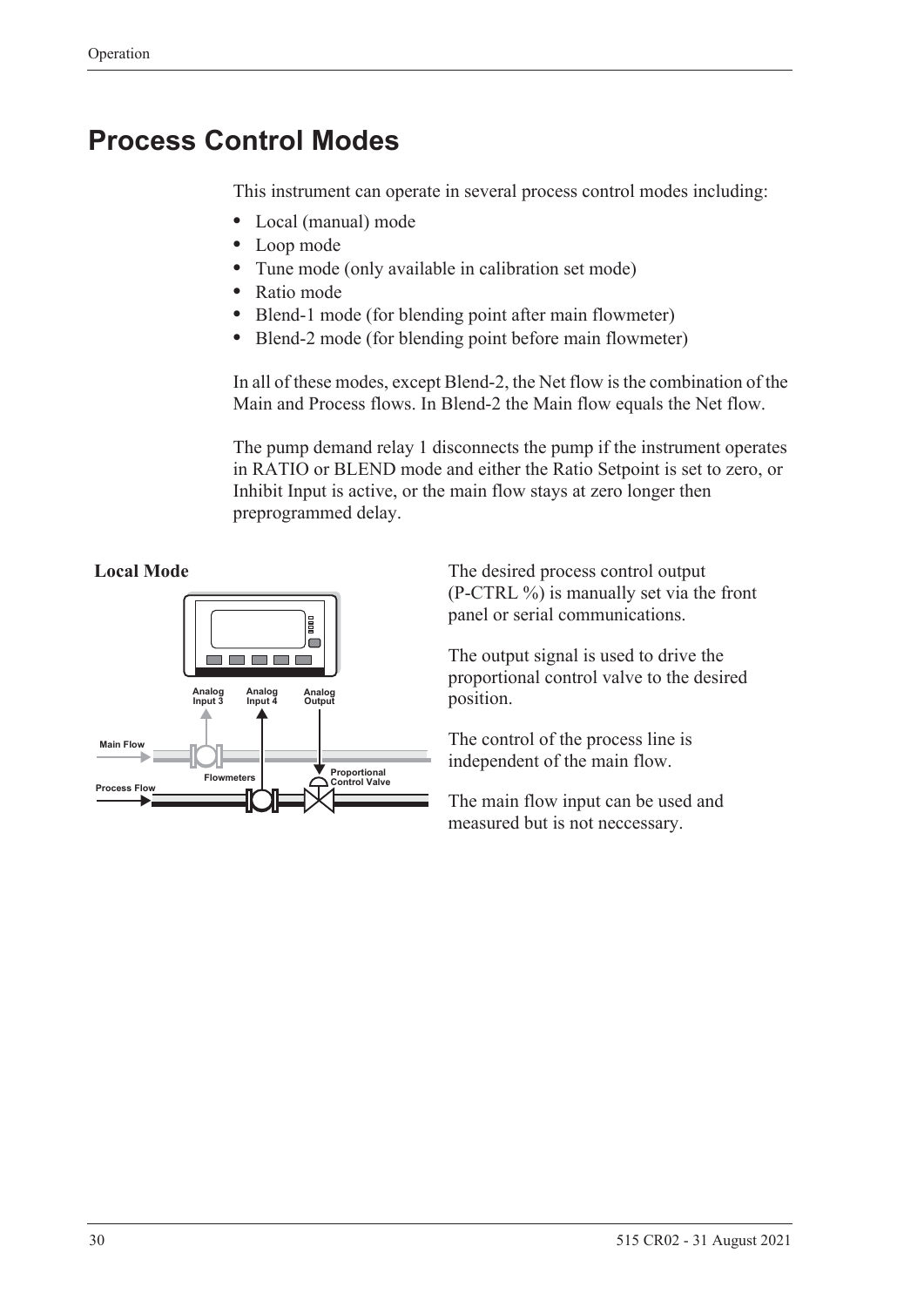





**Loop Mode** The desired process flowrate set point (P-FLOW SP) is set via the front panel or serial communications.

> The PI controlled output signal is used to maintain the desired process flowrate via the proportional control valve.

The control of the process line is independent of the main flow.

The main flow input can be used and measured but is not neccessary.

**Tune Mode** - CAL MODE ONLY This mode is only accessed from within calibration mode and allows the operator to view a concise list of key paramaters and gain immediate feed back. The Proportional Band (P-BAND) and Integral Time (I-TIME) are entered to tune the system.

> For details on this method see below: **"Tuning the Control Loop"**.

The control and tuning of the process line in this mode is independent of the main flow.

**Ratio Mode** The desired process ratio set point (RATIO %) is set via the front panel or serial communications.

> The PI controlled output signal is used to maintain the desired process flowrate via the proportional control valve.

> The desired process flow is determined as a ratio of the main flow (0 to 400% range) i.e.

$$
Ratio\% = \frac{P_{flow}}{M_{flow}} \times 100
$$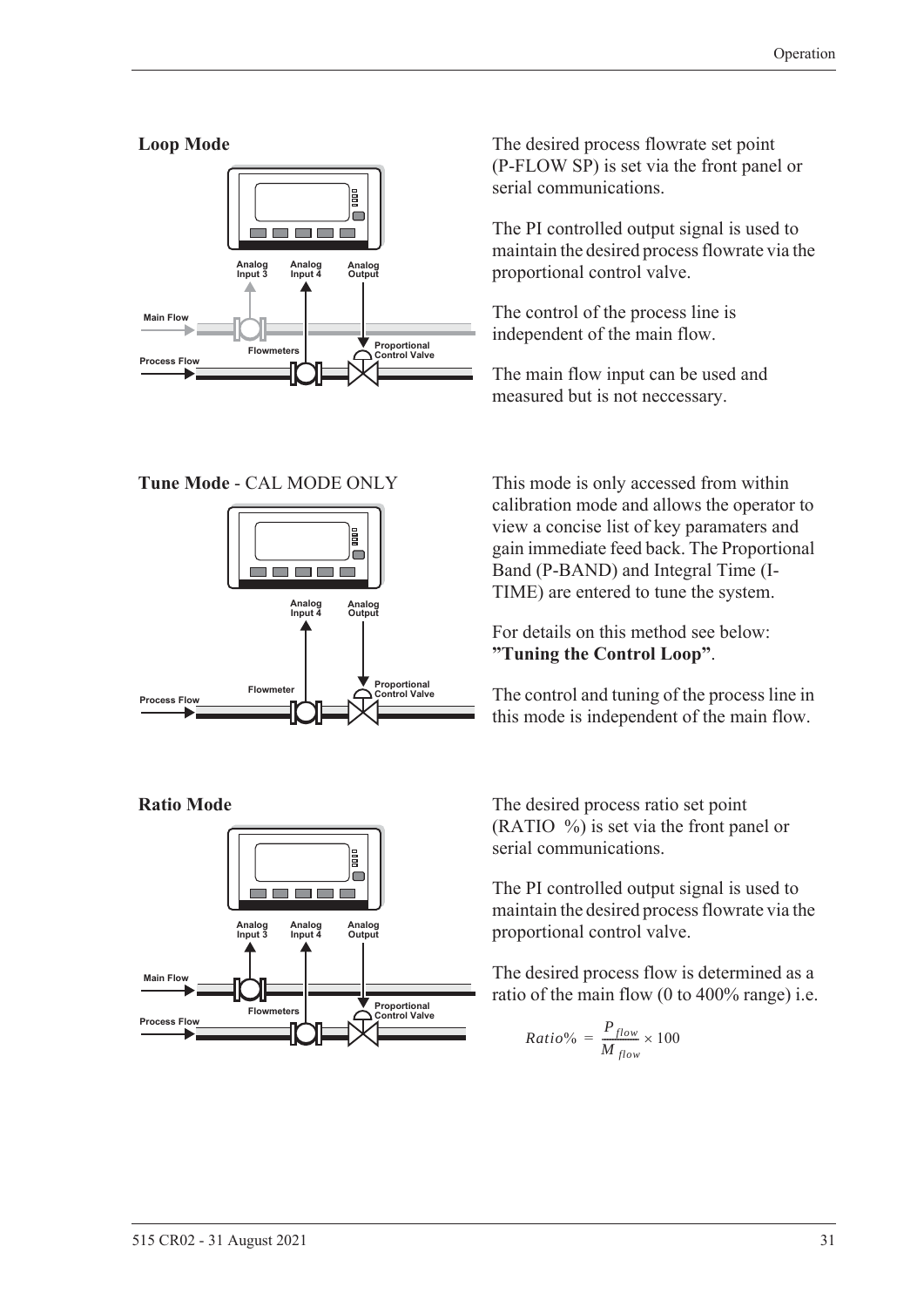

**Blend-1 Mode** The desired blending ratio set point (RATIO %) is set via the front panel or serial communications.

> The PI controlled output signal is used to maintain the desired process flowrate via the proportional control valve.

> The desired process flow is determined as a ratio of the net (combined) flow (0 to 80% range). i.e.

$$
Ratio\% = \frac{P_{flow}}{M_{flow} + P_{flow}} \times 100
$$

**Blend-2 Mode** The desired blending ratio set point (RATIO %) is set via the front panel or serial communications.

> The PI controlled output signal is used to maintain the desired process flowrate via the proportional control valve.

> The desired process flow is determined as a ratio of the main (net) flow (0 to 80% range). i.e.

$$
Ratio\% = \frac{P_{flow}}{M_{flow}} \times 100
$$

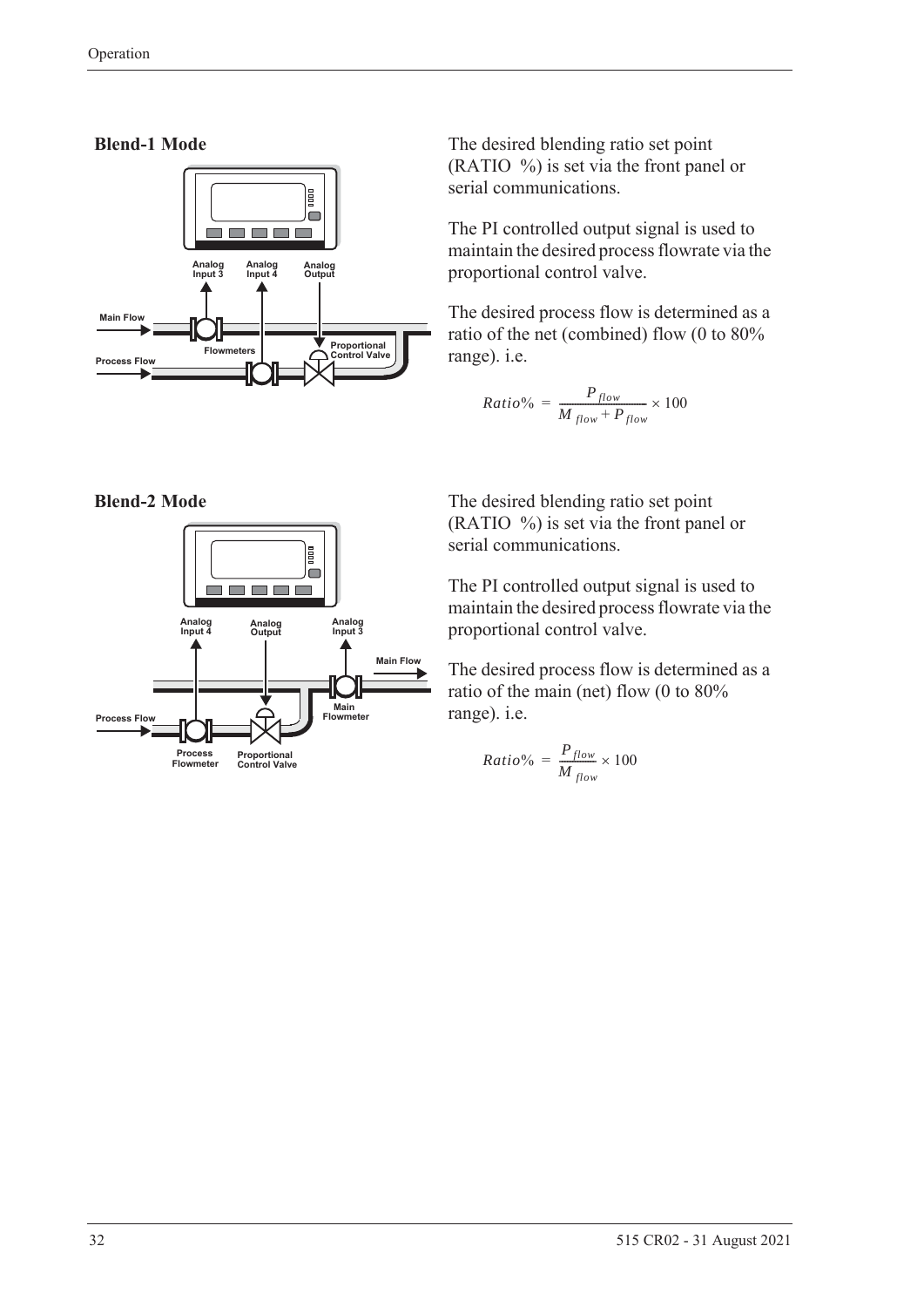#### **Logic Input Controls**

The active level of logic input control signals is determined by the 'Loop Control Active Signal' parameter, which can be set to either an OPEN or CLOSED circuit.

Logic input 1 has the function of 'Inhibit Process Flow'. This feature allows the process flow to be disabled to assist in 'flushing' of the system or for deliveries of the main product to be made without the process product being added. This input will inhibit the process flow while the signal is in the active state by forcing the process control output to drive to zero. While the inhibit input is active, the 'Run" led on the front panel will flash fast and any flow detected on either the main or process flow inputs still will be counted.

Logic input 2 has the function of forcing 'local' loop output control mode providing convenient means for temporary switching to this mode without going into CAL mode. While the logic input 2 is active, the 'Run" led on the front panel will flash slow.

Note: Logic input 1 has highest priority.

For connection details, refer to **[Logic Input Connection](#page-23-0)** on page 14.

#### <span id="page-42-0"></span>**Tuning the Control Loop**

The Process Controller has a special control mode within the Parameters section of calibration to assist in tuning the control loop. This mode provides a concise list of key parameters and allows for immediate feedback. The basic principle in tuning the loop is to gradually adjust the Proportional Band (P-BAND) and the Integral Time (I-TIME) and observe the response to a step change in the setpoint.

The tune menu provides for this by allowing the P-BAND and I-TIME to be programmed and then a Process Flow (P-FLOW) setpoint value can be entered. The next items in the menu are the actual live process variable and the deviation from the target value, so that the response of the system to a setpoint change can be observed. Unless the menu is quit the program will step back to start of the tuning menu so that new values of P-BAND and I-TIME can be entered and the effect of a step change in the setpoint be monitored.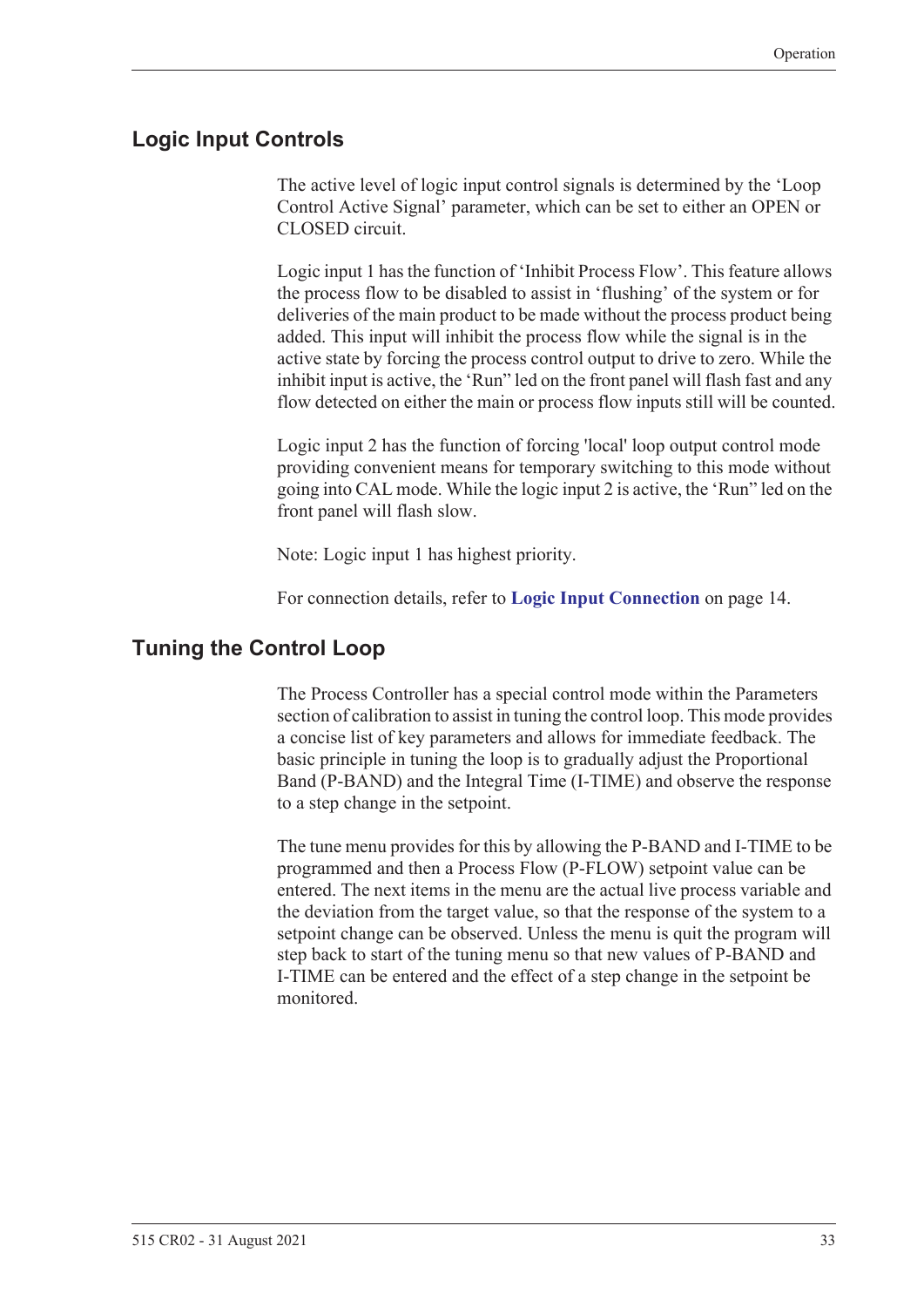This sequence is followed for all modes where the flow in the process line is controlled. The tuning procedure is as follows:

- **1.** Before tuning the control loop it is essential to program in the correct parameters for the flowmeters, including filtering.
- **2.** The actual Process Flow Range (P-FLOW RANGE) should be measured (or estimated) and entered. It can be determined in Local mode by setting the output to 100% (20mA) and observing the steady state flowrate.
- **3.** With the Loop Error Deadband (D-BAND) and the Output Ramp Time (R-TIME) set at zero, the I-TIME should be set to zero (disabled) and the P-BAND set at 150%.

Gradually decrease the P-BAND value until the system begins to oscillate when a small step change of the setpoint is introduced. When this occurs, double the value of the P-BAND.

- **4.** Next set the I-TIME to 20 seconds and gradually decrease the value until the system again begins to oscillate when a small step change of the setpoint is introduced. When this occurs double the value of the I-TIME.
- **5.** The Ratio Trim Time can now be tuned if required (see below: **Tuning the Ratio Trim Control**) or the Deadband and the Output Ramp Time can now be programmed as required.

The system should be tuned around the flowrate at which the eventual system will operate. The stability of the loop should then be checked at various flowrates and setpoints.

#### <span id="page-43-0"></span>**Tuning the Ratio Trim Control**

The ratio trim control is a unique feature that can be used when it is critical for the totals to maintain the correct ratio. If enabled (non-zero), the trim control will modify the process flow to achieve the correct ratio between the totals.

The trim time feature is implemented as a cascade control, a combination of two controllers, where the output signal from one controller forms the setpoint of the other. Cascade control is used when there are two or more available measurements (flowrate and total), but only one manipulated variable (the process flowrate).

Trim control only applies to the Ratio and Blend control modes. The Trim Time (T-TIME) is entered as a part of the parameters menu in calibration when either of these modes are selected.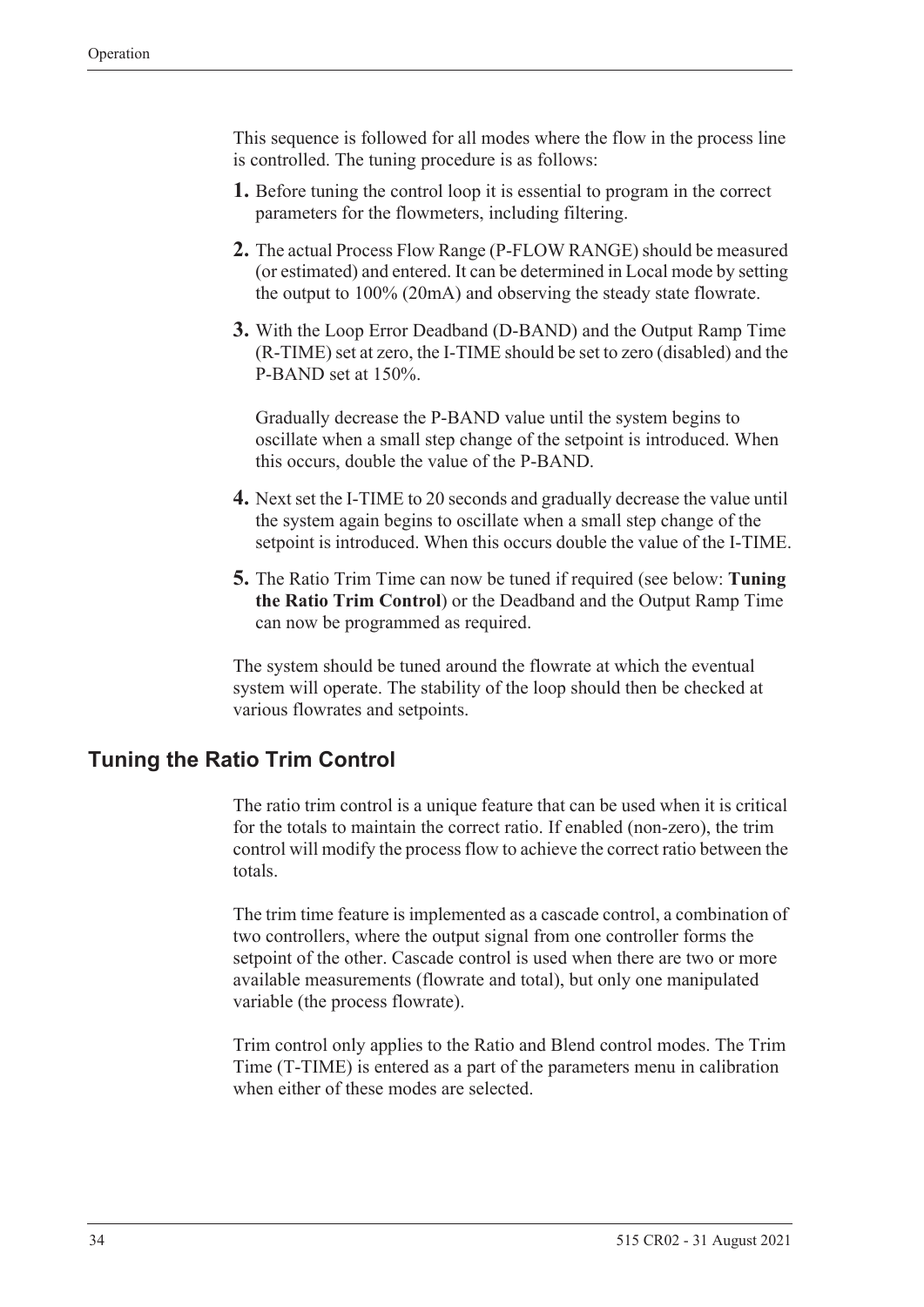At the end of these menus there is the RATIO setpoint, the actual live process variable and the deviation from the target value, so that the response of the system to a setpoint change can be observed. Unless the menu is quit the program will step back to start of the menu so that a new T-TIME value can be entered and the effect of a step change in the setpoint be monitored.

The trim time for a system is somewhat arbitrary. The actual value to be used for the trim time is very much dependent on the operator's desired behaviour of the system. A short T-TIME will mean that the totals will reach the desired ratio in a shorter time in response to a step change in setpoint. However the faster the response the greater likelihood of flowrate overshoot.

Alternatively a long T-TIME will have much less risk of flowrate overshoot but it would require a longer time for the totals to reach the desired ratio in response to a step change in setpoint.

The trimming is not based on the actual values of the totals but on additional registers which count in unison with the displayed totals. These additional internal registers are reset whenever:

- **•** the Control Mode is changed,
- **•** the Ratio Setpoint is changed,
- **•** the Totals are cleared.
- **•** the flow control exception is raised.

Follow this sequence for tuning the trim time for the ratio and blend control modes if trim control is required:

- **1.** Before tuning the trim control it is essential that the control loop has been tuned first.
- **2.** With the Loop Error Deadband (D-BAND) and the Output Ramp Time (R-TIME) set at zero the T-TIME should be initially entered as 4 times the Integral Time.

Introduce a step change in the setpoint and observe the response of the system.

- **3.** Increase or decrease the T-TIME to achieve the desired response.
- **4.** The Deadband and the Output Ramp Time can now be programmed as required.

The stability of the loop should be again checked at a few different working flowrates and ratios.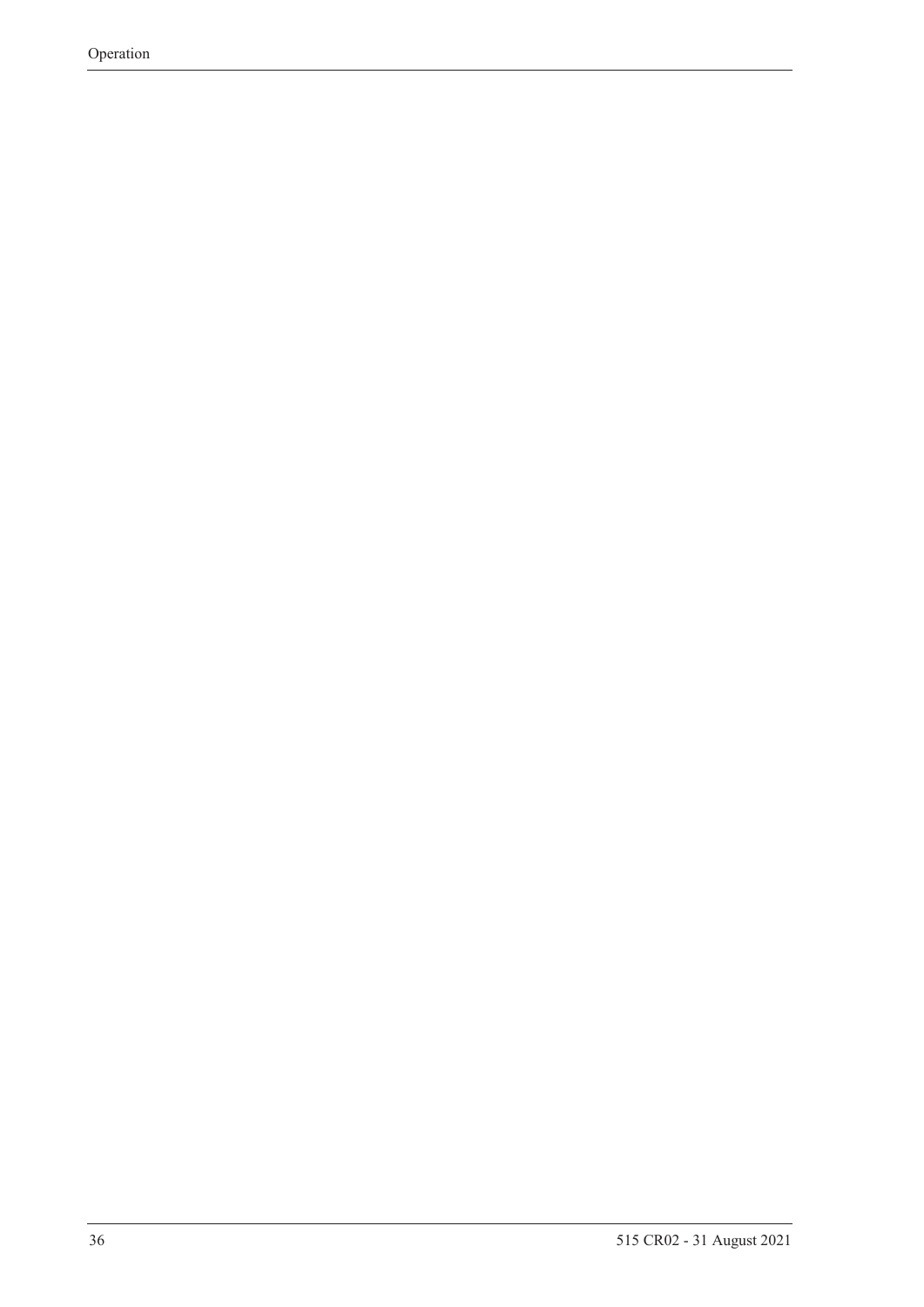# **Chapter 5 Instrument Calibration**

# **Introduction**

The 500 Series instrument calibration settings can be programmed via the front panel, according to program access levels explained below, or via the 500 Series Program Manager - a freely available Windows based configuration and resource tool.

After an instrument has been configured by either means to suit the application requirements, the settings can be recorded or application software backups or instrument clones created as explained further in **[Program Backup & Reports](#page-50-0)** on page 41

You can view or change the settings of the instrument according to the access level for each parameter as set by the manufacturer. There are four levels of access to the parameters as follows:

- **• Not visible** you cannot display or edit the parameter.
- **• Display only** you can display the parameter, but you cannot change the setting.
- **• Programmable** you can change the setting of the parameter in Calibration Set mode.
- **• Password protected** you can change the setting of the parameter in Calibration Set mode only if you enter the correct password.
- **• CAL switch protected**  you can change the setting of the parameter in Calibration Set mode only if you enter by using the CAL switch on Logic Input 4 to accept the password.
- **Note:** When you enter Calibration Set mode, the instrument prompts to enter a password only if the password setup via the 500 Series Program Manager is non-zero (000000 is the factory default value). Entering any value at the password prompt will allow to change the settings of the "programmable" parameters, but the correct password must be entered to change the password-protected parameters. Likewise, the CAL switch (Logic Input 4) must be used to enter Calibration Set mode to change the CAL switch protected parameters.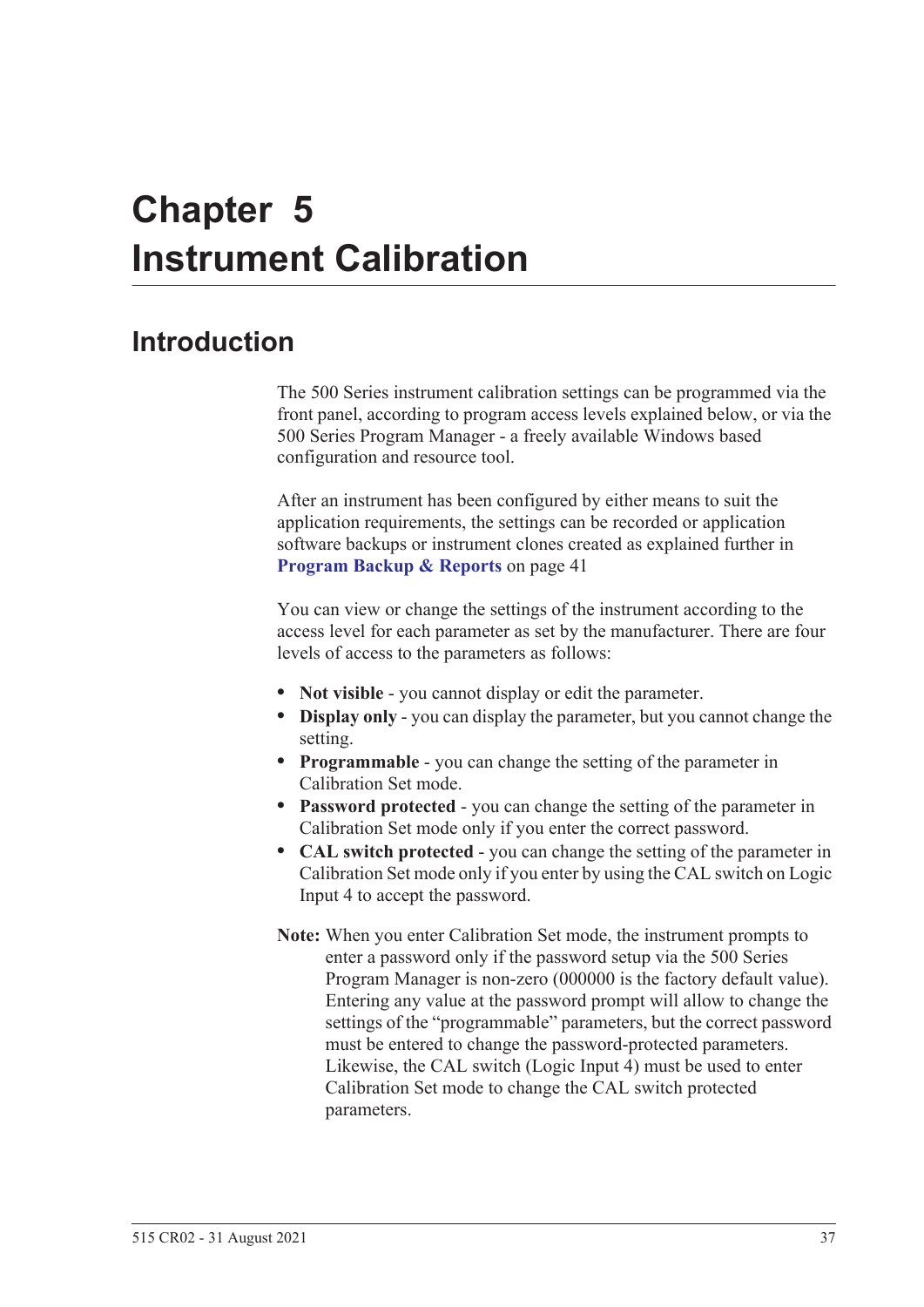# **Calibration View Mode**

Use the following procedure to view the calibration settings of the instrument:

- 1. Press **DISPLAY** to scroll to the CAL MENU prompt.
- **2.** Hold the  $\overline{\text{SET}}$  key.



The instrument beeps once, illuminates the **Cal** indicator and shows CAL on the display panel.

- Press  $\left( \blacktriangleright \right)$  to scroll through the flashing menu headings.
- Press **SET**) to scroll through submenu items.
- Hold **DISPLAY** to return to the main calibration menu.
- **3.** To exit from the Calibration View mode, press  $\Box$  to scroll to the END option and press **SET**).

The instrument returns to Normal Operation mode.

# **Calibration Set Mode**

In Calibration Set mode, you can change the settings of the "programmable" parameters. You must enter the system password to change the setting of the "password-protected" parameters and you must use the CAL switch on Logic Input 4 to access the "Cal switch protected" parameters.

Use the following procedure to enter Calibration Set mode:

- **1.** Press **DISPLAY** to scroll to the CAL MENU prompt.
- **2.** Hold the  $\overline{\text{SET}}$  key.



The instrument beeps once, illuminates the **Cal** indicator and shows CAL on the display panel.

- **3.** Press  $\left( \blacktriangleright \right)$  to select any flashing menu heading except END.
- **4.** Hold the **SET** key for two seconds, or if "Cal switch protected" items exist the CAL switch can be closed for two seconds.

The instrument prompts for a password to be entered if the password is non-zero, otherwise the password prompt is skipped.

- **5.** If the password prompt is shown, press  $\boxed{\blacktriangle}$  or  $\boxed{\blacktriangledown}$  to change the value of the current digit. To select the next digit, press  $\Box$ .
- **6.** Press **SET** or use the CAL switch on Logic Input 4 (if "Cal switch protected" items exist) to accept the password and proceed.
- **7.** Proceed and observe the access confirmations.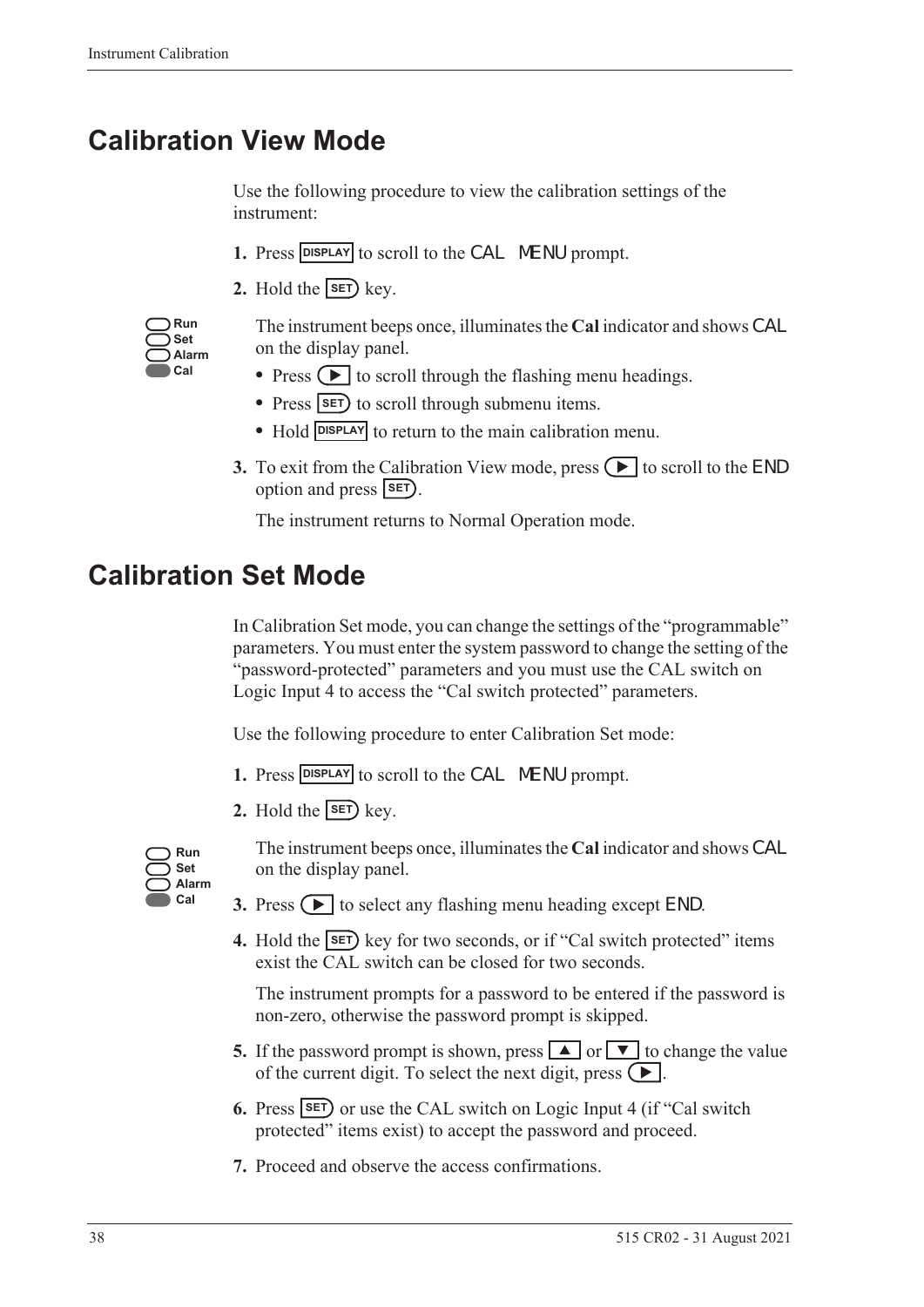**•** If the CAL switch is used and the password is correct, the instrument makes two beeps and displays message:  $-$ FDIT-CS PW MODE

and enables you to change "programmable", "password protected" and "CAL switch protected" parameters.

• If the CAL switch is used but the password has been skipped or is incorrect, the instrument makes one beep and displays message:  $-EDI$   $T - CAL$  SW MODE

and enables you to change "programmable" and "CAL switch protected" parameters.

- If the **SET**) key is pressed and the password is correct the instrument makes two beeps and displays the message:
	- $-EDI$   $-$  PASSW MODE

and enables you to change the "programmable" and "passwordprotected" parameters.

• If the **SET**) key is pressed but the password has been skipped or is incorrect, the instrument makes one beep and displays the message:  $\Box$   $\Box$   $-$  PROG MODE

and enables you to change only the "programmable" parameters.



The instrument illuminates both the **Cal** and **Set** indicators.

- **8.** Edit the instrument parameters as required. The programmable values are indicated by the flashing display.
	- To change a numerical value, press **A** to increase a value, or press  $\triangledown$  to decrease a value. Press a key momentarily to change the value one number at a time. Hold a key to scroll through the numbers. To proceed to next digit, press  $(\blacktriangleright)$ .
	- To change an option setting, press  $\blacksquare$  or  $\blacksquare$  to scroll through the options.
- **9.** Press **SET** to accept the currently displayed value and proceed to the next parameter. You can press **DISPLAY** to briefly view the current edit mode: parameter. You can press  $\frac{\text{DISPLAY}}{\text{LO}}$  to briefly view the current ed:<br>-  $\text{EDI}$  T - XXXXXX MODE, as described in step 6 above. Continue to hold the **DISPLAY** key to return to the main calibration menu.
- **10.**To exit from Calibrate Set mode, press  $\Box$  to scroll through the main calibration menu to END, then press **SET**). Otherwise, to quick exit from any menu, you can press and hold **SET** for two seconds or, if "Cal switch protected" items exist, the CAL switch can be closed for two seconds.

**Run Set Alarm Cal**

The instrument makes two beeps and cancels the **Cal** and **Set** indicators.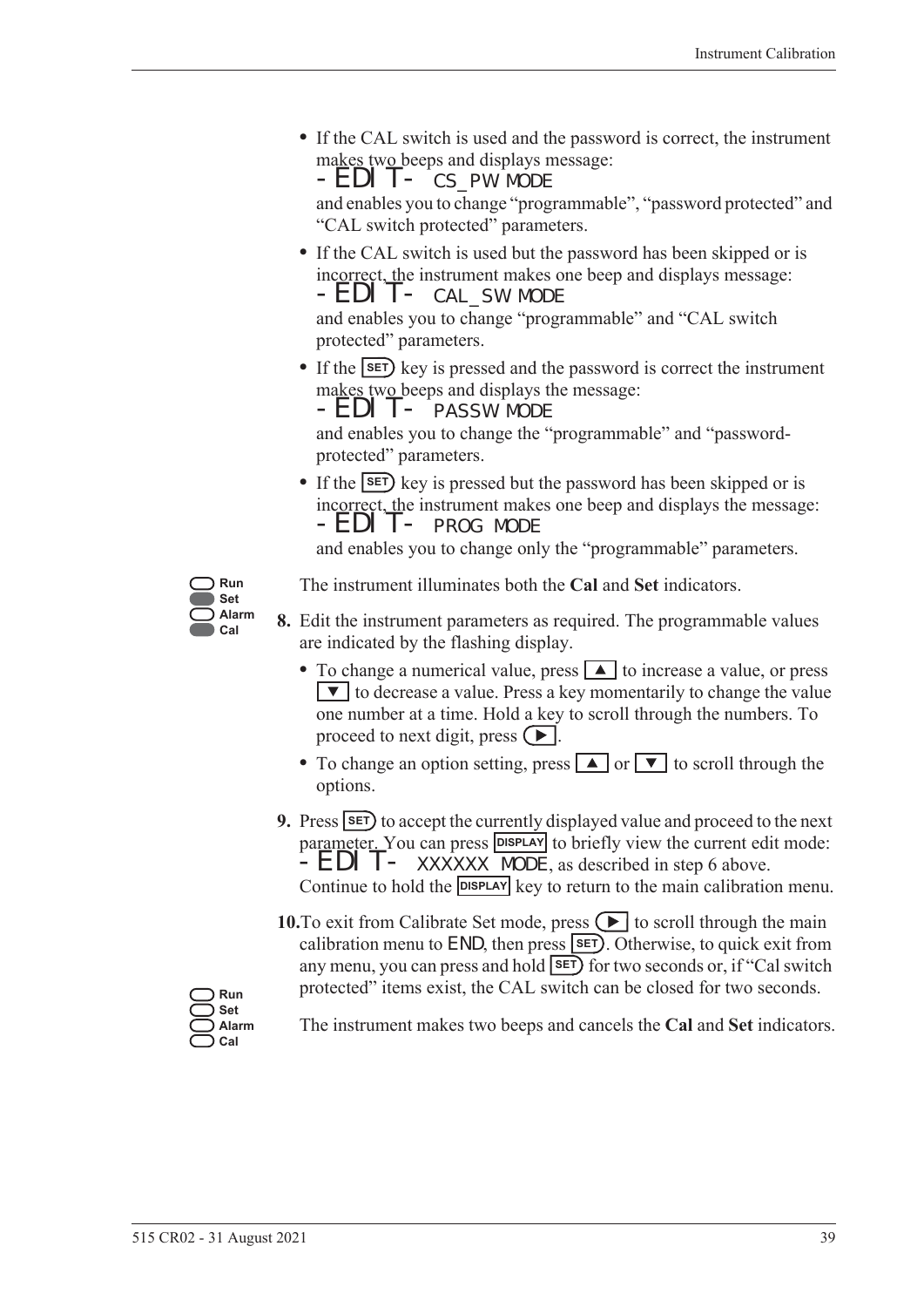#### **Changing the Instrument Settings**

In Calibration Set mode, the display flashes the item that can be changed. For option settings, the display flashes the complete option. For a numeric parameter, the display flashes one digit at a time, you can change the value of the flashing digit as required, then move the flashing cursor to change another digit.

**Note:** When you change the setting of a parameter, the instrument records the result as soon as you move to another parameter, or exit from the Calibration Set mode.

#### **Changing Option Settings**

When you display an option that can be changed, the entire option flashes on the display, such as the choices of ODD, EVEN or NONE for the communications parity bit checking. Press  $\boxed{\blacktriangle}$  or  $\boxed{\blacktriangledown}$  to change the option. You can "scroll" through the options in either direction to make a selection as shown below.



#### **Changing Numeric Settings**

The display flashes the digit that can be changed.



Press  $\left( \blacktriangleright \right)$  to select the digit that you wish to change.

Press  $\boxed{\blacktriangle}$  or  $\boxed{\blacktriangledown}$  to increase or decrease the value of the selected digit.

#### **Changing the Decimal Point**

To change the position of the decimal point, press  $\Box$  to move the flashing selection until the decimal point flashes. Press  $\boxed{\blacktriangle}$  or  $\boxed{\blacktriangledown}$  to move the decimal point to the right or left as required.

#### **Units of Measurement**

The calibration of some parameters is based on the units that are defined for the relevant variables. These units of measurement can been viewed in the UNITS menu in the Instrument Settings section below.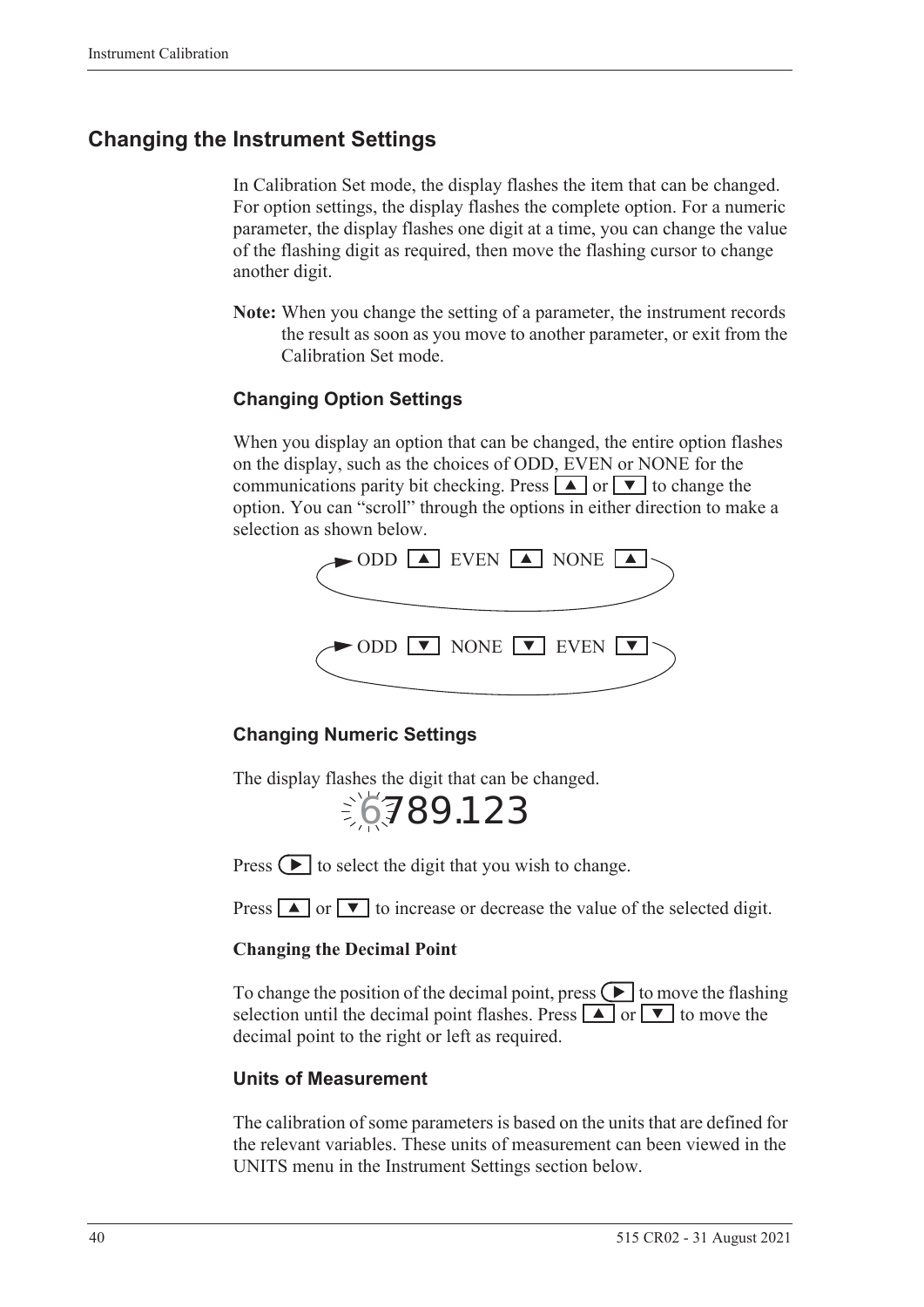# <span id="page-50-0"></span>**Program Backup & Reports**

#### **Backup via 500 Series Program Manager**

As well as programming the 500 Series instruments via the front panel (according to program access levels), the 500-PM software can be used to create a custom version of the application software and program parameters preset prior to downloading the application software. Backups of customised applications can be saved as downloadable APX or APL files and the full configuration reports printed or saved as PDF. The 500-PM is a Windows based programming tool and resource centre and is freely available from the Contrec www.contrec.co.uk website.

Instruments are often supplied from the factory with the default application software, but it is by using 500-PM software that program access levels are set, USER text and messages customised and print headers and footers entered.

#### **Printing Configuration Report**

To assist in keeping an audit trail of the program settings and changes made via the front panel, the 515 instrument provides the ability to print the configuration to a local printer if one has been connected and assigned to one of the 515 communication ports.

The prompt to hold the Reset key to print the configuration report HOLD.RST CONFIG PRINT is found at the end of the Model Info menu, described in **[Model](#page-38-0)  [Information](#page-38-0)** on page 29. The report can be lengthy and adequate printer paper must be available (Note: This feature is available starting from version 3.0.377).

#### **Upload and Clone of Application Software**

To assist in maintaining a backup for important applications and installations, the 500-Series Program Utility software (500-LT, version 3.0.377 or higher) can be used to upload the instruments application software with all of the current program settings.

The 500-LT (PM Lite) program is a Windows based computer program which can be downloaded for free from the Contrec www.contrec.co.uk website and is part of the package when the Contrec 500 Series Program Manager is installed. The 500-LT provides the option to 'Upload Application' or 'Upload Report Only'. To use either upload functionality, the 515 port being used must have printer (PRN) protocol assigned to it.

Once uploaded to the 500-LT, the report can be viewed or printed. The Upload Application is automatically saved as an APL file. The file can be used then or reopened later to download to another 515 instrument (of the same or higher class) to create a clone of the original instrument.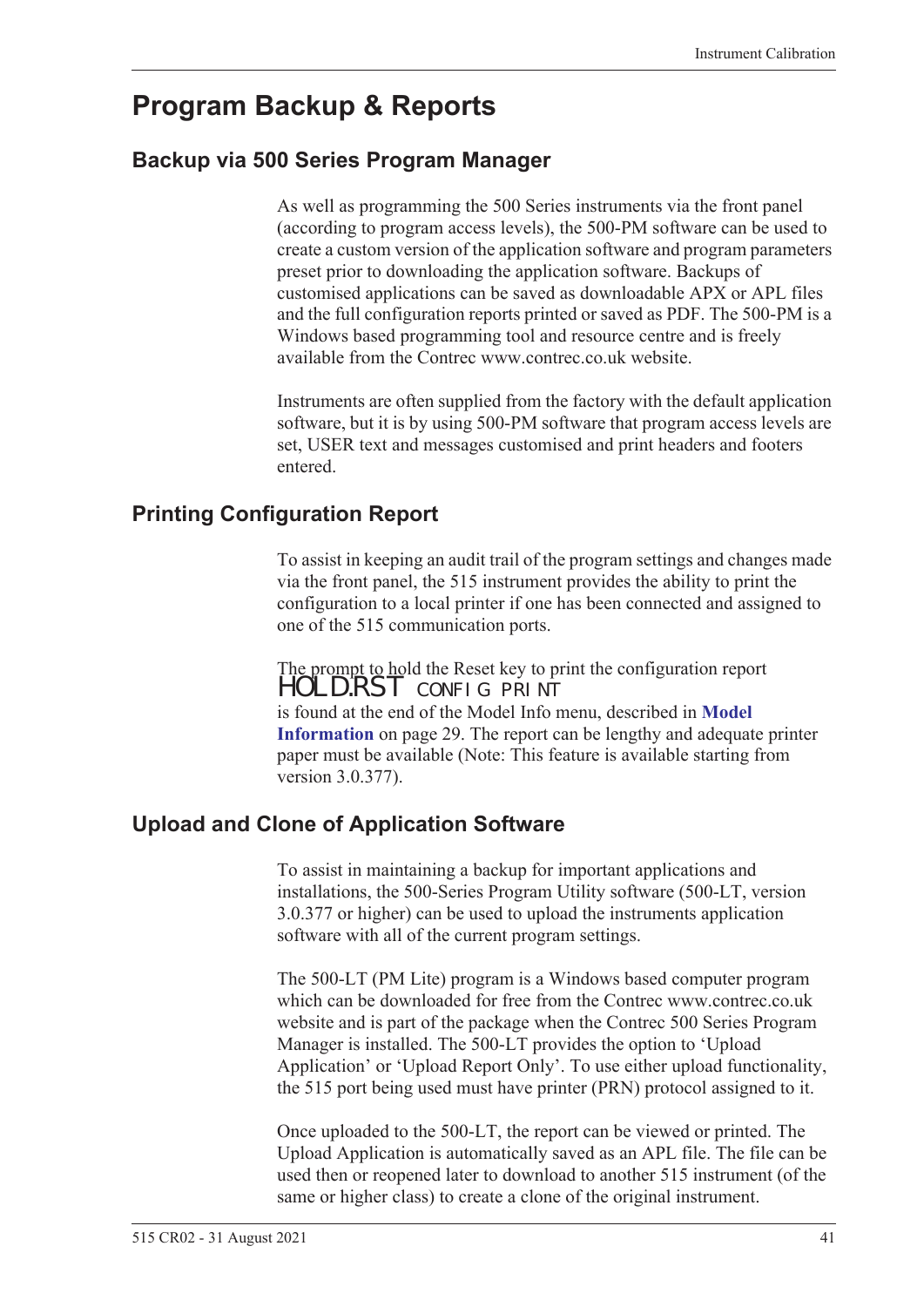# **Calibration Menu Tree**





<span id="page-51-0"></span>*Figure 16 Calibration Menu Tree Sheet 1*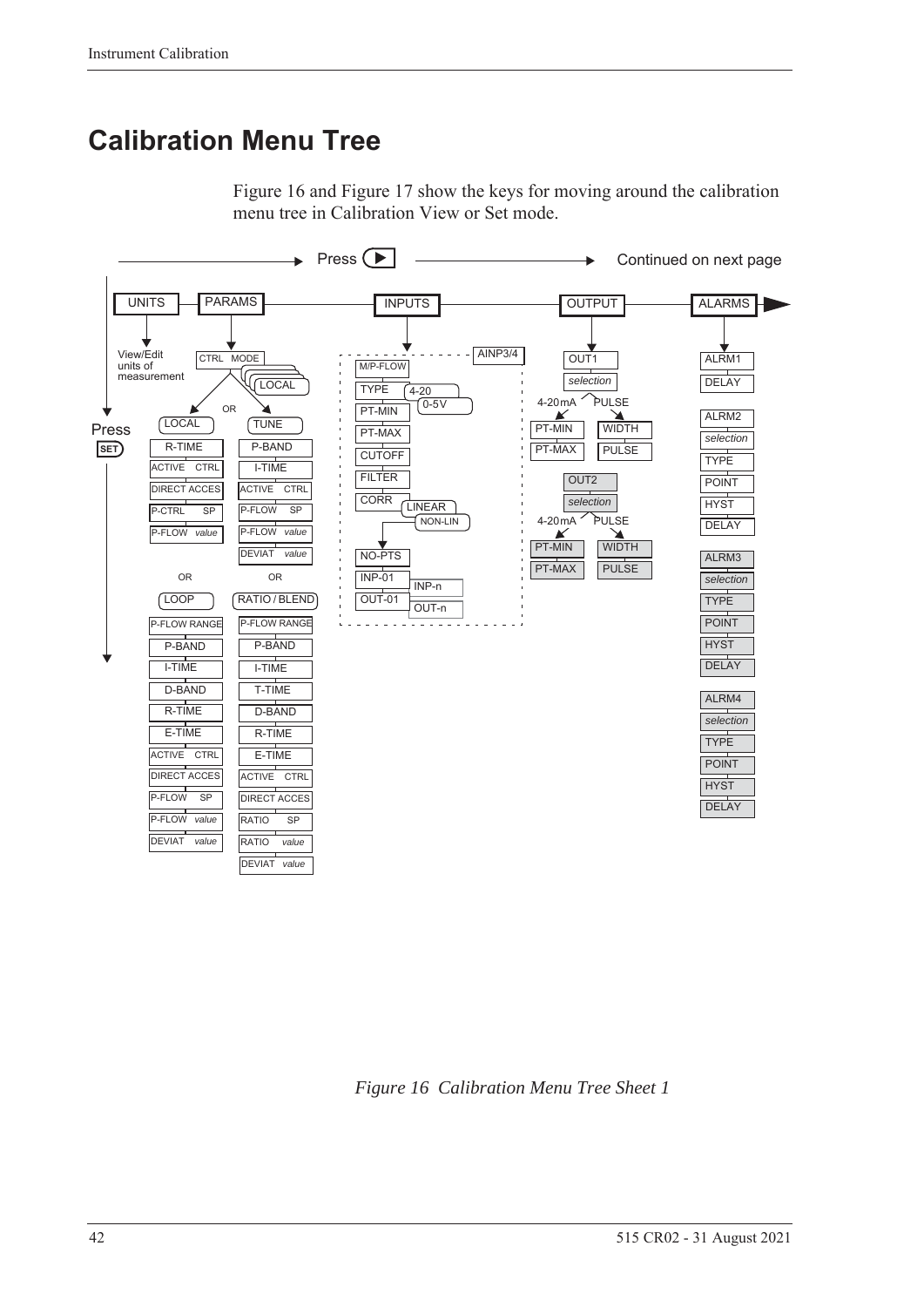

The shaded boxes indicate hardware options

Hold **DISPLAY** at any point to return to the main calibration menu.

Press  $\Box$  at any I/O assignment position to move to the next I/O assignment in the submenu (eg pressing  $\left( \blacktriangleright \right)$  on ALRM1 will move you to ALRM2 if it exists)

<span id="page-52-0"></span>*Figure 17 Calibration Menu Tree Sheet 2*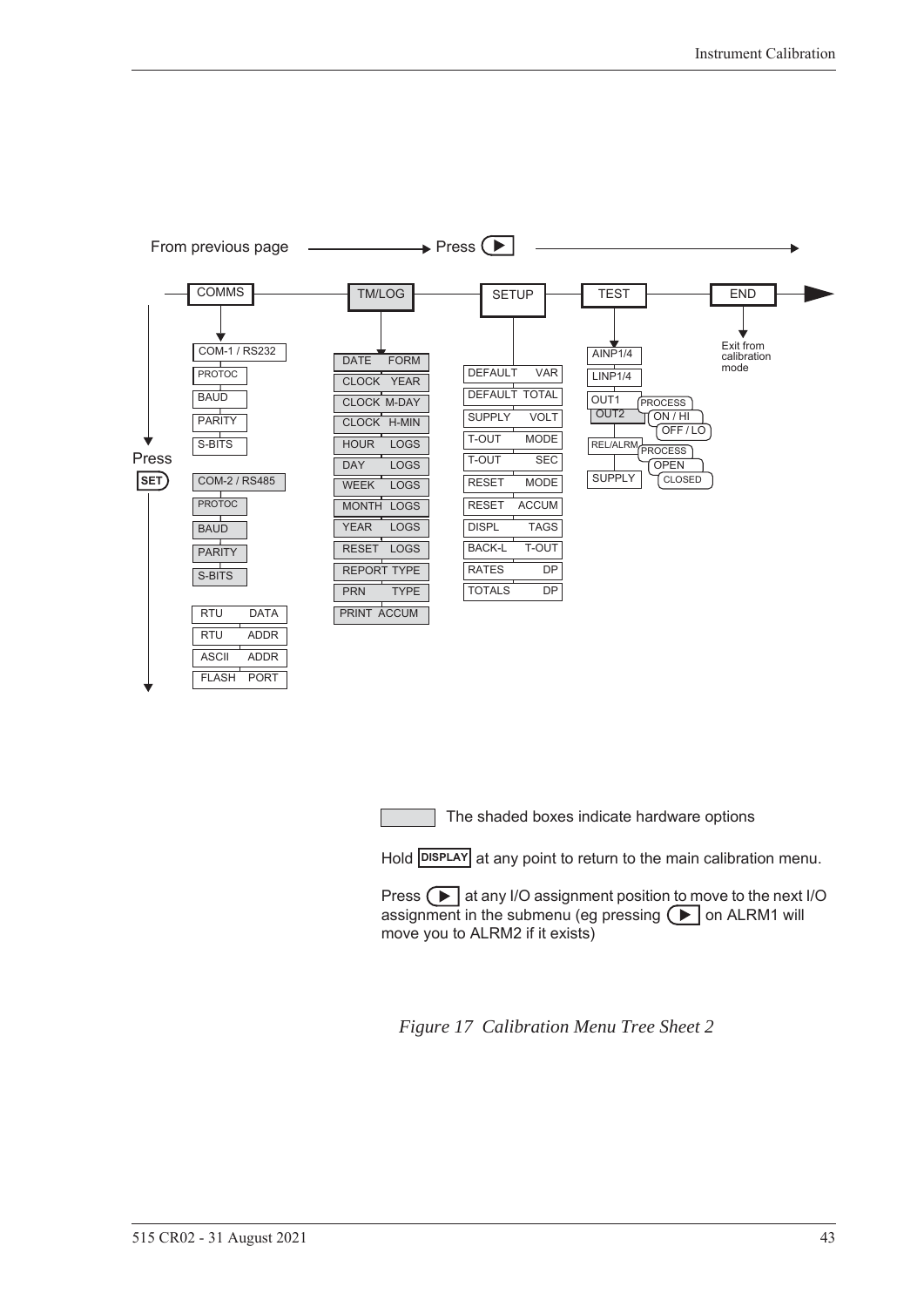# **Instrument Settings**

#### **Units of Measurement**

The Units menu allows the units to be viewed and edited if necessary without the reloading of new application software. Any change in units will result in a full reset to initially downloaded settings. Therefore, any required changes to units of measurement should be made before changing any other settings.

| <b>SET</b>              | $\textcolor{blue}{\blacktriangleright} \rightarrow \textcolor{red}{UNITS}$ params inputs outputs alarms comms tm/log setup test end                                                                                                                                             |  |  |
|-------------------------|---------------------------------------------------------------------------------------------------------------------------------------------------------------------------------------------------------------------------------------------------------------------------------|--|--|
| $I$ TEM $n$<br>unit     | The units for main menu or calibration items can be viewed by pressing<br>the $\left  \text{set} \right $ key.                                                                                                                                                                  |  |  |
|                         | The units of measurement are password protected or will be protected by<br>the CAL switch if any instrument setting has an access level of 'CAL<br>Switch Protected'. To edit the units the correct password must be entered<br>or CAL switch used on entry to EDIT mode.       |  |  |
|                         | Press $\boxed{\blacktriangle}$ or $\boxed{\blacktriangledown}$ to select the required units.                                                                                                                                                                                    |  |  |
| <b>ACCEPT</b><br>UNI TS | The Accept Units prompt will only appear if one or more of the units<br>have been changed.                                                                                                                                                                                      |  |  |
|                         | <b>IMPORTANT:</b> Accepting the change of units will initiate a master<br>reset. All calibration parameters will revert to their default value (i.e.<br>those values included in the downloaded instrument software). All totals<br>and any logged information will be cleared. |  |  |
|                         | Press $\Box$ or $\nabla$ to select YES, then press the <b>SET</b> ) key. The instrument<br>makes three beeps to confirm the reset command.                                                                                                                                      |  |  |
|                         | The message -RESET- PLEASE WAIT will be displayed as the<br>instrument exits calibration mode and completes a full re-boot sequence.                                                                                                                                            |  |  |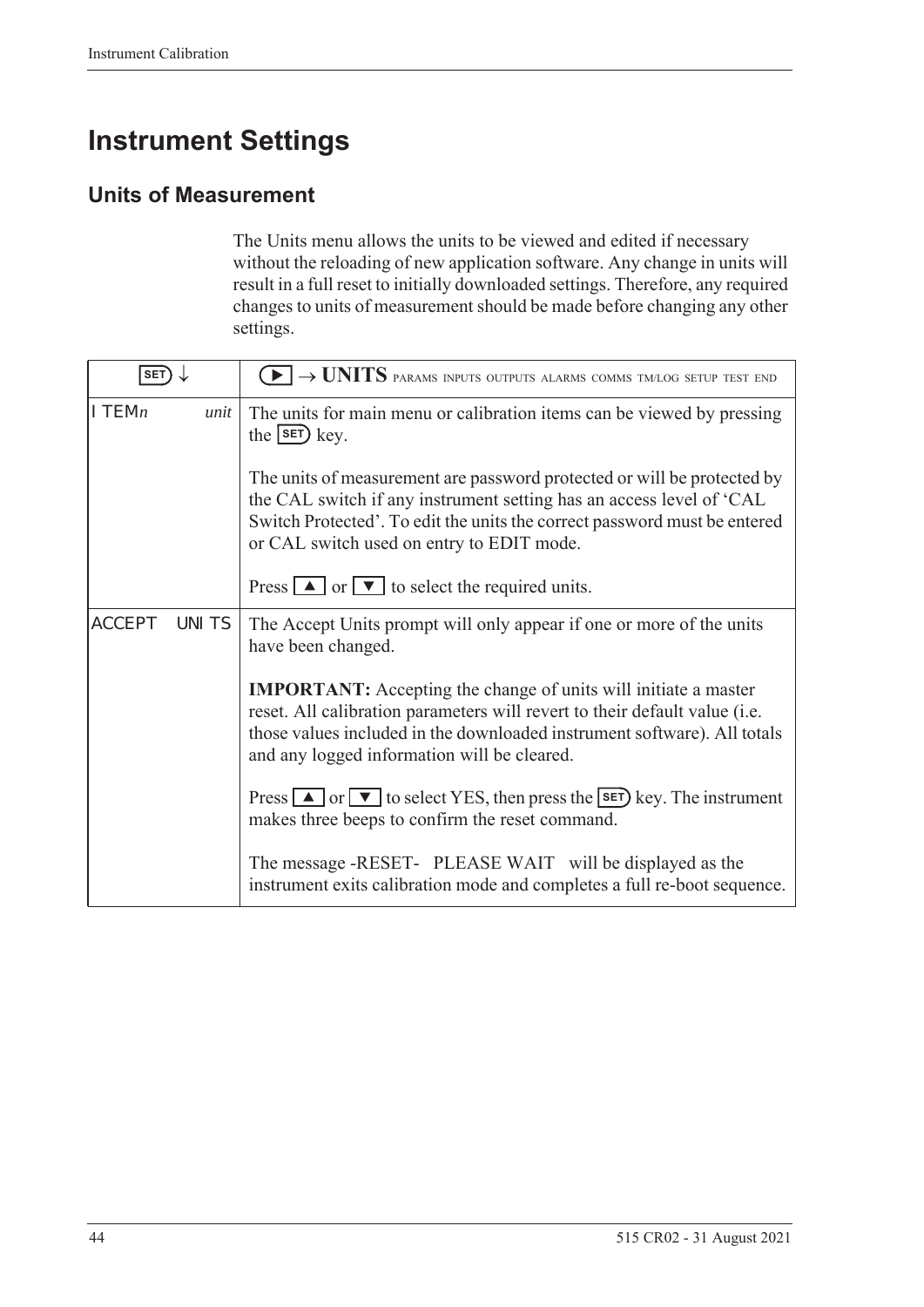### **Parameters**

| SET)                       | $\blacktriangleright$ $\rightarrow$ units PARAMS inputs outputs alarms comms tm/log setup test end                                                                                                                                                                                                                                                                               |
|----------------------------|----------------------------------------------------------------------------------------------------------------------------------------------------------------------------------------------------------------------------------------------------------------------------------------------------------------------------------------------------------------------------------|
| <b>CTRL</b><br><b>MODE</b> | Select the required loop control mode.                                                                                                                                                                                                                                                                                                                                           |
|                            | Press $\Box$ or $\nabla$ to select either: LOCAL, LOOP, TUNE, RATIO,<br>BLEND-1 or BLEND-2.                                                                                                                                                                                                                                                                                      |
|                            | Refer to Process Control Modes on page 30 for descriptions of each<br>mode.                                                                                                                                                                                                                                                                                                      |
|                            | Note: The items actually shown under the PARAMS menu are dependent on the CONTROL<br>MODE chosen above. Items that are not relevant for that mode will not appear.                                                                                                                                                                                                               |
| RANGE<br>P-FLOW            | The process or loop flow range is the maximum flowrate that the system<br>will achieve on the process flow line. This value is used by the loop<br>control algorithm and is entered in the same units as the main menu<br>Process Flowrate variable. It can be determined by setting the process<br>control setpoint to 100% whilst in LOCAL mode and observing the<br>flowrate. |
| P-BAND<br>%                | The proportional band of PI control algorithm.                                                                                                                                                                                                                                                                                                                                   |
|                            | Enter the value in percentage. For means of determining this value see<br>Tuning the Control Loop on page 33.                                                                                                                                                                                                                                                                    |
| $I - T I ME$<br><b>SEC</b> | The loop integral time of PI control algorithm. This parameter should be<br>programmed as a non-zero value to enable the integral term in the control<br>algorithm.                                                                                                                                                                                                              |
|                            | Enter the value in seconds. For means of determining this value see<br>Tuning the Control Loop on page 33.                                                                                                                                                                                                                                                                       |
| T-TIME<br><b>SEC</b>       | The loop ratio trim time. The integral time of cascade trim control can be<br>used when it is critical for the totals to maintain the correct ratio. If<br>enabled (non-zero), the trim control will modify the process flow to<br>achieve the correct ratio between the totals.                                                                                                 |
|                            | Enter the value in seconds. For means of determining this value see<br>Tuning the Ratio Trim Control on page 34.                                                                                                                                                                                                                                                                 |
| D-BAND<br>%                | The loop error deadband can be programmed to prevent the output<br>continuously changing and thereby reducing wear on valves and<br>actuators. Enter the value as a percentage of the Flow Range parameter.                                                                                                                                                                      |
|                            | While the main menu Deviation (error) is within the deadband, the<br>process control signal will remain steady (i.e. the error is treated as zero<br>in the algorithm).                                                                                                                                                                                                          |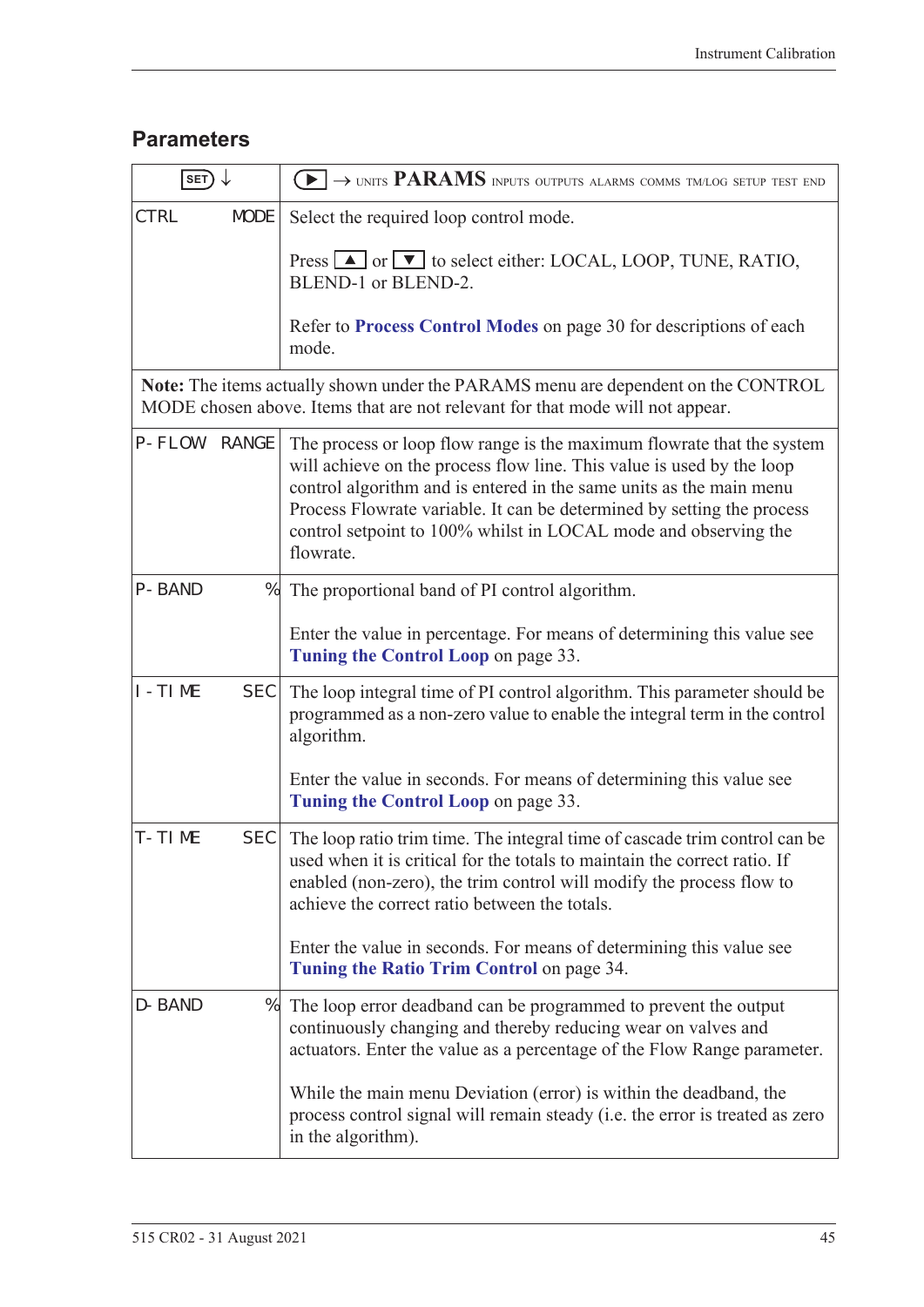| SET)                                                                                                                                                 | $\blacktriangleright$ $\rightarrow$ units PARAMS inputs outputs alarms comms tm/log setup test end                                                                                                                                                                                                                                                                                                                                                                       |  |  |
|------------------------------------------------------------------------------------------------------------------------------------------------------|--------------------------------------------------------------------------------------------------------------------------------------------------------------------------------------------------------------------------------------------------------------------------------------------------------------------------------------------------------------------------------------------------------------------------------------------------------------------------|--|--|
| R-TIME<br><b>SEC</b>                                                                                                                                 | The ramp time limits the rate of change of the loop output signal and<br>assists in bumpless loop operation when changing operation mode or loop<br>parameters. It represents the minimum time required for the output signal<br>to traverse between saturation points (i.e. from 0 to 100% or vice versa).                                                                                                                                                              |  |  |
| E-TIME<br><b>SEC</b>                                                                                                                                 | The loop control error time allows an exception to be raised when the<br>loop output stays in saturated condition longer than the programmed error<br>time (i.e. the loop cannot be controlled). To disable this exception set the<br>loop control error time to zero.                                                                                                                                                                                                   |  |  |
| <b>ACTI VE</b><br><b>CTRL</b>                                                                                                                        | This parameter allows to choose whether open or closed circuit controls<br>the process flow:<br>- Logic Input 1 inhibits process flow (highest priority)<br>- Logic Input 2 forces 'local' loop output control mode<br>Press $\boxed{\blacktriangle}$ or $\boxed{\blacktriangledown}$ to select OPEN or CLOSED.                                                                                                                                                          |  |  |
| DI RECT<br><b>ACCES</b>                                                                                                                              | If the direct access is enabled then the operator is able to enter edit mode<br>for the controlling setpoint directly from the main menu by holding the<br>SET) key while viewing the setpoint. If disabled the setpoint can only be<br>changed from within calibration set mode (or via serial communications,<br>see below). Select the direct access mode as required.<br>Press $\boxed{\blacktriangle}$ or $\boxed{\blacktriangledown}$ to select ENABLE or DISABLE. |  |  |
| <b>Modbus Accessible Parameters</b>                                                                                                                  |                                                                                                                                                                                                                                                                                                                                                                                                                                                                          |  |  |
|                                                                                                                                                      | The following PARAMS menu item(s) are also accessible via Modbus communications. For<br>Modbus register listing, refer to Instrument Configuration Parameters on page 76.                                                                                                                                                                                                                                                                                                |  |  |
| P-CTRL                                                                                                                                               | SP Loop/Process control signal setpoint. This setpoint is only available for<br>LOCAL control mode.                                                                                                                                                                                                                                                                                                                                                                      |  |  |
| without leaving calibration set mode.                                                                                                                | If LOCAL control mode the live P-FLOW value is now shown to give immediate feedback                                                                                                                                                                                                                                                                                                                                                                                      |  |  |
| P-FLOW<br>SP.                                                                                                                                        | Loop/Process flowrate setpoint. This setpoint is only available for LOOP<br>control and TUNE modes. The value of the setpoint must not be greater<br>than the process flow range (P-FLOW RANGE).                                                                                                                                                                                                                                                                         |  |  |
| If LOOP control or TUNE mode the live P-FLOW and DEVIATION values are now shown<br>to give immediate feedback without leaving calibration set mode.  |                                                                                                                                                                                                                                                                                                                                                                                                                                                                          |  |  |
| RATI <sub>0</sub><br>SP                                                                                                                              | Loop ratio setpoint. This setpoint is only available for RATIO and<br>BLEND control modes. For ratio mode the allowable range is 0 to<br>399.999%. For blend mode the value must be within the range 0 to 80%.                                                                                                                                                                                                                                                           |  |  |
| If RATIO or BLEND control mode the live RATIO and DEVIATION values are now shown<br>to give immediate feedback without leaving calibration set mode. |                                                                                                                                                                                                                                                                                                                                                                                                                                                                          |  |  |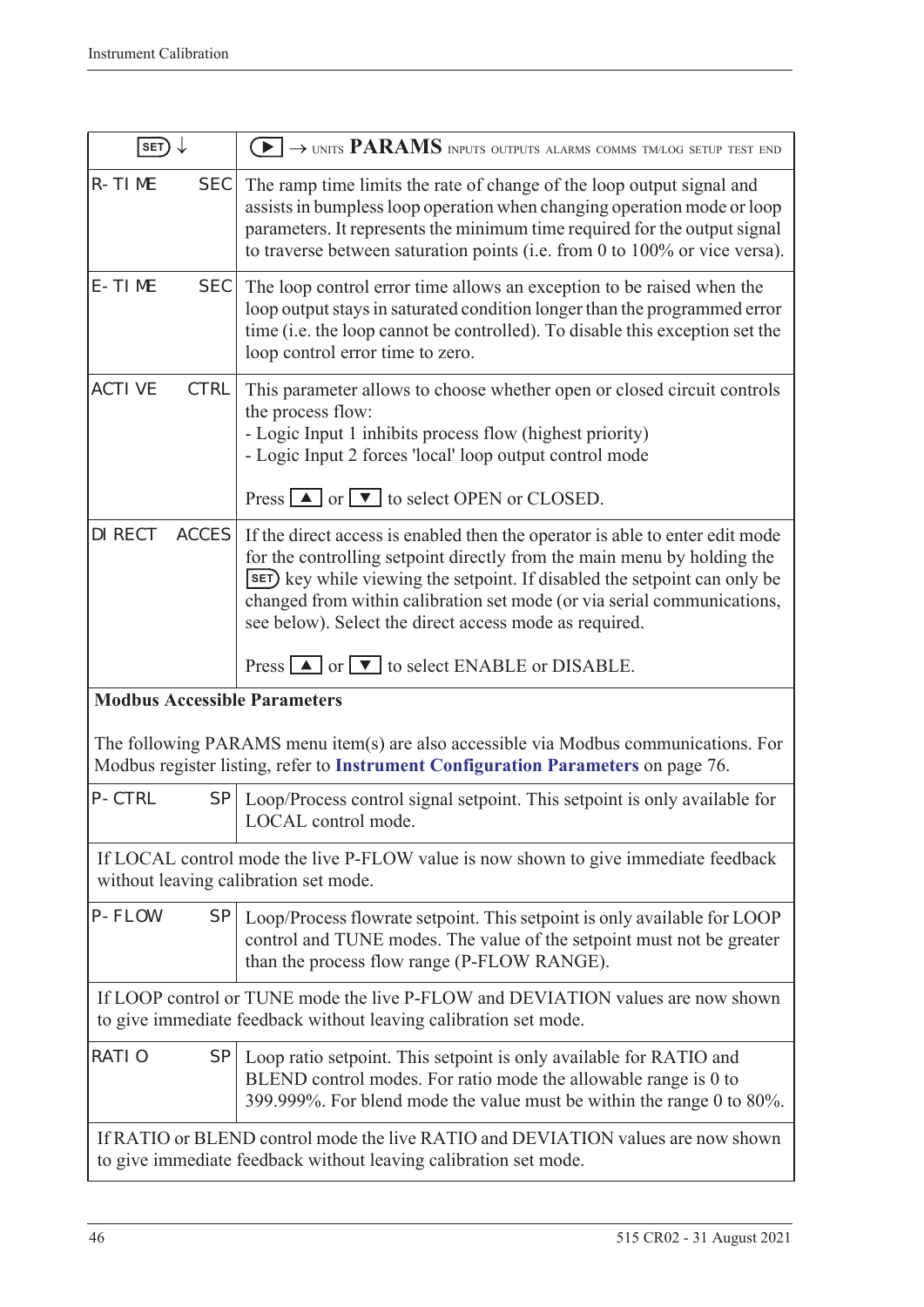# **Inputs**

| <b>SET</b>                      |                    | $\rightarrow$ units params INPUTS outputs alarms comms tm/log setup test end                                                                                                                                                                                |  |  |  |
|---------------------------------|--------------------|-------------------------------------------------------------------------------------------------------------------------------------------------------------------------------------------------------------------------------------------------------------|--|--|--|
|                                 | Analog Input 3 & 4 |                                                                                                                                                                                                                                                             |  |  |  |
| <b>NPUT</b><br>M-FLOW<br>P-FLOW | AI NP3<br>AI NP4   | Analog Input Channels 3 and 4 are assigned as volumetric flowrate<br>inputs. Channel 3 is used for measuring the main line flow and channel 2<br>is used for the process line flow.                                                                         |  |  |  |
| <b>TYPE</b>                     | AI NP3<br>AI NP4   | Select the type of analog input source.                                                                                                                                                                                                                     |  |  |  |
|                                 |                    | Press $\Box$ or $\nabla$ to select 0-5V, 1-5V or 4-20mA.                                                                                                                                                                                                    |  |  |  |
| PT-MIN<br>PT-MAX                | AI NP3<br>AI NP4   | Enter the value of the measured parameter (in the defined engineering<br>units) that corresponds to the minimum input signal level. The minimum<br>point is commonly set at a base flowrate of 0.0.                                                         |  |  |  |
|                                 |                    | Enter the value of the measured parameter (in the defined engineering<br>units) that corresponds to the maximum input signal level. The maximum<br>point is the same as the base value (set at the minimum point) plus the<br>span value.                   |  |  |  |
|                                 |                    | For example, if the source signal is 4mA at a minimum volumetric<br>flowrate of $2m3/M$ , enter 2 as the minimum point. If the source signal is<br>20mA at a maximum volumetric flowrate of $250 \text{ m}^3/\text{M}$ , enter 250 as the<br>maximum point. |  |  |  |
| <b>CUTOFF</b>                   | AI NP3<br>AI NP4   | The Cut-off is the lowest value that the instrument reads from the input<br>sensor. The cut-off setting is the percentage of the span of the input<br>values.                                                                                               |  |  |  |
|                                 |                    | All inputs at or below the cut-off value are considered negligible to the<br>instrument and are ignored. In this case, the instrument uses the minimum<br>value (set at PT-MIN).                                                                            |  |  |  |
| <b>FILTER</b>                   | AI NP3<br>AI NP4   | Input fluctuations caused by pulsating flow tend to create distortion in the<br>input readings of the rate. The instrument has a digital filter that averages<br>out these fluctuations.                                                                    |  |  |  |
|                                 |                    | As a guide to the degree of filtering to use, the following table shows the<br>response time (in seconds) to reach 90% and 99% of a step change in<br>input.                                                                                                |  |  |  |
|                                 |                    | The value A is the filter constant that the user can set.                                                                                                                                                                                                   |  |  |  |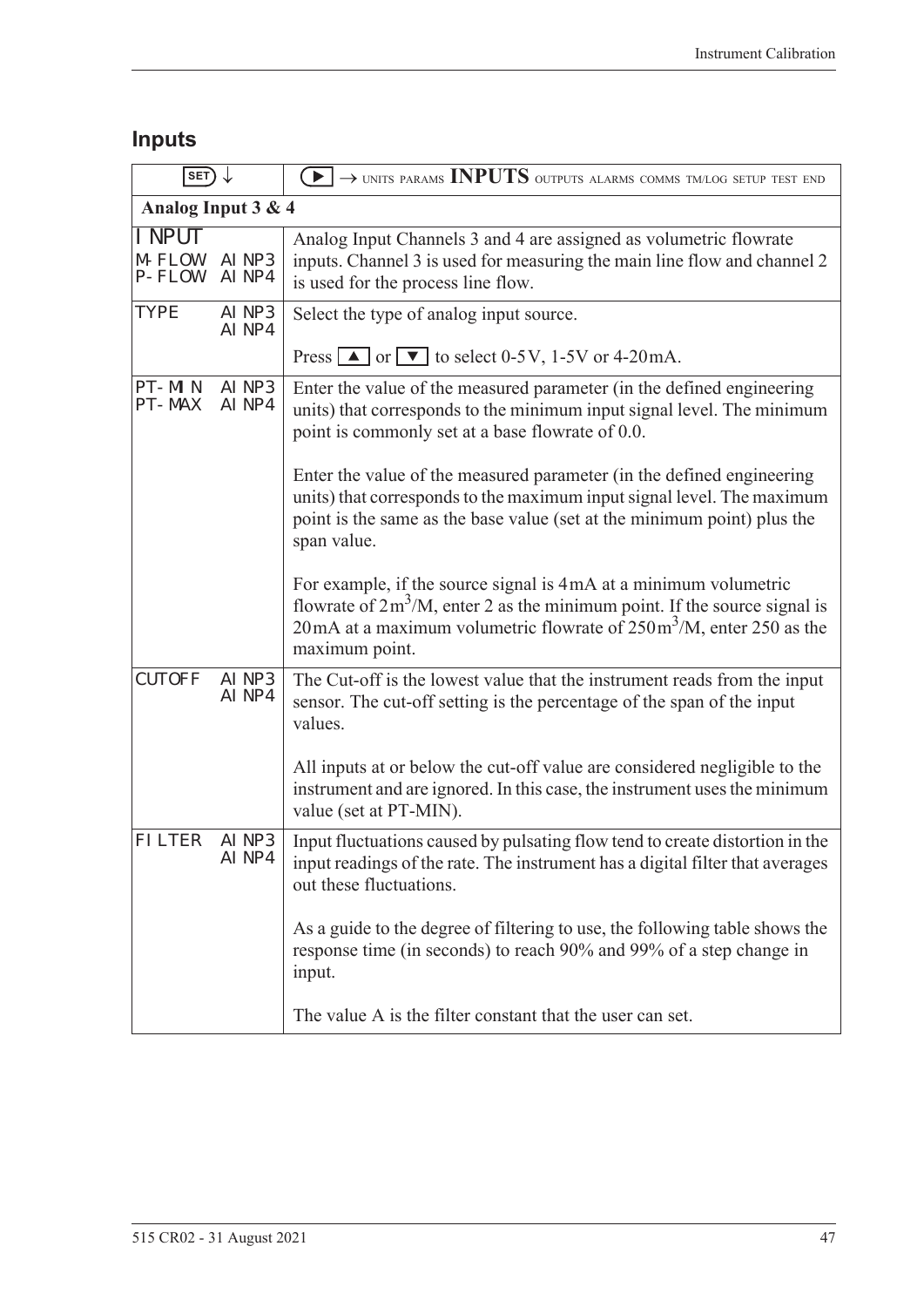| SET)        |                  |                                                                                                                                            | $\left\lceil\blacktriangleright\right\rceil\to$ units params INPUTS outputs alarms comms tmlog setup test end |                                       |  |
|-------------|------------------|--------------------------------------------------------------------------------------------------------------------------------------------|---------------------------------------------------------------------------------------------------------------|---------------------------------------|--|
|             |                  | <b>Filter setting A</b>                                                                                                                    | Seconds to reach 90%<br>of full swing                                                                         | Seconds to reach 99%<br>of full swing |  |
|             |                  | $\overline{0}$                                                                                                                             | $\overline{0}$                                                                                                | $\overline{0}$                        |  |
|             |                  | $\overline{2}$                                                                                                                             | $\overline{2}$                                                                                                | $\overline{4}$                        |  |
|             |                  | $\overline{4}$                                                                                                                             | $\overline{4}$                                                                                                | 8                                     |  |
|             |                  | 6                                                                                                                                          | 5                                                                                                             | 10                                    |  |
|             |                  | 10                                                                                                                                         | 8                                                                                                             | 15                                    |  |
|             |                  | 15                                                                                                                                         | 12                                                                                                            | 23                                    |  |
|             |                  | 20                                                                                                                                         | 14                                                                                                            | 27                                    |  |
|             |                  | 25                                                                                                                                         | 18                                                                                                            | 34                                    |  |
|             |                  | 35                                                                                                                                         | 25                                                                                                            | 48                                    |  |
|             |                  | 45                                                                                                                                         | 32                                                                                                            | 62                                    |  |
|             |                  | 60                                                                                                                                         | 42                                                                                                            | 82                                    |  |
|             |                  | 75                                                                                                                                         | 52                                                                                                            | 102                                   |  |
|             |                  | 90                                                                                                                                         | 62                                                                                                            | 122                                   |  |
|             |                  | 99                                                                                                                                         | 68                                                                                                            | 134                                   |  |
|             |                  | there is no filtering.                                                                                                                     | The input filter range is from 0 to 99. A setting of $0$ (zero) means that                                    |                                       |  |
| <b>CORR</b> | AI NP3           |                                                                                                                                            | Analog input non-linearity can be corrected as follows:                                                       |                                       |  |
|             | AI NP4           | <b>LINEAR</b>                                                                                                                              | NON-LINEAR to use the following linearity correction parameters                                               |                                       |  |
|             |                  |                                                                                                                                            | Use $\Box$ or $\nabla$ to select LINEAR or NON-LINEAR.                                                        |                                       |  |
| NO-PTS      | AI NP3<br>AI NP4 | This parameter is available for viewing and editing only when the<br>correction type is set to Non-linear.                                 |                                                                                                               |                                       |  |
|             |                  | Enter the number of non-linearity correction points.                                                                                       |                                                                                                               |                                       |  |
|             |                  | Press $\boxed{\blacktriangle}$ or $\boxed{\blacktriangledown}$ to select a number between 1 and 20 for the number<br>of correction points. |                                                                                                               |                                       |  |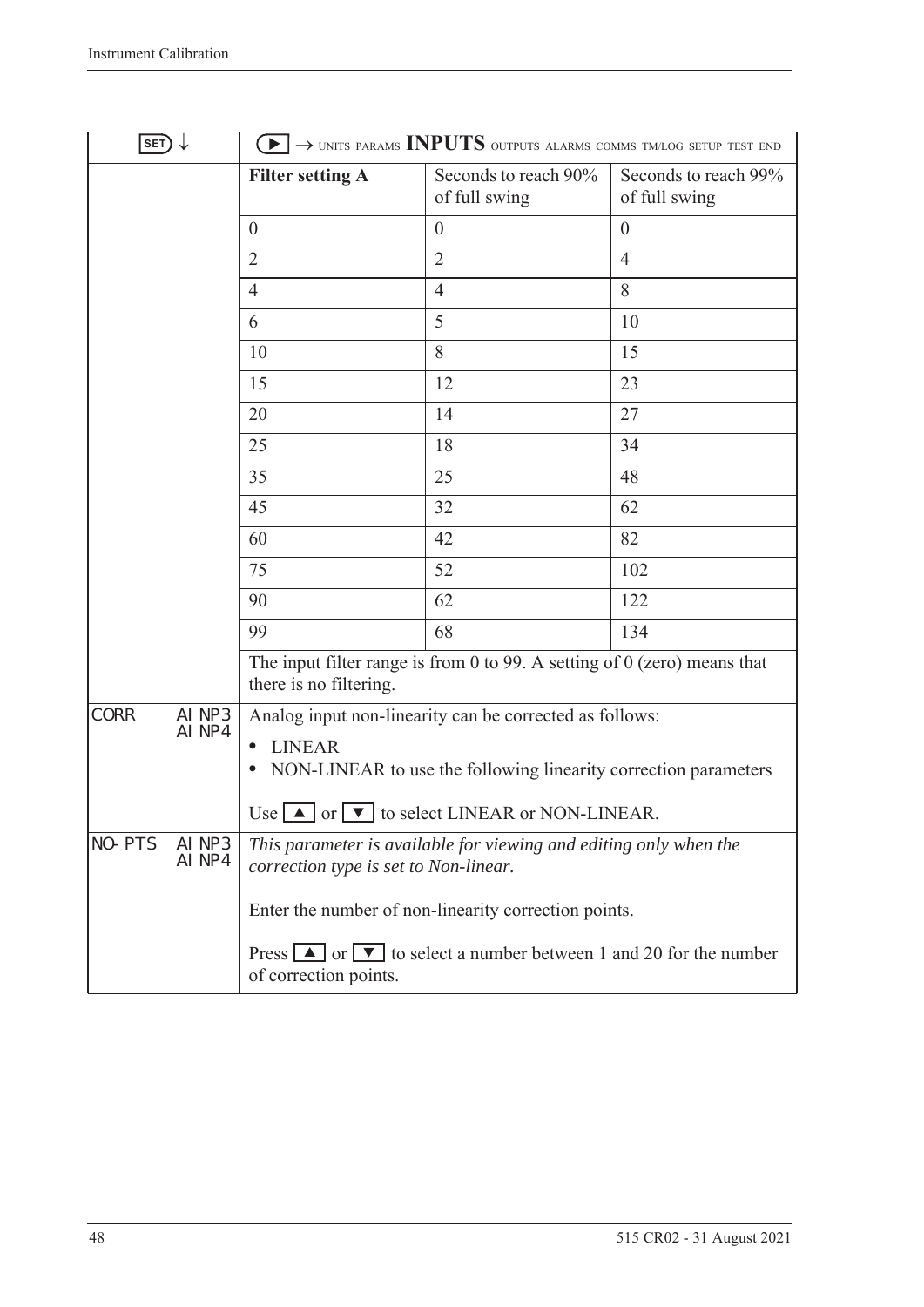| SET)                                              | $\left\langle \blacktriangleright\right\vert\rightarrow$ units params INPUTS outputs alarms comms tm/log setup test end                                                                                                                                                                                                                                  |  |  |
|---------------------------------------------------|----------------------------------------------------------------------------------------------------------------------------------------------------------------------------------------------------------------------------------------------------------------------------------------------------------------------------------------------------------|--|--|
| $I NP-01$<br>AI NP3<br>AI NP4<br>to<br>$I NP - n$ | This parameter is available for viewing and editing only when the<br>correction type is set to Non-linear.                                                                                                                                                                                                                                               |  |  |
|                                                   | Enter the normalised input value for the correction point.                                                                                                                                                                                                                                                                                               |  |  |
|                                                   | The instrument uses linear interpolation between the correction points.<br>An input and an output value are entered for each correction point. The<br>values are normalised between the minimum point $(0.0)$ and the<br>maximum point $(1.0)$ . Only the points between 0 and 1 are required to be<br>entered and should be entered in ascending order. |  |  |
|                                                   | The following diagram shows a 5 point linearised representation of the<br>input for a hypothetical flowmeter. The heavy black line represents the<br>actual input from the flowmeter. The light black line is the approximation<br>that the instrument uses.                                                                                             |  |  |
|                                                   | Normalised /<br>Output<br>1.0<br>Value<br><b>OUT-05</b><br><b>OUT-04</b><br><b>OUT-03</b><br><b>OUT-02</b><br><b>OUT-01</b><br>Normalised<br>Input<br><b>INP-01</b><br>INP-02 INP-03<br>$INP-04$<br><b>INP-05</b><br>0.0<br>1.0<br>Value                                                                                                                 |  |  |
|                                                   | You can press the <b>DISPLAY</b> key to skip the non-linear points and go to the<br>next item.                                                                                                                                                                                                                                                           |  |  |
| $OUT-01$<br>AI NP3<br>AI NP4<br>to<br>$OUT - n$   | This parameter is available for viewing and editing only when the<br>correction type is set to Non-linear.                                                                                                                                                                                                                                               |  |  |
|                                                   | Enter the normalised output value for the correction point.                                                                                                                                                                                                                                                                                              |  |  |

# **Outputs**

| $\boxed{\text{SET}}$ | $ \Theta\rangle$ $\rightarrow$ units params inputs OUTPUTS alarms comms tm/log setup test end $ $                                                                                        |
|----------------------|------------------------------------------------------------------------------------------------------------------------------------------------------------------------------------------|
|                      | <b>Note:</b> In the factory default version of this application output channel 1 (OUT1) is dedicated<br>as the 4-20mA Process Control signal. Output channel 2 can be freely configured. |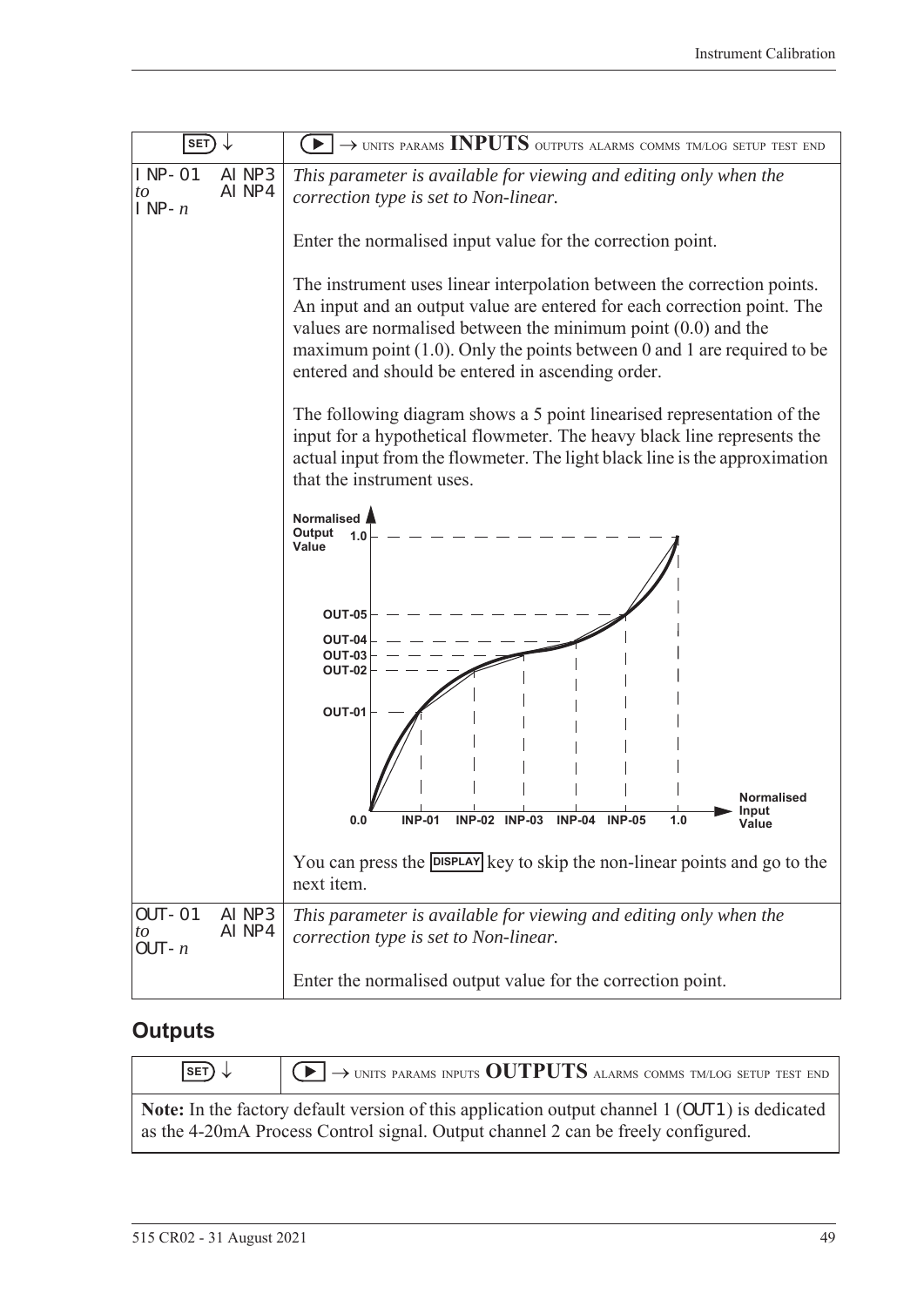| SET) $\downarrow$              |      | $\left\{ \blacktriangleright\right\} \rightarrow$ units params inputs $\text{OUTPUTS}$ alarms comms tmlog setup test end                                                                                                                                    |  |
|--------------------------------|------|-------------------------------------------------------------------------------------------------------------------------------------------------------------------------------------------------------------------------------------------------------------|--|
| <b>PULSE</b><br>or<br>$4 - 20$ | OUTn | If above function is set for retransmission, you can assign any of the<br>"main menu" variables to an output. The nature of the output depends on<br>the assigned variable. Totals are output as pulses and rates are output as<br>4-20 mA passive signals. |  |
|                                |      | Press $\Box$ or $\nabla$ to select the variable that is required as an output. The<br>top of the display shows the type of output signal that is assigned to the<br>variable.                                                                               |  |
|                                |      | <b>CAUTION</b>                                                                                                                                                                                                                                              |  |
|                                |      | Due to the dual-purpose nature of the outputs, take care not to<br>set the output as an open collector pulse type signal when<br>connected to a 4-20mA loop circuit.                                                                                        |  |
| <b>WI DTH</b>                  | OUTn | The Output Pulse Width is available for viewing and editing only when<br>the assigned variable is a total (pulse output) type.                                                                                                                              |  |
|                                |      | Pulse output is usually used to drive remote counters. Set the pulse width<br>(in milliseconds) as required by the remote counter.                                                                                                                          |  |
|                                |      | Press $\Box$ or $\Box$ to set to: 10, 20, 50, 100, 200 or 500 ms.                                                                                                                                                                                           |  |
| <b>PULSE</b>                   | OUTn | The Output Pulse Factor is available for viewing and editing only when<br>the assigned variable is a total (pulse output) type.                                                                                                                             |  |
|                                |      | The Output Pulse Factor is the scaling factor for the retransmission of the<br>measured total quantity.                                                                                                                                                     |  |
|                                |      | For example, if "volume" is chosen as an output variable and engineering<br>unit is cubic metres, then a pulse factor of 1.000 generates one pulse for<br>$1 \text{ m}^3$ . Similarly, a pulse factor of 3.000 generates one pulse for $3 \text{ m}^3$ .    |  |
|                                |      | For more information, see Output Pulse Factor on page 51.                                                                                                                                                                                                   |  |
|                                |      | The output pulse factor cannot be $0$ (zero).                                                                                                                                                                                                               |  |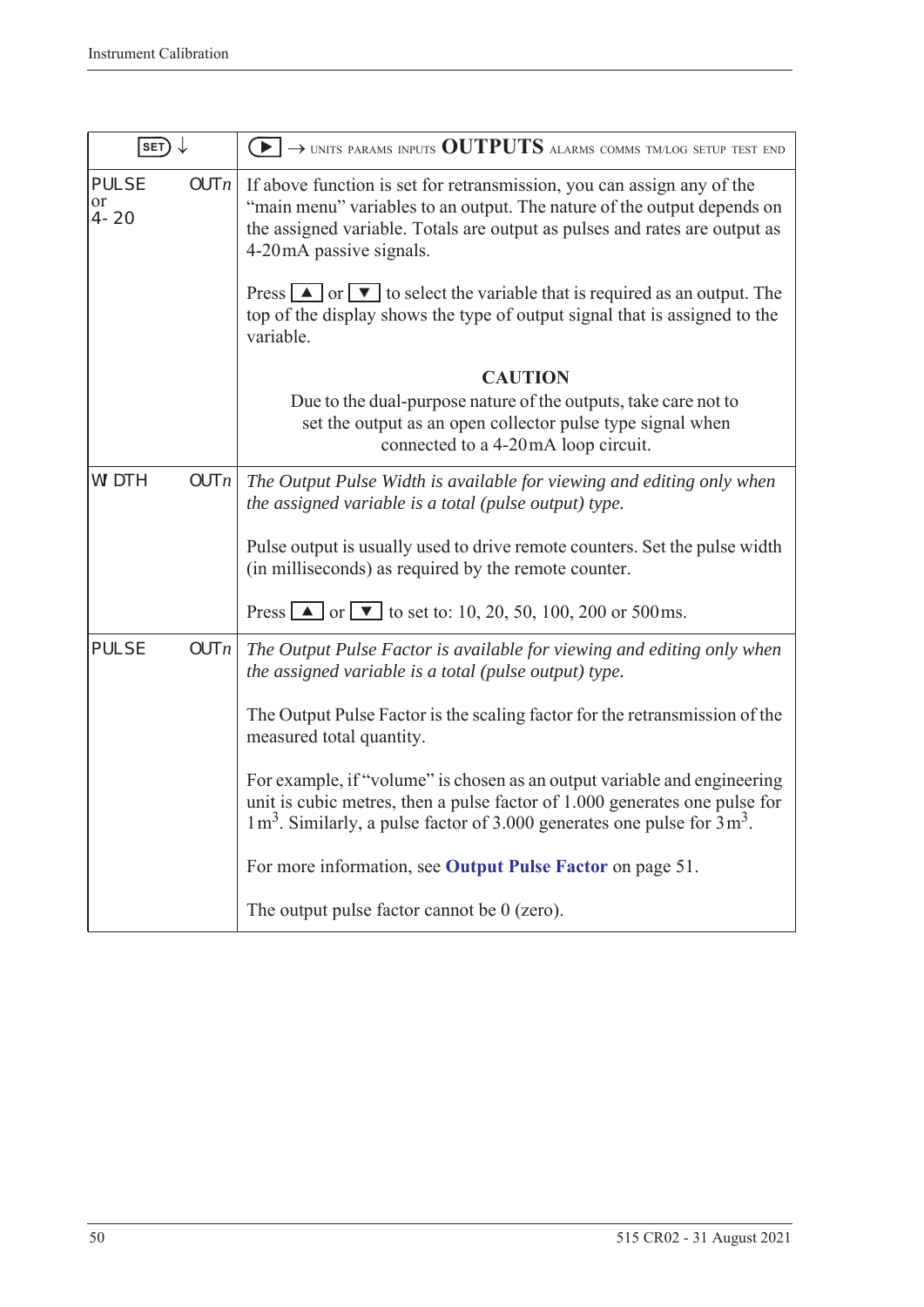| <b>SET</b>       |                                      | $\rightarrow$ units params inputs OUTPUTS alarms comms tm/log setup test end                                                                                                                                                                                                                                                                                                                  |  |  |
|------------------|--------------------------------------|-----------------------------------------------------------------------------------------------------------------------------------------------------------------------------------------------------------------------------------------------------------------------------------------------------------------------------------------------------------------------------------------------|--|--|
| PT-MIN<br>PT-MAX | OUT <sub>n</sub><br>OUT <sub>n</sub> | The Output Minimum Point and Maximum Point are available for<br>viewing and editing only when the assigned variable is a rate (4-20mA<br>output) type.                                                                                                                                                                                                                                        |  |  |
|                  |                                      | The output minimum value corresponds to the 4mA point and the output<br>maximum value corresponds to the 20mA point.                                                                                                                                                                                                                                                                          |  |  |
|                  |                                      | Setting the output range differently from the input range enables the<br>instrument to amplify the input signal. You can drive a chart recorder that<br>"zooms in" on a specified range of values instead of displaying the full<br>operating range of the transducer.                                                                                                                        |  |  |
|                  |                                      | For example, if "volume flow" is chosen as an output variable and<br>engineering unit is cubic metres per minute, then setting the minimum<br>point to 30 and the maximum point to 100 would reflect the volumetric<br>flow rate range of 30 to $100 \text{m}^3/\text{min}$ . At rates above the maximum and<br>below the minimum points, the output remains at 20mA and 4mA<br>respectively. |  |  |

#### <span id="page-60-0"></span>**Output Pulse Factor**

Increasing the output pulse width reduces the maximum frequency at which a total variable can be retransmitted. Pulses will be missed if the output cannot "keep up" with the rate of total counts. You can use the output pulse factor to ensure that this maximum is not reached.

The maximum pulse output frequency is determined by:

 $\frac{1000}{(2 \times \text{pulse width in ms)}}$ Hz

The minimum pulse factor required is determined by:

max rate of total max pulse output frequency ------------------------------------------------------------------

For example: To calculate the required pulse factor to avoid losing counts in retransmission if a total counts at a maximum rate of 75 units/sec (Hz) and the required pulse width of a remote counter is at least 50ms:

The maximum pulse output frequency is:  $\frac{1000}{2 \times 50}$  = 10Hz The minimum pulse factor for that frequency is:  $\frac{75}{10}$  $\frac{75}{10}$  = 7.5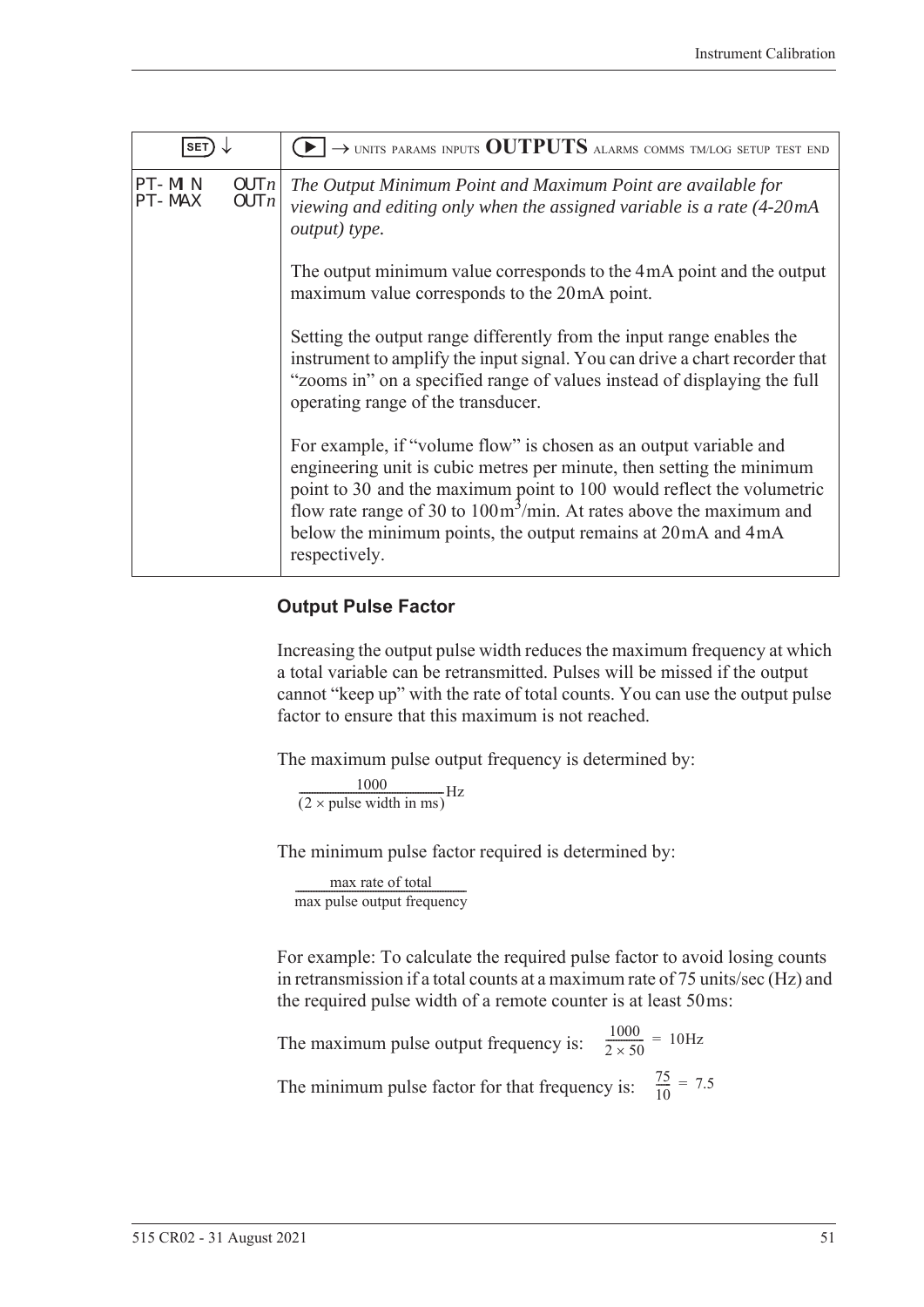### **Alarms**

Relay 1 in this application is dedicated to the Pump Control function and only has the Delay program item available.

The alarm relay(s) can be assigned to rate variables such as flow rate, or set as an equipment failure alarm.

The alarm switches "on" whenever an alarm condition exists. The alarm switches "off" when the alarm condition no longer exists. However, you may need to configure external alarm devices that require acknowledgement for cancelling an alarm.

#### **Equipment Failure Alarm**

Any alarm relay can be assigned as an equipment failure alarm. This alarm setting can have normally closed (open) contacts that open (close) when the instrument displays any error message as listed in **[Error Messages](#page-70-0)** on page [61](#page-70-0).

| <b>SET</b>   |       | $\rightarrow$ units params inputs outputs $ALARMS$ comms tm/log setup test end                           |                                                              |                                                                                                                     |  |
|--------------|-------|----------------------------------------------------------------------------------------------------------|--------------------------------------------------------------|---------------------------------------------------------------------------------------------------------------------|--|
| <b>RELAY</b> | ALRMn | Select a rate variable to assign to the alarm relay.                                                     |                                                              |                                                                                                                     |  |
|              |       | <b>Note:</b> If the alarm type is set to "equipment alarm", this relay assignment<br>setting is ignored. |                                                              |                                                                                                                     |  |
|              |       |                                                                                                          |                                                              | Press $\boxed{\blacktriangle}$ or $\boxed{\blacktriangledown}$ to select the variable that is required as an alarm. |  |
| <b>TYPE</b>  | ALRMn |                                                                                                          | The options available for alarm types are as follows:        |                                                                                                                     |  |
|              |       | HI-NO                                                                                                    | - High Alarm,                                                | contacts are Normally Open                                                                                          |  |
|              |       | HI-NC                                                                                                    | - High Alarm,                                                | contacts are Normally Closed                                                                                        |  |
|              |       | LO-NO                                                                                                    | - Low Alarm,                                                 | contacts are Normally Open                                                                                          |  |
|              |       | LO-NC                                                                                                    | - Low Alarm,                                                 | contacts are Normally Closed                                                                                        |  |
|              |       | BD-NO                                                                                                    | - Band Alarm,                                                | contacts are Normally Open                                                                                          |  |
|              |       | BD-NC                                                                                                    | - Band Alarm,                                                | contacts are Normally Closed                                                                                        |  |
|              |       | AL-NO                                                                                                    | - Equipment Alarm,                                           | contacts are Normally Open                                                                                          |  |
|              |       | AL-NC                                                                                                    | - Equipment Alarm,                                           | contacts are Normally Closed                                                                                        |  |
|              |       |                                                                                                          | Press $\Box$ or $\Box$ to select the type of alarm required. |                                                                                                                     |  |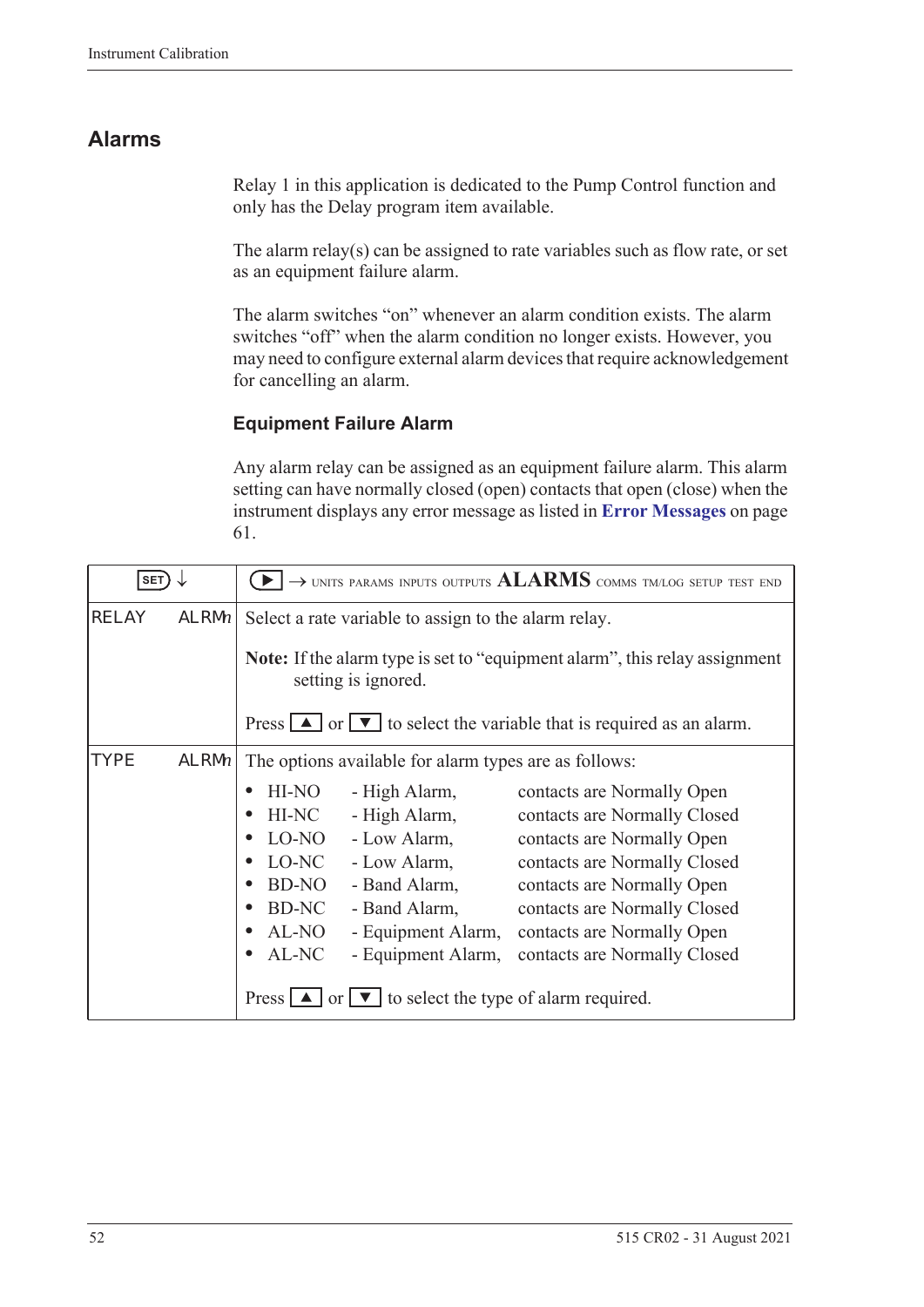| SET)         |              | $\blacktriangleright$ $\rightarrow$ units params inputs outputs $ALARMS$ comms tm/log setup test end                                                                                                                                                                                                                                                                                     |
|--------------|--------------|------------------------------------------------------------------------------------------------------------------------------------------------------------------------------------------------------------------------------------------------------------------------------------------------------------------------------------------------------------------------------------------|
| POI NT       | ALRMn        | The Alarm Setpoint is available for viewing and editing for any alarm<br>type except 'equipment alarms'.                                                                                                                                                                                                                                                                                 |
|              |              | The Alarm Setpoint is the value (in engineering units of assigned<br>variable) at which the alarm condition occurs and therefore the alarm is<br>on.                                                                                                                                                                                                                                     |
|              |              | Each alarm is completely independent, e.g. a High alarm does NOT need<br>to have a higher setpoint than the a Low alarm.                                                                                                                                                                                                                                                                 |
| <b>HYST</b>  | ALRMn        | The Alarm Hysteresis is available for viewing and editing for any alarm<br>type except 'equipment alarms'.                                                                                                                                                                                                                                                                               |
|              |              | Alarm hysteresis loops occur when the alarm toggles continuously on and<br>off when the process variable is close to the setpoint.                                                                                                                                                                                                                                                       |
|              |              | For a high alarm, the alarm activates when the value of the variable rises<br>above the alarm setpoint and deactivates when the value falls below the<br>alarm setpoint minus the amount of the hysteresis setting (if any).                                                                                                                                                             |
|              |              | For a low alarm, the alarm activates when the value of the variable falls<br>below the alarm setpoint and deactivates when the value rises above the<br>alarm setpoint plus the amount of the hysteresis setting (if any).                                                                                                                                                               |
|              |              | For a band alarm, the alarm activates whenever the value of the variable<br>is outside the setpoint plus or minus the amount of the hysteresis.                                                                                                                                                                                                                                          |
|              |              | For example, with a high alarm setpoint of 200, and a hysteresis setting<br>of zero, a value oscillating between 197 and 202 will cause the alarm to<br>toggle on at 200 and toggle off below 200. However, if the hysteresis is<br>set to 5, the value of the variable must fall below 195 to cancel the alarm.<br>The alarm will reactivate only when the value again rises above 200. |
| <b>DELAY</b> | <b>ALRMn</b> | The Alarm Delay is programmed in seconds and can be used to eliminate<br>undesired alarm activation during start-up or shutdown operation.                                                                                                                                                                                                                                               |

#### **Communications**

The instrument has the following communication ports:

- **• COM-1 RS-232 Port** A 9-pin female connector on the rear panel of the instrument.
- **• COM-2 RS-485 or Ethernet Port** (optional) Terminals or socket on the rear panel. Ethernet connection requires COM-2 setting to be: RTU (Modbus), 19200 Baud rate, even parity and 1 stop bit.
- **• COM-3 Port** A special communications port that is only applicable to some applications.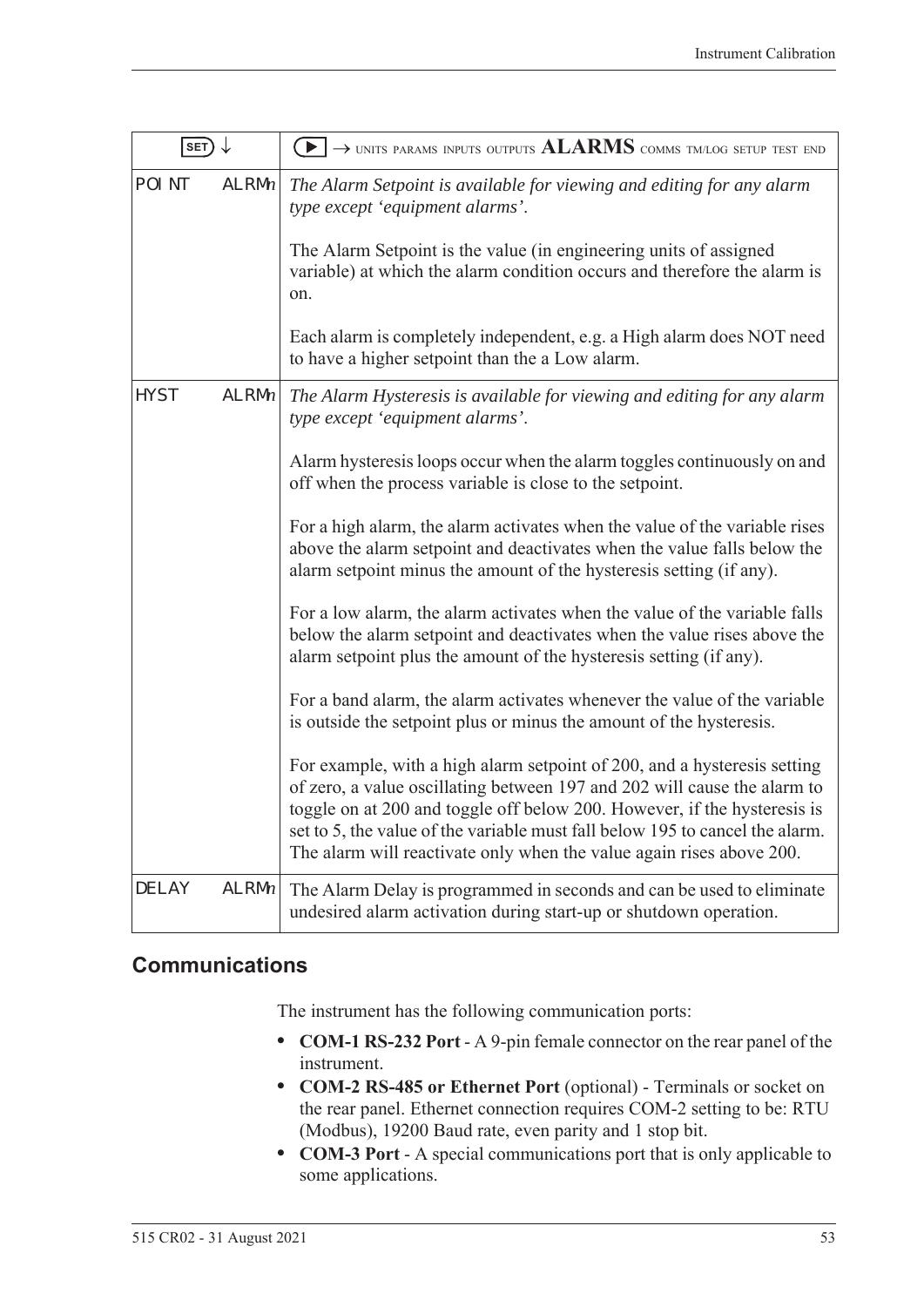| SET)          |             | $\rightarrow$ units params inputs outputs alarms $COMMS$ tm/log setup test end                                                                                                                                                                    |
|---------------|-------------|---------------------------------------------------------------------------------------------------------------------------------------------------------------------------------------------------------------------------------------------------|
| <b>PROTOC</b> | $COM - n$   | The Communications Protocols can be assigned to the communication<br>ports as follows (a protocol cannot be assigned to more than one port at<br>a time):                                                                                         |
|               |             | <b>ASCII</b><br>- Simple ASCII                                                                                                                                                                                                                    |
|               |             | - Modbus RTU<br><b>RTU</b>                                                                                                                                                                                                                        |
|               |             | <b>PRN</b><br>- Printer Protocol                                                                                                                                                                                                                  |
|               |             | - If a port is not being used, set the protocol to NONE.<br><b>NONE</b>                                                                                                                                                                           |
|               |             | Printer Protocol (PRN) is only available if the option with Real Time<br>Clock is installed.                                                                                                                                                      |
|               |             | For the selected port, press $\boxed{\triangle}$ or $\boxed{\triangledown}$ to select the desired protocol.                                                                                                                                       |
| <b>BAUD</b>   | $COM - n$   | The Baud setting is the speed of the communication port in data bits per<br>second.                                                                                                                                                               |
|               |             | The baud rate of the instrument must match the baud rate of the<br>communication device that the instrument is connected to.                                                                                                                      |
|               |             | Use $\boxed{\blacktriangle}$ or $\boxed{\blacktriangledown}$ to select 2400, 4800, 9600 or 19200 baud.                                                                                                                                            |
| PARI TY       | $COM - n$   | The Parity bit helps to detect data corruption that might occur during<br>transmission.                                                                                                                                                           |
|               |             | The parity bit setting of the instrument must match the parity bit setting<br>of the communication device that the instrument is connected to.                                                                                                    |
|               |             | Press $\Box$ or $\nabla$ to select EVEN, ODD, or NONE.                                                                                                                                                                                            |
| S-BITS        | $COM - n$   | The Stop bit indicates the end of a transmission. Stop bits can be 1 or 2<br>bit periods in length. The stop bit setting of the instrument must match<br>the stop bit setting of the communication device that the instrument is<br>connected to. |
|               |             | Press $\boxed{\blacktriangle}$ or $\boxed{\blacktriangledown}$ to select 1 or 2 stop bits.                                                                                                                                                        |
| <b>RTU</b>    | <b>DATA</b> | The Modbus RTU data format for the 2-register (4-byte) values can be<br>set as either floating point or long integer values.                                                                                                                      |
|               |             | Use $\blacksquare$ or $\blacksquare$ to select FLOAT or INTEGER.                                                                                                                                                                                  |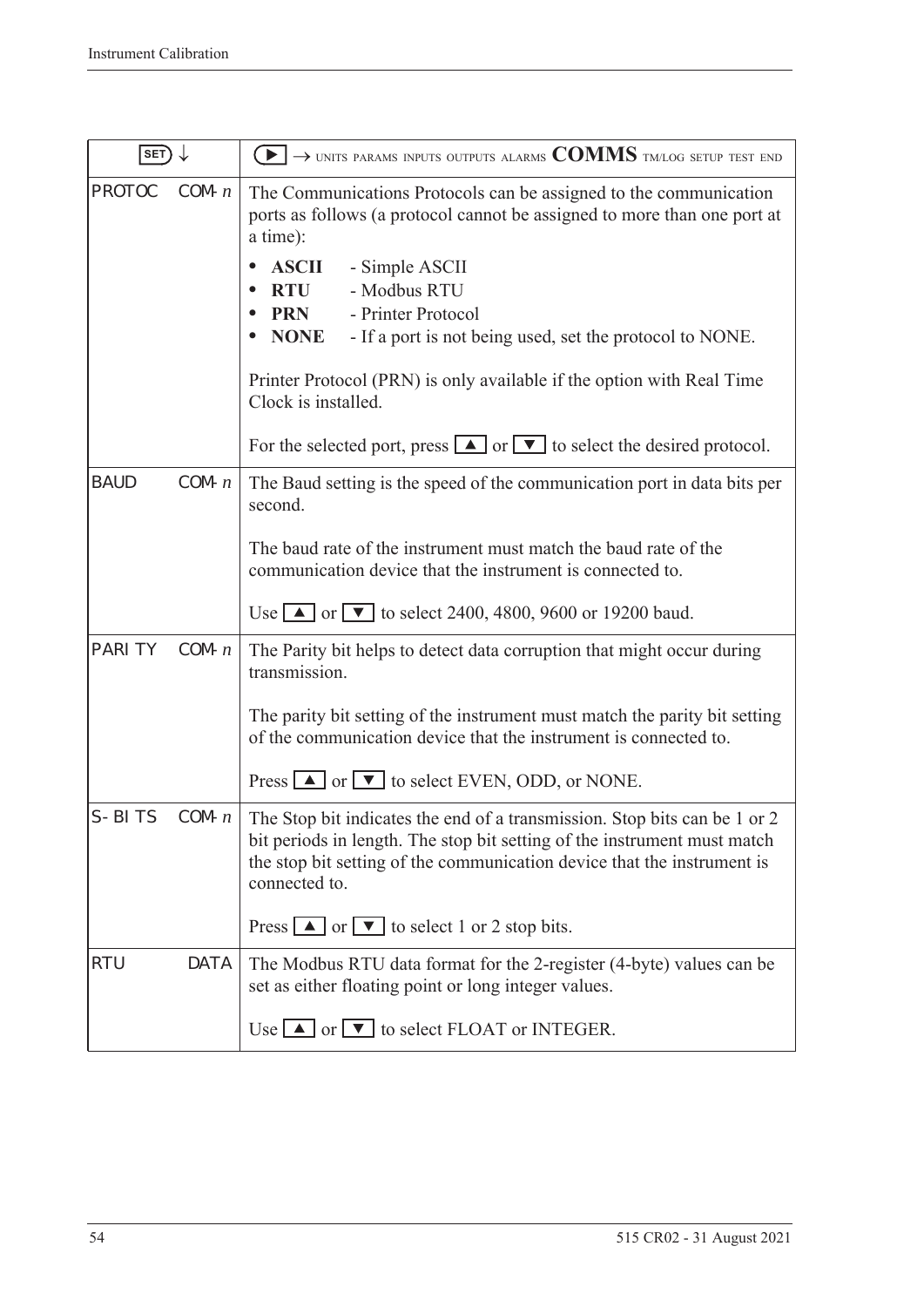| <b>SET</b>        |             | $\rightarrow$ units params inputs outputs alarms $COMMS$ tm/log setup test end                                                                                                                                                                                                                                                              |
|-------------------|-------------|---------------------------------------------------------------------------------------------------------------------------------------------------------------------------------------------------------------------------------------------------------------------------------------------------------------------------------------------|
| <b>RTU</b>        | <b>ADDR</b> | The Modbus RTU protocol address must be in the range of 1 to 247.<br>When multiple instruments (slaves) are connected to one communication<br>device (master), each assigned address must be unique.<br><b>Note:</b> The master device uses the RTU address $0$ (zero) for broadcasting<br>to all connected slave units.                    |
|                   |             |                                                                                                                                                                                                                                                                                                                                             |
| ASCI <sub>I</sub> | <b>ADDR</b> | The ASCII protocol address identifies each communicating device.<br>The address must be in the range of 1 to 255. When multiple instruments<br>(slaves) are connected to one computer (master), each assigned address<br>must be unique.                                                                                                    |
| <b>FLASH</b>      | <b>PORT</b> | The Flash Driver Port assignment defines the communication port for<br>downloading software into the instrument.<br>The default setting of this assignment is the RS-232 port. The Ethernet<br>port, if fitted, cannot be used as the Flash port.<br>Press $\Delta$ or $\triangledown$ to select RS-232 (COM-1), RS-485 (COM-2) or<br>NONE. |

# **Time Settings and Data Logging**

#### **Instrument Clock**

**Note:** The real-time clock is part of the advanced option package.

The instrument has a real-time clock for recording logged events. The clock displays the time and the date. The date format can be set to European format (day/month/year) or American format (month/day/year). The time clock uses the 24-hour format.

The clock will continue to operate for up to 5 years (typically) on the internal battery if there is no power connected to the instrument. Therefore, after an interruption to the power supply, the instrument recommences normal operation although there will be no data recorded during the period without a power supply.

**Note:** If there is an interruption to the power supply and the battery has failed, the instrument displays an error message when the power supply is restored. In this case, you should set the current time and date so that the instrument continues to log data at the correct times.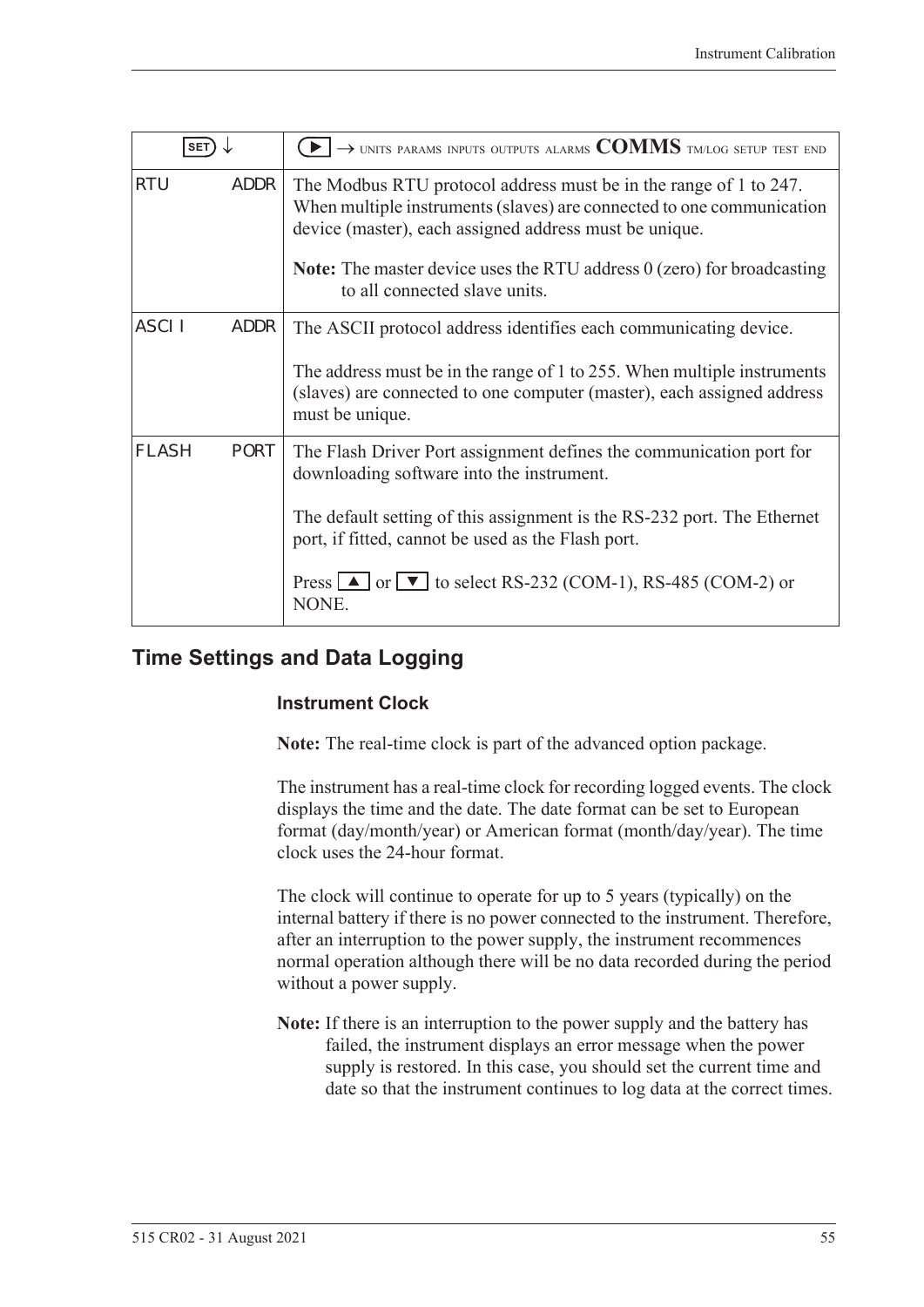#### **Data Logging**

The instrument can store over 1000 log entries of the main-menu variables. There are 800 hourly, 400 daily, 200 weekly, 100 monthly and 30 yearly logs. The log parameters (below) for each timebase are used to determine the number of records to be included in a report print out if the printing option is used.

| SET)         |             | $\left\{ \blacktriangleright\right\}$ $\rightarrow$ units params inputs outputs alarms comms $\Gamma \mathrm{M}/\mathrm{LOG}$ setup test end                                            |
|--------------|-------------|-----------------------------------------------------------------------------------------------------------------------------------------------------------------------------------------|
| <b>DATE</b>  | <b>FORM</b> | <b>Clock Date Format</b>                                                                                                                                                                |
|              |             | The European date format is: dd/mm/yyyy or (Day-Month).                                                                                                                                 |
|              |             | The American date format is: mm/dd/yyyy or (Month-Day).                                                                                                                                 |
|              |             | Press $\boxed{\blacktriangle}$ or $\boxed{\blacktriangledown}$ to select DAY-M or M-DAY                                                                                                 |
| <b>CLOCK</b> | <b>YEAR</b> | The Clock Year defines the current year for the real-time clock.                                                                                                                        |
| <b>CLOCK</b> | M-DAY       | The Clock M-DAY setting defines the current month and date for the<br>real-time clock. This parameter is programmed in Month-Day format for<br>both European and American date formats. |
| <b>CLOCK</b> | $H-MIN$     | The Clock H-MIN setting is the current time in hours and minutes for the<br>real-time clock.                                                                                            |
| <b>HOUR</b>  | <b>LOGS</b> | Set the number of Hourly Logs to appear on the printed log report.                                                                                                                      |
|              |             | The hourly log entry occurs at 00 minutes each hour.                                                                                                                                    |
| <b>DAY</b>   | <b>LOGS</b> | Set the number of Daily Logs to appear on the printed log report.                                                                                                                       |
|              |             | The daily log entry occurs at 00 hours and 00 minutes each day.                                                                                                                         |
| <b>WEEK</b>  | <b>LOGS</b> | Set the number of Weekly Logs to appear on the printed log report.                                                                                                                      |
|              |             | The weekly log entry occurs at 00 hours and 00 minutes each Monday.                                                                                                                     |
| <b>MONTH</b> | <b>LOGS</b> | Set the number of Monthly Logs to appear on the printed log report.                                                                                                                     |
|              |             | The monthly log entry occurs at 00 hours and 00 minutes on the first day<br>of the month.                                                                                               |
| <b>YEAR</b>  | <b>LOGS</b> | Set the number of Yearly Logs to appear on the printed log report.                                                                                                                      |
|              |             | The yearly log entry occurs at 00 hours and 00 minutes on the first day of<br>the year.                                                                                                 |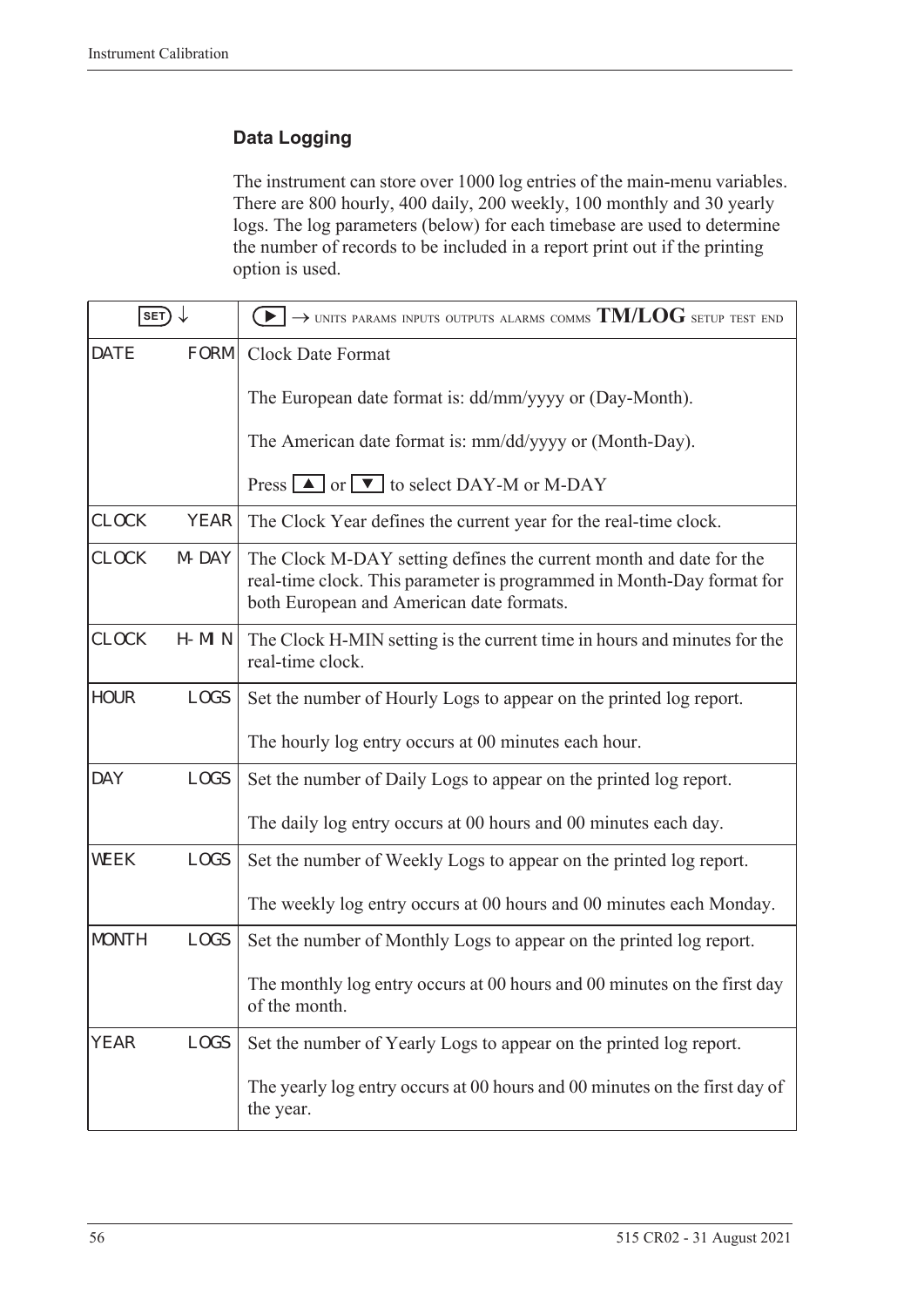| SET)                         | $\left\{ \blacktriangleright\right\} \rightarrow$ units params inputs outputs alarms comms $\Gamma\mathrm{M}/\mathrm{LOG}$ setup test end                                                                                                                                                                                                                                                                                                                                                                                                                              |
|------------------------------|------------------------------------------------------------------------------------------------------------------------------------------------------------------------------------------------------------------------------------------------------------------------------------------------------------------------------------------------------------------------------------------------------------------------------------------------------------------------------------------------------------------------------------------------------------------------|
| <b>LOGS</b><br><b>RESET</b>  | Reset the logged data. You may need to reset (clear) the logged data if<br>you change the time/log settings.<br>Press $\Box$ or $\nabla$ to select YES, then press the <b>SET</b> ) key. The instrument<br>makes three beeps to confirm the reset command.                                                                                                                                                                                                                                                                                                             |
| <b>REPORT</b><br><b>TYPE</b> | The Printer Protocol Report Type determines the nature of the printout<br>from the REPORT PRINT - HOLD.SET prompt in the main menu. The<br>following report types available in this instrument are:<br><b>REP-01</b><br><b>Hourly Logs Report</b><br><b>REP-02</b><br>Daily Logs Report<br>$REP-03$<br><b>Weekly Logs Report</b><br>$REP-04$<br>Monthly Logs Report<br><b>REP-05</b><br><b>Yearly Logs Report</b><br><b>REP-06</b><br>Previous Day's 24 Hour Report (0Hr - 23Hr, minimum<br>48 hourly logs required)                                                   |
| <b>PRN</b><br><b>TYPE</b>    | Press $\boxed{\blacktriangle}$ or $\boxed{\blacktriangledown}$ to select Report Type.<br>The Printer Protocol Printer Type allows the nature of the printer being<br>used to be specified. The following printer types available in this<br>instrument are:<br><b>PRN-01</b><br>Generic computer printer<br><b>PRN-02</b><br>Generic roll printer (prints first line first)<br>Slip printer TM295<br><b>PRN-03</b><br><b>PRN-04</b><br>Label (roll) printer - Citizen CMP30L<br>Press $\boxed{\blacktriangle}$ or $\boxed{\blacktriangledown}$ to select Printer Type. |
| PRI NT<br><b>ACCUM</b>       | Select whether the accumulated totals are printed in addition to the non-<br>accumulated totals for printer protocol.                                                                                                                                                                                                                                                                                                                                                                                                                                                  |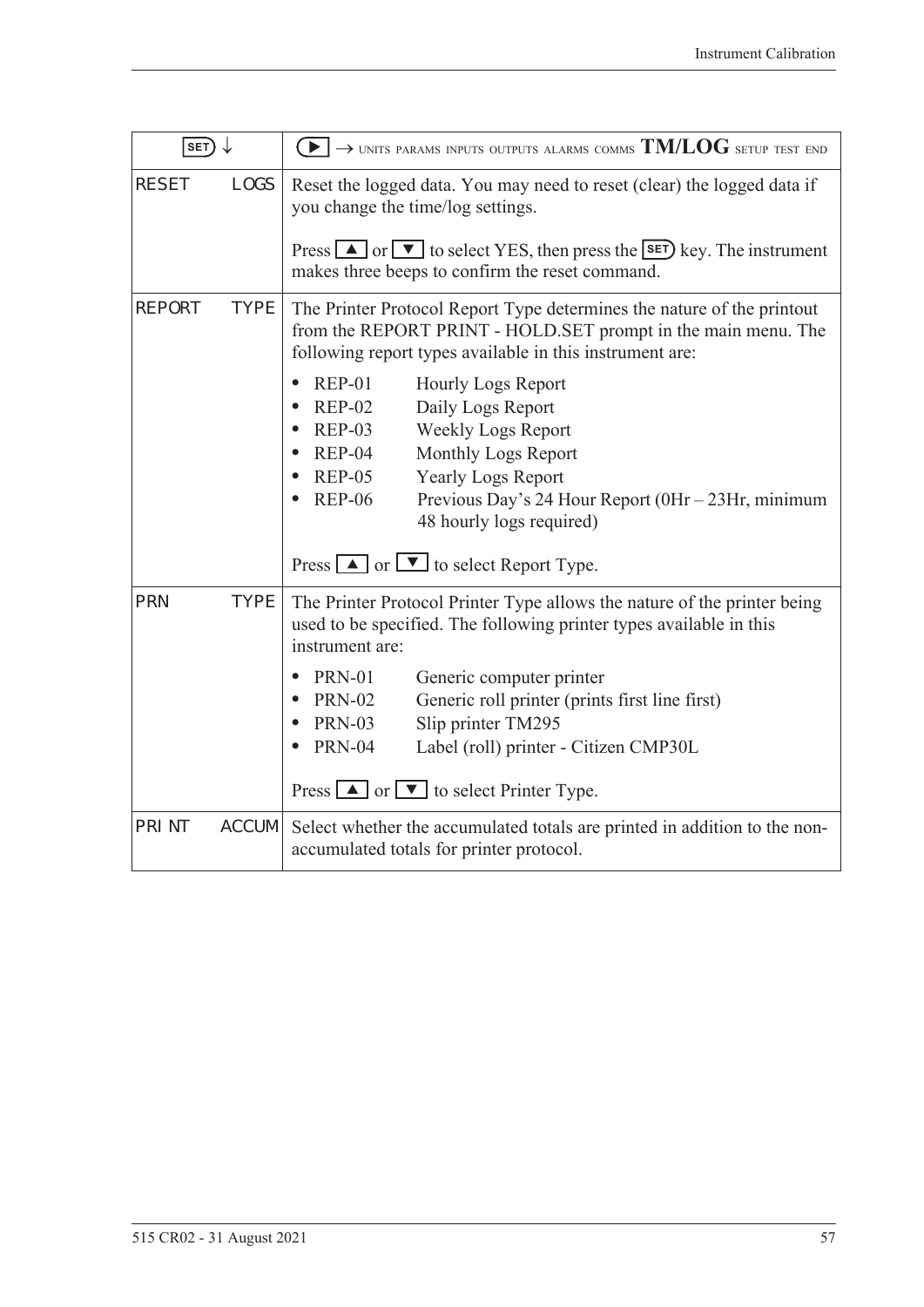# <span id="page-67-0"></span>**General Setup Parameters**

| SET)           |             | $\rightarrow$ units params inputs outputs alarms comms tm/log SETUP test end                                                                                  |
|----------------|-------------|---------------------------------------------------------------------------------------------------------------------------------------------------------------|
| <b>DEFAULT</b> | <b>VAR</b>  | Select the main menu variable to display on power up or when the display<br>timeout period has elapsed if it is enabled.                                      |
|                |             | Press $\Box$ or $\nabla$ to select the default variable display.                                                                                              |
| DEFAULT TOTAL  |             | The instrument displays the default Total when the user presses the<br>TOTAL key.                                                                             |
|                |             | Press $\boxed{\blacktriangle}$ or $\boxed{\blacktriangledown}$ to select the default total display.                                                           |
| <b>SUPPLY</b>  | <b>VOLT</b> | The instrument provides a power-limited supply for external transducers.                                                                                      |
|                |             | Press $\Box$ or $\nabla$ to set the transducer supply voltage between 8 and 24<br>volts DC as required.                                                       |
| T-OUT          | <b>MODE</b> | If the Display Timeout mode is enabled, and there is no user activity for<br>the defined timeout period, the display panel returns to the default<br>display. |
|                |             | This function is useful for the following reasons:                                                                                                            |
|                |             | • to return the display to a preferred variable after the user has finished<br>reading other information,                                                     |
|                |             | to cancel the calibration mode and return to the default display if the<br>$\bullet$<br>user does not exit from the calibration mode for any reason.          |
|                |             | Press $\boxed{\blacktriangle}$ or $\boxed{\blacktriangledown}$ to select the display timeout function as follows:                                             |
|                |             | <b>DISABLE</b> - Timeout is completely disabled.<br>$\bullet$<br>EN DISP - Timeout is enabled during Normal mode and Calibration<br>$\bullet$<br>View mode.   |
|                |             | <b>EN EDIT</b> - Timeout is enabled during Calibration Set mode.<br>EN ALL - Timeout is enabled for all modes.                                                |
| T-OUT          | <b>SEC</b>  | The Display Timeout period defines the delay for the Display Timeout<br>mode if it is enabled.                                                                |
|                |             | The display timeout period can be from 10 to 99 seconds.                                                                                                      |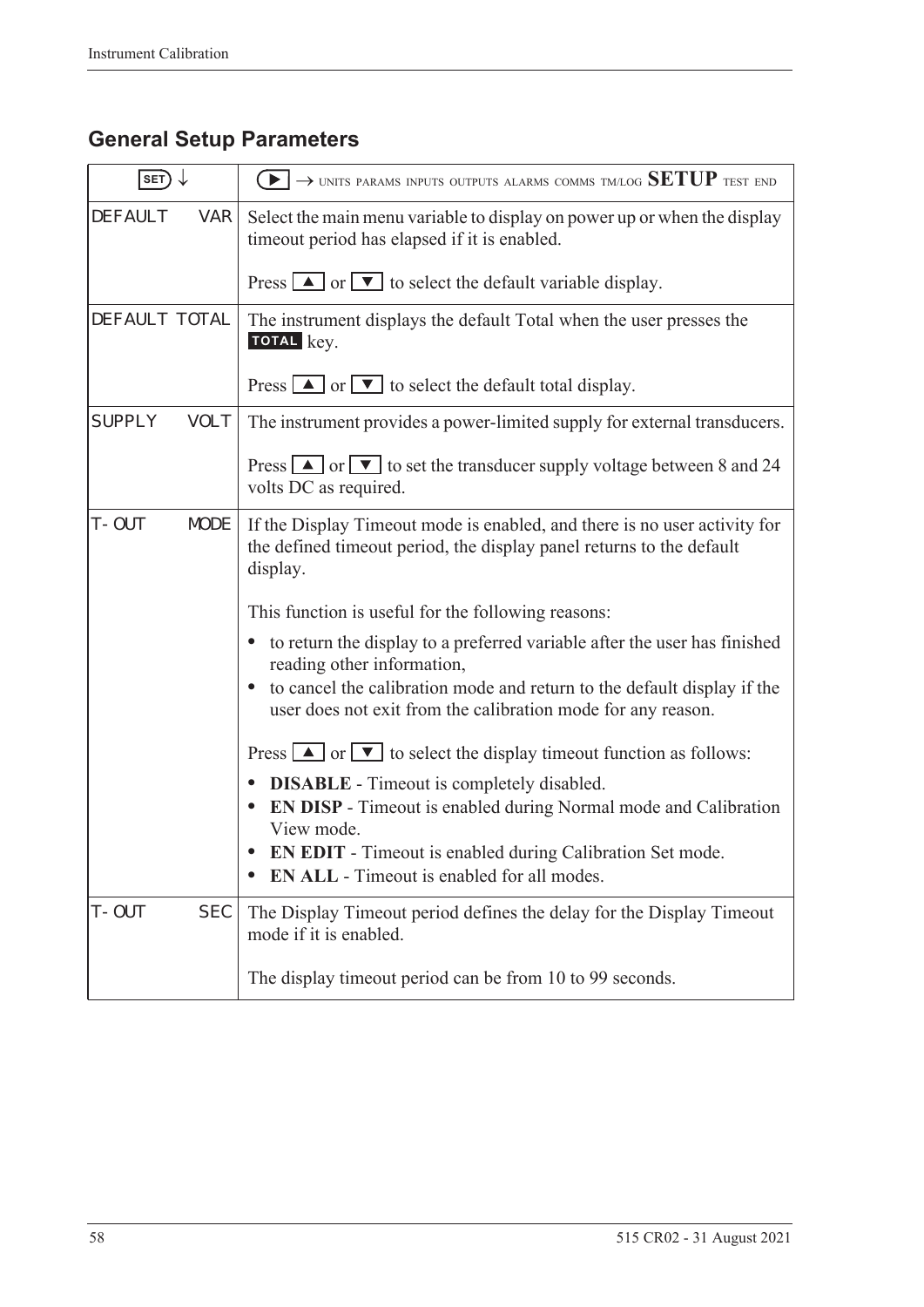| SET)          |              | $\blacktriangleright$ $\rightarrow$ units params inputs outputs alarms comms tm/log $\operatorname{SETUP}$ test end                                                                                                                                                                                                                                                           |
|---------------|--------------|-------------------------------------------------------------------------------------------------------------------------------------------------------------------------------------------------------------------------------------------------------------------------------------------------------------------------------------------------------------------------------|
| <b>RESET</b>  | <b>MODE</b>  | The Totals Reset mode can be configured to reset the non-accumulated<br>totals to zero.                                                                                                                                                                                                                                                                                       |
|               |              | Press $\boxed{\blacktriangle}$ or $\boxed{\blacktriangledown}$ to select the reset mode as follows:                                                                                                                                                                                                                                                                           |
|               |              | <b>NONE</b> - The user cannot reset the non-accumulated totals.<br>$\bullet$<br><b>INSTANT</b> - When the user presses the <b>RESET</b> key, the instrument<br>$\bullet$<br>resets all non-accumulated totals.<br><b>DELAYED</b> - When the user presses the <b>RESET</b> key and holds it for<br>$\bullet$<br>two seconds, the instrument resets all non-accumulated totals. |
| <b>RESET</b>  | <b>ACCUM</b> | The Reset Accumulated Totals function clears all of the accumulated<br>totals and the non-accumulated totals.                                                                                                                                                                                                                                                                 |
|               |              | Press $\Box$ or $\nabla$ to select YES, then press the <b>SET</b> ) key. The instrument<br>makes three beeps to confirm the reset command.                                                                                                                                                                                                                                    |
| DI SPL        | <b>TAGS</b>  | The Display Tags option determines whether the instrument displays the<br>default display tags or the user-defined tags. The display tag setting also<br>defines whether the instrument displays the default error and warning<br>messages, or the user-defined messages.                                                                                                     |
|               |              | <b>Note:</b> The user-defined tags can be entered into the instrument only by<br>the manufacturer or the distributor.                                                                                                                                                                                                                                                         |
|               |              | Press $\Box$ or $\nabla$ to select the Display Tags option as follows:                                                                                                                                                                                                                                                                                                        |
|               |              | <b>DEFAULT</b> - the instrument displays the default (English) tags<br>$\bullet$<br>USER - the instrument displays the user-defined tags.                                                                                                                                                                                                                                     |
| BACK-L        | T-OUT        | If the backlight timeout is enabled, and there is no user activity (any keys<br>pressed) for a period of 10 seconds, the display backlight switches off to<br>save power. The backlight switches on when a key is pressed. Select the<br>backlight timeout mode as required.                                                                                                  |
|               |              | Press $\boxed{\blacktriangle}$ or $\boxed{\blacktriangledown}$ to select ENABLE or DISABLE.                                                                                                                                                                                                                                                                                   |
| <b>RATES</b>  | DP           | This parameter sets the maximum number of decimal places for<br>displaying or printing main menu rates.                                                                                                                                                                                                                                                                       |
| <b>TOTALS</b> | DP           | This parameter sets the maximum number of decimal places for<br>displaying or printing main menu totals.                                                                                                                                                                                                                                                                      |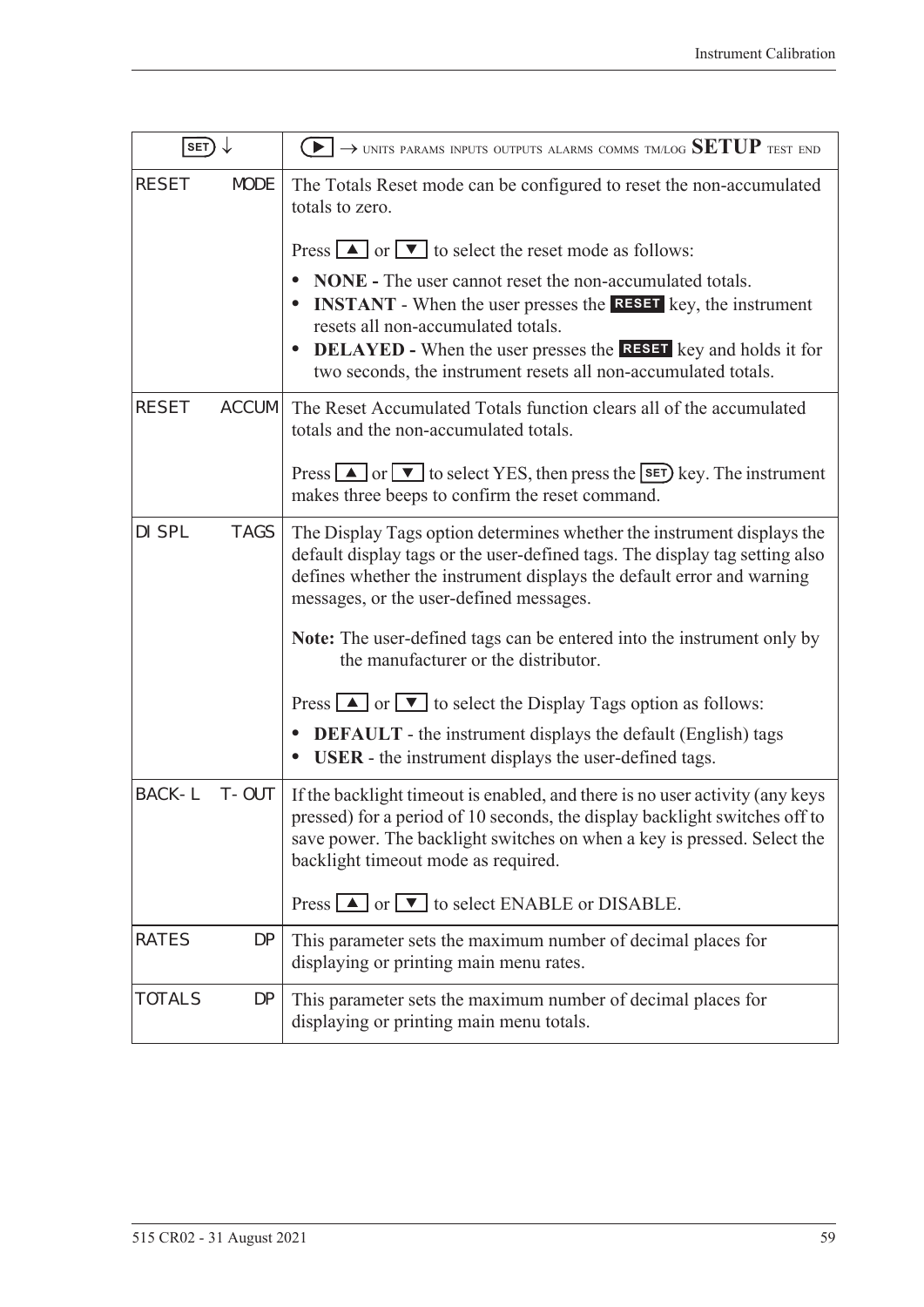### **Test Menu**

The Test menu enables you to view the inputs and outputs to and from the instrument.

In Calibration Set mode you can control the outputs and the alarms as described in the table below.

| $\overline{\text{SET}}$                    |              | $\blacktriangleright$ $\rightarrow$ units params inputs outputs alarms comms tm/log setup TEST end                                                                                                                                                               |
|--------------------------------------------|--------------|------------------------------------------------------------------------------------------------------------------------------------------------------------------------------------------------------------------------------------------------------------------|
| AI $NPn$                                   | Units        | The units are displayed according to the calibration setup for the analog<br>input. If unused or set to Default the input is 4-20mA and displayed in<br>mA.                                                                                                      |
| LI NPn                                     | <b>STATE</b> | You can view the state of the logic inputs. If the input is an open contact<br>or inactive it will display HI. If the input is a closed contact or active it<br>will display LO.                                                                                 |
| OUT <sub>n</sub>                           | <b>STATE</b> | You can control the state of the outputs. Press the $\Box$ or $\nabla$ keys to set<br>the output state as follows:                                                                                                                                               |
|                                            |              | <b>PROCESS</b> - the output depends on the current values of the inputs<br>and the calculations that the instrument performs.                                                                                                                                    |
|                                            |              | For a pulse output, such as a total, the output produces a pulse train as<br>follows:                                                                                                                                                                            |
|                                            |              | ON - a pulse train with a pulse width as set in the Outputs menu.<br>OFF - no output.                                                                                                                                                                            |
|                                            |              | For a 4-20mA output, such as a rate, the output is as follows:                                                                                                                                                                                                   |
|                                            |              | $HI$ - the output is set to $20mA$ .                                                                                                                                                                                                                             |
|                                            |              | $LO$ - the output is set to 4mA.                                                                                                                                                                                                                                 |
| <b>ALRMn</b><br><sub>or</sub><br>$REL - n$ | <b>STATE</b> | You can control the state of the relays (alarms). Press the $\boxed{\blacktriangle}$ or $\boxed{\blacktriangledown}$<br>keys to set the selected relay as follows:                                                                                               |
|                                            |              | <b>PROCESS</b> - the relay operates according to the current values of the<br>inputs and the relay settings as programmed.<br><b>OPEN</b> - the relay output contacts are set to "open".<br>$\bullet$<br>CLOSED - the relay output contacts are set to "closed". |
| <b>SUPPLY</b>                              | V            | You can display the actual DC output supply voltage, which may help<br>with troubleshooting.                                                                                                                                                                     |
|                                            |              | If the actual supply voltage is lower than the preset value (refer to<br>General Setup Parameters on page 58) it may indicate that the output is<br>overloaded.                                                                                                  |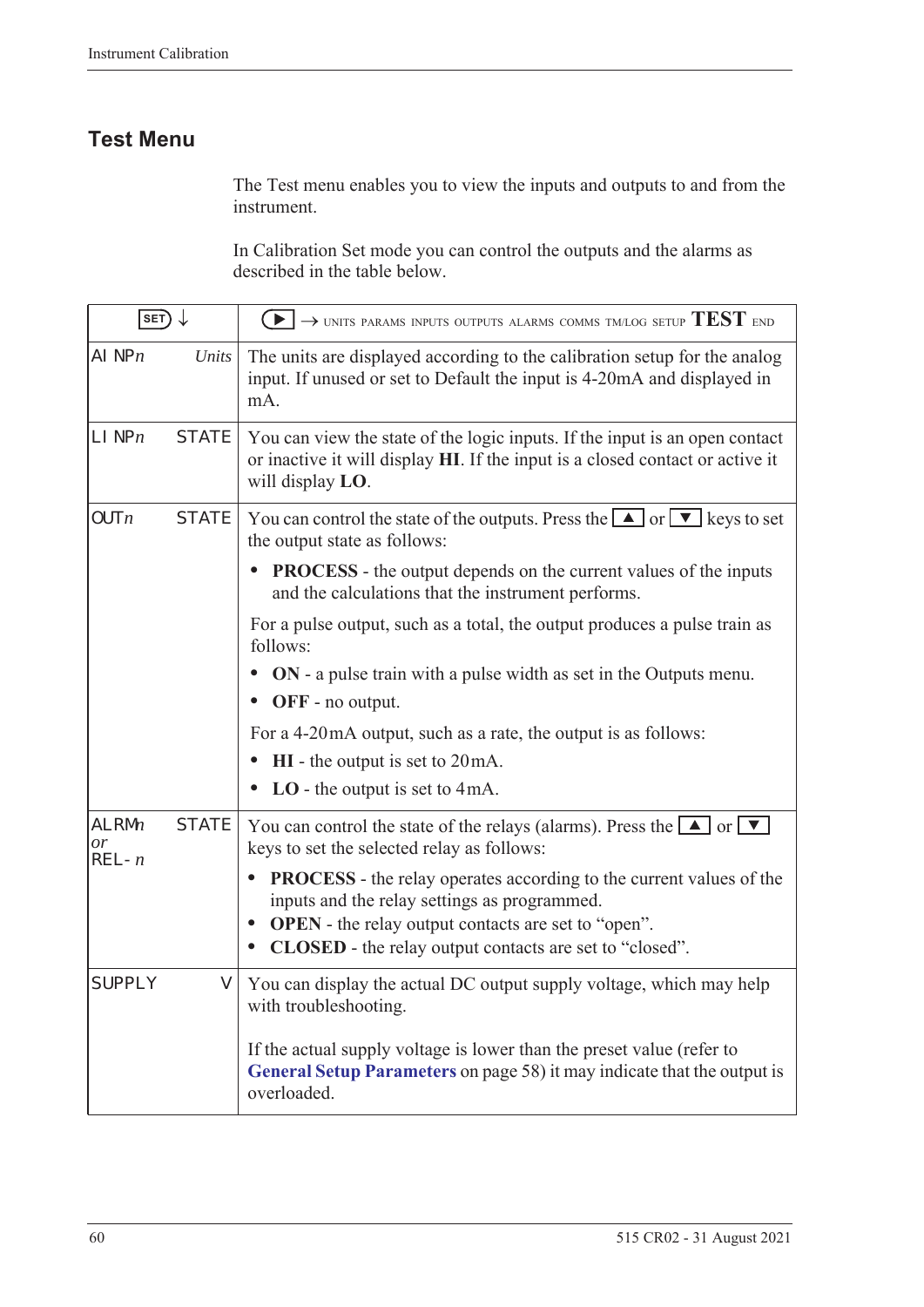# **System Messages**

The instrument displays messages for defined events and fault conditions.

The manufacturer or distributor can enter user-defined text for the messages. This user-defined text is displayed, instead of the default (English) messages, when the Display Tags option in the Setup menu is set to USER.

#### <span id="page-70-0"></span>**Error Messages**

| <b>Error</b><br><b>Messages</b>     | <b>Status</b><br>Code | <b>Description</b>                                                                                                                                                                                                                                                                                                                                                                                               |
|-------------------------------------|-----------------------|------------------------------------------------------------------------------------------------------------------------------------------------------------------------------------------------------------------------------------------------------------------------------------------------------------------------------------------------------------------------------------------------------------------|
| <b>CPU</b> Card<br>Failure          | 20                    | There are failed components on the CPU card and technical support<br>is required.                                                                                                                                                                                                                                                                                                                                |
| Power Supply<br>is Low              | 21                    | The input and/or output power supply voltage is too low, ensure<br>that:<br>input power supply voltage is within the specified range<br>(a)<br>output power supply is not overloaded.<br>(b)                                                                                                                                                                                                                     |
| New/Failed<br>Battery - Set<br>Time | 22                    | The real-time clock has lost the correct time because the battery has<br>failed, or there is a new battery. Set the current time and date (in the<br>TM/LOG menu) to clear the error message and to continue data<br>logging at the correct times.<br>Note: The instrument can continue operating with a failed battery,<br>but the correct time will be lost if there are interruptions to<br>the power supply. |
| Main Flow<br>Input Failure          | 03                    | The main line flowrate transmitter (analog input 3) has failed.                                                                                                                                                                                                                                                                                                                                                  |
| Process Flow<br>Input Failure       | 04                    | The process line flowrate transmitter (analog input 4) has failed.                                                                                                                                                                                                                                                                                                                                               |
| Loop Control<br>Error               | 12                    | The loop control error is detected when the loop output stays in the<br>saturated condition longer than the programmed loop control error<br>time. To disable this exception set the loop control error time to<br>zero.                                                                                                                                                                                         |

The instrument displays error messages as described in the following table: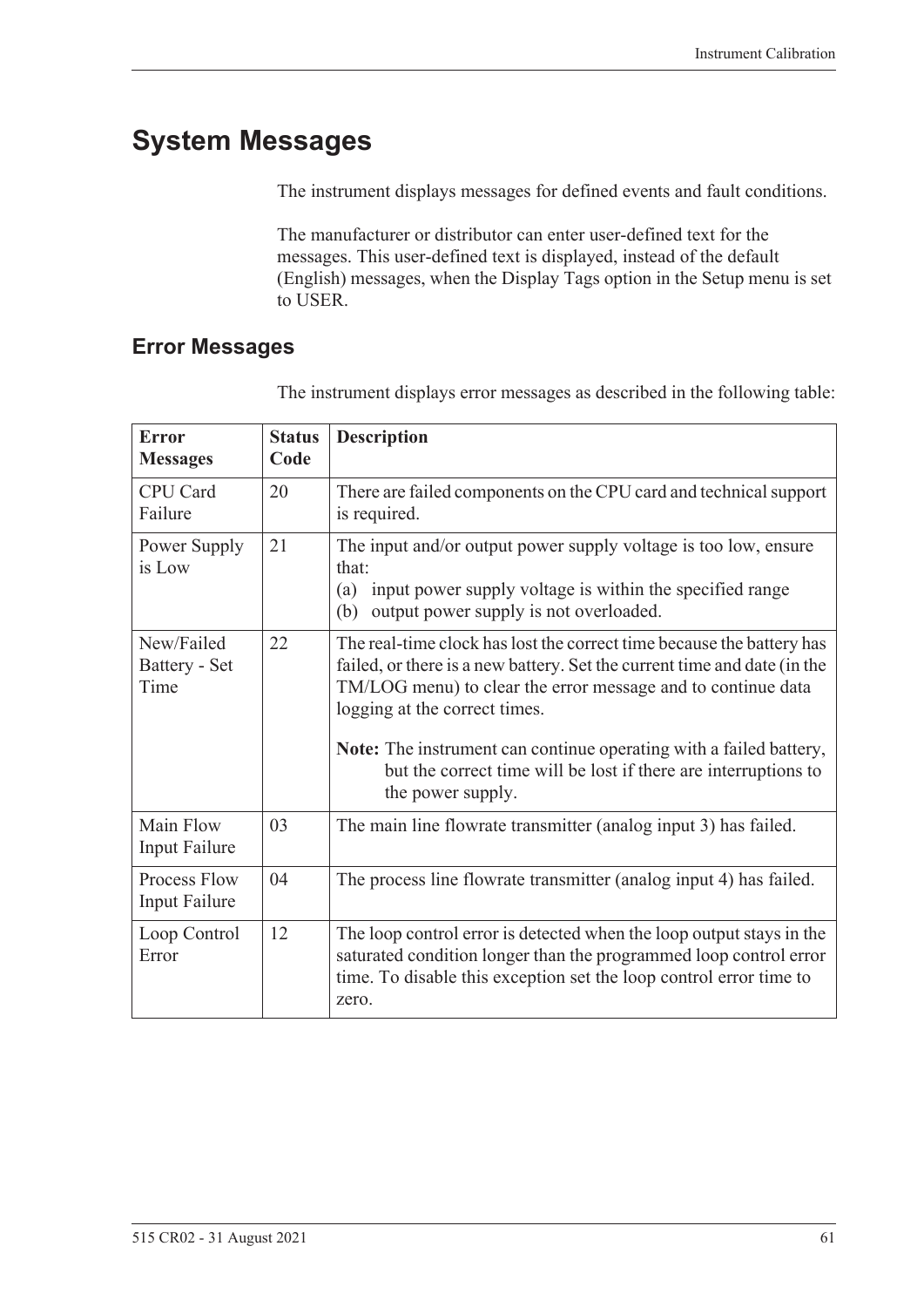# **Warning Messages**

The instrument displays warning messages as described in the following table:

| <b>Warning Messages</b>           | <b>Description</b>                                                                                                                                                         |
|-----------------------------------|----------------------------------------------------------------------------------------------------------------------------------------------------------------------------|
| Value Has Been Set to<br>Default  | You have entered an invalid value for a parameter. Therefore, the<br>instrument has set the default value.                                                                 |
| Over Total Limit -<br>Maximum Set | You have exceeded the maximum number of logging entries for the<br>combined time bases. The instrument has set the current log setting to<br>the remaining maximum number. |
| Already Assigned to<br>Other Port | You have tried to assign a particular protocol type to more than one<br>serial communication port. The instrument has set the protocol to<br>NONE.                         |
| SP Over Limit -<br>Maximum Set    | The control setpoint is greater than the allowed value. The instrument<br>has set the value to the maximum limit.                                                          |
|                                   | Either the process flow setpoint is greater than the flow range value<br>or the ratio setpoint in blend mode is greater than 80%.                                          |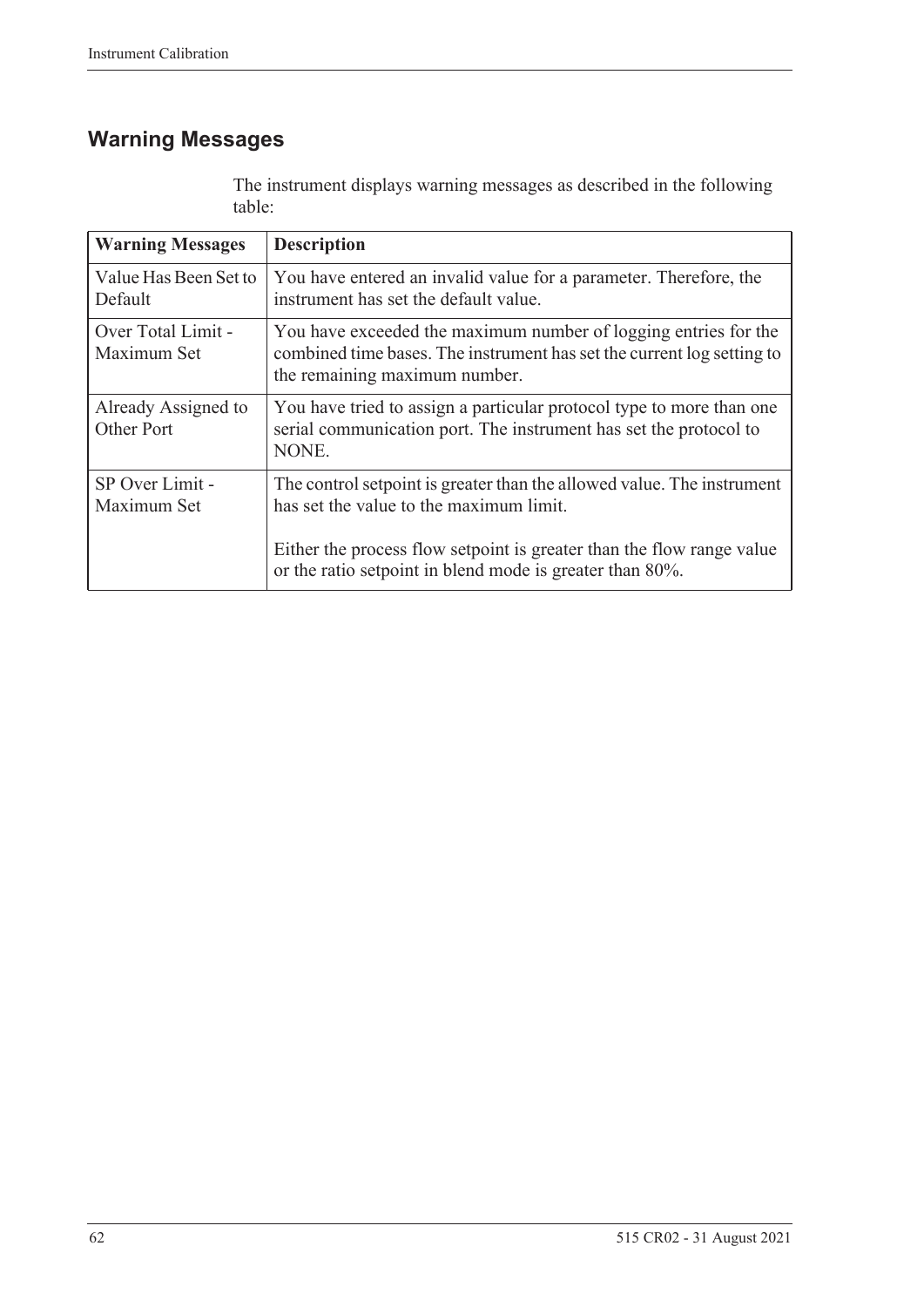# **Chapter 6 Communications**

# **Overview**

<span id="page-72-2"></span>This chapter describes the communications between the instrument and another communicating device such as a computer or a printer. You should have relevant information about the devices to which the instrument will be connected. Some connection examples are included in this manual, however, the operation and connection of other devices is outside the scope of this manual.

# **Hardware Interconnection**

<span id="page-72-3"></span>The instrument has two communication ports:

- **•** COM-1 RS-232 port on the rear panel (DB9 female connector)
- **•** COM-2 RS-485 port on the rear panel (optional) or Ethernet (optional)

The appropriate interface and protocols are selected during calibration.

# <span id="page-72-1"></span>**COM-1 RS-232 Port**

The COM-1 RS-232 port provides communication between the instrument and one other device such as a host computer or a printer.

**Note:** A printer must have a serial port to be able to be directly connected to the flow computer. It is not possible to communicate directly with a printer via a parallel port.

Computers use either a DB9 or a DB25 connector, and the connections to each type are shown in [Figure 18.](#page-72-0)



*Figure 18 RS-232 Cable Connections to a Computer*

<span id="page-72-0"></span>**Note:** The instrument requires a cable with straight-through connections. Do not use a null modem cable for RS-232 connection to a computer.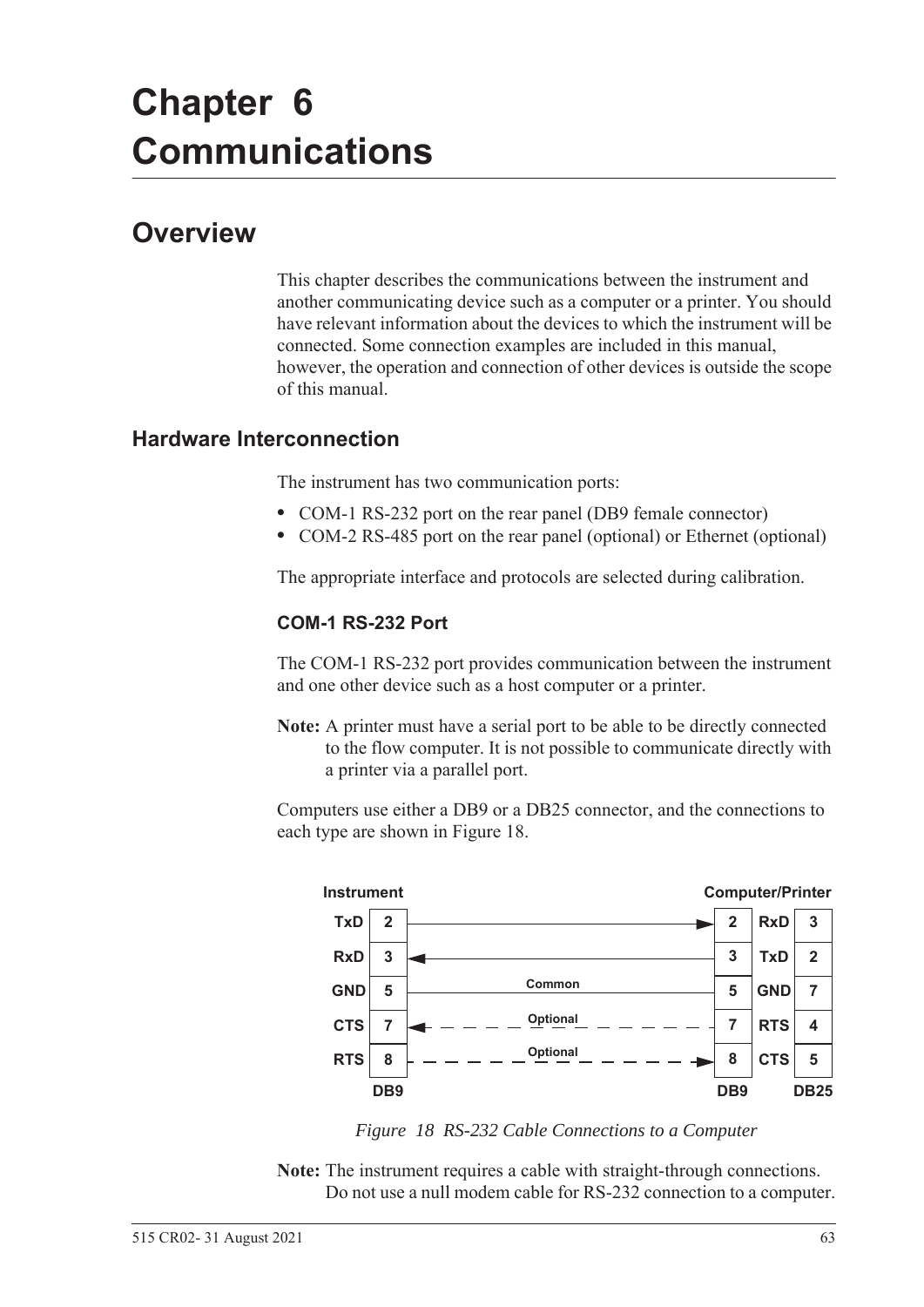## <span id="page-73-1"></span>**COM-2 RS-485 Port Option**

The COM-2 RS-485 port enables communication with multiple devices. Each device has a unique address so that the "master" device can communicate with specific "slave" devices.

On RS-485 links, an external terminating resistor must be connected at the furthest end of the cable. When multiple instruments are connected, they should be "daisy chained" in a multidrop configuration as shown in [Figure](#page-73-0)  [19](#page-73-0). Up to 32 units can be connected to the interface at a maximum distance of 1200 metres.



<span id="page-73-2"></span>*Figure 19 RS-485 Connections*

# <span id="page-73-0"></span>**COM-2 Ethernet Port Option**

An Ethernet module is an available option, in place of the RS-485 port, if Modbus TCP/IP connection is required. In the programming communication settings, COM-2 should be set to RTU (Modbus), 19200 Baud rate, even parity and 1 stop bit.

For further advice and example of Ethernet port usage and setup, refer to **[Ethernet Port & Setup](#page-97-0)** on page 88 in the Appendix.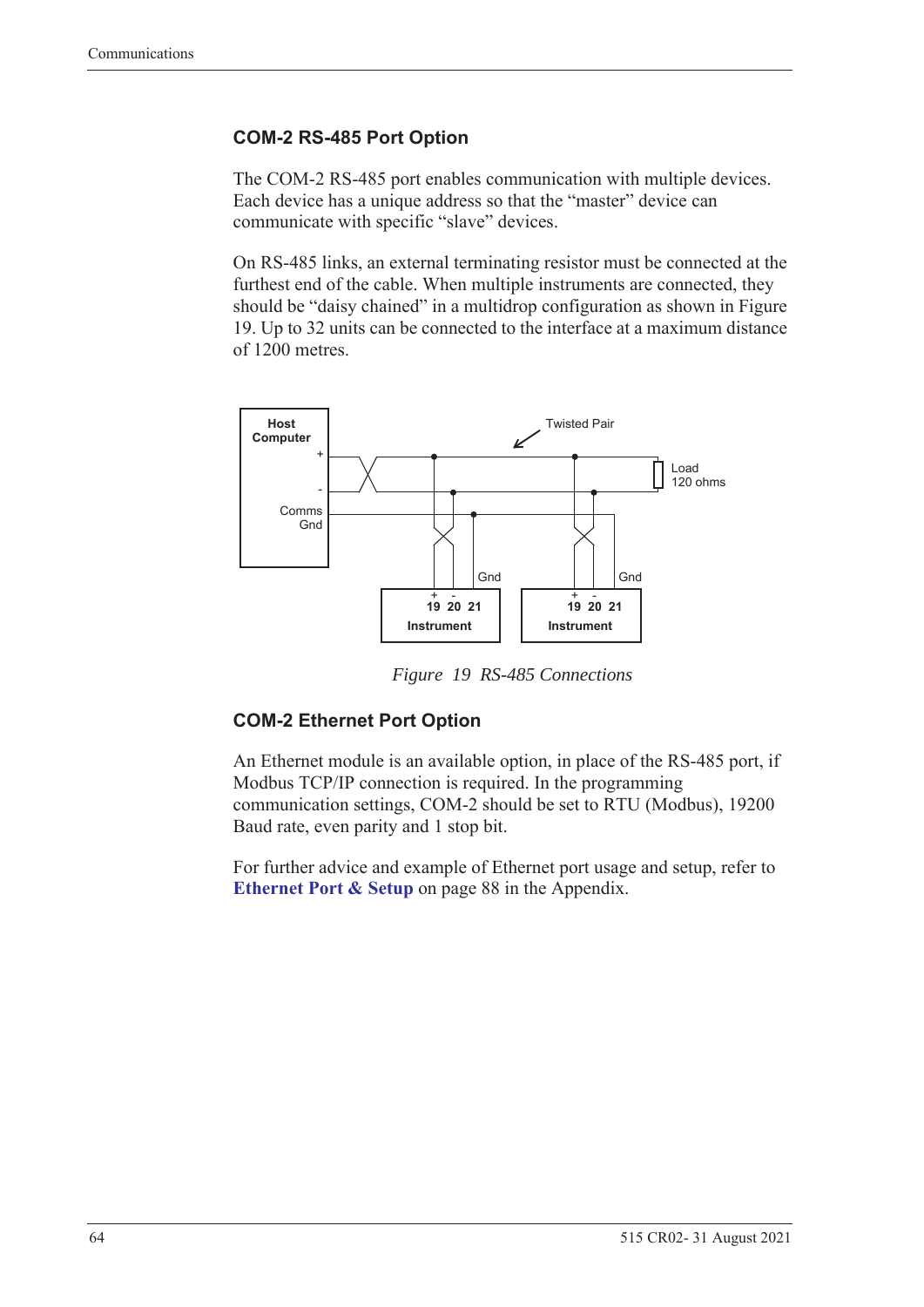# **Protocols**

<span id="page-74-1"></span>The communications protocols can be assigned to the communication ports on the instrument as follows:

- **• ASCII** Simple ASCII
- **• RTU** Modbus RTU
- **• PRN** Printer Protocol
- **• NONE** If a port is not being used, set the protocol to NONE.
- **Note:** The Printer Protocol is only available if the option with Real Time Clock is installed. Also a protocol cannot be assigned to more than one port at a time as described in **[Communications](#page-62-0)** on page 53.
- **• ASCII** In this ASCII protocol each command and response is a string of ASCII characters. This proprietary protocol is developed by Contrec to allow for simple information interchange. The main advantages of this mode are that it allows extended time intervals to occur between characters without causing a timeout error and that messages can be sent and monitored easily with a simple ASCII terminal.
- **• Modbus RTU** Modbus RTU is an industry-standard protocol which allows the instrument to be easily connected to computers running supervisory software systems. The main advantage of this mode is that its greater character density allows better data throughput than ASCII mode, however each message must be transmitted in a continuous stream.
- <span id="page-74-0"></span>**• Printer** - In the Printer protocol there is a selection of printer types. Please refer to the **[Printer Protocol](#page-86-0)** on page 77 for full details.

# **Simple ASCII Protocol**

This simple ASCII protocol requires that all requests are initiated with a colon (:) and terminated with a carriage return  $\binom{C_R}{R}$ . The message termination can include a linefeed before the carriage-return  $(\mathsf{L}_\mathsf{F}^\mathsf{C}_{\mathsf{R}})$ , but it is the carriage-return that acts as the message termination.

<span id="page-74-2"></span>All responses by the instrument are terminated with a linefeed and a carriage-return  $(L_F^C_R)$ .

# **Requests Format**

The format of a request to the instrument is as follows:

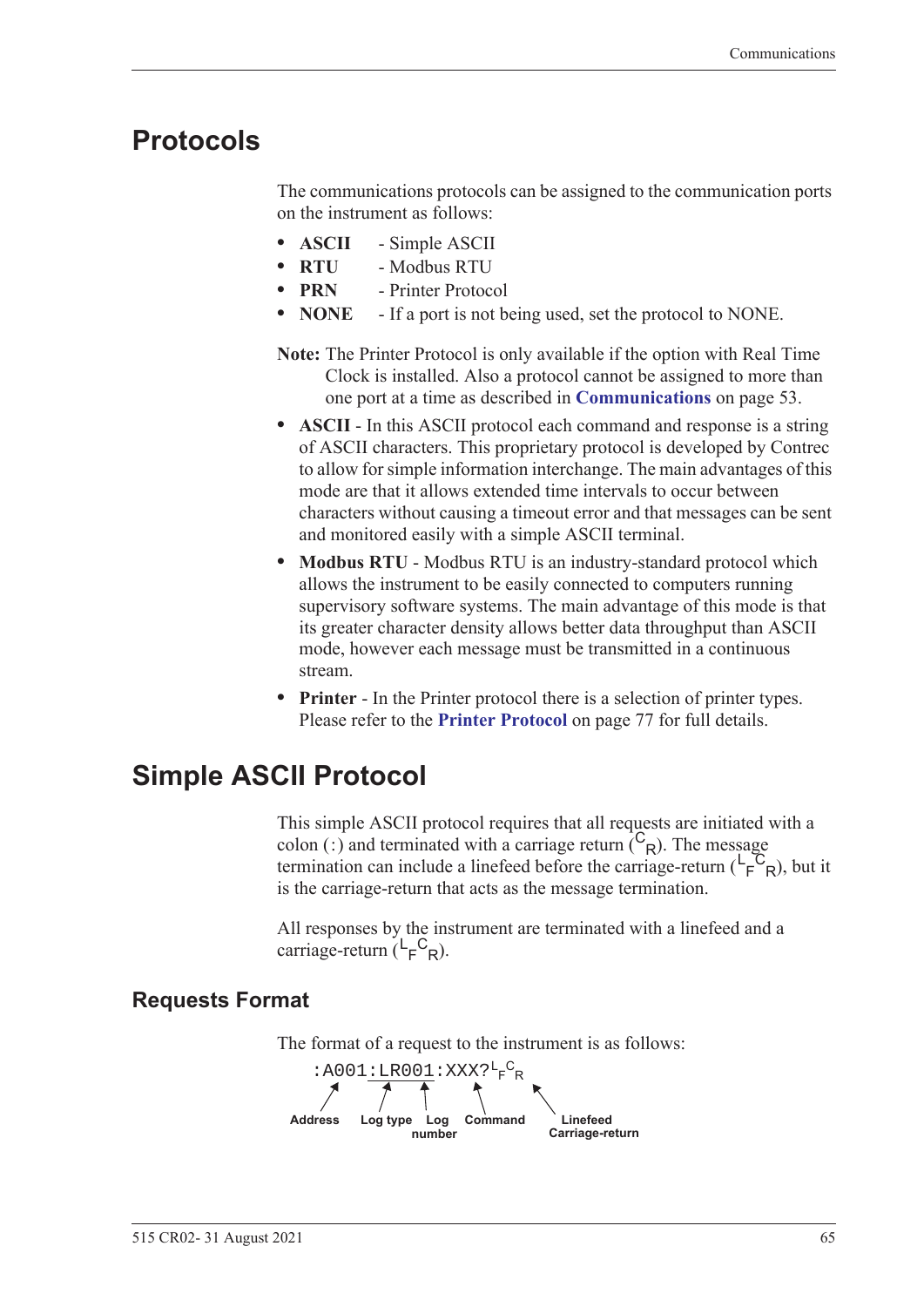Each request must include the address and command portions. The underlined section is an optional part of the request string.

#### <span id="page-75-0"></span>**Address**

In multipoint communications, each instrument must have a unique address and it is essential in the request for identifying a particular instrument. However, it may be set to 000, for special broadcast commands.

For single-instrument communications, the address can also be set to 000 in the request.

Refer to **[Communications](#page-62-0)** on page 53 for setting the instrument address.

**Note:** The instrument always responds with its address in the header regardless of the type of request.

### **Log Type and Number**

The log type and number enables a communicating device to retrieve data from the instrument. The data can be from timebased or event-based logs. Data can also be from the current process variables with either the accumulated or non-accumulated (resettable) totals. All logged records of the process variables contain the accumulated totals.

The log request is optional. If the log request is not included, or the log number is set to 000, the instrument returns the current process variables. If the log request is included, the log number defines the specific log entry by counting backwards. The most recent log entry for a timebase is 001.

The "last edit" log records the process variables at the time of the last exit from the calibration edit mode. There is only one "last edit" log, therefore, if a number is included in the request, the instrument ignores the number and returns the data at the time of the last edit. Likewise, there is only one set of current process variables with "non-accumulated totals", therefore it also ignores any log number included in the request.

The types of logs applicable to this instrument are as follows:

| Log Type                                         |
|--------------------------------------------------|
| LH - hourly log                                  |
| LD - daily log                                   |
| LW - weekly log                                  |
| LM - monthly log                                 |
| $LY$ - yearly log                                |
| LE - last edit log                               |
| LN - current totals displayed as Non-accumulated |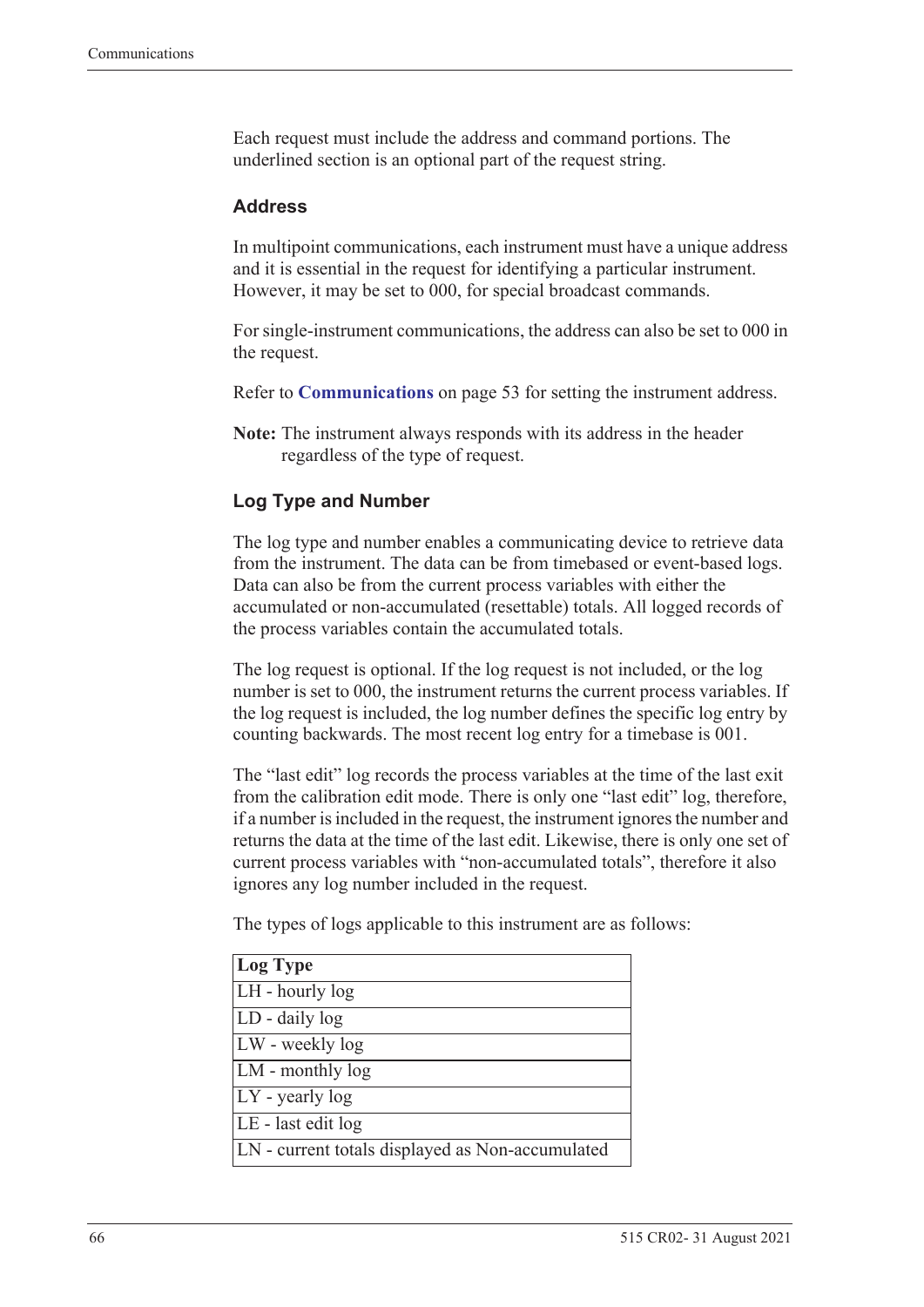The number of the log entry is the same as shown on the front panel of the instrument. For example, a request for LH003 would return the data for the log entry two hours prior to the most recent hourly log entry. If the current time is between 9:00 am and 10:00 am, the most recent hourly log LH001 was recorded at 9:00. Therefore, LH002 is for 8:00 and LH003 is for 7:00. After 10:00 am in this example, LH003 becomes the 8:00 log.

### **Instrument Responses**

<span id="page-76-1"></span>The instrument response time to any enquiry is no more than 300 ms. The responses from the instrument are in the following format:

HEADER<sup>L</sup>F<sup>C</sup>R DATA<sup>L</sup>F<sup>C</sup>R DATA<sup>L</sup>F<sup>C</sup>R . . . DATA<sup>L</sup>F<sup>C</sup>R  $L_F^C$ <sub>R</sub>

The components of the response message are as follows:

#### **Header**

The format of the response header from the instrument is as follows:



<span id="page-76-0"></span>The instrument **Exception Status** codes that the instrument returns for the ASCII protocol are the same as those described for the Modbus RTU protocol in **[Instrument Exception Status](#page-84-0)** on page 75.

#### **Data**

The format of the data variables from the instrument is as follows:

|                       |  |  |  |  | 89123.456 |  |  |                                                                                                                                                               |  | M W h |  |  |  |  | E N E R G Y |  |  |
|-----------------------|--|--|--|--|-----------|--|--|---------------------------------------------------------------------------------------------------------------------------------------------------------------|--|-------|--|--|--|--|-------------|--|--|
|                       |  |  |  |  |           |  |  |                                                                                                                                                               |  |       |  |  |  |  |             |  |  |
| Value (aligned right) |  |  |  |  |           |  |  | $\begin{bmatrix} \frac{8}{9} \\ \frac{8}{9} \end{bmatrix}$ Unit (aligned left) $\begin{bmatrix} \frac{8}{9} \\ \frac{8}{9} \end{bmatrix}$ Item (aligned left) |  |       |  |  |  |  |             |  |  |

**Note:** The decimal point in the Value is always at character position 8. Therefore whole numbers are aligned right at the decimal point, with trailing zeroes.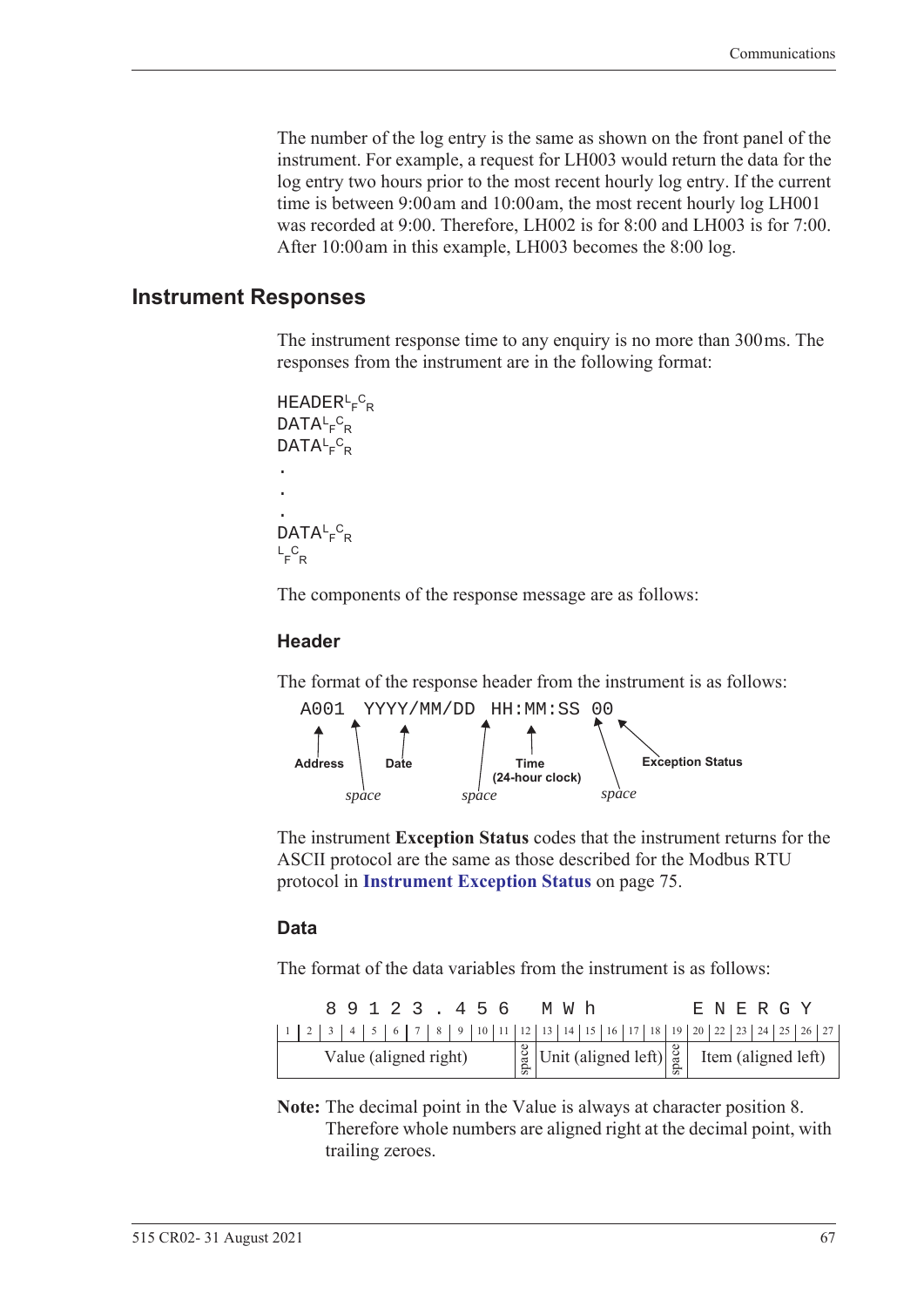#### **Variables Request**

The variables request asks the instrument to return the value of one or more requested variables. All totals are transmitted as accumulated totals.

|                  | <b>Command</b> Description                                                                                                                      |
|------------------|-------------------------------------------------------------------------------------------------------------------------------------------------|
| :RVA?            | Return all variables                                                                                                                            |
| :RVD?            | Return the default Total and Rate                                                                                                               |
| $:RV0?$<br>:RV9? | Return the specific variable. The numbers relate to the<br>position in the variables menu. For example, V0 is Energy,<br>V1 is Power and so on. |

#### **Variables Request and Response Example**

The following request is for the only instrument that is connected to the communication port to return the values of all main menu variables.

:  $A 0 0 1 : R V A ? \frac{c}{r} c_R$ 

The following is an example of a hypothetical instrument response. Refer to on page 5 for the list of variables that would be returned for this application.

|             |  |  |  |  |         |  |                  |  |       | $A\;0\;0\;1\;2\;0\;0\;2\;/\;0\;3\;/\;1\;4\;1\;8:2\;5:0\;0\;0\;0\;{}^{\phantom{1}}\!\!\!1^{\phantom{1}}\!\!\!\!8^{\phantom{1}}\!\!\!8^{\phantom{1}}\!\!\!8^{\phantom{1}}\!\!\!8^{\phantom{1}}\!\!\!8^{\phantom{1}}\!\!\!8^{\phantom{1}}\!\!\!8^{\phantom{1}}\!\!\!8^{\phantom{1}}\!\!\!8^{\phantom{1}}\!\!\!8^{\phantom{1}}\!\!\!8^{\phantom{1}}\!\!\!8$ |  |         |  |                                    |  |                                   |  |
|-------------|--|--|--|--|---------|--|------------------|--|-------|---------------------------------------------------------------------------------------------------------------------------------------------------------------------------------------------------------------------------------------------------------------------------------------------------------------------------------------------------------|--|---------|--|------------------------------------|--|-----------------------------------|--|
|             |  |  |  |  |         |  | 6.116 MWh        |  |       | $E \text{ } N \text{ } E \text{ } R \text{ } G \text{ } Y \quad \downarrow \quad c_R$                                                                                                                                                                                                                                                                   |  |         |  |                                    |  |                                   |  |
|             |  |  |  |  |         |  | 16.573 MW        |  |       |                                                                                                                                                                                                                                                                                                                                                         |  |         |  | POWER                              |  | $L_F$ $C_R$                       |  |
|             |  |  |  |  |         |  | 1320.530 m 3     |  |       |                                                                                                                                                                                                                                                                                                                                                         |  |         |  | VOLUME <sup>L</sup> <sup>C</sup> R |  |                                   |  |
|             |  |  |  |  |         |  |                  |  |       | 58.300 m 3 / M V - F L O W                                                                                                                                                                                                                                                                                                                              |  |         |  |                                    |  | $L_{F}$ $C_{R}$                   |  |
|             |  |  |  |  |         |  | 7627.117 KG      |  |       |                                                                                                                                                                                                                                                                                                                                                         |  | MASS    |  |                                    |  | $L_{F}$ $C_{R}$                   |  |
|             |  |  |  |  | 344.460 |  |                  |  |       | K G / M                                                                                                                                                                                                                                                                                                                                                 |  |         |  | M – F L O W                        |  | $L_{F}$ $C_{R}$                   |  |
|             |  |  |  |  | 230.000 |  |                  |  | DEG C |                                                                                                                                                                                                                                                                                                                                                         |  | T E M P |  |                                    |  | $L_F$ $C_R$                       |  |
|             |  |  |  |  | 1.260   |  | МРА              |  |       |                                                                                                                                                                                                                                                                                                                                                         |  |         |  | PRESS                              |  | $L_F$ $C_R$                       |  |
|             |  |  |  |  |         |  | $0.174$ m $3/KG$ |  |       |                                                                                                                                                                                                                                                                                                                                                         |  |         |  | $S P - V O L$                      |  | $L_{F}$ $C_{R}$                   |  |
|             |  |  |  |  |         |  |                  |  |       | 2886.760 KJ/KG                                                                                                                                                                                                                                                                                                                                          |  |         |  | $S$ $P$ – $E$ $N$ $T$              |  | $L$ <sub>F</sub> $C$ <sub>R</sub> |  |
| $L_F$ $C_R$ |  |  |  |  |         |  |                  |  |       |                                                                                                                                                                                                                                                                                                                                                         |  |         |  |                                    |  |                                   |  |

The following message to an instrument, requests the current values for the default rate and total:

: A 0 0 1 : R V D ?  $L_F$   $C_R$ 

The instrument response would be similar to the following:

A001 2002/03/14 18:25:00  $F$   $\circ$ <sub>R</sub>  $126.455 m3$ <sup>F</sup> <sup>C</sup> R  $20.437$  m  $3/M$  $F$   $\circ$ <sub>R</sub> L <sup>F</sup> <sup>C</sup> R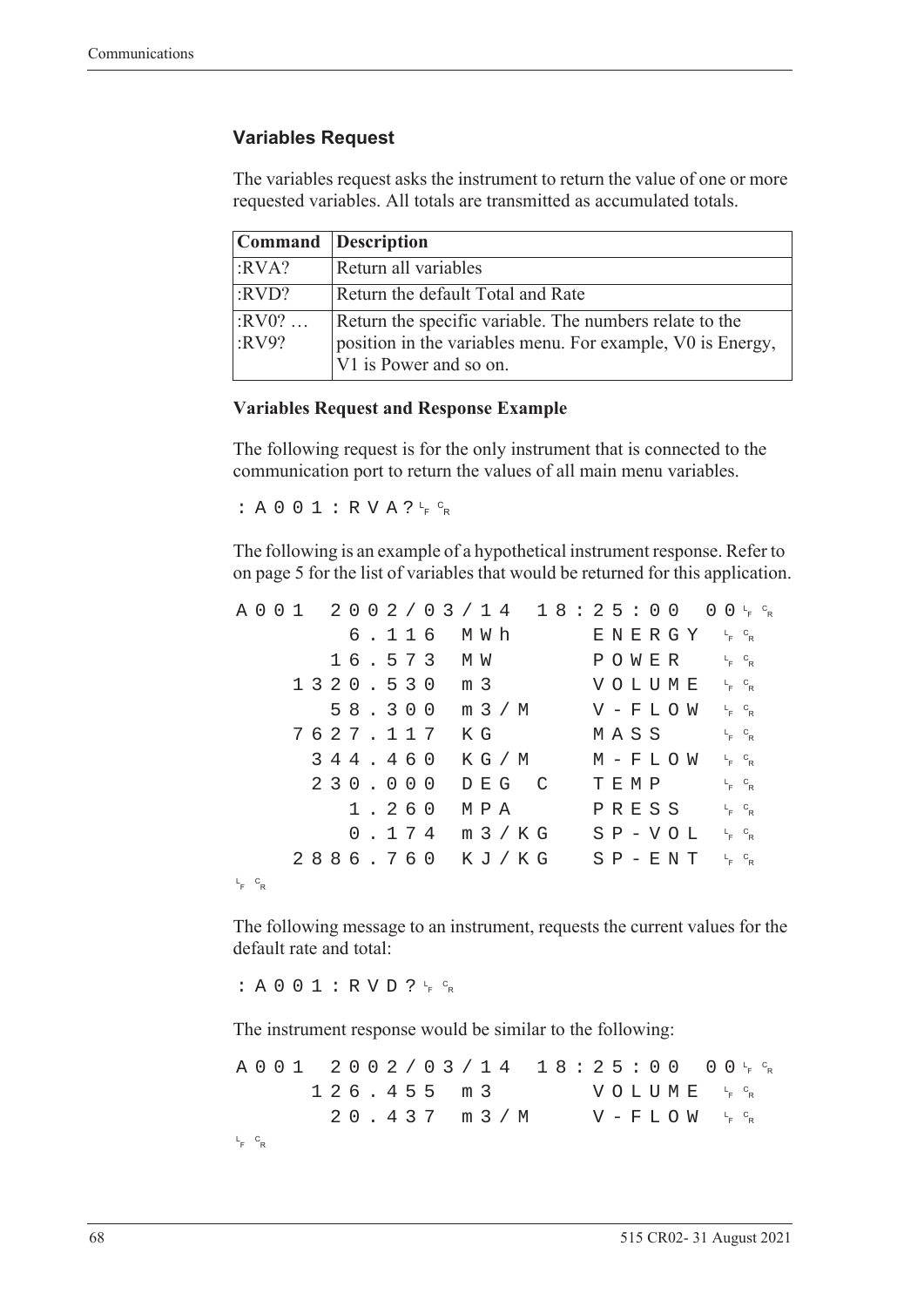#### **Log Request**

The log request asks the instrument how many logs it stores in the particular timebase. These are the values described in **[Time Settings and Data](#page-64-0)  Logging** [on page 55](#page-64-0).

|       | Command Description                                      |
|-------|----------------------------------------------------------|
| :RLH? | Return the number of hourly logs                         |
| :RLD? | Return the number of daily logs                          |
| :RLW? | Return the number of weekly logs                         |
| :RLM? | Return the number of monthly logs                        |
| :RLY? | Return the number of yearly logs                         |
| :RLR? | Return the number of log records (non-timebased logging) |

#### **Log Response Example**

The following message asks the instrument with address 001 to return the number of hourly logs that the instrument stores:

 $: A 0 0 1 : R L H ? \Leftrightarrow c_R$ 

The instrument response would be similar to the following:

A001 2002/03/14 18:25:00  $F$   $\circ$ R  $24r$ <sub>F</sub>  $c_R$ L <sup>F</sup> <sup>C</sup> R

#### **Clear Data Request**

The clear data request asks the instrument to clear the data in the selected registers.

| Command Description |                                                 |
|---------------------|-------------------------------------------------|
| :RCN?               | Clear the non-accumulated (resettable) totals   |
| $ $ :RCA?           | Clear the accumulated totals                    |
| :RCL?               | Clear the logs except for the "last edited" log |

#### **Clear Data Request Example**

The following message asks the instrument with address 001 to clear the logged data that the instrument stores:

: A 0 0 1 : R C L ?  $L_F$   $c_R$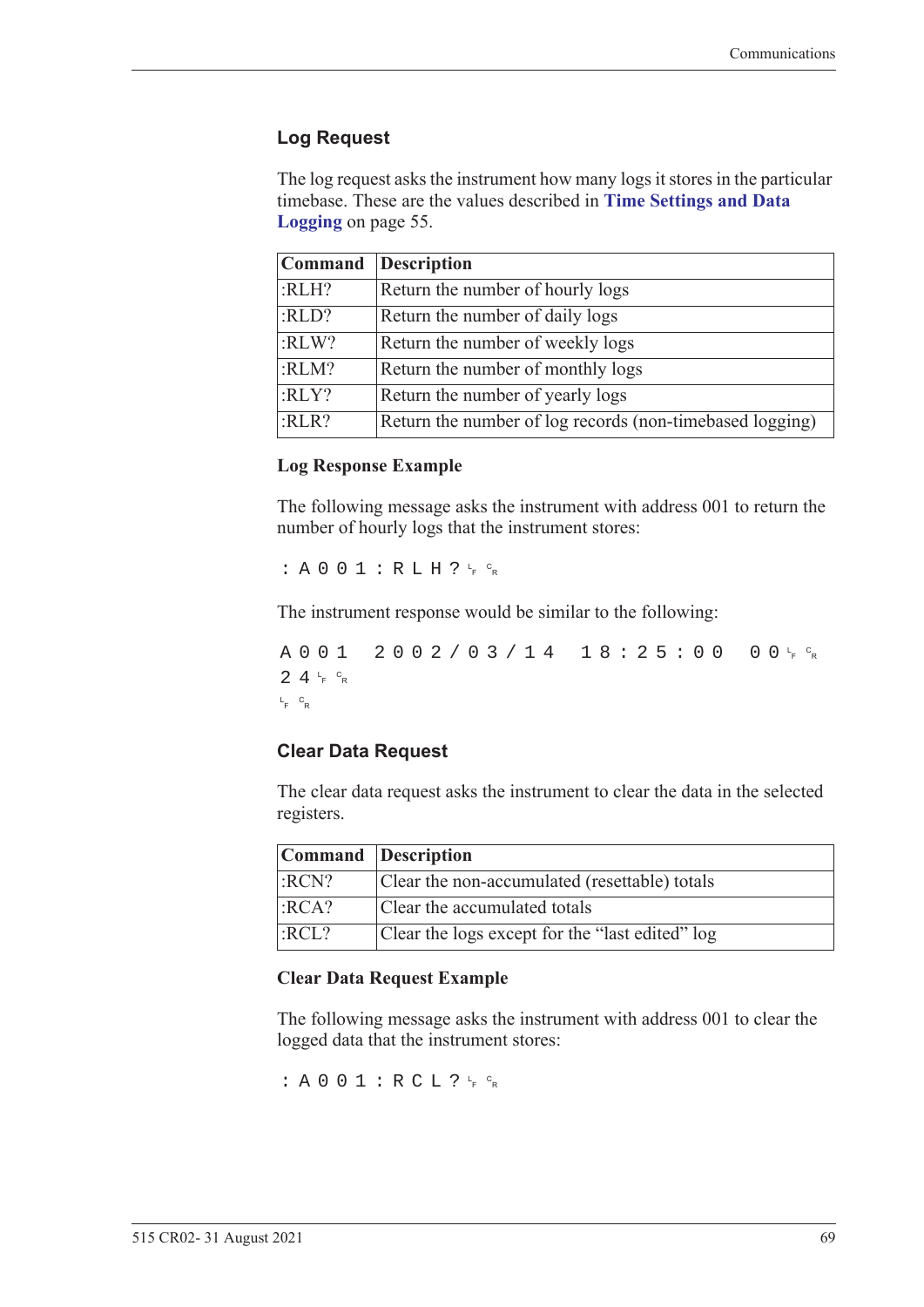The instrument response would be similar to the following:

A001 2002/03/14 18:25:00  $F$   $\circ$ <sub>R</sub> L <sup>F</sup> <sup>C</sup> R

#### <span id="page-79-0"></span>**Instrument Information Request**

The Instrument Information request asks the instrument to return the general information about the model and version codes. The instrument exception status is returned as a part of the header as it is with the header for all command responses.

|      | Command Description                                                                                                      |
|------|--------------------------------------------------------------------------------------------------------------------------|
| RIG? | Return the general information about the instrument such as                                                              |
|      | Model number, Application number, Version and Serial                                                                     |
|      | numbers etc. These items are returned as a block in the same<br>format as shown on the display in the "Model Info" menu. |

#### **Instrument Information Response Example**

The following message asks the instrument with address 001 to return the general information about the instrument:

: A 0 0 1 : R I G ?  $L_F$   $C_R$ 

The following is an example of a hypothetical instrument response:

A001 2002/03/14 18:25:00 <sup>F</sup> <sup>C</sup> R  $515$   $MODEL$   $-1--F-$ <sup>L</sup>F<sup>C</sup>R  $S$  C O  $1$  I N P U T F - T P - - <sup>L</sup><sub>F</sub> <sup>C</sup>R  $S$  C O  $1$  V E R S O  $1$  O  $1$  J  $1$  , O  $0$   $1$   $1$   $1$   $6$   $8$ CUSTOM VERS 000001<sup>t</sup>F<sup>c</sup>r  $\texttt{UNIT}$  S/N 123456<sup>L</sup>F <sup>C</sup>R L <sup>F</sup> <sup>C</sup> R 1 2 3 4 5 6 7 8 9 10 11 12 13 14 15 16 17 18 19 20 21 22 23 24 25 26 27 28 29

# **Corrupted or Invalid Requests**

If the instrument receives a corrupted or incomplete request, there is no response. The instrument discards any partial request and waits for the next enquiry.

If the instrument receives a request message in the correct format, but for a non-existent option, it returns only the message header. For example, if the instrument received the following request variables message :A001:RVT? it will return only the header because there is no T option for the 'Variables Request' message.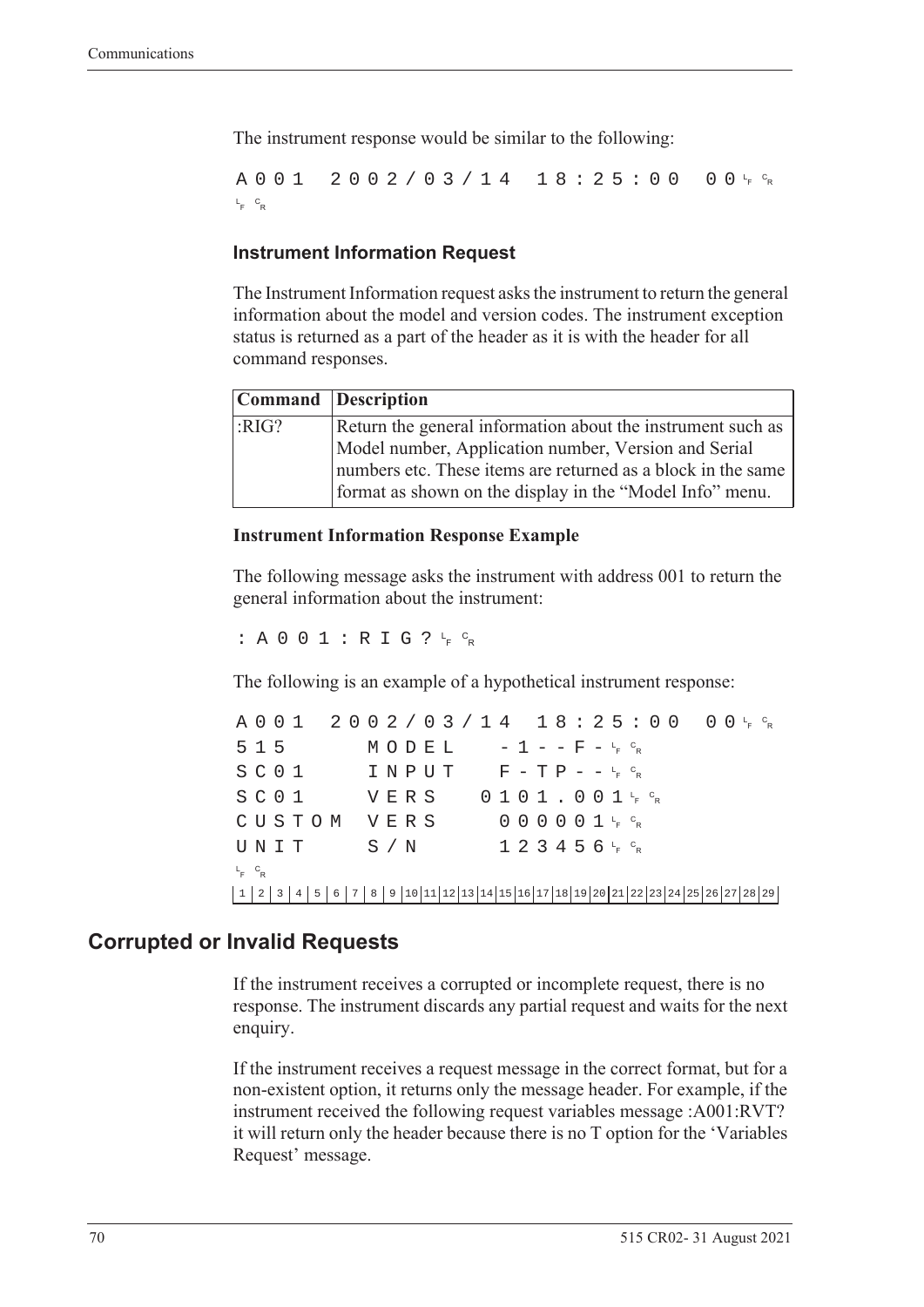# **Modbus RTU Protocol**

<span id="page-80-0"></span>Modbus RTU (remote terminal unit) is an industry standard protocol that allows the instrument to be easily interfaced to other communication devices.

The instrument implements the Modbus protocol as detailed in the *Modicon Modbus Protocol Reference Guide* PI-MBUS-300 Rev J (June 1996).

## **Message Format**

In RTU mode, messages start with a silent interval of at least 3.5 character times. The first field transmitted is the device address. Following the last transmitted character, a similar interval of at least 3.5 character times marks the end of the message. A new message can begin after this interval. The entire message frame must be transmitted as a continuous stream. A typical message frame is shown below:

| <b>Address</b> | <b>Function</b> | Data    | <b>CRC</b> Check |
|----------------|-----------------|---------|------------------|
| $ 1$ byte      | 1 byte          | n bytes | 2 bytes          |

Except for broadcast messages, when a master device sends a query to a slave device, it expects a normal response. One of four possible events can occur from the master's query:

- **•** If the slave device receives the query without a communication error, and can handle the query normally, it returns a normal response.
- **•** If the slave does not receive the query due to a communication error, no response is returned. The master program has to process a timeout condition for the query.
- **•** If the slave receives the query, but detects a communications error (parity or CRC), no response is returned. The master program has to process a timeout condition for the query.
- **•** If the slave receives the query without a communication error, but cannot handle it (for example, if the request is to read a nonexistent register), the slave will return an exception response informing the master of the nature of the error.

### **Instrument Address**

The address of the instrument is programmable in the range from 1 to 247. Some addresses are reserved according to PI-MBUS-300 and have a special meaning:

- 0 = Broadcast, no response required from slave devices
- **•** 248 to 255 Reserved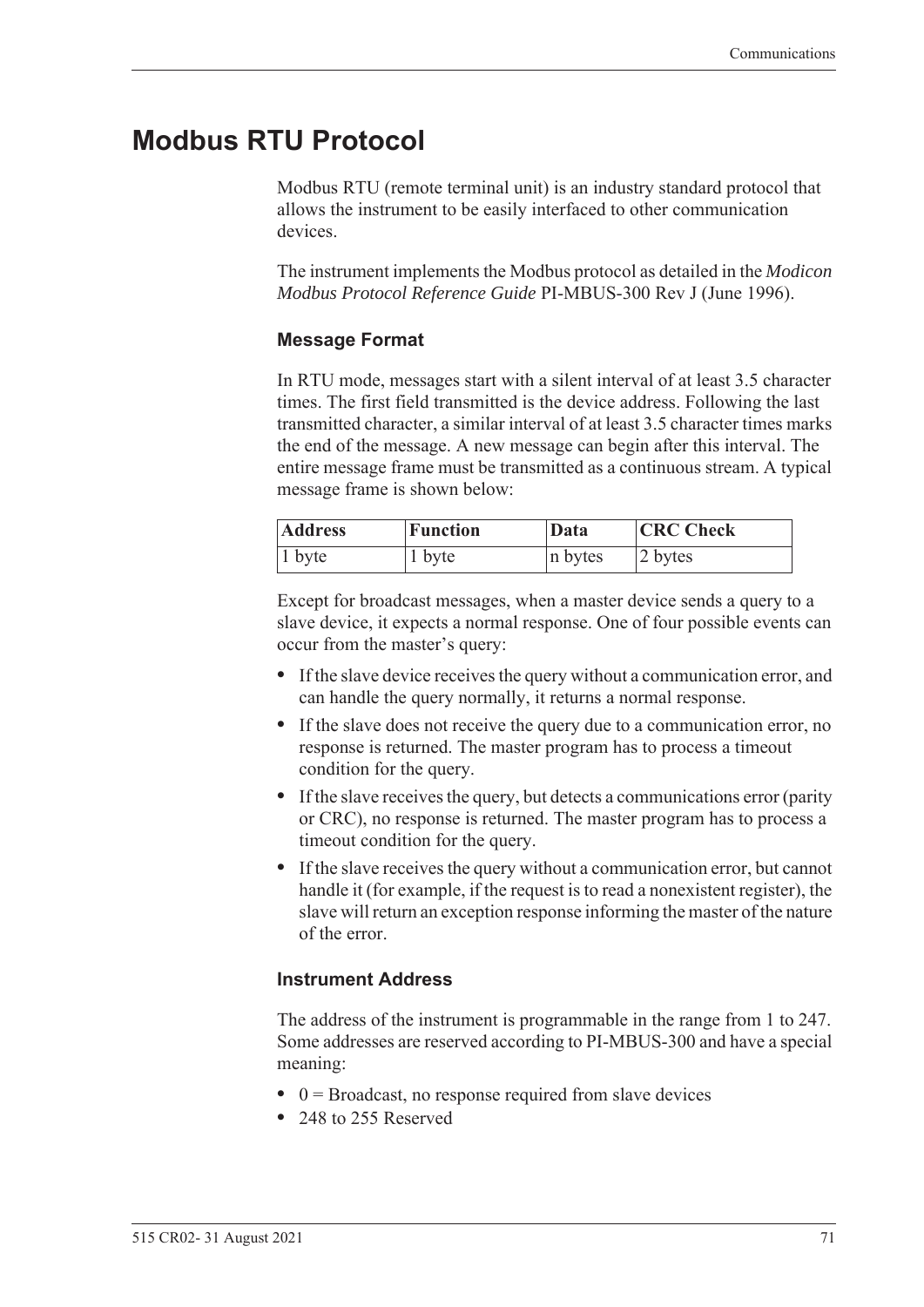# **Function Codes**

| Code            | <b>Name</b>           | <b>Description</b>                                                    |
|-----------------|-----------------------|-----------------------------------------------------------------------|
| 03              | Read data register(s) | Obtain the content of one or more 2-byte<br>data registers.           |
| 06              | Preset data register  | Preset one 2-byte data register.                                      |
| $\overline{07}$ | Read status register  | Obtain the content of 1-byte status register.                         |
| 16              |                       | $ $ Preset data register(s) Preset one or more 2-byte data registers. |

The instrument accepts the following function codes:

### **Exception Response**

The instrument forms an exception response by adding 80H to the function code and using an exception code as the 1-byte data field in the returned frame. Implemented exception codes are as follows:

| Code | <b>Name</b>             | <b>Description</b>                                                                                                                                   |
|------|-------------------------|------------------------------------------------------------------------------------------------------------------------------------------------------|
| 01   | <b>Illegal</b> function | The function code is not a legal action for<br>the slave.                                                                                            |
| 02   | Illegal data address    | The data address is not a legal address for<br>the slave.                                                                                            |
| 03   | Illegal data value      | The data value is not a legal value for the<br>slave.                                                                                                |
| 05   | Acknowledge             | The slave has accepted the request and is<br>processing it, but a long duration of time<br>will be required to do so.                                |
| 06   | Slave device busy       | The slave is engaged in processing a long<br>duration program command. The master<br>should re-transmit the message later when<br>the slave is free. |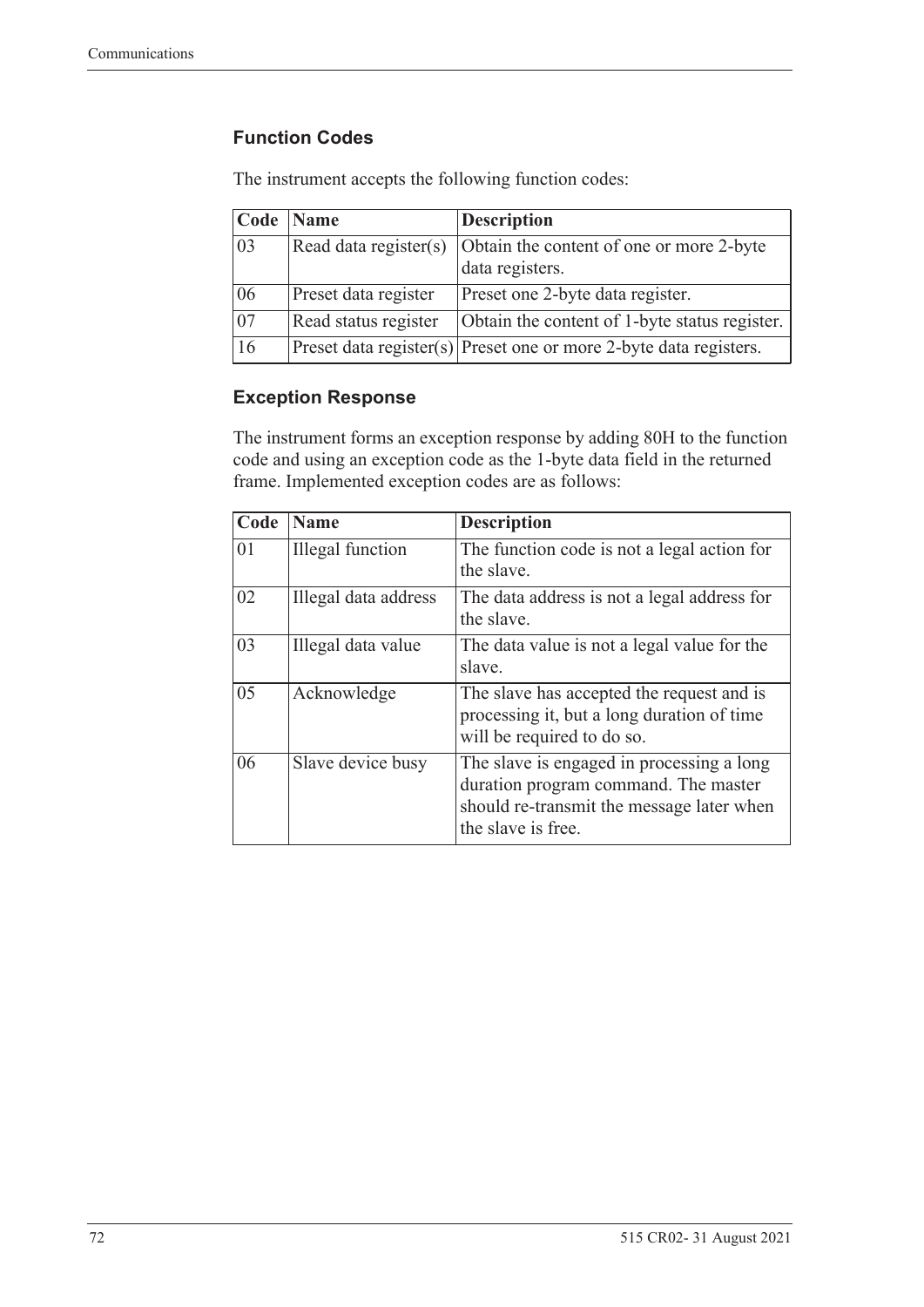# **List of Data Registers**

The following tables describe the addresses and meaning of the data registers in the instrument. The registers are grouped in blocks that relate to a particular function of the instrument. The data values are expressed in the engineering units that were selected for the variables when the instrument settings were configured.

**Note:** Conventional numbering of registers often starts from 1, therefore be aware that "register 1" in this case has "address 0" and so on.

The data registers represent different data types as specified in the tables:

- I Integer, 2 bytes (Holding Register)
- L Long Integer, 4 bytes (2 registers)
- P Programmable Format, 4 bytes (2 registers)

The "Programmable Format" data type for 4-byte (2 registers) data values can be set as either Floating Point or Long Integer via the "Data Type" program item as described **[Communications](#page-62-0)** on page 53.

The Floating Point variable is represented in IEEE-754 Floating Point 4-byte format and requires two 2-byte data registers:

| <b>IEEE-754</b> | <b>Modicon Registers</b>                       |
|-----------------|------------------------------------------------|
| 1st byte        | low byte (register $X$ )                       |
| 2nd byte        | $\left  \text{high byte (register X)} \right $ |
| 3rd byte        | low byte (register $X+1$ )                     |
| 4th byte        | high byte (register $X+1$ )                    |

This means that two data registers must be read or written to obtain, or preset, one data value.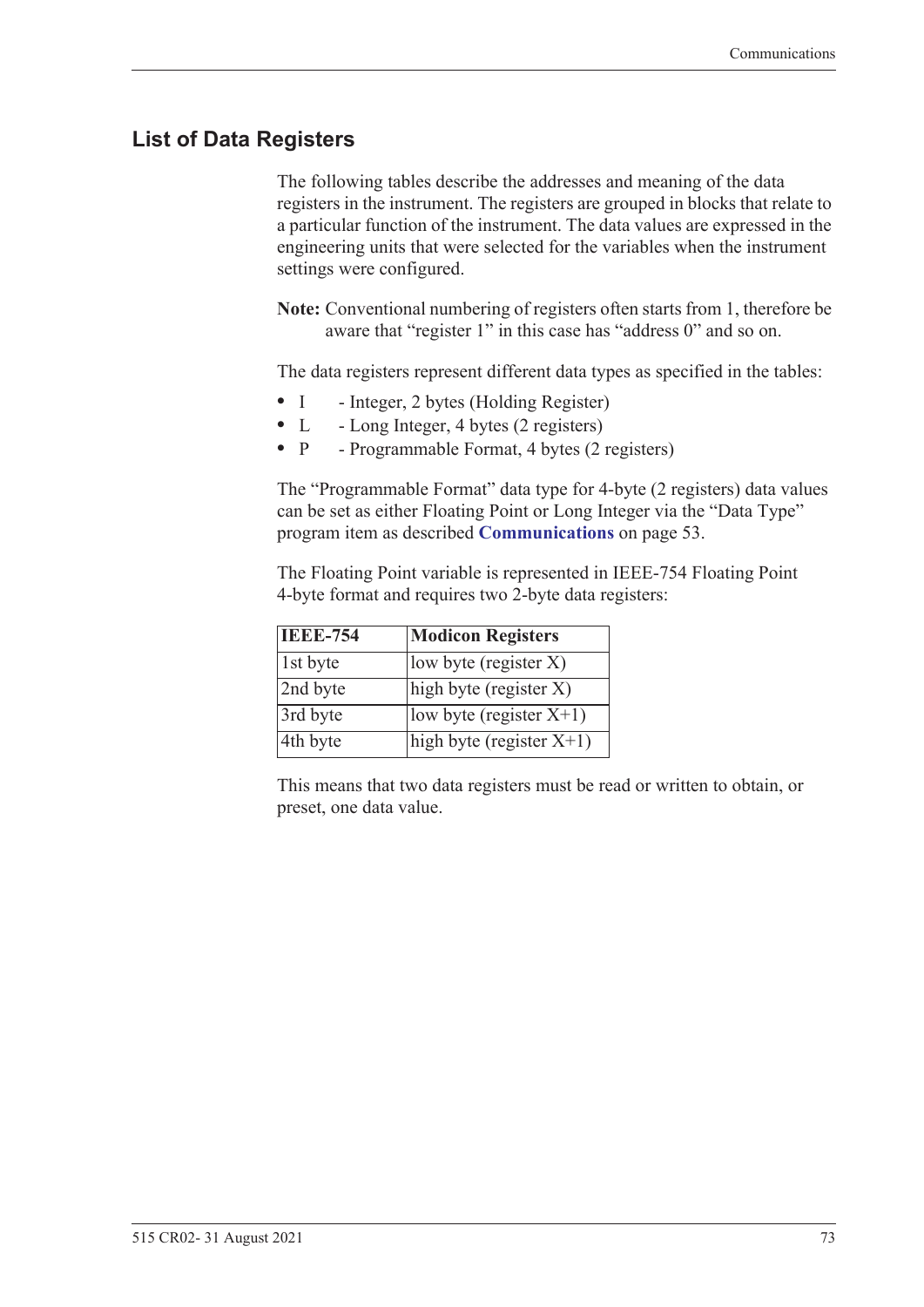# **Current and Logged Process Data**

This block of registers is available for the retrieval of current or logged process data with its matching time and date information.

Use the log type and log number to retrieve the logged information from the appropriate register. If a particular log number does not exist, or the instrument does not have the optional real-time clock, the time and date stamp and associated variables are set to zero.

| <b>Register</b> | <b>Name</b>                                                                 | <b>Comments</b>                                                                                                                                                                                                                                                                                                             | <b>Read Only or</b><br><b>Read/Write</b> | Data<br><b>Type</b>      |
|-----------------|-----------------------------------------------------------------------------|-----------------------------------------------------------------------------------------------------------------------------------------------------------------------------------------------------------------------------------------------------------------------------------------------------------------------------|------------------------------------------|--------------------------|
| $\overline{1}$  | <b>Net Volume</b>                                                           |                                                                                                                                                                                                                                                                                                                             | R                                        | $\overline{\mathsf{P}}$  |
| $\overline{3}$  | <b>Net Flowrate</b>                                                         |                                                                                                                                                                                                                                                                                                                             | R                                        | P                        |
| $\overline{5}$  | <b>Main Line Volume</b>                                                     |                                                                                                                                                                                                                                                                                                                             | R                                        | $\overline{P}$           |
| $\overline{7}$  | <b>Main Line Flowrate</b>                                                   |                                                                                                                                                                                                                                                                                                                             | R                                        | $\overline{\mathsf{P}}$  |
| $\overline{9}$  | Process Line Volume                                                         |                                                                                                                                                                                                                                                                                                                             | $\overline{\mathsf{R}}$                  | $\overline{\mathsf{P}}$  |
| 11              | <b>Process Line Flowrate</b>                                                | <b>Process Variables</b>                                                                                                                                                                                                                                                                                                    | R                                        | P                        |
| 13              | Process Ratio                                                               |                                                                                                                                                                                                                                                                                                                             | R                                        | P                        |
| 15              | Process Control Output                                                      |                                                                                                                                                                                                                                                                                                                             | $\overline{\mathsf{R}}$                  | P                        |
| $\overline{17}$ | <b>Process Flowrate Deviation</b>                                           |                                                                                                                                                                                                                                                                                                                             | R                                        | $\overline{P}$           |
| $\overline{19}$ |                                                                             | By default totals are the Accumulated values. If<br>current Non-accumulated (resettable) totals are<br>required, set register 37 to 06. All logged totals<br>are the Accumulated values.<br>R<br>$\overline{\mathsf{R}}$<br>$\overline{\mathsf{R}}$<br>R<br>R<br>R<br><b>Current Date/Time or</b><br>Logged Date/Time Stamp |                                          | P                        |
| $\overline{21}$ |                                                                             |                                                                                                                                                                                                                                                                                                                             |                                          | P                        |
| $\overline{23}$ |                                                                             |                                                                                                                                                                                                                                                                                                                             |                                          | $\overline{\mathsf{P}}$  |
| $\overline{25}$ |                                                                             |                                                                                                                                                                                                                                                                                                                             |                                          | P                        |
| $\overline{27}$ |                                                                             |                                                                                                                                                                                                                                                                                                                             |                                          | P                        |
| $\overline{29}$ |                                                                             |                                                                                                                                                                                                                                                                                                                             |                                          | $\mathsf{P}$             |
| $\overline{31}$ | Year                                                                        |                                                                                                                                                                                                                                                                                                                             | R/W                                      | T                        |
| $\overline{32}$ | Month                                                                       |                                                                                                                                                                                                                                                                                                                             | $\overline{R/W}$                         | $\overline{\phantom{a}}$ |
| $\overline{33}$ | Date                                                                        |                                                                                                                                                                                                                                                                                                                             | R/W                                      | I                        |
| $\overline{34}$ | Hour                                                                        | (see register 38 Log Number).                                                                                                                                                                                                                                                                                               | R/W                                      | $\overline{1}$           |
| $\overline{35}$ | Minute<br>Second<br>Log Type<br>Log Number<br><b>Clear Data</b><br>Reserved | Only current Date/Time can be edited                                                                                                                                                                                                                                                                                        | R/W                                      | ı                        |
| $\overline{36}$ |                                                                             |                                                                                                                                                                                                                                                                                                                             | $\overline{\mathsf{R}}$                  | $\overline{\phantom{a}}$ |
| $\overline{37}$ |                                                                             | 00 - hourly or log records<br>$01 - \text{daily}$<br>02 - weekly<br>03 - monthly<br>04 - yearly<br>05 - last edit of calibration<br>06 - current totals are non-accumulated values,<br>register 38 is ignored.                                                                                                              | $\overline{R/W}$                         | ı                        |
| 38              |                                                                             | If set to 0, current variables and Date/Time are<br>retrieved                                                                                                                                                                                                                                                               | $\overline{R/W}$                         | ı                        |
| 39              |                                                                             | 01 - clear logs<br>02 - clear accumulated totals<br>03 - clear non-accumulated totals                                                                                                                                                                                                                                       | W                                        | ı                        |
| 40              |                                                                             |                                                                                                                                                                                                                                                                                                                             |                                          | ı                        |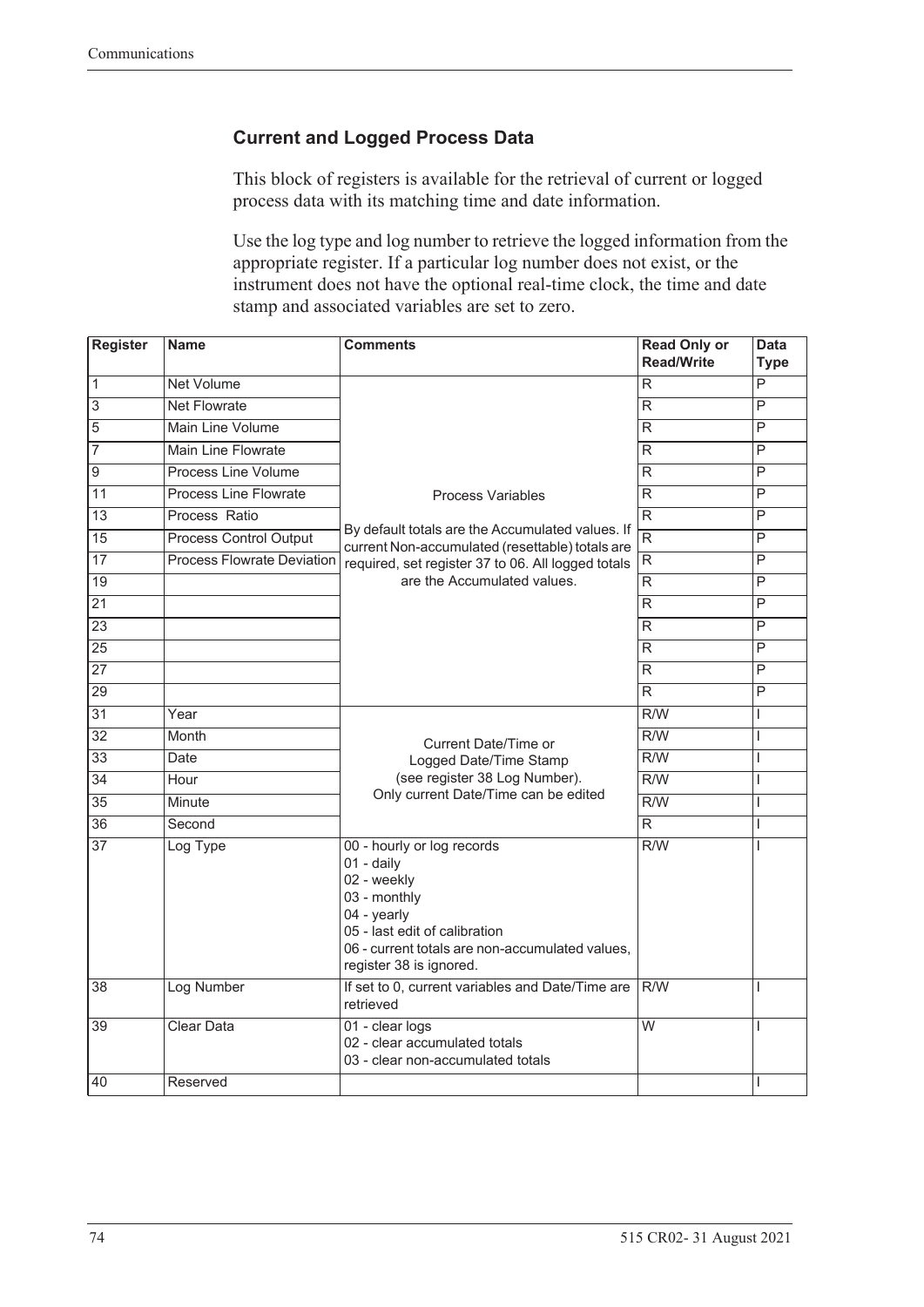# <span id="page-84-1"></span><span id="page-84-0"></span>**Instrument Exception Status**

This register is available to verify the status of the instrument.

| <b>Register</b> | <b>Name</b> | <b>Comments</b>                              | <b>Read Only or</b><br><b>Read/Write</b> | <b>Data</b><br><b>Type</b> |
|-----------------|-------------|----------------------------------------------|------------------------------------------|----------------------------|
| 41              | Exception   | $00 = no error$                              | R                                        |                            |
|                 | Status      | $01$ = analog input 1 failure                |                                          |                            |
|                 |             | 02 = analog input 2 failure                  |                                          |                            |
|                 |             | 03 = analog input 3 failure                  |                                          |                            |
|                 |             | 04 = analog input 4 failure                  |                                          |                            |
|                 |             | 05 = invalid calibration parameter           |                                          |                            |
|                 |             | 06 = invalid reference parameter             |                                          |                            |
|                 |             | $07$ = invalid property                      |                                          |                            |
|                 |             | 08 to 09 reserved                            |                                          |                            |
|                 |             | $10$ = process parameters out of range       |                                          |                            |
|                 |             | $11$ = no solution for internal calculations |                                          |                            |
|                 |             | 12 = error detected: control failure         |                                          |                            |
|                 |             | $20 =$ system failure                        |                                          |                            |
|                 |             | $21$ = power supply is low                   |                                          |                            |
|                 |             | $22$ = new or failed clock battery           |                                          |                            |
|                 |             | 23 to 29 reserved                            |                                          |                            |
|                 |             | $30$ = alarm 1 active                        |                                          |                            |
|                 |             | $31$ = alarm 2 active                        |                                          |                            |
|                 |             | $32$ = alarm 3 active                        |                                          |                            |
|                 |             | $33$ = alarm 4 active                        |                                          |                            |

## **Instrument Control and I/O**

This block of registers is available in some applications to give access to important information in the instrument.

| <b>Register</b> | <b>Name</b>        | <b>Comments</b>                                                                                                                                                    | <b>Read Only or</b><br><b>Read/Write</b> | <b>Data</b><br><b>Type</b> |
|-----------------|--------------------|--------------------------------------------------------------------------------------------------------------------------------------------------------------------|------------------------------------------|----------------------------|
| 42              | Reserved           |                                                                                                                                                                    |                                          |                            |
| 43              | Logic Inputs       | 0 to 15 Binary representation of logic inputs<br>$0 =$ activated; $1 =$ deactivated<br>$B0 = input 1 (LSB)$<br>$B1 = input 2$<br>$B2 = input 3$<br>$B3 = input 4$  | R                                        |                            |
| 44              |                    | Operation Mode   Representation of operation mode<br>$0 =$ Idle/Local Idle state<br>1 = Inhibited Inhibited state<br>$2 =$ Local Forced to Local when in Loop mode | R                                        |                            |
| 45              | <b>Relay State</b> | 0 to 15 Binary representation of relay state<br>$0 =$ open; $1 =$ closed<br>$B0 =$ relay 1 (LSB)<br>$B1 =$ relay 2<br>$B2 =$ relay 3<br>$B3 =$ relay 4             | R                                        |                            |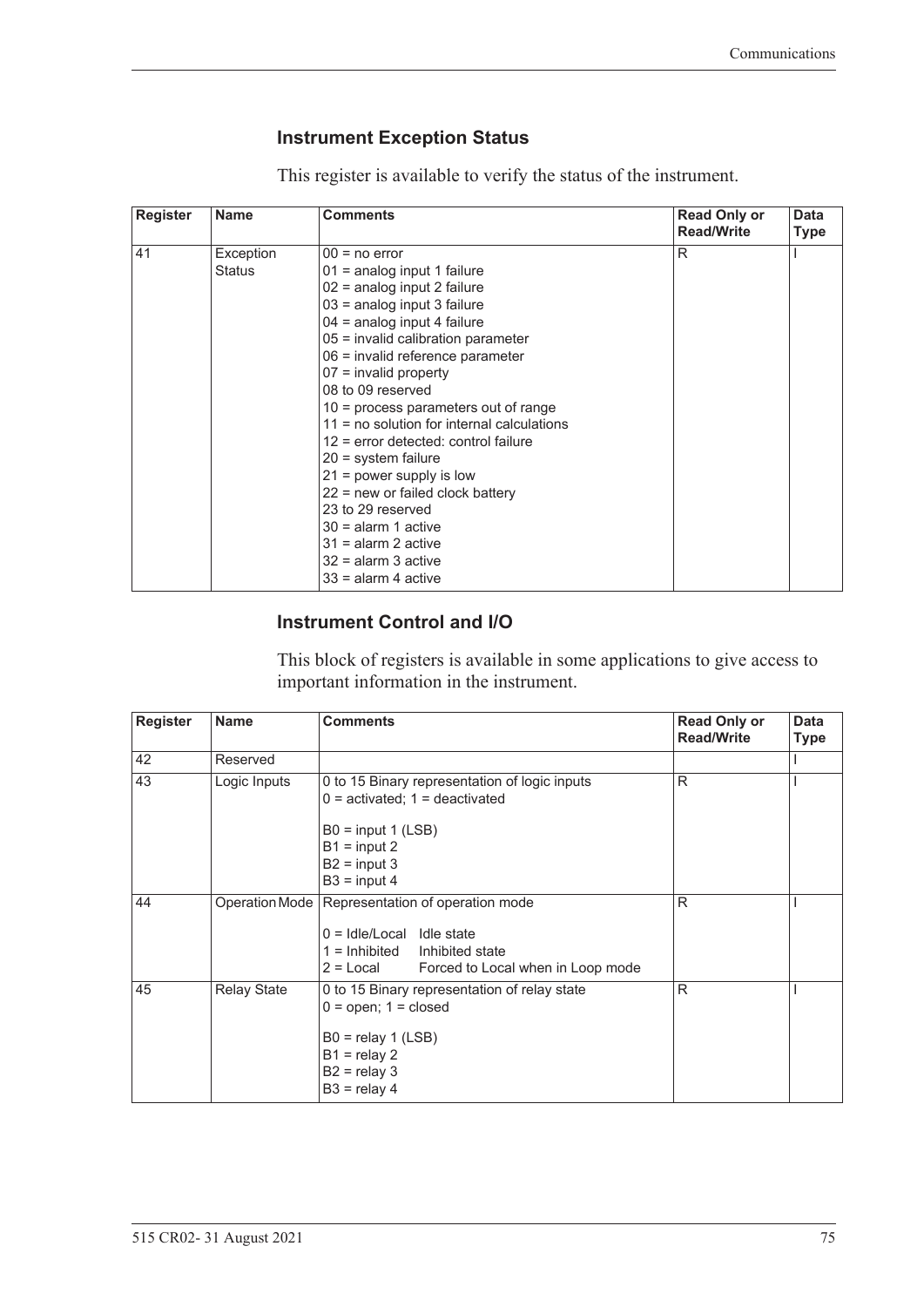| <b>Register</b> | <b>Name</b>                     | <b>Comments</b>                                                                                                                                                                                                                               | <b>Read Only or</b><br><b>Read/Write</b> | Data<br><b>Type</b> |
|-----------------|---------------------------------|-----------------------------------------------------------------------------------------------------------------------------------------------------------------------------------------------------------------------------------------------|------------------------------------------|---------------------|
| 46              | <b>Relay Control</b>            | 0 to 15 Binary representation of relay control<br>$0 =$ open; $1 =$ close<br>$B0 =$ relay 1 (LSB)<br>$B1 =$ relay 2<br>$B2 =$ relay 3<br>$B3 =$ relay 4                                                                                       | R/W                                      |                     |
| 47              | <b>Relay Control</b><br>Source  | 0 to 15 Binary representation of relay control source<br>$0 = Local$<br>- controlled by instrument operation<br>- controlled by Modbus register 46<br>$1 = RTU$<br>$B0 =$ relay 1 (LSB)<br>$B1 =$ relay 2<br>$B2 =$ relay 3<br>$B3 =$ relay 4 | R/W                                      |                     |
| 48 to 50        | Reserved                        |                                                                                                                                                                                                                                               |                                          |                     |
| 51 to 99        | Instrument<br><b>Parameters</b> | See next table for details.                                                                                                                                                                                                                   | R/W                                      | P                   |
| 101             | Analog Inp.1                    | Raw analog input data                                                                                                                                                                                                                         | R.                                       | P                   |
| 103             | Analog Inp.2                    | 4-20mA inputs are read in Amperes                                                                                                                                                                                                             | R                                        | P                   |
| 105             | Analog Inp.3                    | 0-5V or 1-5V inputs are read in Volts<br>RTD inputs are read in degrees Kelvin                                                                                                                                                                | R                                        | P                   |
| 107             | Analog Inp.4                    | Unused inputs are configured as 4-20mA                                                                                                                                                                                                        | R                                        | P                   |

# **Instrument Configuration Parameters**

This block of registers is available in applications to give access to some important instrument parameters (i.e. target setpoint, etc).

The usage of these parameters can be dependent on other instrument settings. For full description, please refer to the 'Modbus Accessible Parameters' in **[Parameters](#page-54-0)** on page 45.

| <b>Register</b> | <b>Name</b>                  | <b>Comments</b> | Read Only or Data<br><b>Read/Write</b> | <b>Type</b> |
|-----------------|------------------------------|-----------------|----------------------------------------|-------------|
| 51              | Loop Control Output Setpoint |                 | IR/W                                   |             |
| 53              | Loop Flowrate Setpoint       |                 | IR/W                                   | D           |
| 55              | Loop Ratio Setpoint          |                 | l R/W                                  |             |
| 57 to 99        | l Reserved                   |                 | IR/W                                   | ▫           |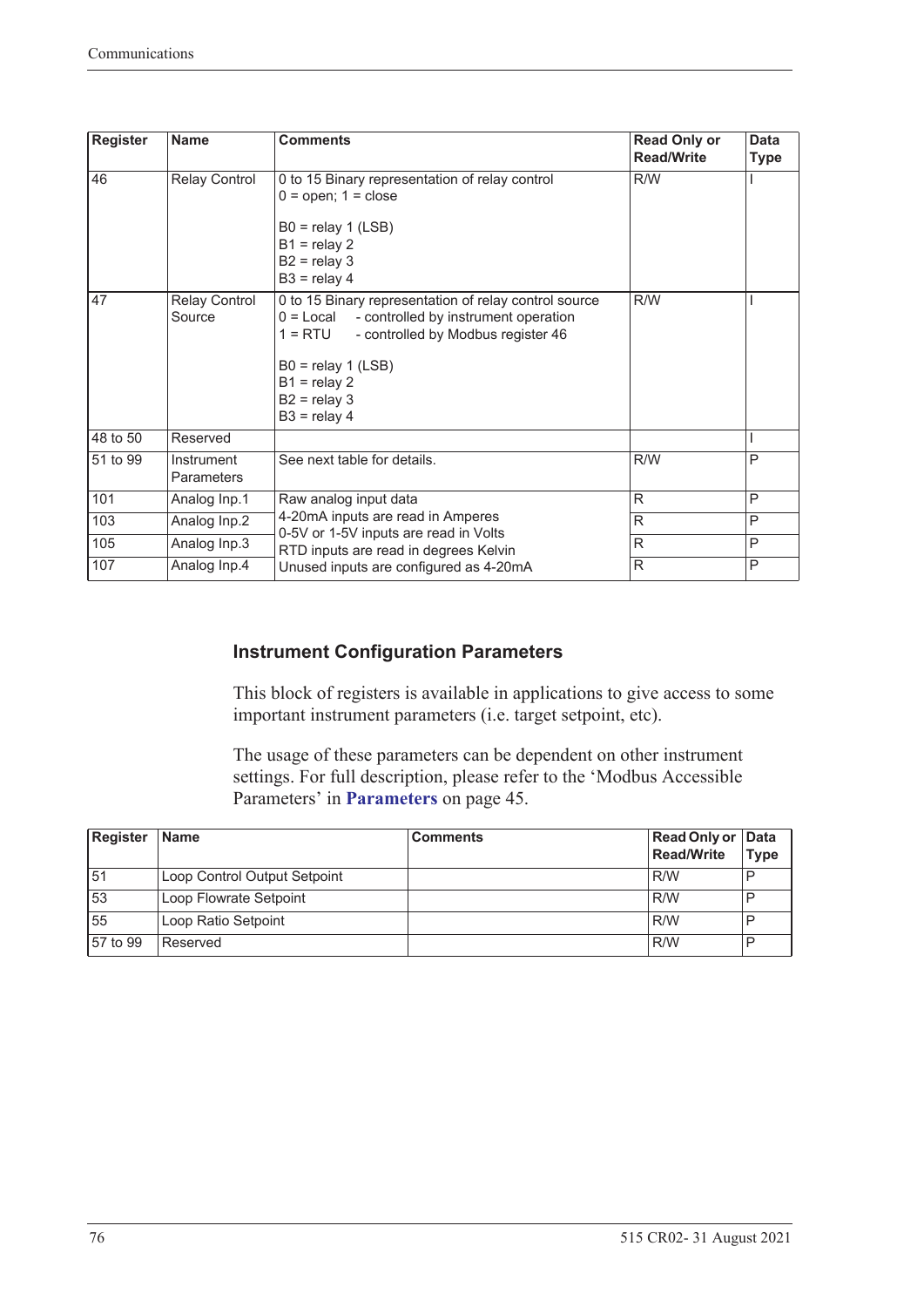# <span id="page-86-0"></span>**Printer Protocol**

<span id="page-86-2"></span>A printer protocol is available in the 500 Series. It provides the ability to print out live data, individual logged data and to do some report-style printing of logged data. The method of printing these and the format of the printouts is described below.

**Note:** Printer output is only available if the Real Time Clock option is fitted.

The selection of Printer Protocol can be made for the Communications Protocol options for the RS232 or RS485 port. A list of log report types and printer types available at the end of the TM-LOG calibration menu.

## <span id="page-86-3"></span>**Report Types**

The list of report types is as follows:

- REP-01 Hourly Logs Report
- **•** REP-02 Daily Logs Report
- **•** REP-03 Weekly Logs Report
- **•** REP-04 Monthly Logs Report
- **•** REP-05 Yearly Logs Report
- REP-06 Previous Day Hourly Logs (0Hr 23Hr, minimum 48 hourly logs required)

The number of logs printed in each report is determined by the value programmed for each timebase in the TM-LOG menu.

# <span id="page-86-4"></span>**Printer Types**

The list of available printers is as follows:

- PRN-01 Generic computer printer
- **•** PRN-02 Generic roll printer (printing first line first)
- **•** PRN-03 Slip Printer TM295
- **•** PRN-04 Label (roll) printer Citizen CMP30L

### <span id="page-86-1"></span>**Customizing a Printout**

A customized printout can be provided which can have up to 4 header lines and 3 footer lines. It is also possible to include or exclude certain main menu items on the printout. If any customizing of the printout is required discuss this with the distributor.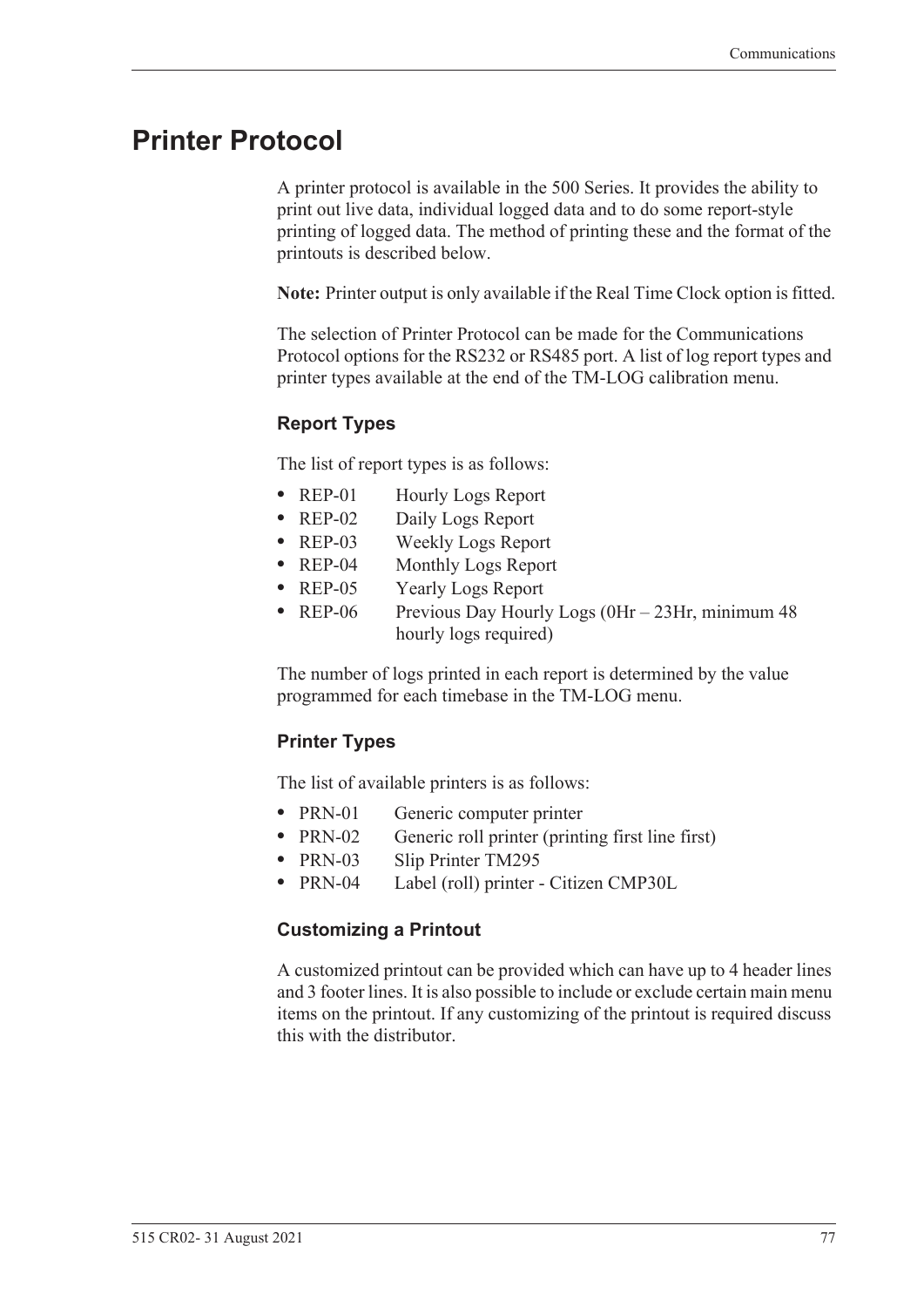# <span id="page-87-1"></span>**Types of Printouts**

#### <span id="page-87-0"></span>**Live Data**

The RESET key, when in main menu, is shared as the PRINT key if the printer protocol has been selected. A printout will be initiated whenever this key is pressed. If printing is not required, do not select printer protocol.

The format of this printout will be:

*Custom Header Lines*

*Current Docket No.* 

*Instrument Serial No. & Tag*

| Current Date & Time & Status                                                   |                              |                                         |                                                                                   |
|--------------------------------------------------------------------------------|------------------------------|-----------------------------------------|-----------------------------------------------------------------------------------|
| <b>Total Variable</b><br><b>Total Variable</b><br>Variable<br>Variable<br>etc. | unit<br>unit<br>unit<br>unit | value<br>value $(ac)$<br>value<br>value | $\langle$ Resettable total first $\rangle$<br>$\leq$ Accumulated total second $>$ |
| <b>Custom Footer Lines</b>                                                     |                              |                                         | $\leq$ separation line $>$                                                        |

(Note that blank header and footer lines are not printed).

### **Docket Number**

The docket number that appears on the live data printout indicates the print number. This number is cleared when the Accumulated totals are reset. If the Reset Mode is set for Delayed, where a print can be generated without resetting the non-accumulated totals, an additional number in brackets will be shown that indicates the number of prints since the last reset. i.e.

*DOCKET No. 000256 (000036)*

#### **Instrument Serial Number and Unit Tag**

The instrument serial number and unit tag is the same as the information shown in the Model Info menu. For more details refer to **[Model](#page-38-0)  [Information](#page-38-0)** on page 29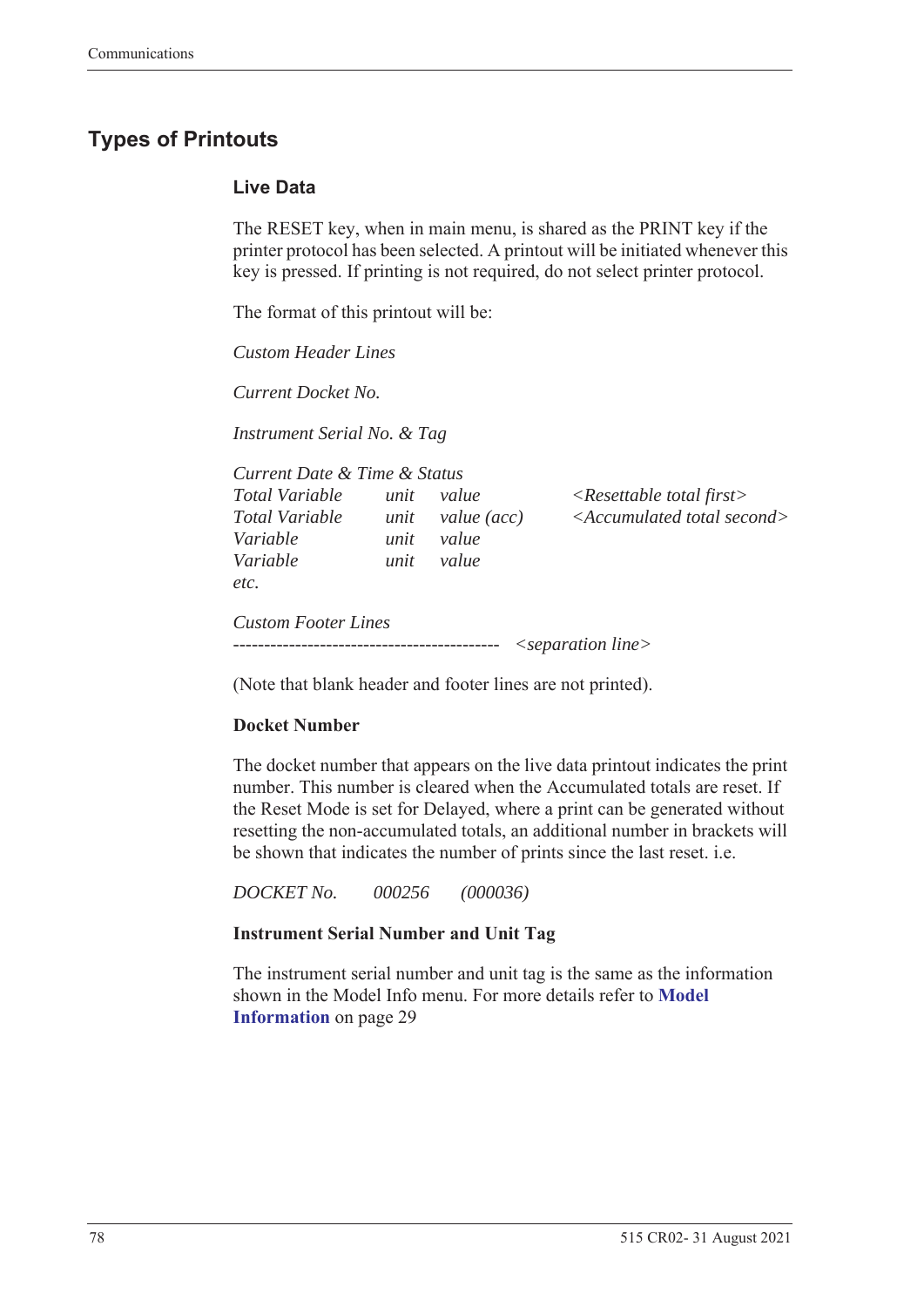## <span id="page-88-0"></span>**Individual Log Data**

When in the Log Menu and while holding the DISPLAY key to view the data of the log of interest the RESET key can be pressed to initiate a printout of that log entry. The printout will have the time and date stamp corresponding to when the log was taken. After the print has been initiated there will be the opportunity to scroll to view another log entry and print again.

Since in each log entry all totals are stored as the Accumulated value, the printout will not have any resettable totals. The format of the printout with this exception is the same as the LIVE DATA printout:

*Custom Header Lines*

*Instrument Serial No. & Tag*

| Log Date & Time & Status   |      |       |                                        |
|----------------------------|------|-------|----------------------------------------|
| Variable                   | unit | value | $\langle$ example: total as Accum only |
| Variable                   | unit | value |                                        |
| etc.                       |      |       |                                        |
| <b>Custom Footer Lines</b> |      |       |                                        |

*-------------------------------------------- <separation line>*

# <span id="page-88-1"></span>**Log Report Printing**

As there is the likelihood that the reports can be of a considerable length it is strongly recommended that only the 80 Column printer with Z fold (tractor feed) paper be used. This is just as much for the memory storage of the printer as it is for reliable paper supply.

There is a HOLD.SET REPORT PRINT prompt under the main menu with the ability to print the pre-selected type of report. Pressing and holding the SET key for two seconds will initiate the printout. Any of the Log Reports will have the following format:

*Custom Header Lines*

*Title of Report*  $\langle$  *internally set, indicates report type>* 

*Current Date & Time Instrument Serial No. & Tag*

*-------------------------------------------- <separation line> Log No. Date & Time & Status Variable unit value <example: total as Accum only> Variable unit value etc.*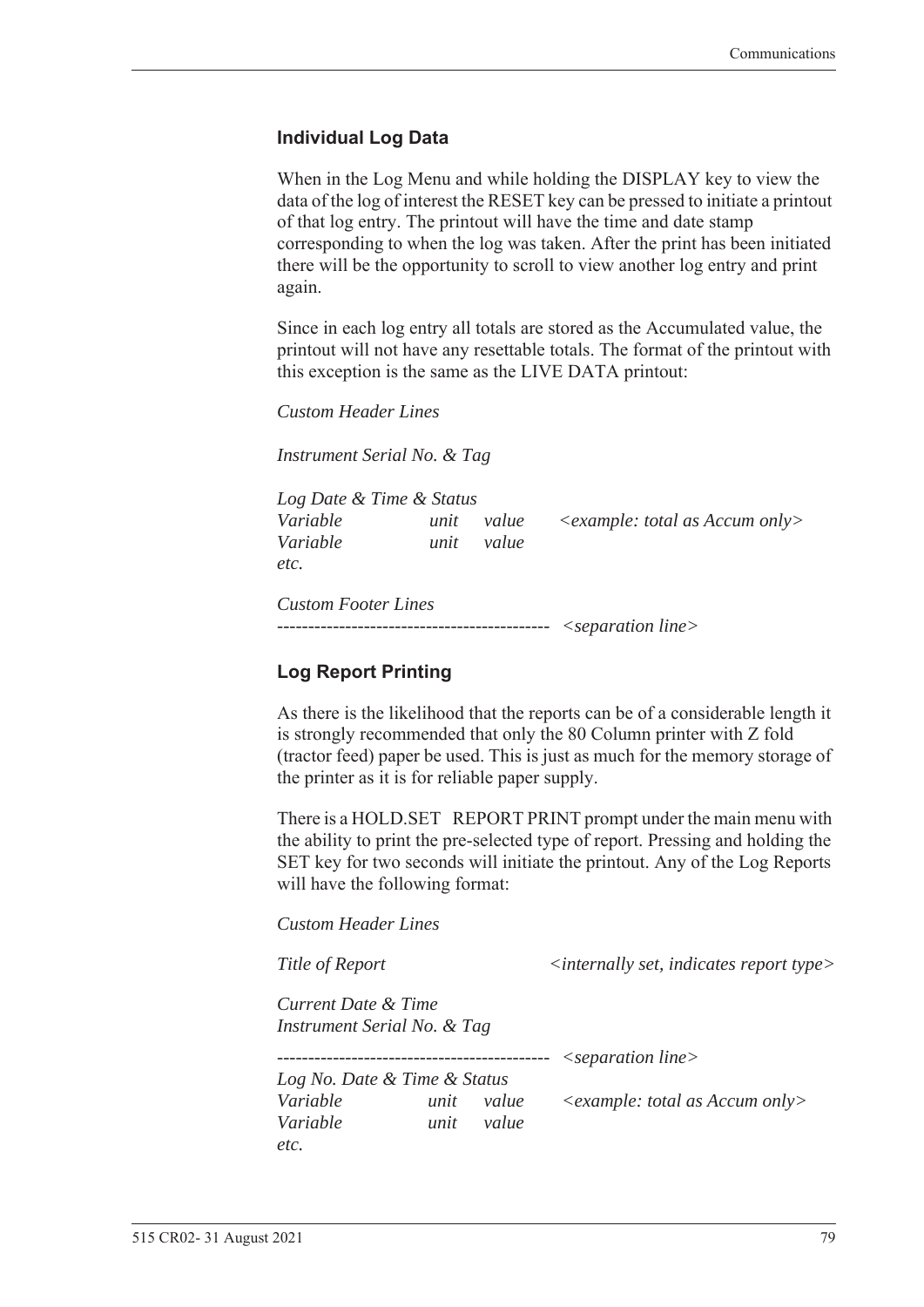|                              |                                     | --------- | $\leq$ separation line $>$              |
|------------------------------|-------------------------------------|-----------|-----------------------------------------|
| Log No. Date & Time & Status |                                     |           |                                         |
| Variable                     | unit                                | value     | $\leq$ example: total as Accum only $>$ |
| Variable                     | unit                                | value     |                                         |
| etc.                         |                                     |           |                                         |
|                              | ----------------------------------- |           | $\leq$ separation line $>$              |
| Log No. Date & Time & Status |                                     |           |                                         |
| Variable                     | unit                                | value     | $\leq$ example: total as Accum only $>$ |
| Variable                     | unit                                | value     |                                         |
| etc.                         |                                     |           |                                         |
| <b>Custom Footer Lines</b>   |                                     |           |                                         |

*-------------------------------------------- <separation line>*

Reports such as "All Hourly Logs" will print in the historical order, and for those logs that have no data (e.g. unit was powered off at the time) the print will show "Data not available", i.e.

| Log No. Date & Time & Status |                                     |       |                                      |
|------------------------------|-------------------------------------|-------|--------------------------------------|
| Variable                     | unit                                | value | $\leq$ example: total as Accum only> |
| Variable                     | unit                                | value |                                      |
| etc.                         |                                     |       |                                      |
|                              | ----------------------------------- |       | $\leq$ separation line $>$           |
| Log No. Data Not Available   |                                     |       |                                      |
|                              |                                     |       | $\leq$ separation line $>$           |
| Log No. Date & Time & Status |                                     |       |                                      |
| Variable                     | unit                                | value | $\leq$ example: total as Accum only> |
| Variable                     | unit                                | value |                                      |
| etc.                         |                                     |       |                                      |

If the unit is programmed for 0 logs for a particular time base then the report for that time base will only consist of the header and ID information and a "Data Not Available" message. Likewise for the 0Hr to 23Hr report to print the complete report there must be a minimum of 48 hourly logs programmed otherwise "Data Not Available" will be printed for the missing logs.

*Custom Header Lines*

*Title of Report*

*Current Date & Time Instrument Serial No. & Tag*

*Data Not Available Custom Footer Lines -------------------------------------------- <separation line>*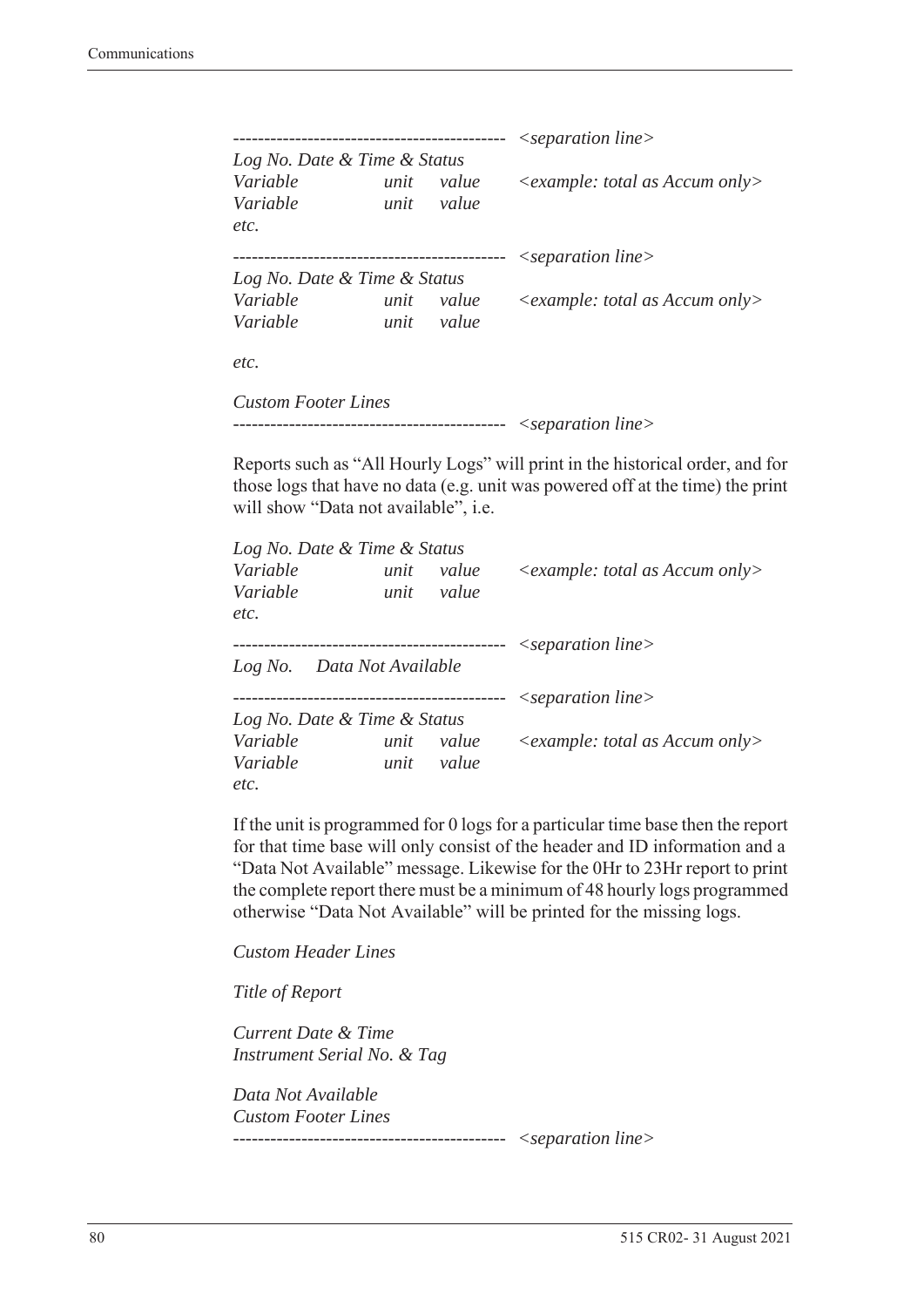# <span id="page-90-0"></span>**Printer Data Control**

Some printers have limited data buffers and are therefore unable to collect all the print data being transmitted. The 500 Series has the capability of software handshaking. The Xon/Xoff characters can be used by any of the printer types to control the flow of data to ensure that data is not lost.

Some printers will also transmit an Xoff character in response to other events such as the printer being off-line, the print head not engaged or the power being removed. The specific behaviour of the printer being used should be noted.

# <span id="page-90-1"></span>**Error Messages**

There are two printer error messages that can be displayed.

### **PAPER OUT**

This message is related to the Printer Type PRN-03 TM295 Slip printer. It is standard procedure with this printer to check for paper status before printing. If a print is attempted but there is no paper the PAPER OUT message will be scrolled. The instrument will continue to poll the printer for paper and if paper is detected before a communications timeout expires the print will commence.

# **COMMS TIMEOUT**

This message is relevant for all printer types and will be activated for the following conditions.

1. If the flow of data is stopped due to software or hardware handshaking and is not allowed to resume before the communications timeout.

2. If Printer Type is PRN-03 Slip printer and a paper status is requested but no response is received within the timeout period.

3. Paper Out has been detected for Printer Type PRN-03 but no paper is inserted within the timeout period.

When a communications timeout error has been activated the message COMMS TIMEOUT will be scrolled once, the request to print will be cleared and the instrument will return to its normal mode.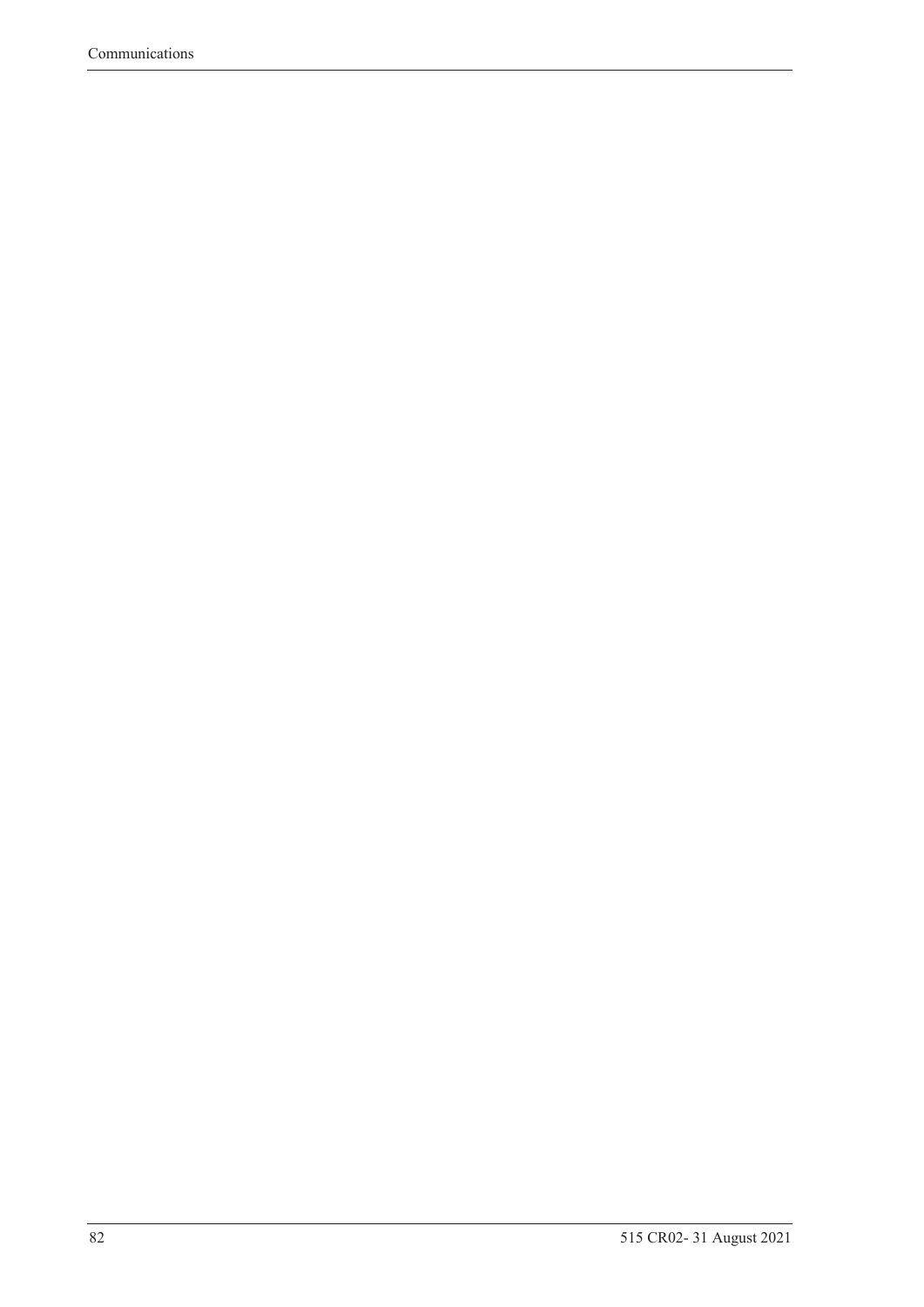# <span id="page-92-1"></span>**Appendix A Glossary**

<span id="page-92-0"></span>

| <b>500-PM</b><br><b>Software</b>       | The 500 Series Program Manager (500-PM software) is a Windows based<br>program that is freely available from the download section of the Contrec<br>website. The program is a comprehensive configuration tool and resource<br>centre that can be used to tailor an instrument to suit specific application<br>needs including program settings, units of measurement, custom tags/text,<br>access levels and more. Custom versions can be saved and configuration<br>reports generated as a PDF. |
|----------------------------------------|---------------------------------------------------------------------------------------------------------------------------------------------------------------------------------------------------------------------------------------------------------------------------------------------------------------------------------------------------------------------------------------------------------------------------------------------------------------------------------------------------|
| <b>ASCII</b>                           | American Standard Code for Information Interchange. For the ASCII<br>protocol, the instrument receives and transmits messages in ASCII, with all<br>command strings to the instrument terminated by a carriage return. Replies<br>from the instrument are terminated with a line-feed and a carriage-return.                                                                                                                                                                                      |
| <b>Modbus RTU</b>                      | The Modbus protocol is a message structure for communications between<br>controllers and devices regardless of the type of network. In RTU (remote<br>terminal unit) mode, each 8-bit byte in a message contains two 4-bit<br>hexadecimal characters. This mode has greater character density than<br>ASCII and allows better data throughput than ASCII for the same baud rate.                                                                                                                  |
| <b>Normalised</b><br>Input             | A normalised input ranges from 0 to 1.000. For 4-20 mA input, the signal is<br>set to 0 at 4mA and the signal is set to 1.000 at 20mA.                                                                                                                                                                                                                                                                                                                                                            |
| <b>Passive Output</b><br><b>Signal</b> | Requires an external power supply.                                                                                                                                                                                                                                                                                                                                                                                                                                                                |
| Watchdog<br>Timer (WTD)                | The WDT is used to monitor the activity of the micro processor and will<br>force a reboot if the micro processor stops, while power is applied, due to<br>any internal or external influences.                                                                                                                                                                                                                                                                                                    |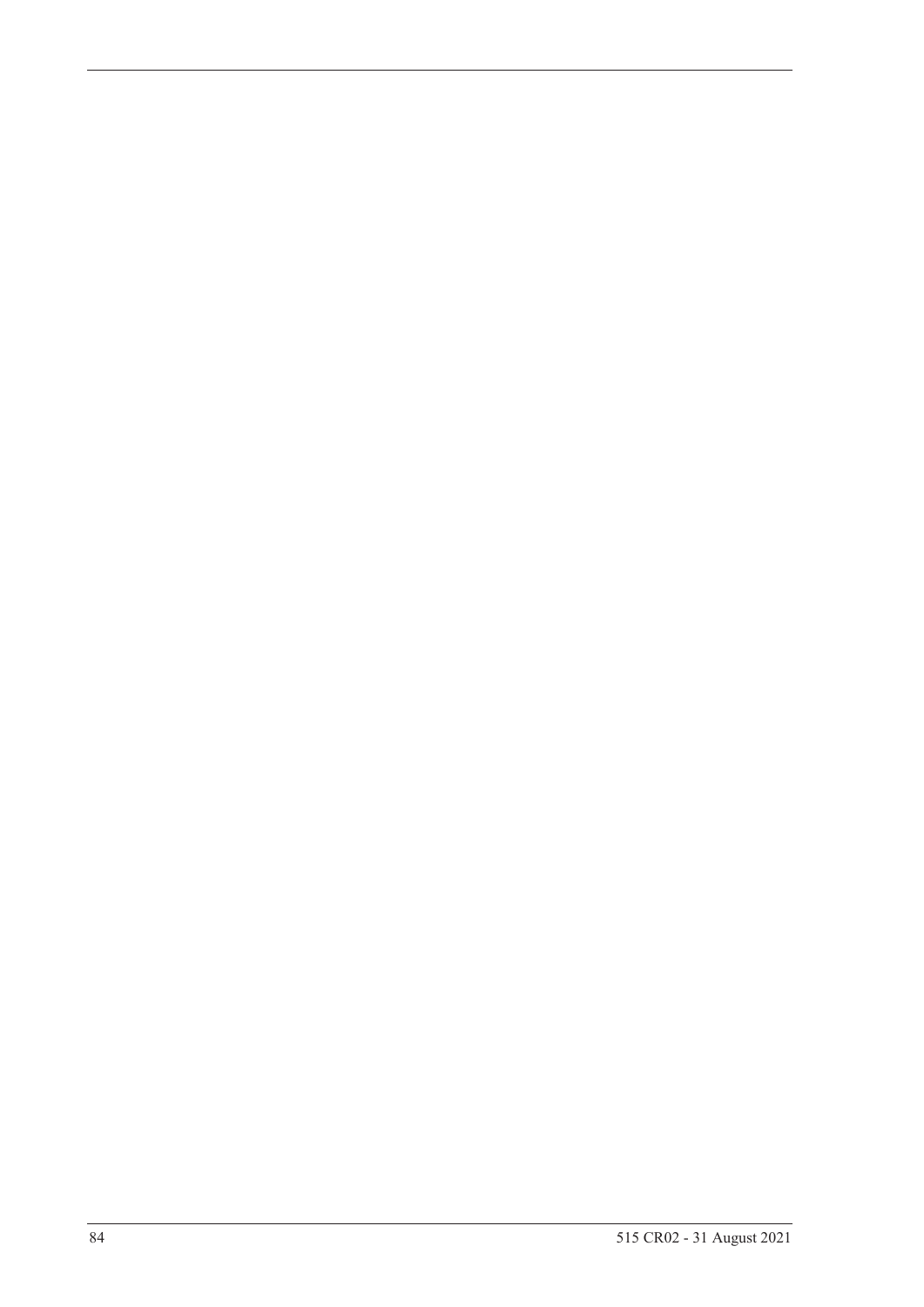# <span id="page-94-1"></span>**Appendix B Model Numbers**

# <span id="page-94-0"></span>**Product Codes**

| <b>Model</b>                                                         | <b>Supplementary Code</b> |              |                |   |                                                                      |                               |         | <b>Description</b>                                                                                                                                    |  |  |
|----------------------------------------------------------------------|---------------------------|--------------|----------------|---|----------------------------------------------------------------------|-------------------------------|---------|-------------------------------------------------------------------------------------------------------------------------------------------------------|--|--|
| 515                                                                  |                           |              |                |   |                                                                      |                               | $-CR02$ |                                                                                                                                                       |  |  |
|                                                                      | $\mathbf{1}$              |              |                |   |                                                                      |                               |         | Panel mount enclosure                                                                                                                                 |  |  |
|                                                                      | $\overline{2}$            |              |                |   |                                                                      |                               |         | Field mount enclosure (NEMA 4X / IP66)                                                                                                                |  |  |
| <b>Enclosure</b>                                                     | 3/5                       |              |                |   |                                                                      |                               |         | Explosion proof Ex d (IECEx/ATEX), metric glands<br>(5 specifies heater)                                                                              |  |  |
|                                                                      | 4/6                       |              |                |   |                                                                      |                               |         | Explosion proof Ex d (CSA), NPT glands<br>(6 specifies heater)                                                                                        |  |  |
|                                                                      |                           | 0            |                |   |                                                                      |                               |         | 4 logic inputs, 1 isolated output, 2 relays (only relay type 1 is<br>available), RS232 (DB9) communication port                                       |  |  |
| <b>Output Options</b>                                                |                           | $\mathbf{1}$ |                |   |                                                                      |                               |         | 4 logic inputs, 2 isolated outputs, 4 relays, real-time clock<br>data logging, RS232 (DB9) and RS485 communication ports                              |  |  |
|                                                                      |                           | 2/3          |                |   |                                                                      |                               |         | 4 logic inputs, 2 isolated outputs, 4 relays, real-time clock<br>data logging, RS232 (DB9) and Ethernet/RF communication<br>ports (not yet available) |  |  |
| 1                                                                    |                           |              |                |   |                                                                      | Electromechanical relays only |         |                                                                                                                                                       |  |  |
| <b>Relay Type</b>                                                    |                           |              | $\overline{2}$ |   |                                                                      |                               |         | 2 electromechanical and 2 solid state relays                                                                                                          |  |  |
|                                                                      |                           |              | 3              |   |                                                                      |                               |         | Solid state relays only (not yet available)                                                                                                           |  |  |
| <b>Power Supply</b>                                                  |                           |              |                | U |                                                                      |                               |         | Inputs for 12-28VDC and 100-240 VAC, 50-60Hz<br>(Previous Models: $A = 110/120$ VAC, $E = 220/240$ VAC)                                               |  |  |
|                                                                      |                           |              |                | D |                                                                      |                               |         | Input for 12-28VDC power only                                                                                                                         |  |  |
| <b>Display Panel Options</b>                                         |                           |              |                |   | S                                                                    |                               |         | Standard option (now with backlight & LCD backup)<br>(original Full option: F, with Infra-Red comms, no longer available)                             |  |  |
| <b>PCB Protection</b>                                                |                           |              |                |   |                                                                      | C                             |         | Conformal coating - required for maximum environmental<br>operating range. Recommended to avoid damage from<br>moisture and corrosion.                |  |  |
| N                                                                    |                           |              |                |   |                                                                      |                               |         | None - suitable for IEC standard 654-1 Climatic Conditions<br>up to Class B2 (Heated and/or cooled enclosed locations)                                |  |  |
| <b>CR02</b><br><b>Application Pack Number</b>                        |                           |              |                |   | Defines the application software to be loaded into the<br>instrument |                               |         |                                                                                                                                                       |  |  |
| For example: Model No. 515.111USC<br>Displayed on the 500 Series as: |                           |              |                |   |                                                                      |                               |         | $2 - 1 - -5 -$                                                                                                                                        |  |  |
| Note: The first character represents the CPU installed               |                           |              |                |   |                                                                      |                               |         | <b>MODEL</b><br>515                                                                                                                                   |  |  |
| (factory use only). The remaining 6 characters only                  |                           |              |                |   |                                                                      |                               |         |                                                                                                                                                       |  |  |
| represent hardware that affects the operation.                       |                           |              |                |   |                                                                      |                               |         |                                                                                                                                                       |  |  |

**Note:** Example full product part number is 515.111USC-CR02 (This is the number used for placing orders).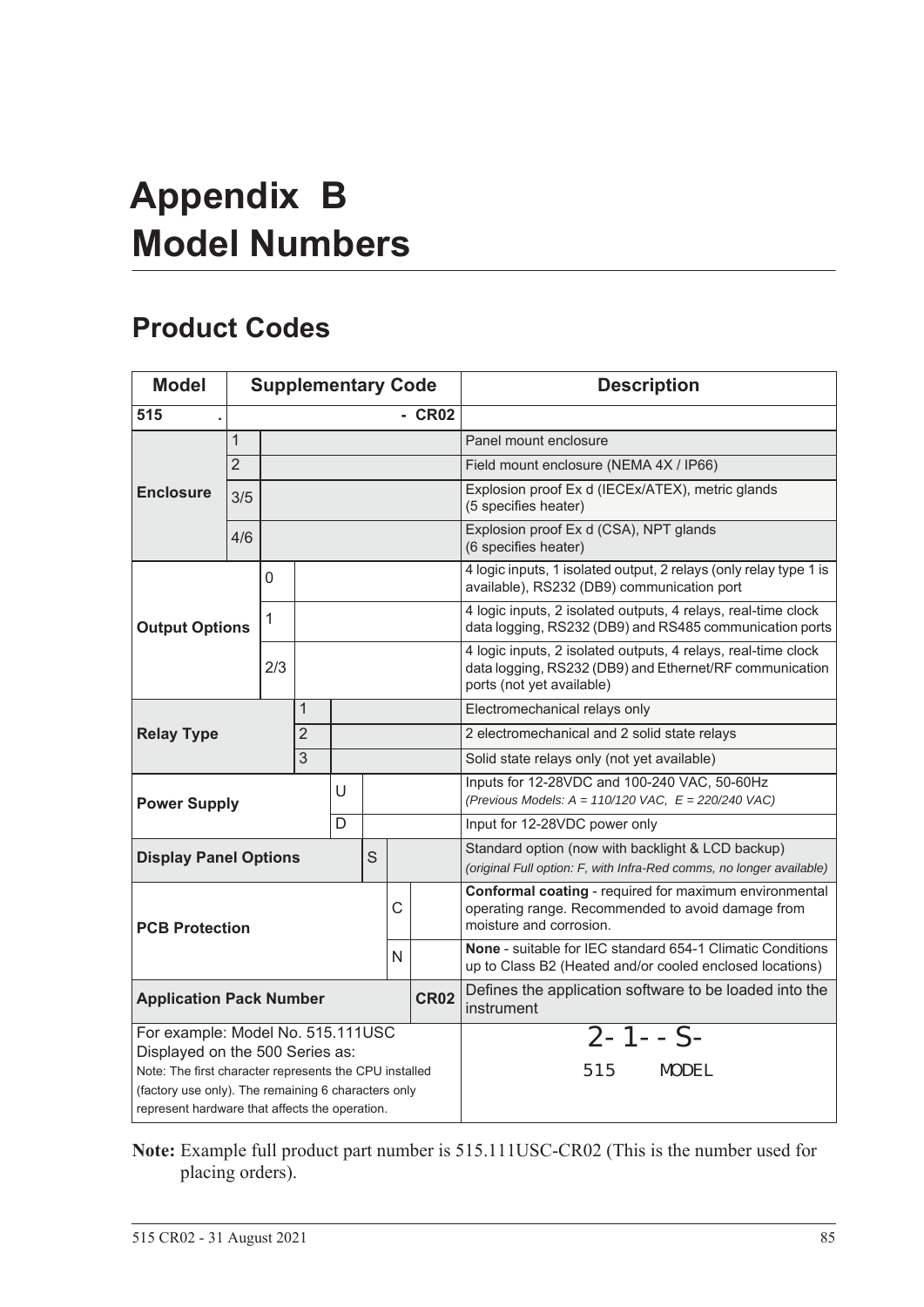# <span id="page-95-1"></span>**Custom Version Codes**

|                                         | Code   |                |                                                                                                | <b>Description</b>                            |
|-----------------------------------------|--------|----------------|------------------------------------------------------------------------------------------------|-----------------------------------------------|
|                                         | $00\,$ |                |                                                                                                | <b>Factory Default Application</b>            |
|                                         | 01     |                |                                                                                                | Contrec Systems Pty. Ltd. Melbourne Australia |
|                                         | 02     |                |                                                                                                | Contrec Limited, West Yorkshire UK            |
| <b>Origin Code</b>                      | 03     |                |                                                                                                |                                               |
| <b>Identifies</b><br><b>Distributor</b> | 04     |                |                                                                                                | Contrec - USA, LLC. Pelham AL 35124 USA       |
|                                         | 05     |                |                                                                                                | Flowquip Ltd. Halifax UK                      |
|                                         | 06     |                |                                                                                                |                                               |
|                                         | etc.   |                |                                                                                                |                                               |
|                                         |        | $\overline{0}$ |                                                                                                | English (Default)                             |
|                                         |        | $\mathbf{1}$   |                                                                                                | German                                        |
|                                         |        | $\overline{2}$ |                                                                                                | Dutch                                         |
| <b>User Language</b>                    |        | 3              |                                                                                                | French                                        |
|                                         |        | $\overline{4}$ |                                                                                                | Spanish                                       |
|                                         |        | $\overline{5}$ |                                                                                                |                                               |
|                                         |        | etc.           |                                                                                                |                                               |
|                                         |        |                | 000                                                                                            |                                               |
| <b>Distributor's Code</b><br>.<br>999   |        |                | Distributor's own choice. Possibly a code that identifies the<br>customer and the application. |                                               |
|                                         |        |                |                                                                                                |                                               |
| For example: 02 3 157                   |        |                | 023157                                                                                         |                                               |
| Displayed on the 500 Series as:         |        |                |                                                                                                | <b>CUSTOM VERS</b>                            |

# **Application Information Code**

The Application Information code is an aid for users and service personnel to determine the type of inputs that are used in a particular application. The Application Information code is displayed on the instrument as shown below.

<span id="page-95-0"></span>

The Application Information code is returned as part of a General Instrument request (as described in **[Instrument Information Request](#page-79-0)** on page 70).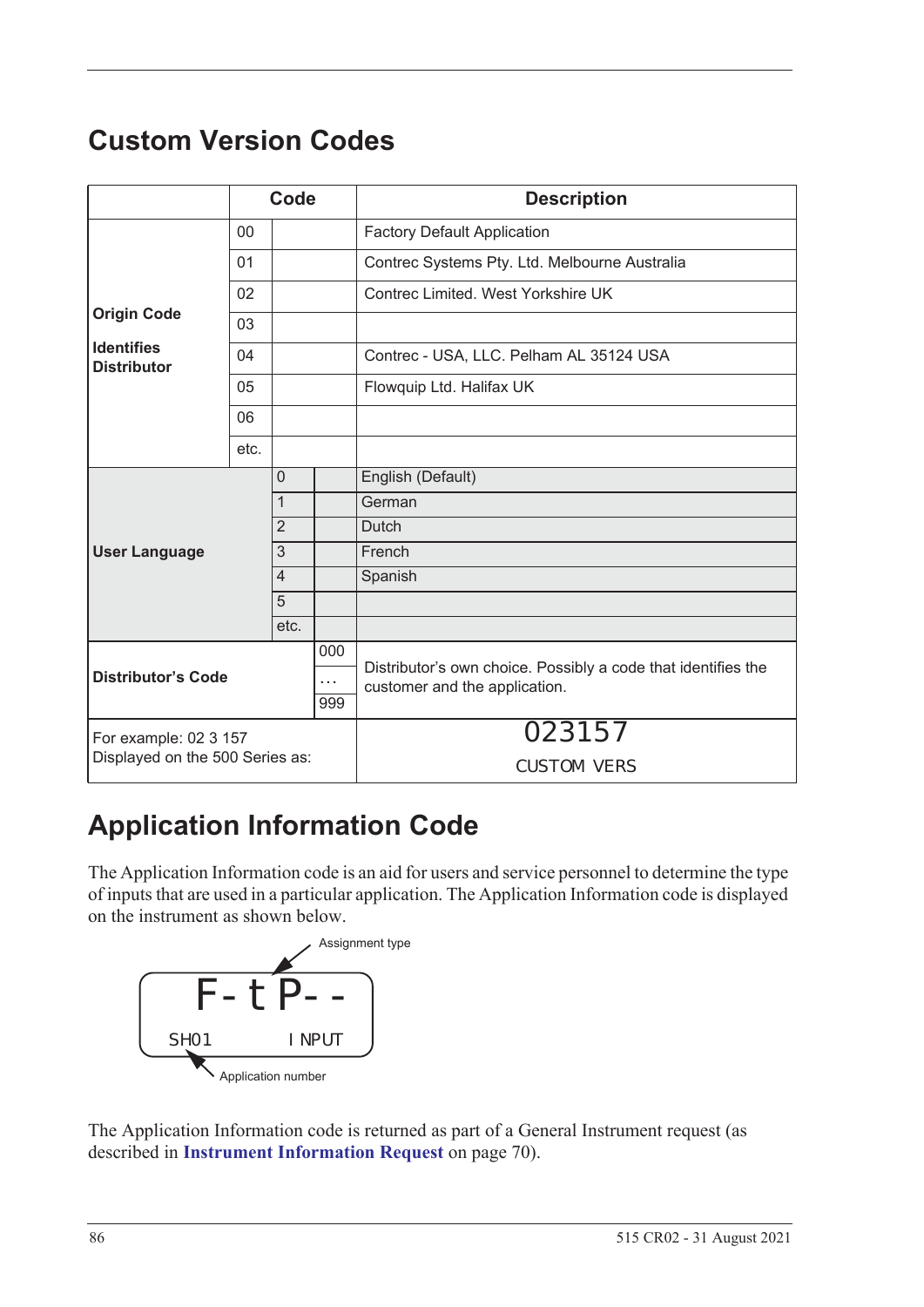The Application number identifies the application as in the following examples:

- **•** SC01 steam flow computer for frequency flow meter
- **•** GN02 natural gas flow computer for analog flow meter

The Input Assignment type indicates the physical input that is assigned to each input on the instrument. The code is made up from six characters as follows:

| FINP1   FINP2   AINP1   AINP2   AINP3   AINP4 |  |  |  |
|-----------------------------------------------|--|--|--|
|                                               |  |  |  |

The codes are as follows:

- – not used in this application
- **•** A indicates a generic analog input such as for density or level
- **•** C indicates a user code input
- d indicates a density input
- F indicates a generic flow input such as for volume or mass
- $\vdash$  indicates a high flow input for stacked inputs
- L indicates a low flow input for stacked inputs
- **•** P indicates a pressure input
- q indicates a quadrature input
- t indicates a temperature input.

For example,  $F - tP - -$  is an instrument with FINP1 (frequency input 1) assigned to a flow input, AINP1 assigned to a temperature input and AINP2 assigned as a pressure input. The other inputs are not used.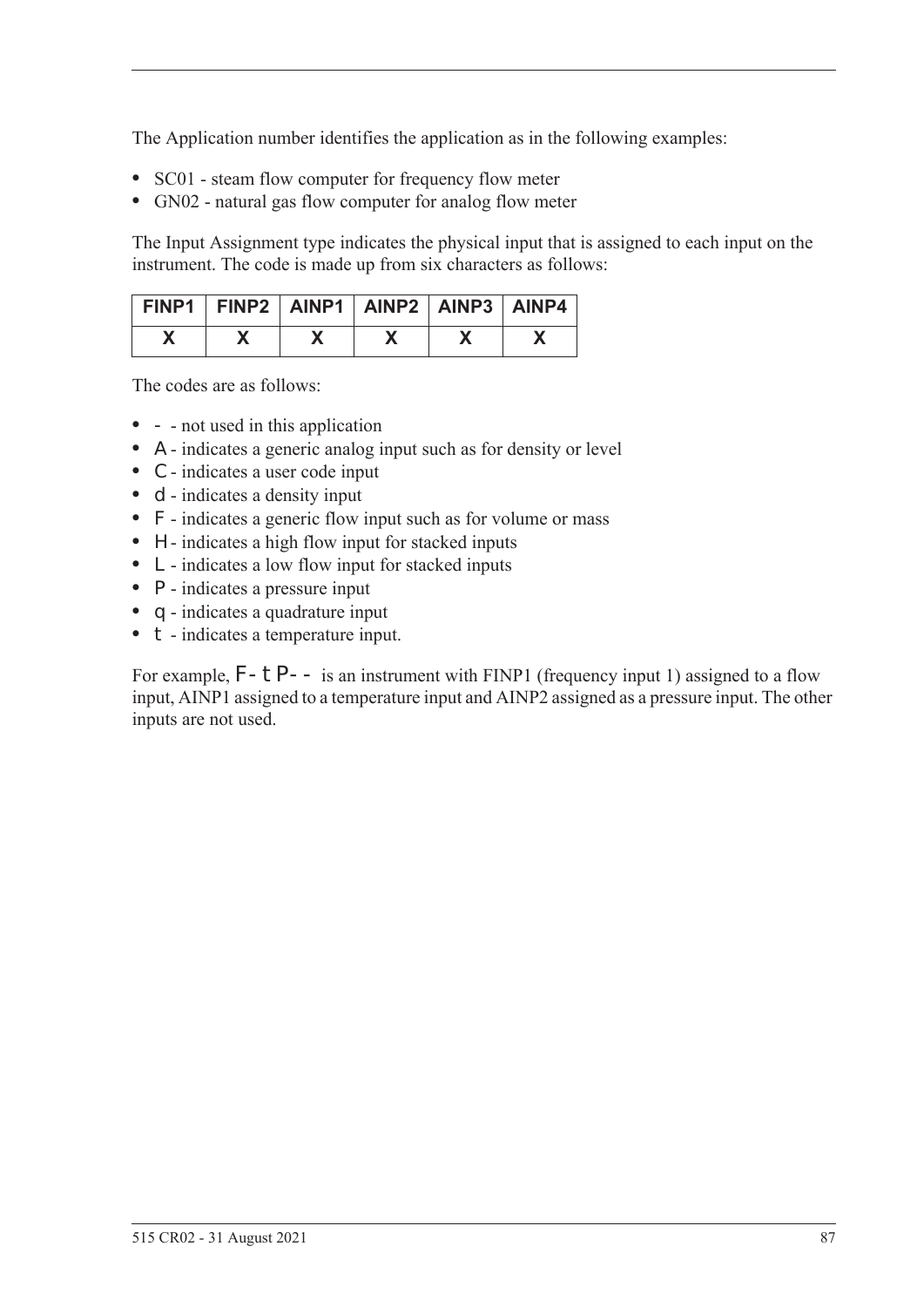# <span id="page-97-0"></span>**Appendix C Ethernet Port & Setup**

# **Ethernet Port**

The optional Ethernet port simplifies the communication network and avoids the need for an external 3rd party Serial to Ethernet converter. It allows communications via an existing Ethernet network. In some installations you will need to speak with your network (IT) administrator in order to correctly set up your network. Applications, such as DataMod (available via Contrec), can communicate over the Ethernet network to perform remote monitoring and Data Logging operations.

Within the instrument's calibration menus the Ethernet port uses the settings for the RS-485 port that need to match a supplied Ethernet unit as follows:

- **•** Protocol: RTU
- **•** Baud Rate: 19200
- **•** Data Bits: 8
- **•** Parity: Even
- **•** Stop Bits: 1

Data mapping follows the same convention applied to Modbus registers.

# **Connecting 515 Ethernet to Networks/Routers**

Ethernet 515s are set as default to DHCP (Dynamic Host Configuration Protocol), which should allow your network/router to automatically find and assign an IP address to the instrument (providing there are addresses available). If your network cannot locate the instrument you may need to run the 'Digi Discovery' tool (Contrec guide available on request) or enter the Ethernet module's MAC address within your router settings. If required, the instrument can also be set to a static IP address, however it is strongly advised that only IT competent persons access and edit site network and 515 Ethernet settings. All Ethernet instruments are supplied with the Ethernet module MAC address printed on the outside of the enclosure and also printed directly onto the Ethernet Module itself (the Option card would need to be removed to view the physical Digi Ethernet module).

Contrec Limited will not be held responsible for any changes made to customer router and network settings. Further guides on how to access the module settings and discovering IP address' can be supplied upon request.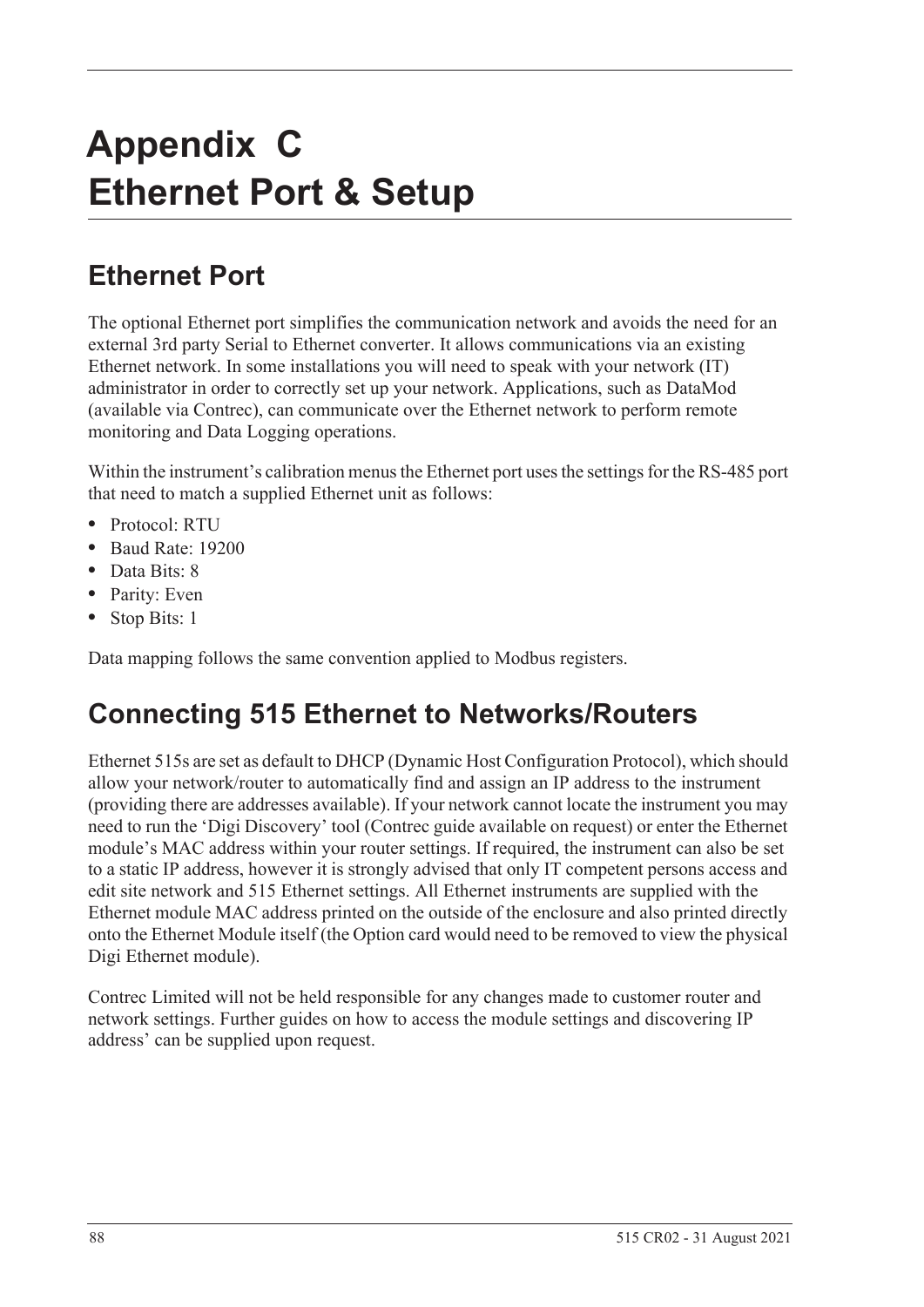# **Connecting DataMod via Ethernet**

Using the IP address that you or the network/router has assigned to the 515 instrument, enter this into the **Host Name / IPv4 Address** tab within DataMod's Modbus Connection Settings as per [Figure 20.](#page-98-0)

Ensure all other settings are correct as per the **Datamod User Guide** and the **515 Ethernet Guide - Establishing a Connection to Datamod**. Both of these documents are available from Contrec on request.

| Transmission Mode-                                  |                 |                     |                      |
|-----------------------------------------------------|-----------------|---------------------|----------------------|
| C RTU Serial                                        | <b>C</b> TCP/IP |                     | C RTU over TCP/IP    |
| -RTU Serial Settings-                               |                 |                     |                      |
| Serial Port:                                        |                 | Baud Rate (bps):    |                      |
| COM <sub>1</sub>                                    |                 | 19200               | $\blacktriangledown$ |
| -Data Bits-<br>C 7 bits C 8 bits                    |                 | -Parity-<br>C None  |                      |
| -Stop Bits-                                         |                 | $C$ Odd             |                      |
| $C$ 1 bit $C$ 2 bits                                |                 | $G$ Even            |                      |
| TCP/IP Settings<br>Host Name / IPv4 Address:        |                 |                     | Port:                |
| 192.168.0.7                                         |                 |                     | 502                  |
| Receive Timeout (sec): 2<br><b>Maximum Retries:</b> | 12              | Slave Unit Address: | 1                    |
|                                                     |                 | ,                   | Cancel               |

<span id="page-98-0"></span>*Figure 20 DataMod - Modbus Connection Settings*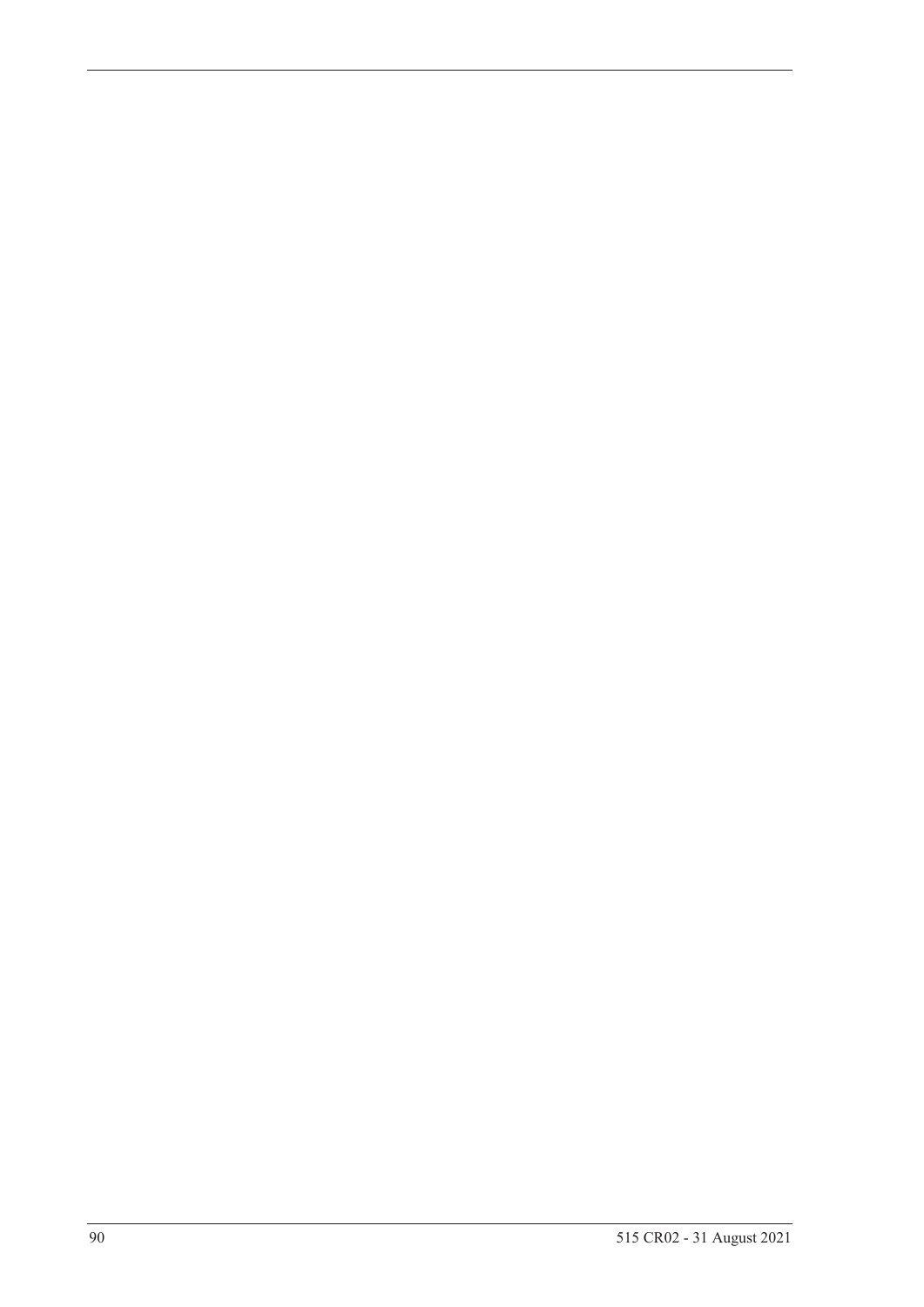# **Index**

#### **Numerics**

0-5V inpu[t 13](#page-22-0) 4-20mA input [13](#page-22-1) output [15](#page-24-0) 500 Series Program Manage[r 4](#page-13-0) 500-PM software [4,](#page-13-0) [83](#page-92-0)

# **A**

ACCUM ke[y 24](#page-33-0) address, instrumen[t 66](#page-75-0) alarm connection [17](#page-26-0) dela[y 53](#page-62-1) equipment failur[e 52](#page-61-0) hysteresi[s 53](#page-62-2) relays [52](#page-61-1) setpoin[t 53](#page-62-3) alarms menu [52](#page-61-2) analog input connection[s 13](#page-22-2) scalin[g 2](#page-11-0) application cod[e 86](#page-95-0) approvals [4](#page-13-1) FCC Declaration [5](#page-14-0) ASCII protoco[l 65](#page-74-0)

# **B**

back panel [10](#page-19-0) backup program [41](#page-50-0) Program Manage[r 41](#page-50-1) basic men[u 26](#page-35-0) battery faile[d 61](#page-70-0) lif[e 55](#page-64-1) ne[w 61](#page-70-0) battery replacemen[t 21](#page-30-0) battery typ[e 21](#page-30-1) baud rat[e 54](#page-63-0)

# **C**

CAL switch-protected parameter [37](#page-46-0)

calibration backup, reports [41](#page-50-0) menu [42](#page-51-0) set mode [38](#page-47-0) view mode [38](#page-47-1) cleaning [9](#page-18-0) clock batter[y 55](#page-64-1) date format [56](#page-65-0) real-tim[e 55](#page-64-2) codes application information [86](#page-95-0) customer versio[n 86](#page-95-1) exception [75](#page-84-1) product numbe[r 85](#page-94-0) comm port COM-1 RS-232 [63](#page-72-1) COM-2 RS-485 [64](#page-73-1) communication connection[s 19](#page-28-0) protocols [65](#page-74-1) communication[s 3,](#page-12-0) [63](#page-72-2) menu [53](#page-62-4) connections alar[m 17](#page-26-0) communication [63](#page-72-3) communication[s 19](#page-28-0) electrical [10](#page-19-1) input [13](#page-22-3) mains [20](#page-29-0) output [15](#page-24-1) control loop tuning [33](#page-42-0) control mode[s 30](#page-39-0) customer version codes [86](#page-95-1) customizing a printout [77](#page-86-1)

# **D**

daily logging [56](#page-65-1) data log viewing [27](#page-36-0)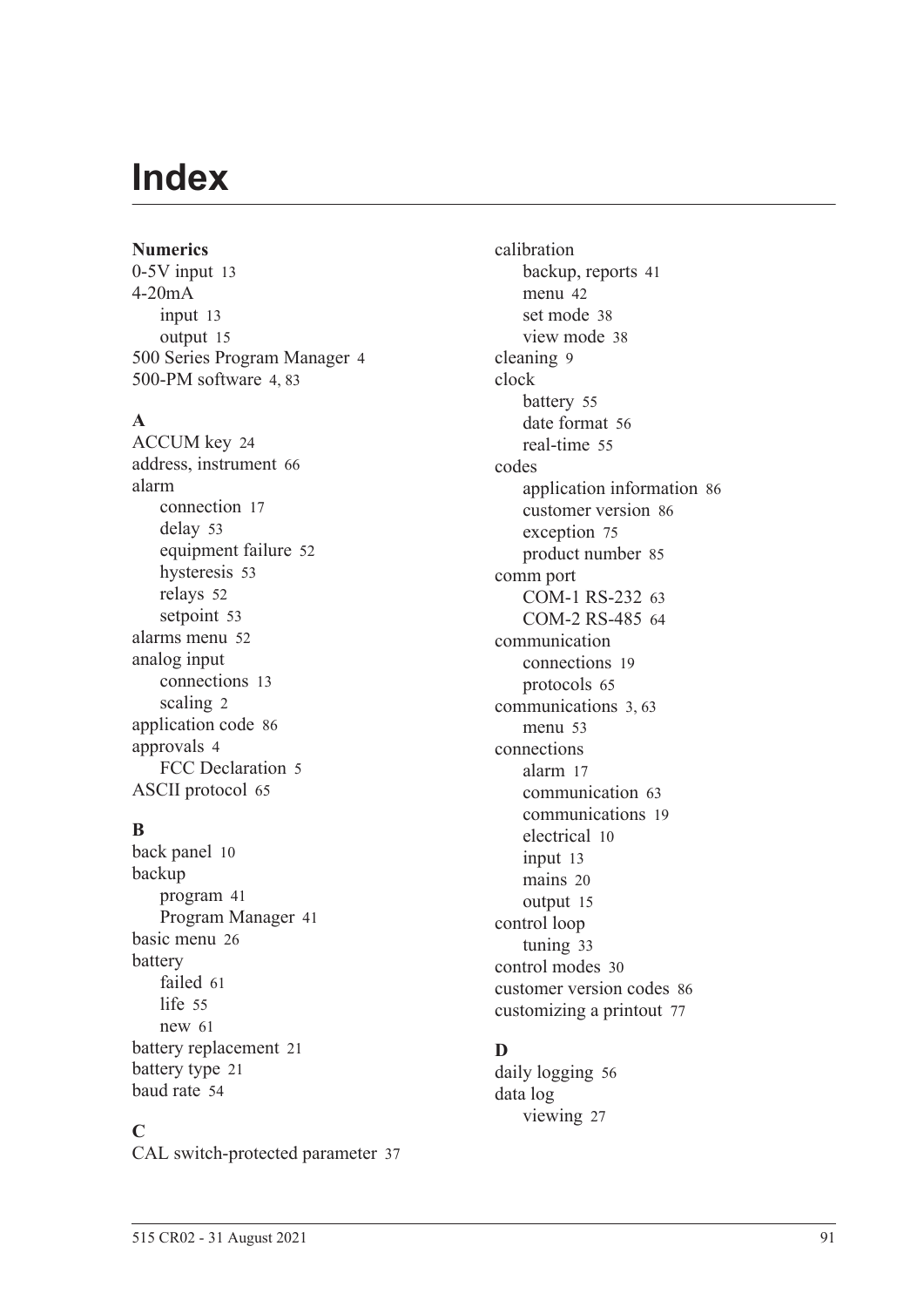data logging daily [56](#page-65-1) hourl[y 56](#page-65-2) monthly [56](#page-65-3) weekl[y 56](#page-65-4) yearly [56](#page-65-5) date format [56](#page-65-0) declaration FCC [5](#page-14-0) decontamination [9](#page-18-0) default tota[l 23](#page-32-0) default variable [23](#page-32-0) delay, alar[m 53](#page-62-1) detail men[u 26](#page-35-0) disconnection device [20](#page-29-1) display specifications [7](#page-16-0) timeout mod[e 58](#page-67-0) timeout time [58](#page-67-1) DISPLAY key [24,](#page-33-1) [25](#page-34-0) display-only parameter [37](#page-46-1)

# **E**

earthin[g 20](#page-29-2) electrical connections [10](#page-19-1) equipment failure alarm [52](#page-61-0) error message[s 61](#page-70-1) Ethernet COM-2 por[t 20,](#page-29-3) [64](#page-73-2) exception codes [75](#page-84-1) Exception Status [67](#page-76-0)

# **F**

features [1](#page-10-0) flash driver port assignmen[t 55](#page-64-3) flushin[g 33](#page-42-1) format, date [56](#page-65-0) front panel keys [24](#page-33-2) LEDs [23](#page-32-1)

# **G**

glossary [83](#page-92-1)

# **H**

hardware connections [63](#page-72-3) hourly logging [56](#page-65-2) hysteresis, alar[m 53](#page-62-2)

# **I**

inhibit active signa[l 33](#page-42-2)

inhibit process flow [33](#page-42-3) input 0-5[V 13](#page-22-0) 4-20mA [13](#page-22-1) connections [13](#page-22-3) analog [13](#page-22-2) inputs menu [47](#page-56-0) installation [9](#page-18-1) instrument address [66](#page-75-0) request forma[t 65](#page-74-2) response[s 67](#page-76-1) setting[s 44](#page-53-0) interconnections, communication [63](#page-72-3) interference suppression [18](#page-27-0) isolated output[s 3](#page-12-1)

# **K**

key ACCUM [24](#page-33-0) DISPLA[Y 24,](#page-33-1) [25](#page-34-0) RATE [24](#page-33-3) RESE[T 24](#page-33-4) TOTAL [24](#page-33-5) keys, front panel [24](#page-33-2)

# **L**

LEDs, status [23](#page-32-1) logged dat[a 27](#page-36-0) viewin[g 27](#page-36-1) logging daily [56](#page-65-1) hourly [56](#page-65-2) monthly [56](#page-65-3) weekl[y 56](#page-65-4) yearly [56](#page-65-5) logic input connection [14](#page-23-0) logic input contro[l 33](#page-42-4)

# **M**

main menu basic and detailed [26](#page-35-0) main menu item[s 25](#page-34-1) mains connections [20](#page-29-0) maintenanc[e 20](#page-29-4)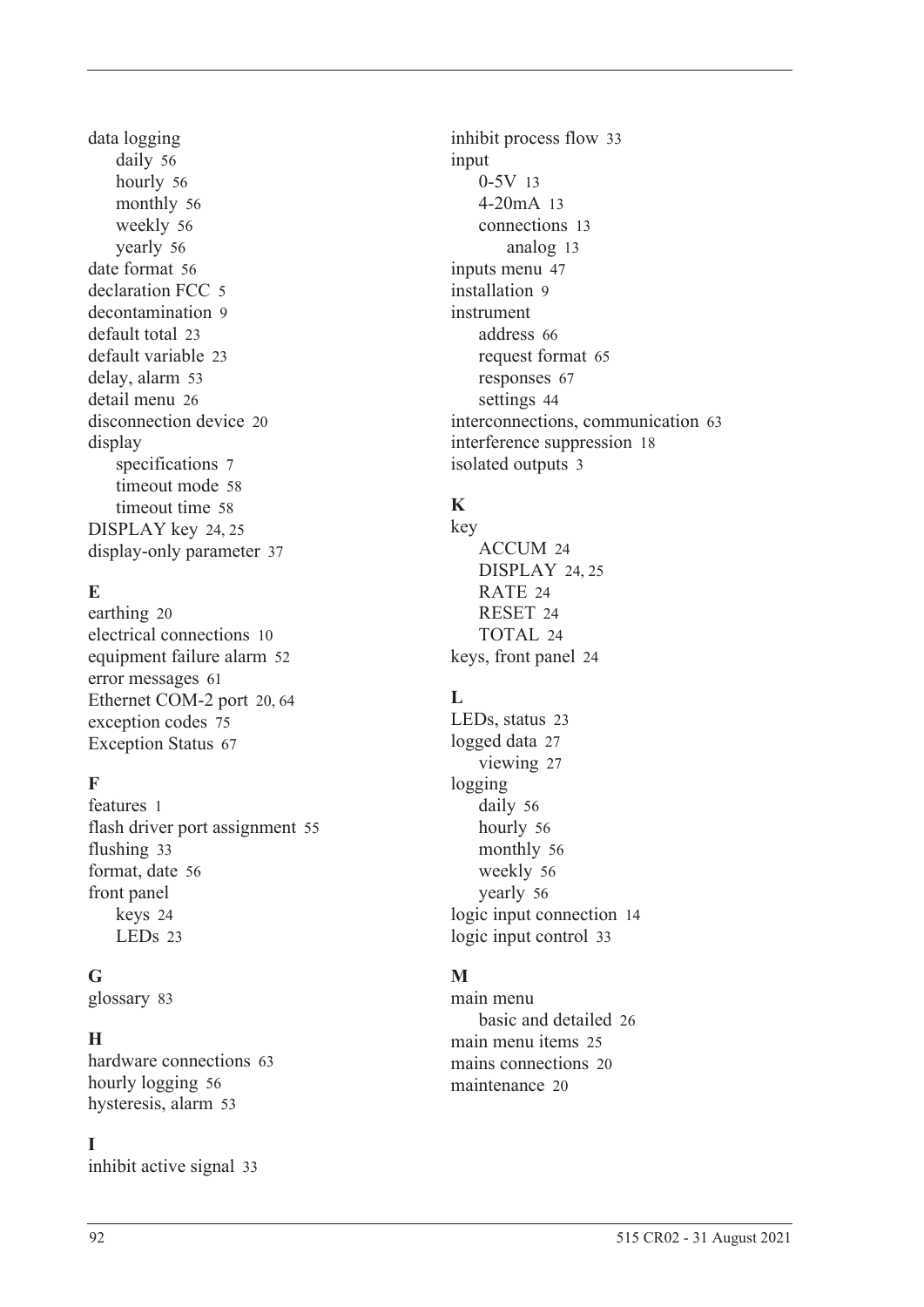menu alarm[s 52](#page-61-2) calibratio[n 42](#page-51-0) comms [53](#page-62-4) input[s 47](#page-56-0) output[s 49](#page-58-0) params [45](#page-54-1) setu[p 58](#page-67-2) test [60](#page-69-0) tm/lo[g 55](#page-64-4) unit[s 44](#page-53-1) messages erro[r 61](#page-70-1) syste[m 61](#page-70-2) warnin[g 62](#page-71-0) Modbus accessible parameters [46](#page-55-0) Modbus data forma[t 54](#page-63-1) Modbus RTU protoco[l 71](#page-80-0) mode display timeou[t 58](#page-67-0) normal operatio[n 23](#page-32-2) process contro[l 30](#page-39-0) set calibration [38](#page-47-0) view calibration [38](#page-47-1) model number[s 85](#page-94-1) monthly logging [56](#page-65-3) mountin[g 9](#page-18-2)

# **N**

normal mode [23](#page-32-2) number mode[l 85](#page-94-1) seria[l 29](#page-38-1)

# **O**

operation, control modes [30](#page-39-0) operation, normal mod[e 23](#page-32-2) output connection[s 15](#page-24-1) 4-20m[A 15](#page-24-0) puls[e 16](#page-25-0) pulse facto[r 51](#page-60-0) outputs men[u 49](#page-58-0)

# **P**

panel LED[s 23](#page-32-1) mountin[g 9](#page-18-2) rear [10](#page-19-0)

parameter CAL switch-protected [37](#page-46-0) display-only [37](#page-46-1) not visibl[e 37](#page-46-2) password-protected [37](#page-46-3) programmable [37](#page-46-4) parameters men[u 45](#page-54-1) parity bit[s 54](#page-63-2) password-protected parameter [37](#page-46-3) peak flowrate[s 26](#page-35-1) port assignment, flash driver [55](#page-64-3) COM-1 RS-232 [19,](#page-28-1) [53](#page-62-5) COM-2 Ethernet [20,](#page-29-3) [64](#page-73-2) COM-2 RS-485 [19,](#page-28-2) [53](#page-62-6) COM-[3 53](#page-62-7) flash driver assignment [55](#page-64-3) power supply interruption [55](#page-64-1) printer data control [81](#page-90-0) error messages [81](#page-90-1) protocol [77](#page-86-2) report types [77](#page-86-3) printer type[s 77](#page-86-4) printout configuration repor[t 41](#page-50-2) printouts individual logs [79](#page-88-0) live data [78](#page-87-0) log report [79](#page-88-1) type[s 78](#page-87-1) product number codes [85](#page-94-0) Program Manager [41](#page-50-1) programmable parameter [37](#page-46-4) protocol ASCI[I 65](#page-74-0) communication [65](#page-74-1) Modbus RT[U 71](#page-80-0) printer [77](#page-86-2) pulse factor, output [51](#page-60-0) pulse output [16](#page-25-0)

# **R**

RATE key [24](#page-33-3) real-time cloc[k 55](#page-64-2) rear panel [10](#page-19-0) relay output[s 3](#page-12-2) relays, alarm [52](#page-61-1)